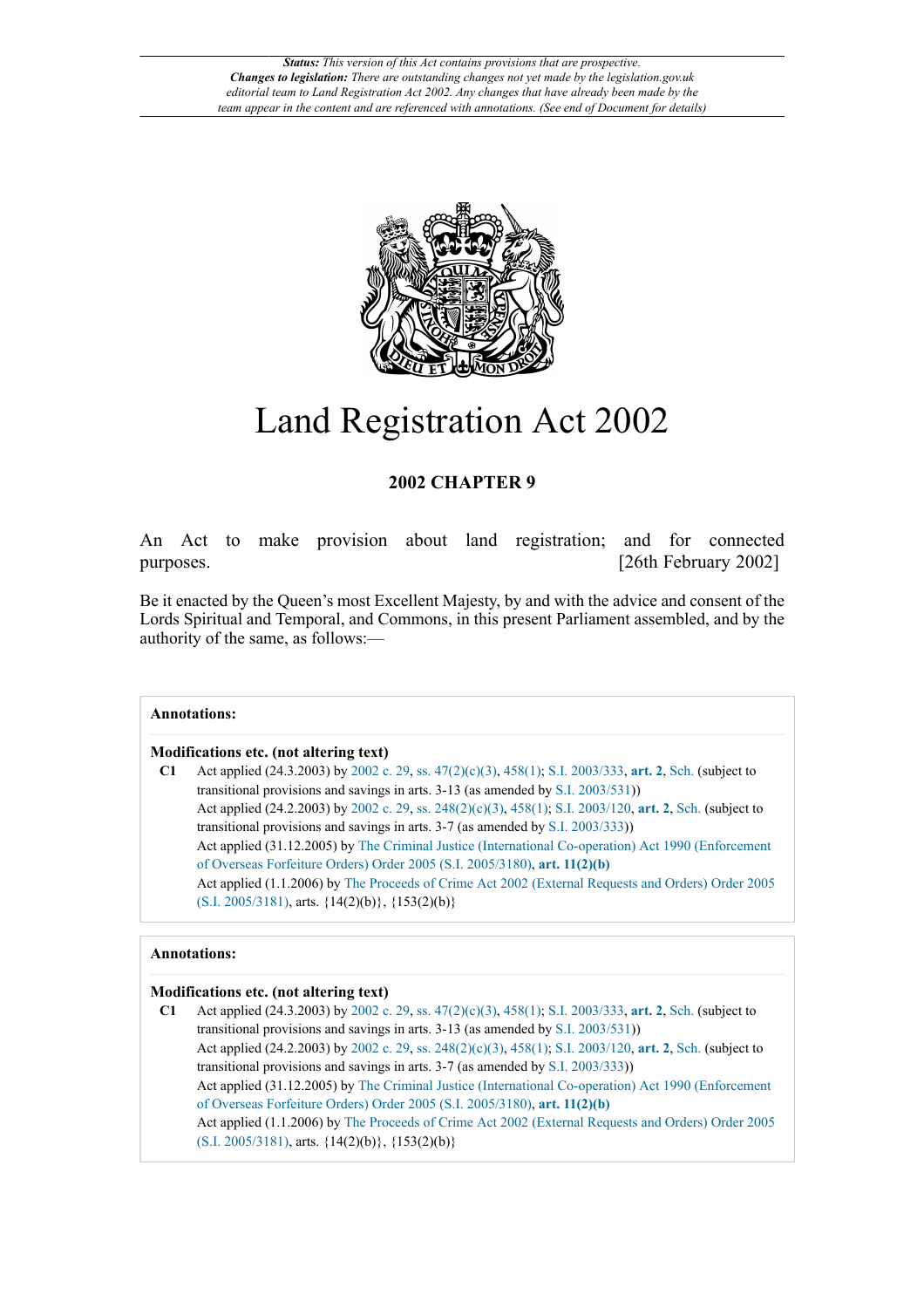# **PART 1**

## PRELIMINARY

# **1 Register of title**

- (1) There is to continue to be a register of title kept by the registrar.
- (2) Rules may make provision about how the register is to be kept and may, in particular, make provision about—
	- (a) the information to be included in the register,
	- (b) the form in which information included in the register is to be kept, and
	- (c) the arrangement of that information.

# **2 Scope of title registration**

This Act makes provision about the registration of title to—

- (a) unregistered legal estates which are interests of any of the following kinds—
	- (i) an estate in land,
	- (ii) a rentcharge,
	- (iii) a franchise,
	- (iv) a profit a prendre in gross, and
	- (v) any other interest or charge which subsists for the benefit of, or is a charge on, an interest the title to which is registered; and
- (b) interests capable of subsisting at law which are created by a disposition of an interest the title to which is registered.

# **PART 2**

FIRST REGISTRATION OF TITLE

# **CHAPTER 1**

# FIRST REGISTRATION

# *Voluntary registration*

# **3 When title may be registered**

- (1) This section applies to any unregistered legal estate which is an interest of any of the following kinds—
	- (a) an estate in land,
	- (b) a rentcharge,
	- (c) a franchise, and
	- (d) a profit a prendre in gross.
- (2) Subject to the following provisions, a person may apply to the registrar to be registered as the proprietor of an unregistered legal estate to which this section applies if—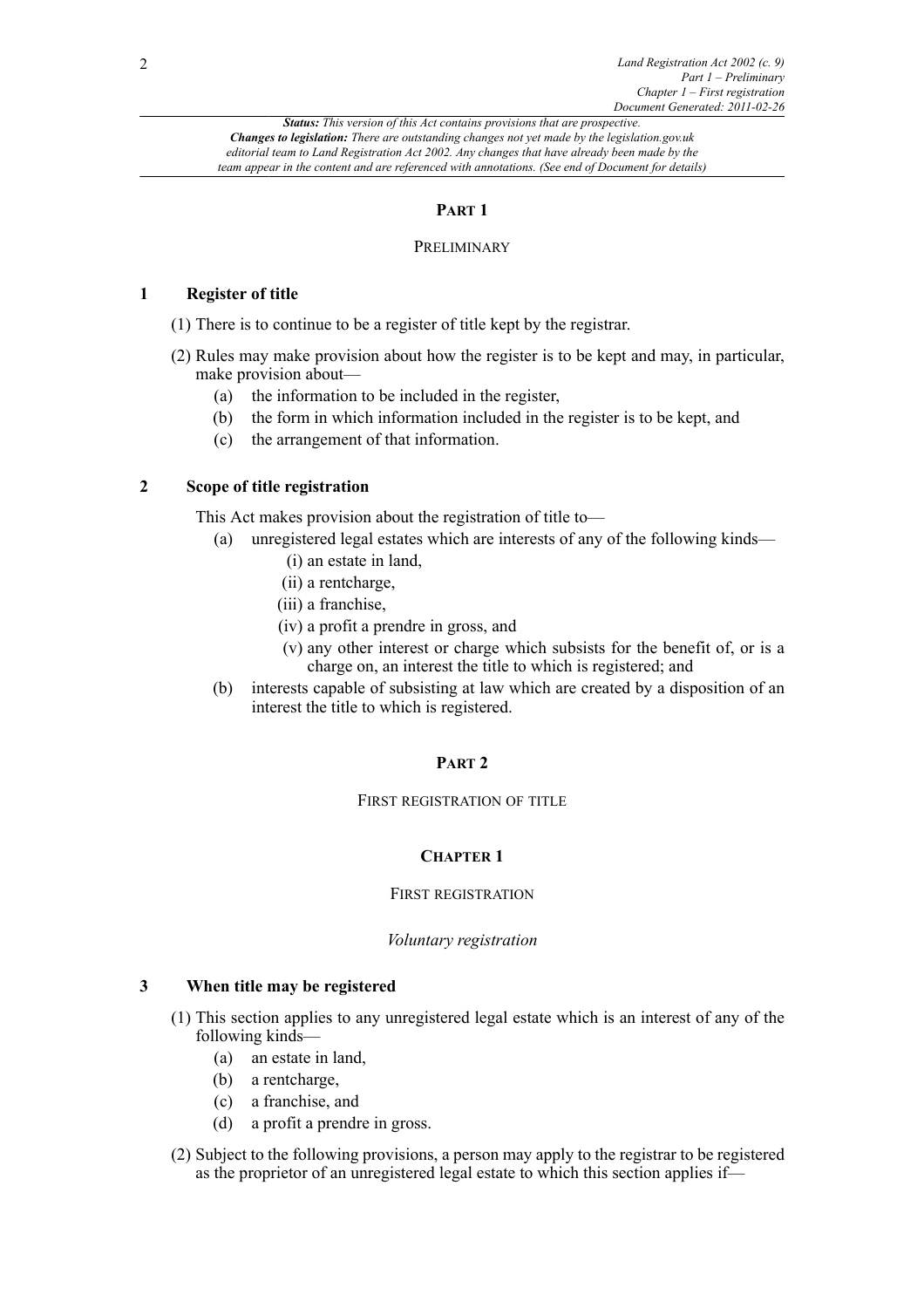- (a) the estate is vested in him, or
- (b) he is entitled to require the estate to be vested in him.
- (3) Subject to subsection (4), an application under subsection (2) in respect of a leasehold estate may only be made if the estate was granted for a term of which more than seven years are unexpired.
- (4) In the case of an estate in land, subsection (3) does not apply if the right to possession under the lease is discontinuous.
- (5) A person may not make an application under subsection (2)(a) in respect of a leasehold estate vested in him as a mortgagee where there is a subsisting right of redemption.
- $(6)$  A person may not make an application under subsection  $(2)(b)$  if his entitlement is as a person who has contracted to buy under a contract.
- (7) If a person holds in the same right both—
	- (a) a lease in possession, and
	- (b) a lease to take effect in possession on, or within a month of, the end of the lease in possession,

then, to the extent that they relate to the same land, they are to be treated for the purposes of this section as creating one continuous term.

#### *Compulsory registration*

# **4 When title must be registered**

—

- (1) The requirement of registration applies on the occurrence of any of the following events
	- (a) the transfer of a qualifying estate—
		- (i) for valuable or other consideration, by way of gift or in pursuance of an order of any court, or
		- (ii) by means of an assent (including a vesting assent);
	- (b) the transfer of an unregistered legal estate in land in circumstances where section 171A of the Housing Act 1985 (c. 68) applies (disposal by landlord which leads to a person no longer being a secure tenant);
	- (c) the grant out of a qualifying estate of an estate in land—
		- (i) for a term of years absolute of more than seven years from the date of the grant, and
		- (ii) for valuable or other consideration, by way of gift or in pursuance of an order of any court;
	- (d) the grant out of a qualifying estate of an estate in land for a term of years absolute to take effect in possession after the end of the period of three months beginning with the date of the grant;
	- (e) the grant of a lease in pursuance of Part 5 of the Housing Act 1985 (the right to buy) out of an unregistered legal estate in land;
	- (f) the grant of a lease out of an unregistered legal estate in land in such circumstances as are mentioned in paragraph (b);
	- (g) the creation of a protected first legal mortgage of a qualifying estate.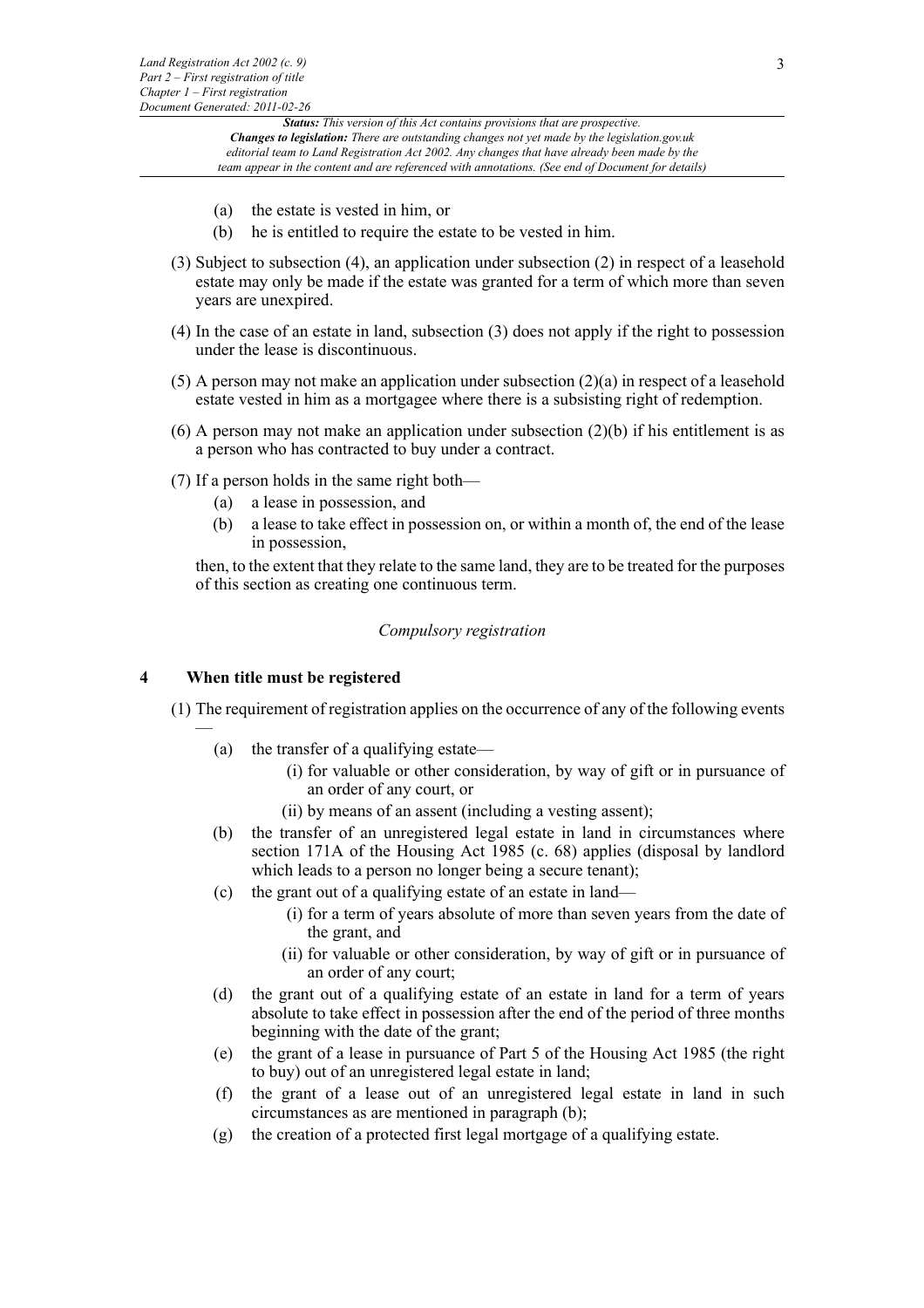- (2) For the purposes of subsection (1), a qualifying estate is an unregistered legal estate which is-
	- (a) a freehold estate in land, or
	- (b) a leasehold estate in land for a term which, at the time of the transfer, grant or creation, has more than seven years to run.
- (3) In subsection (1)(a), the reference to transfer does not include transfer by operation of law.
- (4) Subsection  $(1)(a)$  does not apply to—
	- (a) the assignment of a mortgage term, or
	- (b) the assignment or surrender of a lease to the owner of the immediate reversion where the term is to merge in that reversion.
- (5) Subsection (1)(c) does not apply to the grant of an estate to a person as a mortgagee.
- (6) For the purposes of subsection  $(1)(a)$  and (c), if the estate transferred or granted has a negative value, it is to be regarded as transferred or granted for valuable or other consideration.
- (7) In subsection (1)(a) and (c), references to transfer or grant by way of gift include transfer or grant for the purpose of—
	- (a) constituting a trust under which the settlor does not retain the whole of the beneficial interest, or
	- (b) uniting the bare legal title and the beneficial interest in property held under a trust under which the settlor did not, on constitution, retain the whole of the beneficial interest.
- (8) For the purposes of subsection  $(1)(g)$ 
	- (a) a legal mortgage is protected if it takes effect on its creation as a mortgage to be protected by the deposit of documents relating to the mortgaged estate, and
	- (b) a first legal mortgage is one which, on its creation, ranks in priority ahead of any other mortgages then affecting the mortgaged estate.
- (9) In this section—
	- "land" does not include mines and minerals held apart from the surface;
	- "vesting assent" has the same meaning as in the Settled Land Act 1925 (c. 18).

# **5 Power to extend section 4**

(1) The Lord Chancellor may by order—

- (a) amend section 4 so as to add to the events on the occurrence of which the requirement of registration applies such relevant event as he may specify in the order, and
- (b) make such consequential amendments of any provision of, or having effect under, any Act as he thinks appropriate.
- (2) For the purposes of subsection  $(1)(a)$ , a relevant event is an event relating to an unregistered legal estate which is an interest of any of the following kinds—
	- (a) an estate in land,
	- (b) a rentcharge,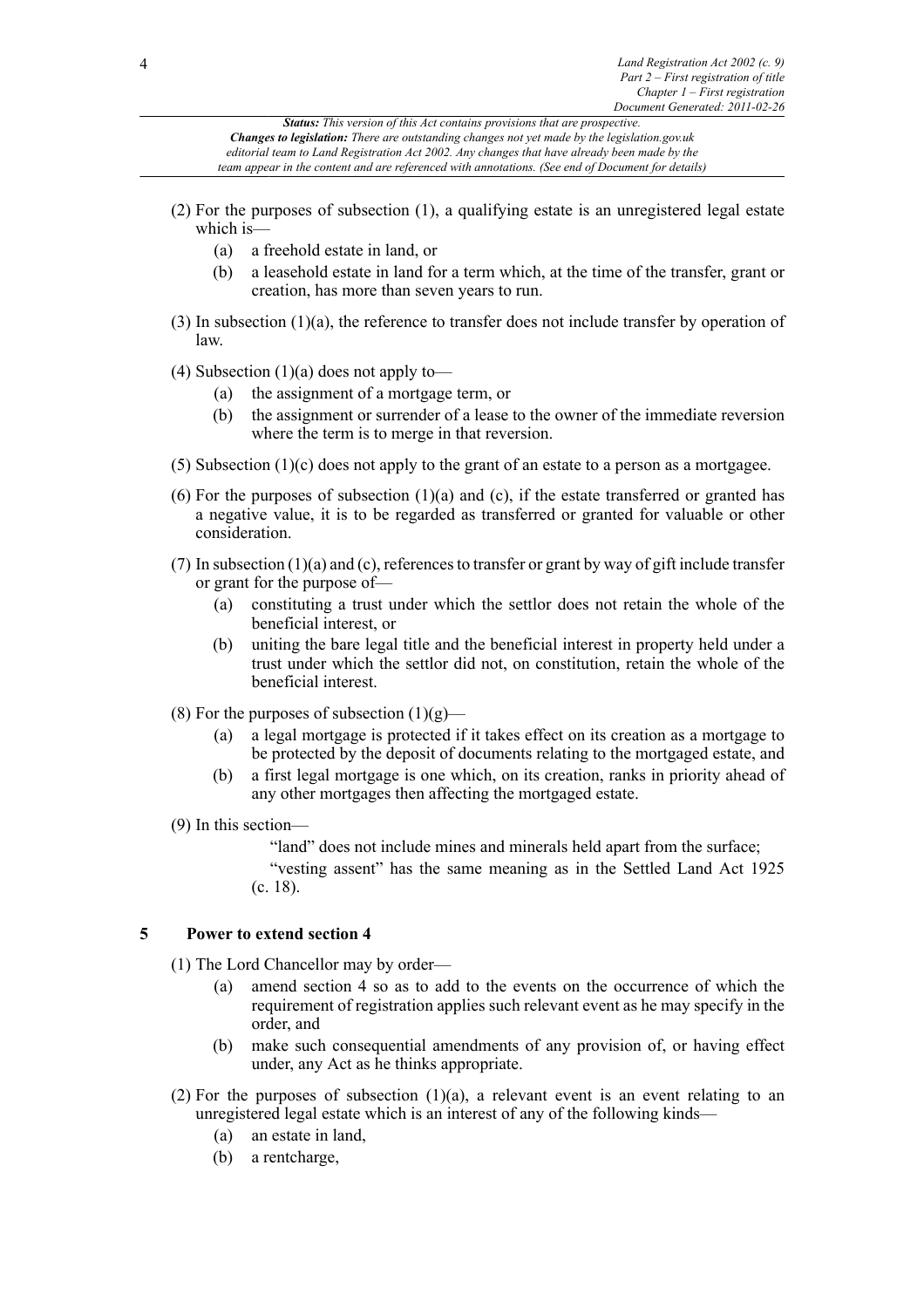- (c) a franchise, and
- (d) a profit a prendre in gross.
- (3) The power conferred by subsection (1) may not be exercised so as to require the title to an estate granted to a person as a mortgagee to be registered.
- (4) Before making an order under this section the Lord Chancellor must consult such persons as he considers appropriate.

## **6 Duty to apply for registration of title**

- (1) If the requirement of registration applies, the responsible estate owner, or his successor in title, must, before the end of the period for registration, apply to the registrar to be registered as the proprietor of the registrable estate.
- (2) If the requirement of registration applies because of section  $4(1)(g)$ 
	- (a) the registrable estate is the estate charged by the mortgage, and
	- (b) the responsible estate owner is the owner of that estate.
- (3) If the requirement of registration applies otherwise than because of section  $4(1)(g)$ 
	- (a) the registrable estate is the estate which is transferred or granted, and
	- (b) the responsible estate owner is the transferee or grantee of that estate.
- (4) The period for registration is 2 months beginning with the date on which the relevant event occurs, or such longer period as the registrar may provide under subsection (5).
- (5) If on the application of any interested person the registrar is satisfied that there is good reason for doing so, he may by order provide that the period for registration ends on such later date as he may specify in the order.
- (6) Rules may make provision enabling the mortgagee under any mortgage falling within section  $4(1)(g)$  to require the estate charged by the mortgage to be registered whether or not the mortgagor consents.

#### **Annotations:**

#### **Modifications etc. (not altering text)**

**C2** [S. 6\(4\)](http://www.legislation.gov.uk/id/ukpga/2002/9/section/6/4) modified (13.10.2003) by [The Land Registration Act 2002 \(Transitional Provisions\) Order 2003](http://www.legislation.gov.uk/id/uksi/2003/1953) [\(S.I. 2003/1953\),](http://www.legislation.gov.uk/id/uksi/2003/1953) **[art. 23\(2\)](http://www.legislation.gov.uk/id/uksi/2003/1953/article/23/2)**; [S.I. 2003/1725,](http://www.legislation.gov.uk/id/uksi/2003/1725) **[art. 2\(1\)](http://www.legislation.gov.uk/id/uksi/2003/1725/article/2/1)**

## **7 Effect of non-compliance with section 6**

- (1) If the requirement of registration is not complied with, the transfer, grant or creation becomes void as regards the transfer, grant or creation of a legal estate.
- (2) On the application of subsection (1)—
	- (a) in a case falling within section  $4(1)(a)$  or (b), the title to the legal estate reverts to the transferor who holds it on a bare trust for the transferee, and
	- (b) in a case falling within section  $4(1)(c)$  to (g), the grant or creation has effect as a contract made for valuable consideration to grant or create the legal estate concerned.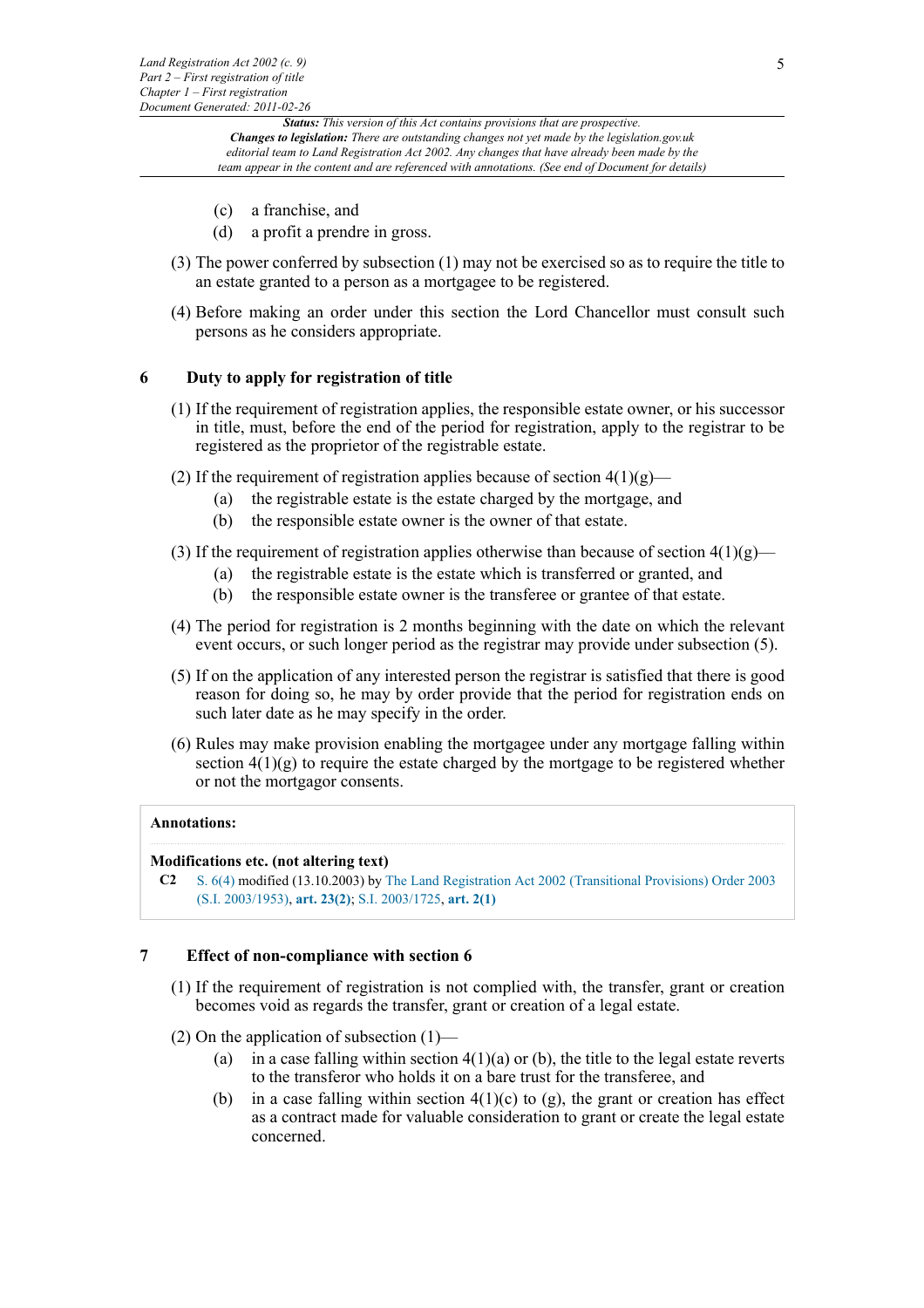- (3) If an order under section 6(5) is made in a case where subsection (1) has already applied, that application of the subsection is to be treated as not having occurred.
- (4) The possibility of reverter under subsection (1) is to be disregarded for the purposes of determining whether a fee simple is a fee simple absolute.

# **8 Liability for making good void transfers etc**

If a legal estate is retransferred, regranted or recreated because of a failure to comply with the requirement of registration, the transferee, grantee or, as the case may be, the mortgagor—

- (a) is liable to the other party for all the proper costs of and incidental to the retransfer, regrant or recreation of the legal estate, and
- (b) is liable to indemnify the other party in respect of any other liability reasonably incurred by him because of the failure to comply with the requirement of registration.

## *Classes of title*

# **9 Titles to freehold estates**

- (1) In the case of an application for registration under this Chapter of a freehold estate, the classes of title with which the applicant may be registered as proprietor are—
	- (a) absolute title,
	- (b) qualified title, and
	- (c) possessory title;

and the following provisions deal with when each of the classes of title is available.

- (2) A person may be registered with absolute title if the registrar is of the opinion that the person's title to the estate is such as a willing buyer could properly be advised by a competent professional adviser to accept.
- (3) In applying subsection (2), the registrar may disregard the fact that a person's title appears to him to be open to objection if he is of the opinion that the defect will not cause the holding under the title to be disturbed.
- (4) A person may be registered with qualified title if the registrar is of the opinion that the person's title to the estate has been established only for a limited period or subject to certain reservations which cannot be disregarded under subsection (3).
- (5) A person may be registered with possessory title if the registrar is of the opinion—
	- (a) that the person is in actual possession of the land, or in receipt of the rents and profits of the land, by virtue of the estate, and
	- (b) that there is no other class of title with which he may be registered.

## **10 Titles to leasehold estates**

- (1) In the case of an application for registration under this Chapter of a leasehold estate, the classes of title with which the applicant may be registered as proprietor are—
	- (a) absolute title,
	- (b) good leasehold title,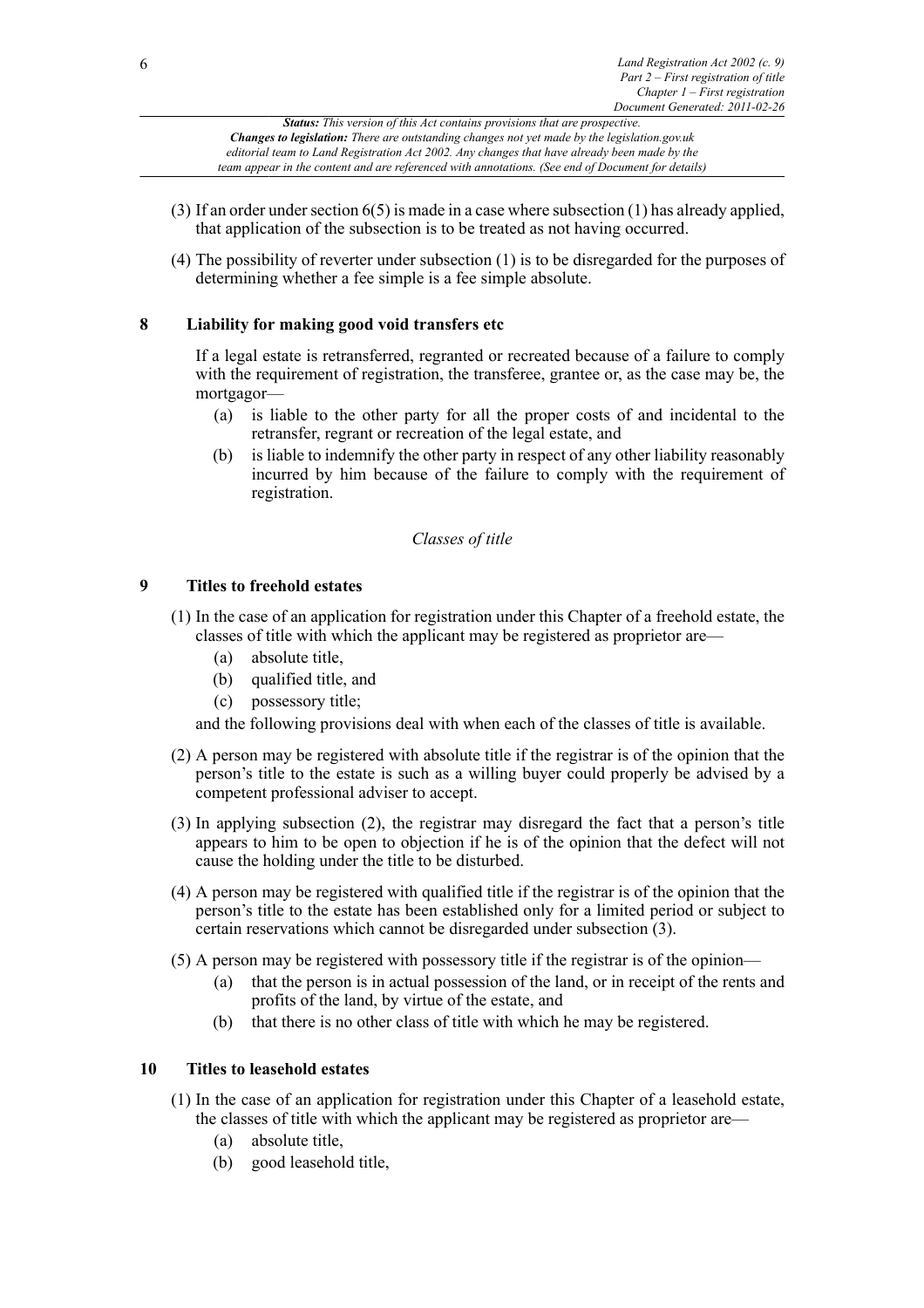- (c) qualified title, and
- (d) possessory title;

and the following provisions deal with when each of the classes of title is available.

(2) A person may be registered with absolute title if—

- (a) the registrar is of the opinion that the person's title to the estate is such as a willing buyer could properly be advised by a competent professional adviser to accept, and
- (b) the registrar approves the lessor's title to grant the lease.
- (3) A person may be registered with good leasehold title if the registrar is of the opinion that the person's title to the estate is such as a willing buyer could properly be advised by a competent professional adviser to accept.
- (4) In applying subsection (2) or (3), the registrar may disregard the fact that a person's title appears to him to be open to objection if he is of the opinion that the defect will not cause the holding under the title to be disturbed.
- (5) A person may be registered with qualified title if the registrar is of the opinion that the person's title to the estate, or the lessor's title to the reversion, has been established only for a limited period or subject to certain reservations which cannot be disregarded under subsection (4).
- (6) A person may be registered with possessory title if the registrar is of the opinion—
	- (a) that the person is in actual possession of the land, or in receipt of the rents and profits of the land, by virtue of the estate, and
	- (b) that there is no other class of title with which he may be registered.

# *Effect of first registration*

# **11 Freehold estates**

- (1) This section is concerned with the registration of a person under this Chapter as the proprietor of a freehold estate.
- (2) Registration with absolute title has the effect described in subsections (3) to (5).
- (3) The estate is vested in the proprietor together with all interests subsisting for the benefit of the estate.
- (4) The estate is vested in the proprietor subject only to the following interests affecting the estate at the time of registration—
	- (a) interests which are the subject of an entry in the register in relation to the estate,
	- (b) unregistered interests which fall within any of the paragraphs of Schedule 1, and
	- (c) interests acquired under the Limitation Act 1980 (c. 58) of which the proprietor has notice.
- (5) If the proprietor is not entitled to the estate for his own benefit, or not entitled solely for his own benefit, then, as between himself and the persons beneficially entitled to the estate, the estate is vested in him subject to such of their interests as he has notice of.
- (6) Registration with qualified title has the same effect as registration with absolute title, except that it does not affect the enforcement of any estate, right or interest which appears from the register to be excepted from the effect of registration.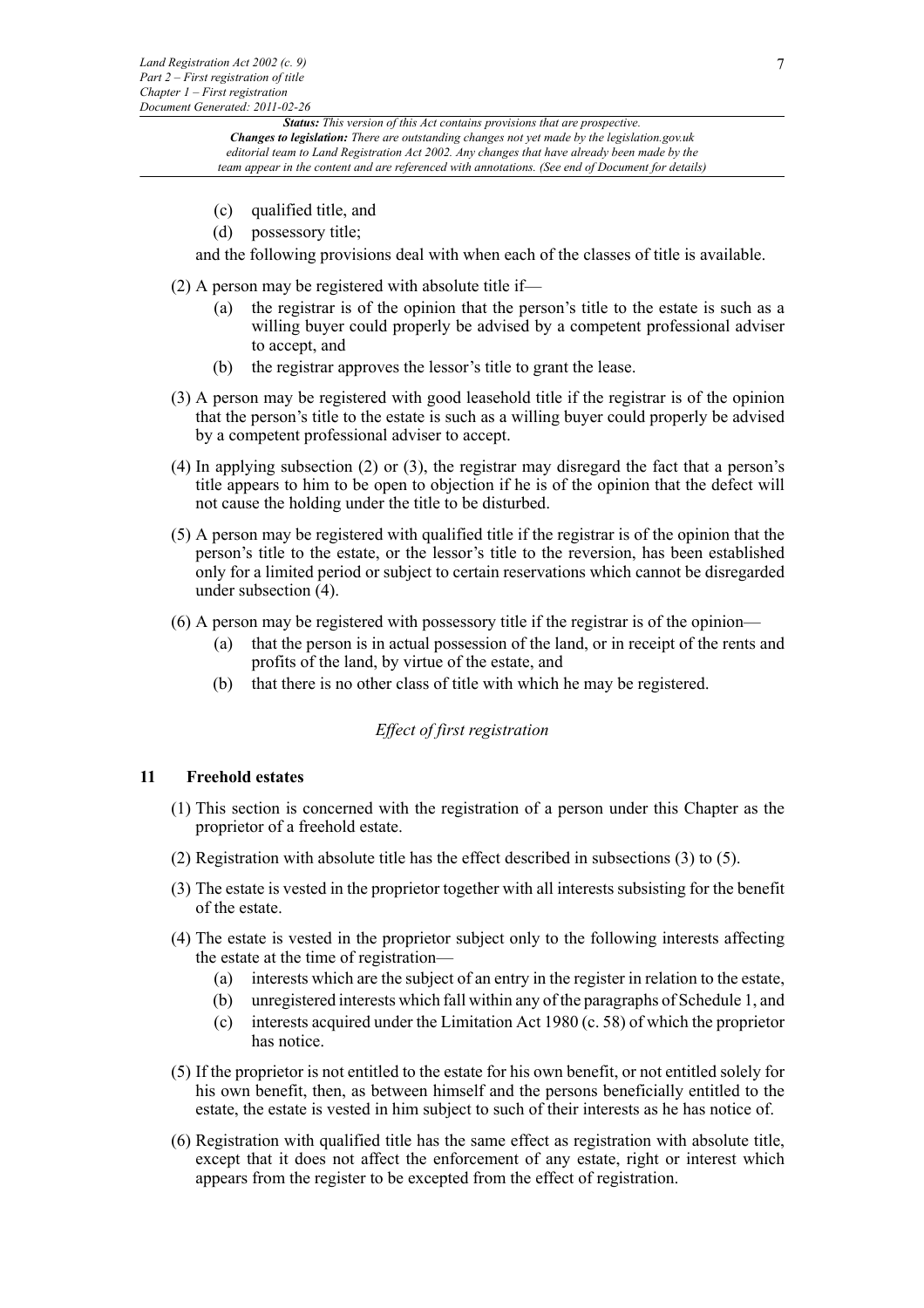(7) Registration with possessory title has the same effect as registration with absolute title, except that it does not affect the enforcement of any estate, right or interest adverse to, or in derogation of, the proprietor's title subsisting at the time of registration or then capable of arising.

# **12 Leasehold estates**

- (1) This section is concerned with the registration of a person under this Chapter as the proprietor of a leasehold estate.
- (2) Registration with absolute title has the effect described in subsections (3) to (5).
- (3) The estate is vested in the proprietor together with all interests subsisting for the benefit of the estate.
- (4) The estate is vested subject only to the following interests affecting the estate at the time of registration—
	- (a) implied and express covenants, obligations and liabilities incident to the estate,
	- (b) interests which are the subject of an entry in the register in relation to the estate,
	- (c) unregistered interests which fall within any of the paragraphs of Schedule 1, and
	- (d) interests acquired under the Limitation Act 1980 (c. 58) of which the proprietor has notice.
- (5) If the proprietor is not entitled to the estate for his own benefit, or not entitled solely for his own benefit, then, as between himself and the persons beneficially entitled to the estate, the estate is vested in him subject to such of their interests as he has notice of.
- (6) Registration with good leasehold title has the same effect as registration with absolute title, except that it does not affect the enforcement of any estate, right or interest affecting, or in derogation of, the title of the lessor to grant the lease.
- (7) Registration with qualified title has the same effect as registration with absolute title except that it does not affect the enforcement of any estate, right or interest which appears from the register to be excepted from the effect of registration.
- (8) Registration with possessory title has the same effect as registration with absolute title, except that it does not affect the enforcement of any estate, right or interest adverse to, or in derogation of, the proprietor's title subsisting at the time of registration or then capable of arising.

# *Dependent estates*

# **13 Appurtenant rights and charges**

Rules may—

- (a) make provision for the registration of the proprietor of a registered estate as the proprietor of an unregistered legal estate which subsists for the benefit of the registered estate;
- (b) make provision for the registration of a person as the proprietor of an unregistered legal estate which is a charge on a registered estate.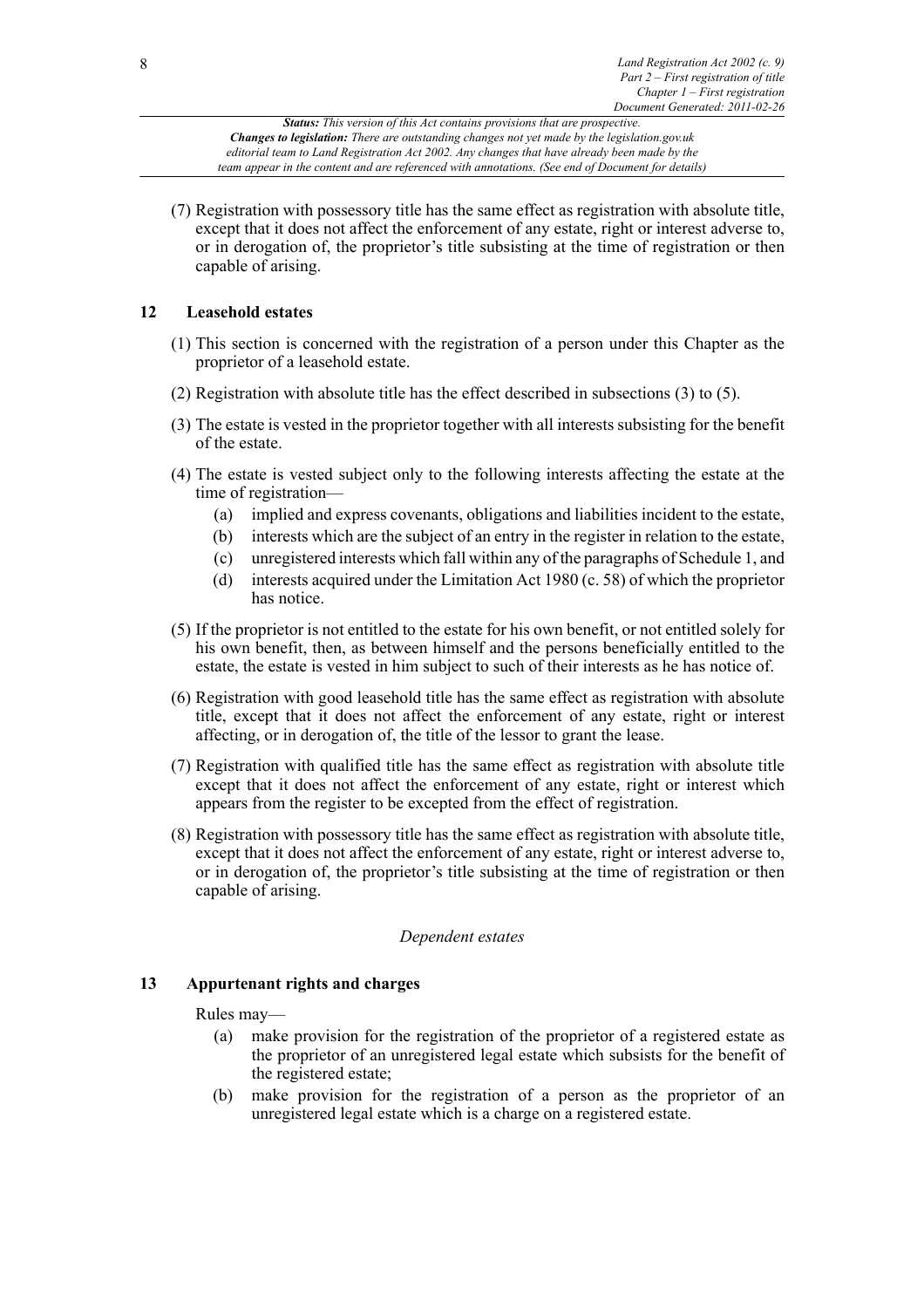#### *Supplementary*

#### **14 Rules about first registration**

Rules may—

- (a) make provision about the making of applications for registration under this Chapter;
- (b) make provision about the functions of the registrar following the making of such an application, including provision about—
	- (i) the examination of title, and
	- (ii) the entries to be made in the register where such an application is approved;
- (c) make provision about the effect of any entry made in the register in pursuance of such an application.

#### **CHAPTER 2**

## CAUTIONS AGAINST FIRST REGISTRATION

## **15 Right to lodge**

- (1) Subject to subsection (3), a person may lodge a caution against the registration of title to an unregistered legal estate if he claims to be—
	- (a) the owner of a qualifying estate, or
	- (b) entitled to an interest affecting a qualifying estate.
- (2) For the purposes of subsection  $(1)$ , a qualifying estate is a legal estate which—
	- (a) relates to land to which the caution relates, and
	- (b) is an interest of any of the following kinds—
		- (i) an estate in land,
		- (ii) a rentcharge,
		- (iii) a franchise, and
		- (iv) a profit a prendre in gross.
- (3) No caution may be lodged under subsection (1)—
	- (a) in the case of paragraph (a), by virtue of ownership of—
		- (i) a freehold estate in land, or
		- (ii) a leasehold estate in land granted for a term of which more than seven years are unexpired;
		- (b) in the case of paragraph (b), by virtue of entitlement to such a leasehold estate as is mentioned in paragraph (a)(ii) of this subsection.
- (4) The right under subsection (1) is exercisable by application to the registrar.

## **16 Effect**

(1) Where an application for registration under this Part relates to a legal estate which is the subject of a caution against first registration, the registrar must give the cautioner notice of the application and of his right to object to it.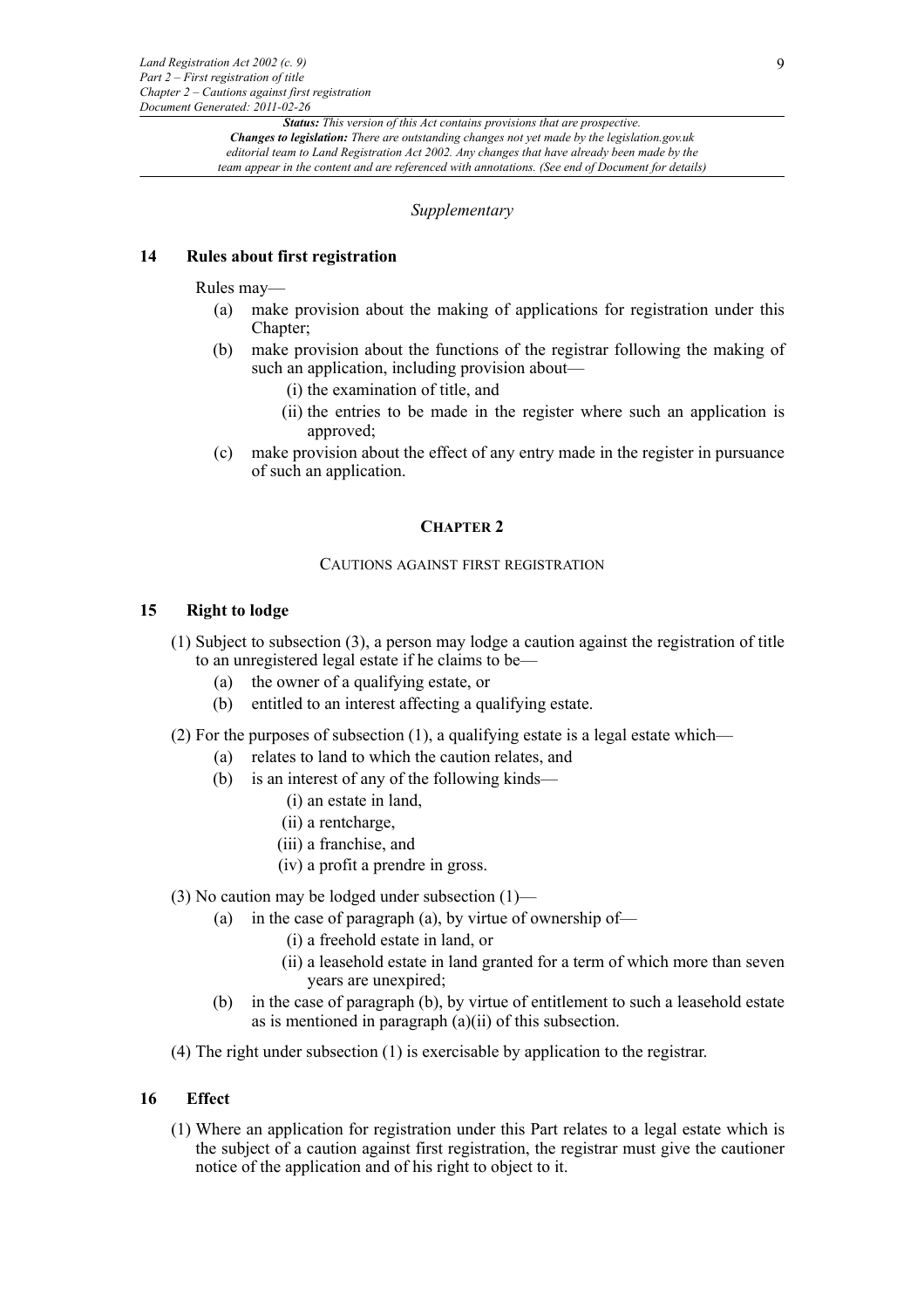- (2) The registrar may not determine an application to which subsection (1) applies before the end of such period as rules may provide, unless the cautioner has exercised his right to object to the application or given the registrar notice that he does not intend to do so.
- (3) Except as provided by this section, a caution against first registration has no effect and, in particular, has no effect on the validity or priority of any interest of the cautioner in the legal estate to which the caution relates.
- (4) For the purposes of subsection (1), notice given by a person acting on behalf of an applicant for registration under this Part is to be treated as given by the registrar if—
	- (a) the person is of a description provided by rules, and
	- (b) notice is given in such circumstances as rules may provide.

# **17 Withdrawal**

The cautioner may withdraw a caution against first registration by application to the registrar.

# **18 Cancellation**

- (1) A person may apply to the registrar for cancellation of a caution against first registration if he is—
	- (a) the owner of the legal estate to which the caution relates, or
	- (b) a person of such other description as rules may provide.
- (2) Subject to rules, no application under subsection  $(1)(a)$  may be made by a person who—
	- (a) consented in such manner as rules may provide to the lodging of the caution, or
	- (b) derives title to the legal estate by operation of law from a person who did so.
- (3) Where an application is made under subsection (1), the registrar must give the cautioner notice of the application and of the effect of subsection (4).
- (4) If the cautioner does not exercise his right to object to the application before the end of such period as rules may provide, the registrar must cancel the caution.

# **19 Cautions register**

- (1) The registrar must keep a register of cautions against first registration.
- (2) Rules may make provision about how the cautions register is to be kept and may, in particular, make provision about—
	- (a) the information to be included in the register,
	- (b) the form in which information included in the register is to be kept, and
	- (c) the arrangement of that information.

# **20 Alteration of register by court**

- (1) The court may make an order for alteration of the cautions register for the purpose of—
	- (a) correcting a mistake, or
	- (b) bringing the register up to date.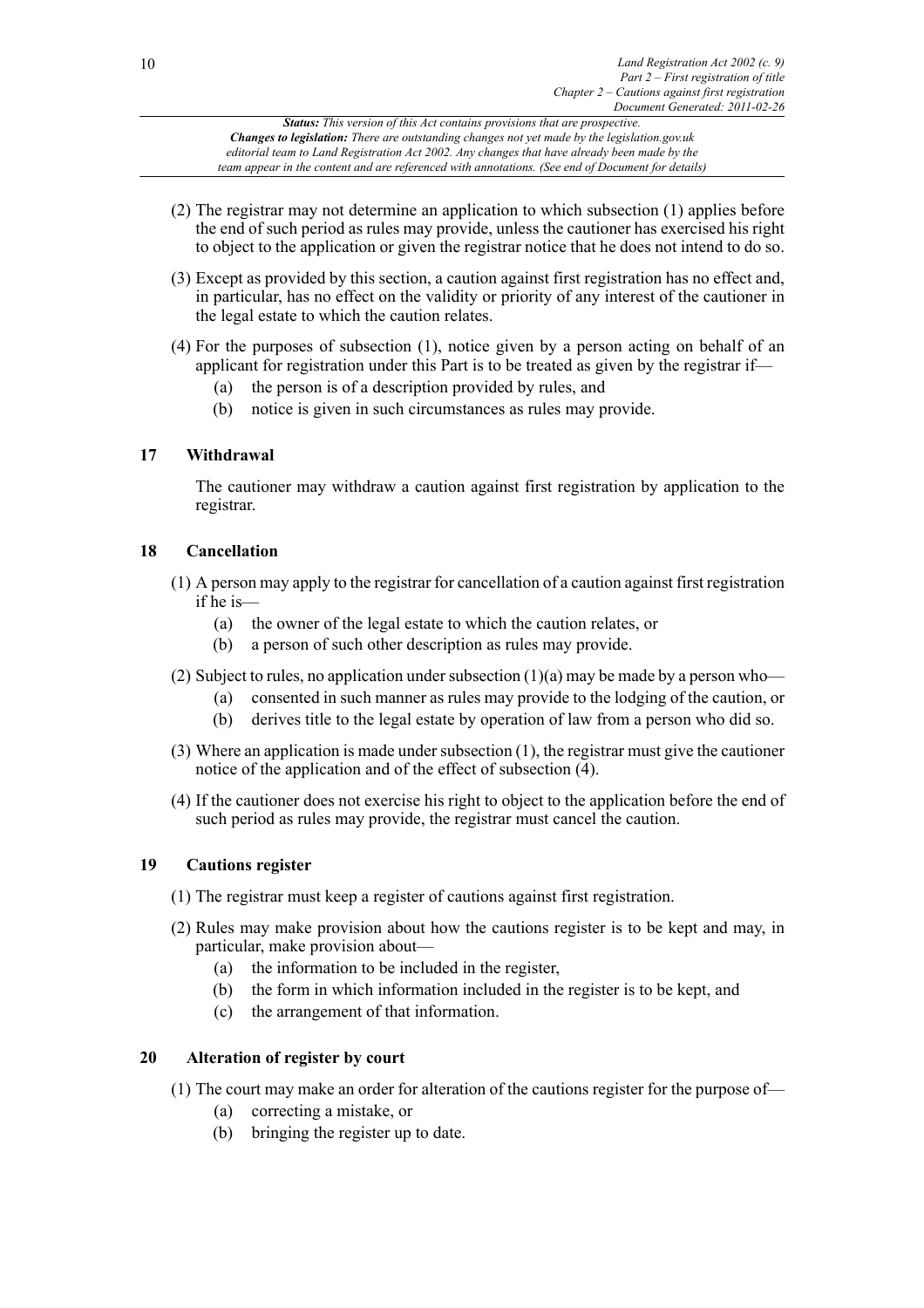(2) An order under subsection (1) has effect when served on the registrar to impose a duty on him to give effect to it.

(3) Rules may make provision about—

- (a) the circumstances in which there is a duty to exercise the power under subsection  $(1)$ ,
- (b) the form of an order under that subsection, and
- (c) service of such an order.

# **21 Alteration of register by registrar**

- (1) The registrar may alter the cautions register for the purpose of—
	- (a) correcting a mistake, or
	- (b) bringing the register up to date.
- (2) Rules may make provision about—
	- (a) the circumstances in which there is a duty to exercise the power under subsection  $(1)$ ,
	- (b) how the cautions register is to be altered in exercise of that power,
	- (c) applications for the exercise of that power, and
	- (d) procedure in relation to the exercise of that power, whether on application or otherwise.
- (3) Where an alteration is made under this section, the registrar may pay such amount as he thinks fit in respect of any costs reasonably incurred by a person in connection with the alteration.

# **22 Supplementary**

In this Chapter, "the cautioner", in relation to a caution against first registration, means the person who lodged the caution, or such other person as rules may provide.

# **PART 3**

## DISPOSITIONS OF REGISTERED LAND

## *Powers of disposition*

## **23 Owner's powers**

- (1) Owner's powers in relation to a registered estate consist of—
	- (a) power to make a disposition of any kind permitted by the general law in relation to an interest of that description, other than a mortgage by demise or subdemise, and
	- (b) power to charge the estate at law with the payment of money.

(2) Owner's powers in relation to a registered charge consist of—

(a) power to make a disposition of any kind permitted by the general law in relation to an interest of that description, other than a legal sub-mortgage, and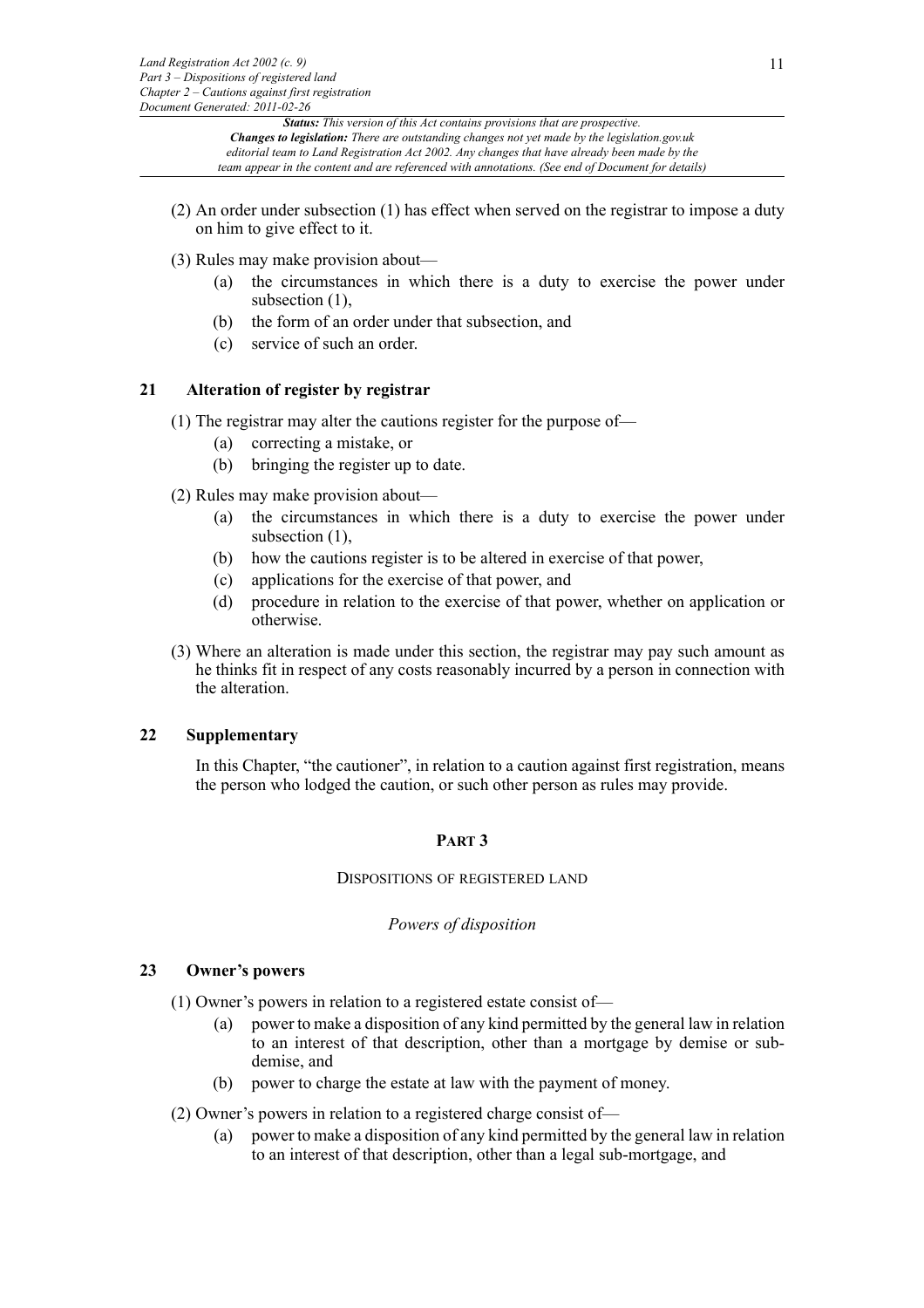- (b) power to charge at law with the payment of money indebtedness secured by the registered charge.
- (3) In subsection  $(2)(a)$ , "legal sub-mortgage" means—
	- (a) a transfer by way of mortgage,
	- (b) a sub-mortgage by sub-demise, and
	- (c) a charge by way of legal mortgage.

# **24 Right to exercise owner's powers**

A person is entitled to exercise owner's powers in relation to a registered estate or charge if he is—

- (a) the registered proprietor, or
- (b) entitled to be registered as the proprietor.

# **25 Mode of exercise**

- (1) A registrable disposition of a registered estate or charge only has effect if it complies with such requirements as to form and content as rules may provide.
- (2) Rules may apply subsection (1) to any other kind of disposition which depends for its effect on registration.

## **26 Protection of disponees**

- (1) Subject to subsection (2), a person's right to exercise owner's powers in relation to a registered estate or charge is to be taken to be free from any limitation affecting the validity of a disposition.
- (2) Subsection (1) does not apply to a limitation—
	- (a) reflected by an entry in the register, or
	- (b) imposed by, or under, this Act.
- (3) This section has effect only for the purpose of preventing the title of a disponee being questioned (and so does not affect the lawfulness of a disposition).

## *Registrable dispositions*

# **27 Dispositions required to be registered**

- (1) If a disposition of a registered estate or registered charge is required to be completed by registration, it does not operate at law until the relevant registration requirements are met.
- (2) In the case of a registered estate, the following are the dispositions which are required to be completed by registration—
	- (a) a transfer,
	- (b) where the registered estate is an estate in land, the grant of a term of years absolute—
		- (i) for a term of more than seven years from the date of the grant,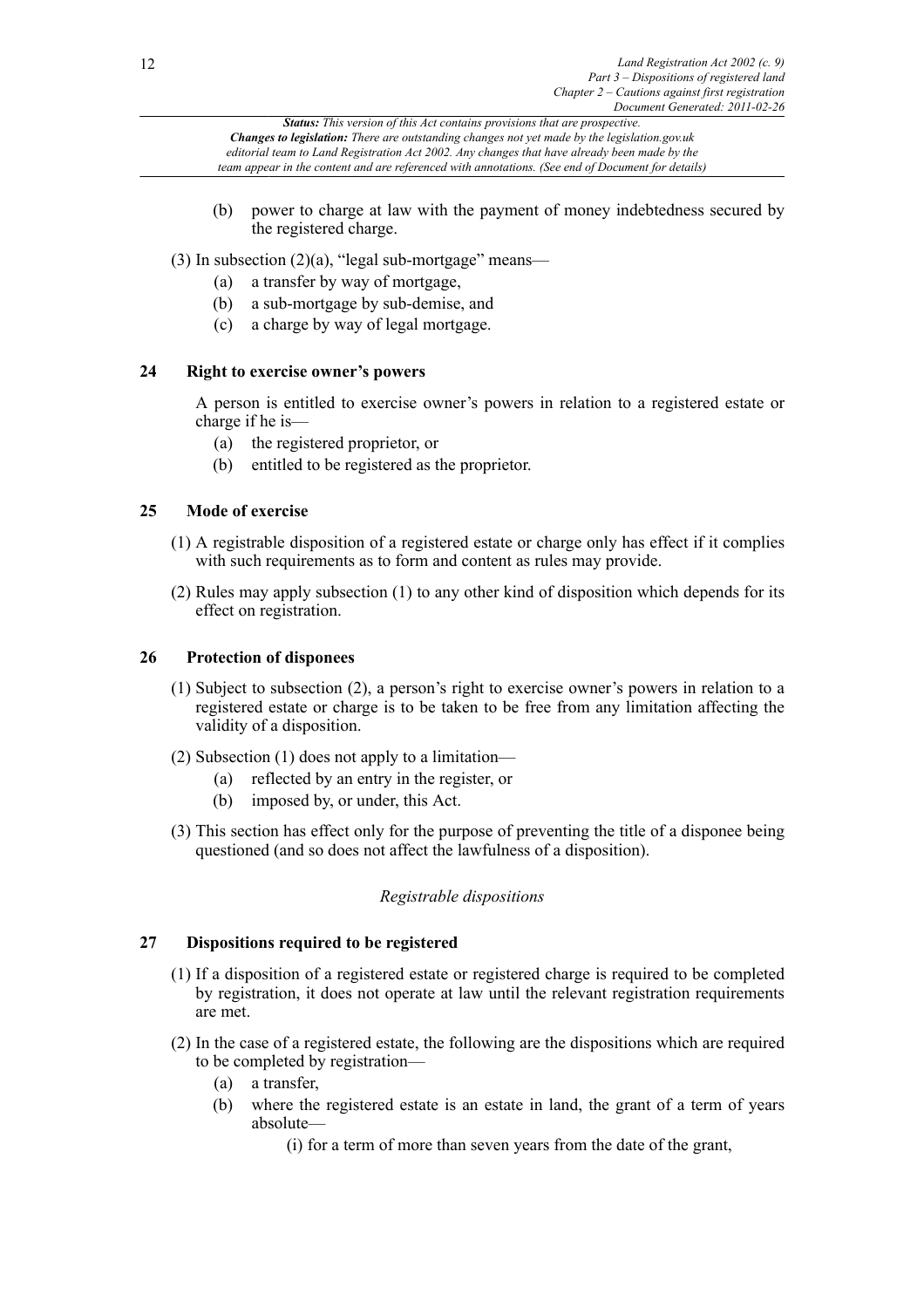- (ii) to take effect in possession after the end of the period of three months beginning with the date of the grant,
- (iii) under which the right to possession is discontinuous,
- (iv) in pursuance of Part 5 of the Housing Act 1985 (c.  $68$ ) (the right to buy), or
- (v) in circumstances where section 171A of that Act applies (disposal by landlord which leads to a person no longer being a secure tenant),
- (c) where the registered estate is a franchise or manor, the grant of a lease,
- (d) the express grant or reservation of an interest of a kind falling within section  $1(2)(a)$  of the Law of Property Act 1925 (c. 20), other than one which is capable of being registered under the Commons Registration Act 1965 (c. 64),
- (e) the express grant or reservation of an interest of a kind falling within section 1(2)(b) or (e) of the Law of Property Act 1925, and
- (f) the grant of a legal charge.
- (3) In the case of a registered charge, the following are the dispositions which are required to be completed by registration—
	- (a) a transfer, and
	- (b) the grant of a sub-charge.
- (4) Schedule 2 to this Act (which deals with the relevant registration requirements) has effect.
- (5) This section applies to dispositions by operation of law as it applies to other dispositions, but with the exception of the following—
	- (a) a transfer on the death or bankruptcy of an individual proprietor,
	- (b) a transfer on the dissolution of a corporate proprietor, and
	- (c) the creation of a legal charge which is a local land charge.
- (6) Rules may make provision about applications to the registrar for the purpose of meeting registration requirements under this section.
- (7) In subsection (2)(d), the reference to express grant does not include grant as a result of the operation of section 62 of the Law of Property Act 1925 (c. 20).

*Effect of dispositions on priority*

# **28 Basic rule**

- (1) Except as provided by sections 29 and 30, the priority of an interest affecting a registered estate or charge is not affected by a disposition of the estate or charge.
- (2) It makes no difference for the purposes of this section whether the interest or disposition is registered.

#### **29 Effect of registered dispositions: estates**

(1) If a registrable disposition of a registered estate is made for valuable consideration, completion of the disposition by registration has the effect of postponing to the interest under the disposition any interest affecting the estate immediately before the disposition whose priority is not protected at the time of registration.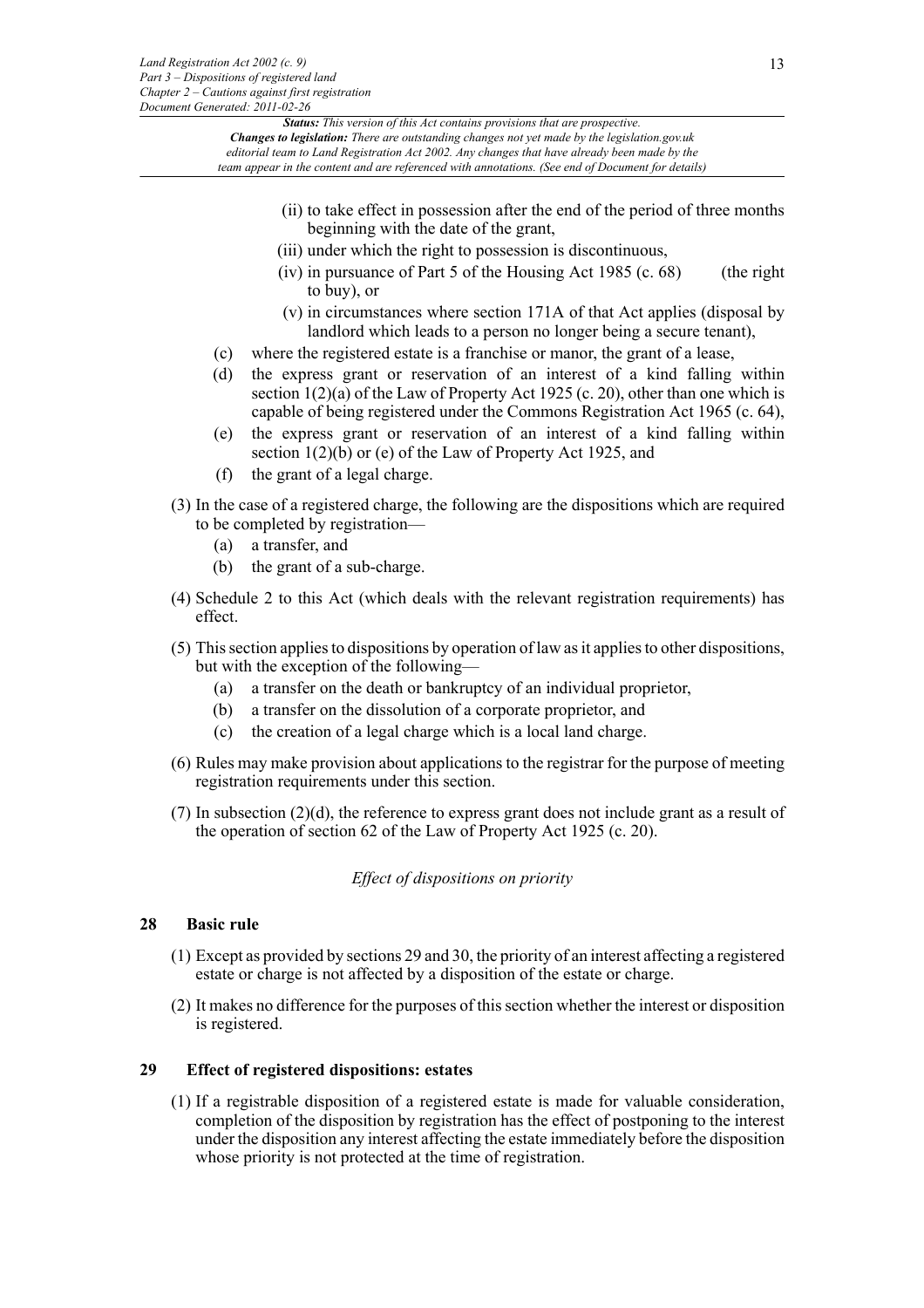- (2) For the purposes of subsection (1), the priority of an interest is protected—
	- (a) in any case, if the interest—
		- (i) is a registered charge or the subject of a notice in the register,
		- (ii) falls within any of the paragraphs of Schedule 3, or
		- (iii) appears from the register to be excepted from the effect of registration, and
		- (b) in the case of a disposition of a leasehold estate, if the burden of the interest is incident to the estate.
- (3) Subsection  $(2)(a)(ii)$  does not apply to an interest which has been the subject of a notice in the register at any time since the coming into force of this section.
- (4) Where the grant of a leasehold estate in land out of a registered estate does not involve a registrable disposition, this section has effect as if—
	- (a) the grant involved such a disposition, and
	- (b) the disposition were registered at the time of the grant.

## **30 Effect of registered dispositions: charges**

- (1) If a registrable disposition of a registered charge is made for valuable consideration, completion of the disposition by registration has the effect of postponing to the interest under the disposition any interest affecting the charge immediately before the disposition whose priority is not protected at the time of registration.
- (2) For the purposes of subsection (1), the priority of an interest is protected—
	- (a) in any case, if the interest—
		- (i) is a registered charge or the subject of a notice in the register,
		- (ii) falls within any of the paragraphs of Schedule 3, or
		- (iii) appears from the register to be excepted from the effect of registration, and
	- (b) in the case of a disposition of a charge which relates to a leasehold estate, if the burden of the interest is incident to the estate.
- (3) Subsection  $(2)(a)(ii)$  does not apply to an interest which has been the subject of a notice in the register at any time since the coming into force of this section.

## **31 Inland Revenue charges**

The effect of a disposition of a registered estate or charge on a charge under section 237 of the Inheritance Tax Act 1984 (c. 51) (charge for unpaid tax) is to be determined, not in accordance with sections 28 to 30 above, but in accordance with sections 237(6) and 238 of that Act (under which a purchaser in good faith for money or money's worth takes free from the charge in the absence of registration).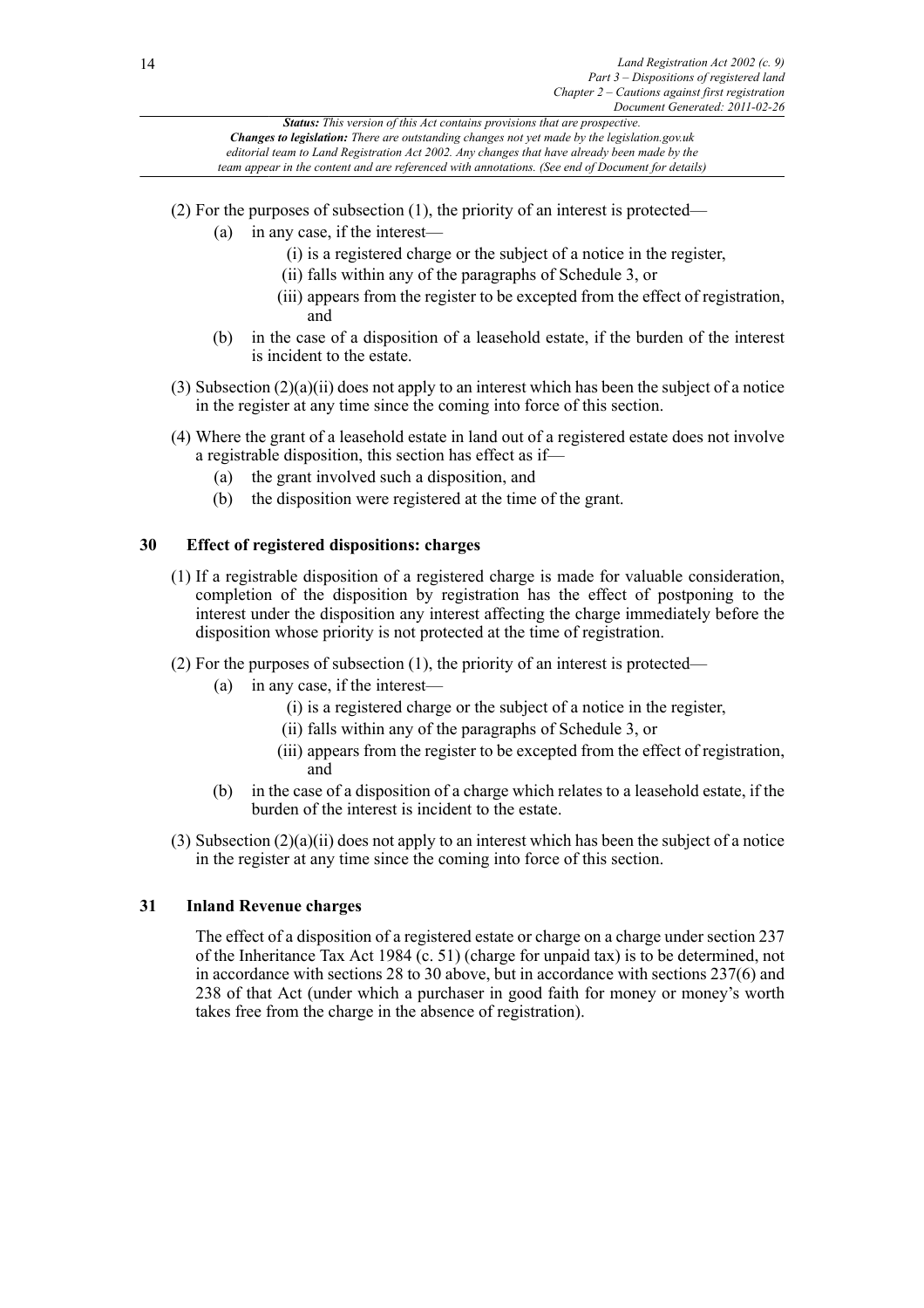## **PART 4**

#### NOTICES AND RESTRICTIONS

#### *Notices*

## **32 Nature and effect**

- (1) A notice is an entry in the register in respect of the burden of an interest affecting a registered estate or charge.
- (2) The entry of a notice is to be made in relation to the registered estate or charge affected by the interest concerned.
- (3) The fact that an interest is the subject of a notice does not necessarily mean that the interest is valid, but does mean that the priority of the interest, if valid, is protected for the purposes of sections 29 and 30.

# **33 Excluded interests**

No notice may be entered in the register in respect of any of the following—

- (a) an interest under—
	- (i) a trust of land, or
	- (ii) a settlement under the Settled Land Act 1925 (c. 18),
- (b) a leasehold estate in land which—
	- (i) is granted for a term of years of three years or less from the date of the grant, and
	- (ii) is not required to be registered,
- (c) a restrictive covenant made between a lessor and lessee, so far as relating to the demised premises,
- (d) an interest which is capable of being registered under the Commons Registration Act 1965 (c. 64), and
- (e) an interest in any coal or coal mine, the rights attached to any such interest and the rights of any person under section  $38, 49$  or 51 of the Coal Industry Act 1994 (c. 21).

## **34 Entry on application**

- (1) A person who claims to be entitled to the benefit of an interest affecting a registered estate or charge may, if the interest is not excluded by section 33, apply to the registrar for the entry in the register of a notice in respect of the interest.
- (2) Subject to rules, an application under this section may be for—
	- (a) an agreed notice, or
	- (b) a unilateral notice.
- (3) The registrar may only approve an application for an agreed notice if—
	- (a) the applicant is the relevant registered proprietor, or a person entitled to be registered as such proprietor,
	- (b) the relevant registered proprietor, or a person entitled to be registered as such proprietor, consents to the entry of the notice, or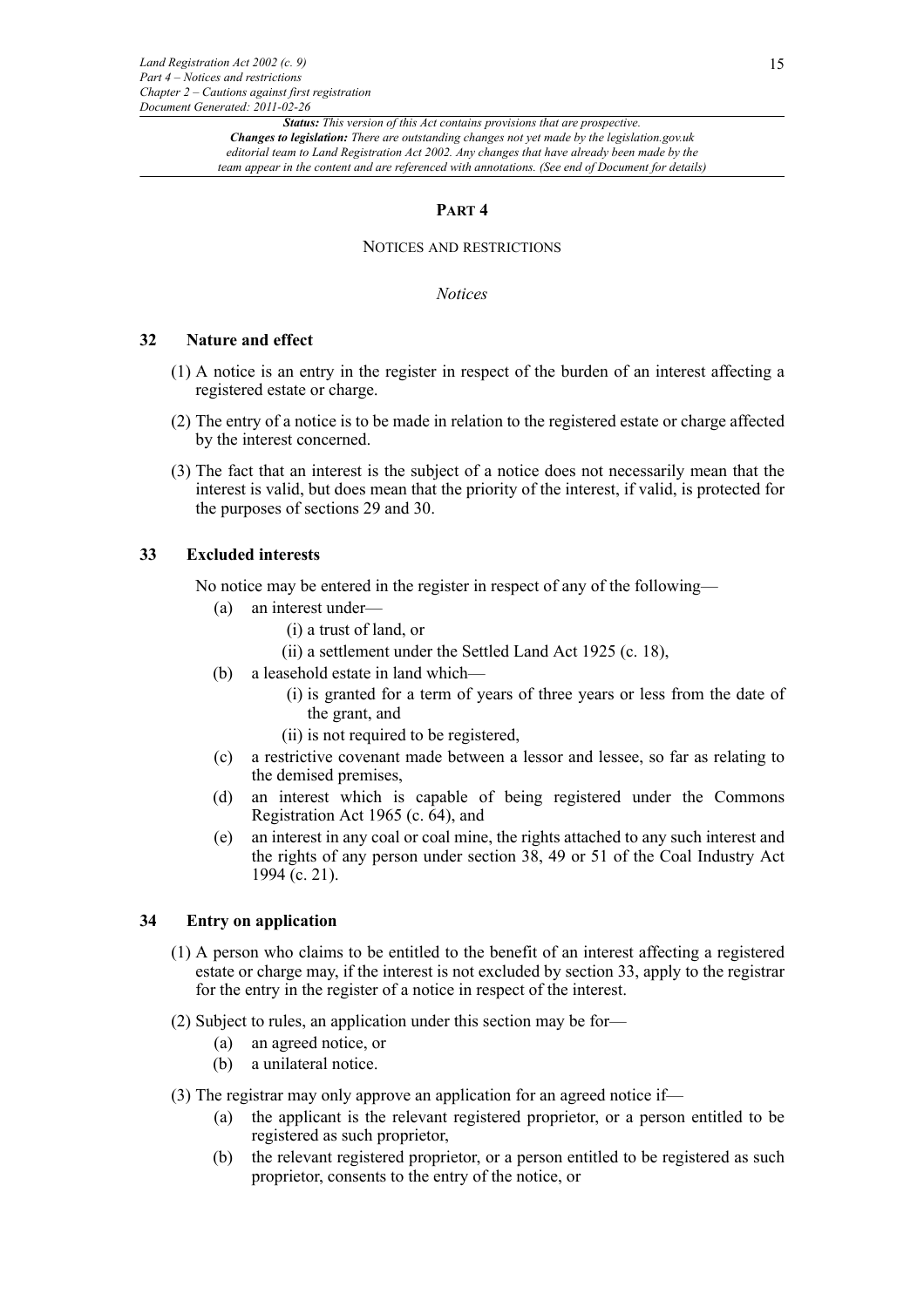- (c) the registrar is satisfied as to the validity of the applicant's claim.
- (4) In subsection (3), references to the relevant registered proprietor are to the proprietor of the registered estate or charge affected by the interest to which the application relates.

## **35 Unilateral notices**

- (1) If the registrar enters a notice in the register in pursuance of an application under section  $34(2)(b)$  ("a unilateral notice"), he must give notice of the entry to—
	- (a) the proprietor of the registered estate or charge to which it relates, and
	- (b) such other persons as rules may provide.
- (2) A unilateral notice must—
	- (a) indicate that it is such a notice, and
	- (b) identify who is the beneficiary of the notice.
- (3) The person shown in the register as the beneficiary of a unilateral notice, or such other person as rules may provide, may apply to the registrar for the removal of the notice from the register.

## **36 Cancellation of unilateral notices**

- (1) A person may apply to the registrar for the cancellation of a unilateral notice if he is—
	- (a) the registered proprietor of the estate or charge to which the notice relates, or
	- (b) a person entitled to be registered as the proprietor of that estate or charge.
- (2) Where an application is made under subsection (1), the registrar must give the beneficiary of the notice notice of the application and of the effect of subsection (3).
- (3) If the beneficiary of the notice does not exercise his right to object to the application before the end of such period as rules may provide, the registrar must cancel the notice.
- (4) In this section—

"beneficiary", in relation to a unilateral notice, means the person shown in the register as the beneficiary of the notice, or such other person as rules may provide;

"unilateral notice" means a notice entered in the register in pursuance of an application under section 34(2)(b).

## **37 Unregistered interests**

- (1) If it appears to the registrar that a registered estate is subject to an unregistered interest which—
	- (a) falls within any of the paragraphs of Schedule 1, and
	- (b) is not excluded by section 33,

he may enter a notice in the register in respect of the interest.

(2) The registrar must give notice of an entry under this section to such persons as rules may provide.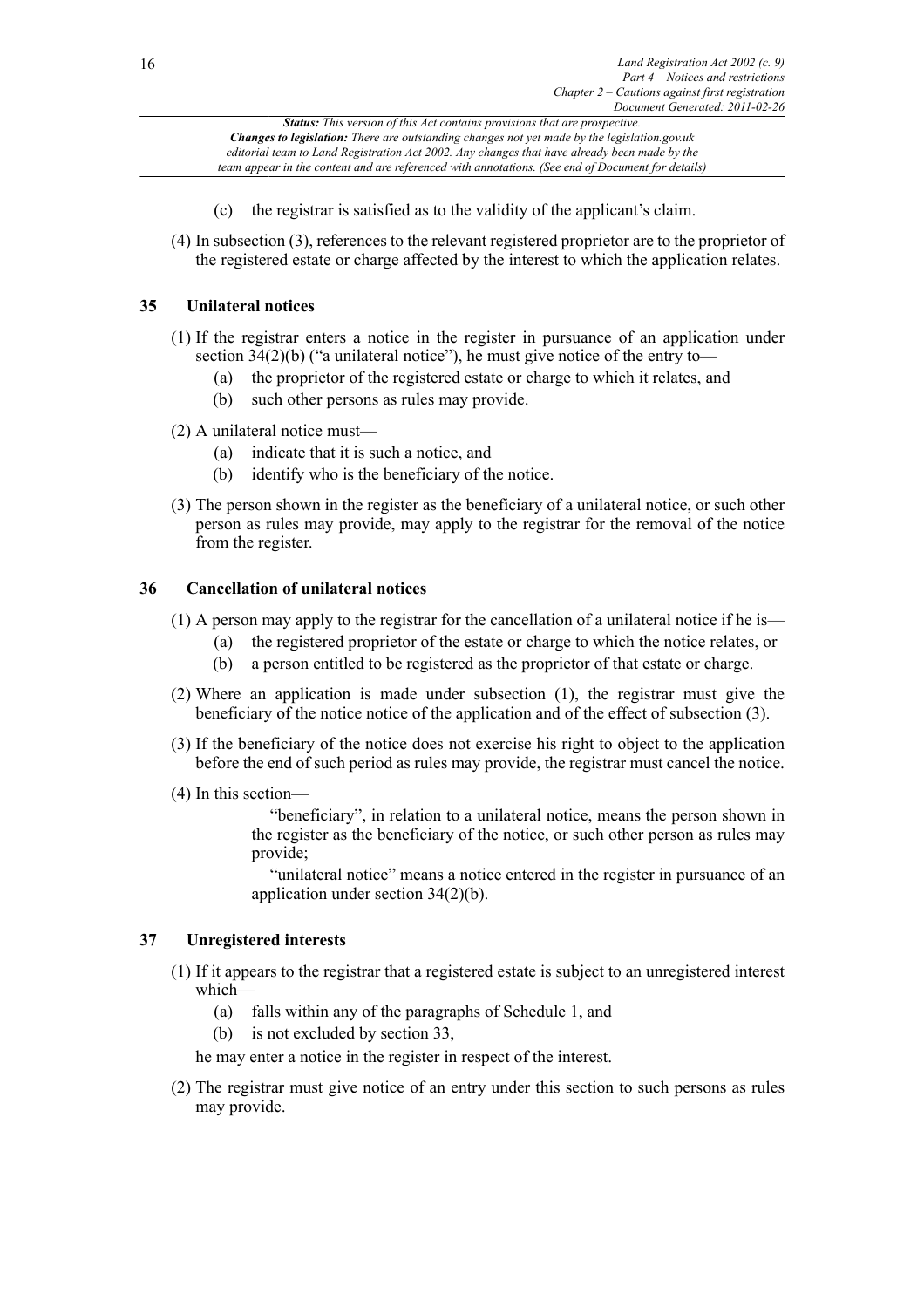#### **38 Registrable dispositions**

Where a person is entered in the register as the proprietor of an interest under a disposition falling within section  $27(2)(b)$  to (e), the registrar must also enter a notice in the register in respect of that interest.

#### **39 Supplementary**

Rules may make provision about the form and content of notices in the register.

#### *Restrictions*

## **40 Nature**

- (1) A restriction is an entry in the register regulating the circumstances in which a disposition of a registered estate or charge may be the subject of an entry in the register.
- (2) A restriction may, in particular—
	- (a) prohibit the making of an entry in respect of any disposition, or a disposition of a kind specified in the restriction;
	- (b) prohibit the making of an entry—
		- (i) indefinitely,
		- (ii) for a period specified in the restriction, or
		- (iii) until the occurrence of an event so specified.
- (3) Without prejudice to the generality of subsection  $(2)(b)(iii)$ , the events which may be specified include—
	- (a) the giving of notice,
	- (b) the obtaining of consent, and
	- (c) the making of an order by the court or registrar.
- (4) The entry of a restriction is to be made in relation to the registered estate or charge to which it relates.

## **41 Effect**

- (1) Where a restriction is entered in the register, no entry in respect of a disposition to which the restriction applies may be made in the register otherwise than in accordance with the terms of the restriction, subject to any order under subsection (2).
- (2) The registrar may by order—
	- (a) disapply a restriction in relation to a disposition specified in the order or dispositions of a kind so specified, or
	- (b) provide that a restriction has effect, in relation to a disposition specified in the order or dispositions of a kind so specified, with modifications so specified.
- (3) The power under subsection (2) is exercisable only on the application of a person who appears to the registrar to have a sufficient interest in the restriction.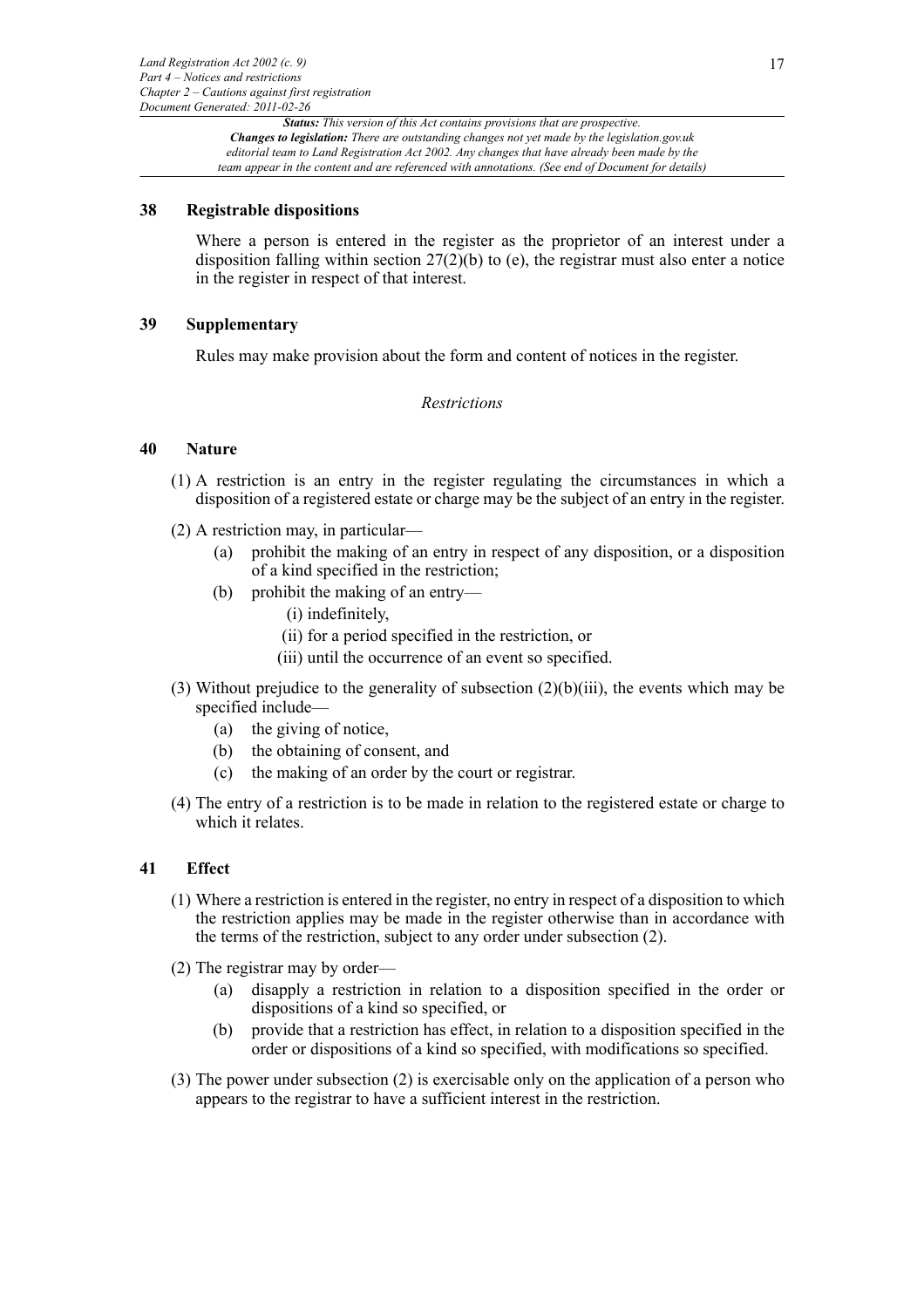# **42 Power of registrar to enter**

- (1) The registrar may enter a restriction in the register if it appears to him that it is necessary or desirable to do so for the purpose of—
	- (a) preventing invalidity or unlawfulness in relation to dispositions of a registered estate or charge,
	- (b) securing that interests which are capable of being overreached on a disposition of a registered estate or charge are overreached, or
	- (c) protecting a right or claim in relation to a registered estate or charge.
- (2) No restriction may be entered under subsection (1)(c) for the purpose of protecting the priority of an interest which is, or could be, the subject of a notice.
- (3) The registrar must give notice of any entry made under this section to the proprietor of the registered estate or charge concerned, except where the entry is made in pursuance of an application under section 43.
- (4) For the purposes of subsection  $(1)(c)$ , a person entitled to the benefit of a charging order relating to an interest under a trust shall be treated as having a right or claim in relation to the trust property.

# **43 Applications**

- (1) A person may apply to the registrar for the entry of a restriction under section  $42(1)$  if—
	- (a) he is the relevant registered proprietor, or a person entitled to be registered as such proprietor,
	- (b) the relevant registered proprietor, or a person entitled to be registered as such proprietor, consents to the application, or
	- (c) he otherwise has a sufficient interest in the making of the entry.
- (2) Rules may—
	- (a) require the making of an application under subsection (1) in such circumstances, and by such person, as the rules may provide;
	- (b) make provision about the form of consent for the purposes of subsection  $(1)(b)$ ;
	- (c) provide for classes of person to be regarded as included in subsection  $(1)(c)$ ;
	- (d) specify standard forms of restriction.
- (3) If an application under subsection (1) is made for the entry of a restriction which is not in a form specified under subsection  $(2)(d)$ , the registrar may only approve the application if it appears to him—
	- (a) that the terms of the proposed restriction are reasonable, and
	- (b) that applying the proposed restriction would—
		- (i) be straightforward, and
		- (ii) not place an unreasonable burden on him.
- (4) In subsection (1), references to the relevant registered proprietor are to the proprietor of the registered estate or charge to which the application relates.

# **44 Obligatory restrictions**

(1) If the registrar enters two or more persons in the register as the proprietor of a registered estate in land, he must also enter in the register such restrictions as rules may provide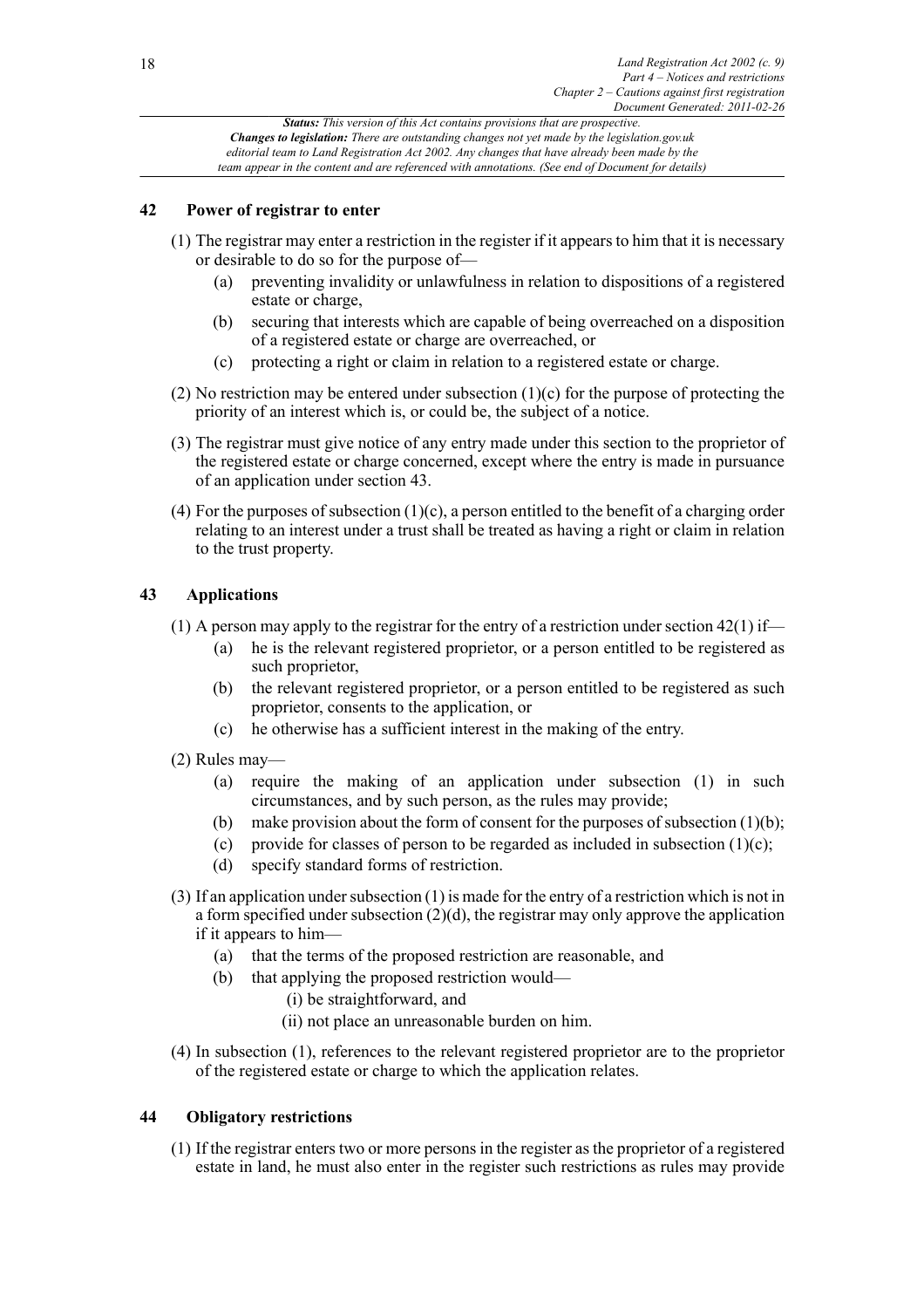for the purpose of securing that interests which are capable of being overreached on a disposition of the estate are overreached.

(2) Where under any enactment the registrar is required to enter a restriction without application, the form of the restriction shall be such as rules may provide.

# **45 Notifiable applications**

- (1) Where an application under section 43(1) is notifiable, the registrar must give notice of the application, and of the right to object to it, to—
	- (a) the proprietor of the registered estate or charge to which it relates, and
	- (b) such other persons as rules may provide.
- (2) The registrar may not determine an application to which subsection (1) applies before the end of such period as rules may provide, unless the person, or each of the persons, notified under that subsection has exercised his right to object to the application or given the registrar notice that he does not intend to do so.
- (3) For the purposes of this section, an application under section  $43(1)$  is notifiable unless it is—
	- (a) made by or with the consent of the proprietor of the registered estate or charge to which the application relates, or a person entitled to be registered as such proprietor,
	- (b) made in pursuance of rules under section 43(2)(a), or
	- (c) an application for the entry of a restriction reflecting a limitation under an order of the court or registrar, or an undertaking given in place of such an order.

## **46 Power of court to order entry**

- (1) If it appears to the court that it is necessary or desirable to do so for the purpose of protecting a right or claim in relation to a registered estate or charge, it may make an order requiring the registrar to enter a restriction in the register.
- (2) No order under this section may be made for the purpose of protecting the priority of an interest which is, or could be, the subject of a notice.
- (3) The court may include in an order under this section a direction that an entry made in pursuance of the order is to have overriding priority.
- (4) If an order under this section includes a direction under subsection (3), the registrar must make such entry in the register as rules may provide.
- (5) The court may make the exercise of its power under subsection (3) subject to such terms and conditions as it thinks fit.

# **47 Withdrawal**

A person may apply to the registrar for the withdrawal of a restriction if—

- (a) the restriction was entered in such circumstances as rules may provide, and
- (b) he is of such a description as rules may provide.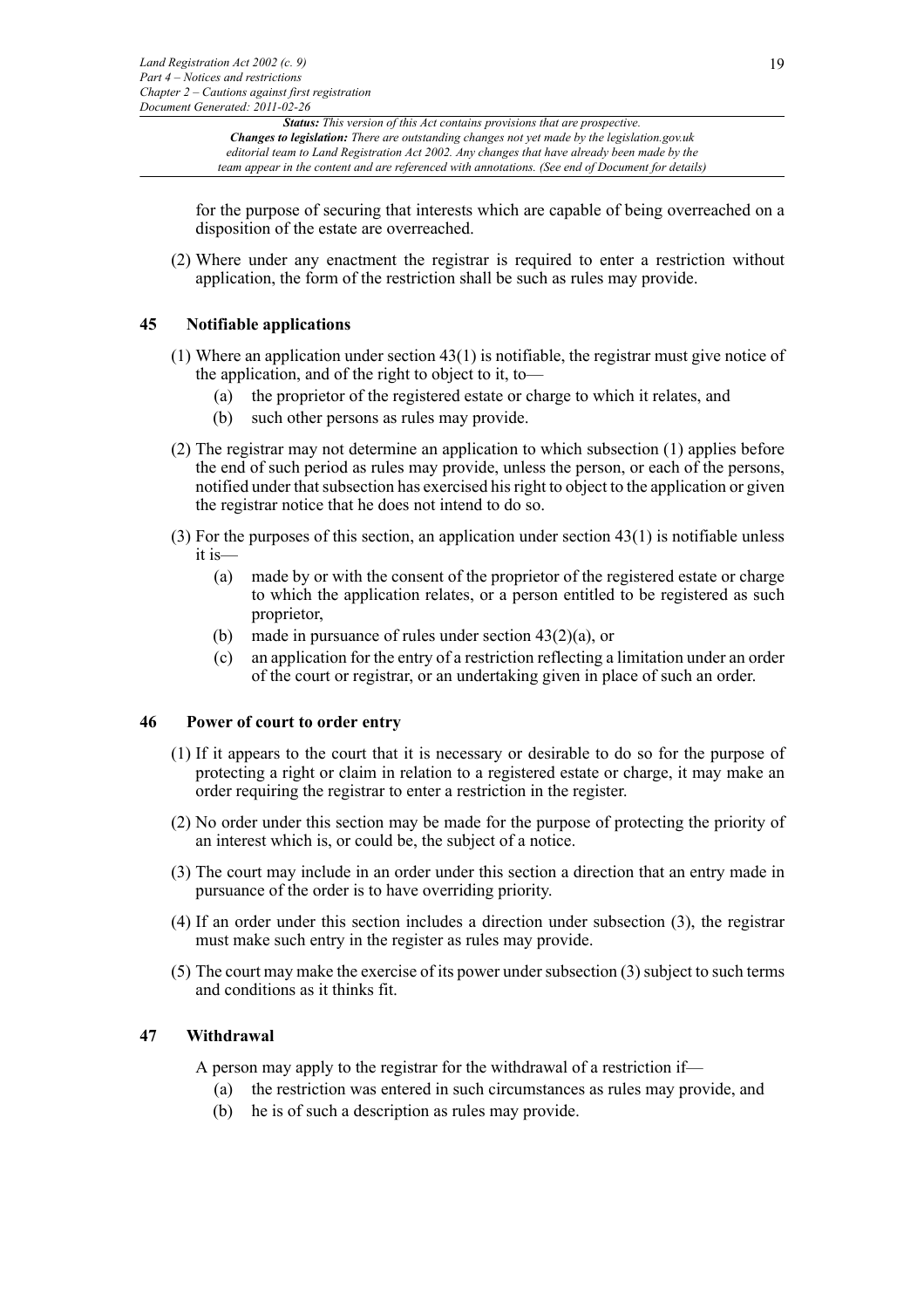# **PART 5**

## **CHARGES**

## *Relative priority*

# **48 Registered charges**

- (1) Registered charges on the same registered estate, or on the same registered charge, are to be taken to rank as between themselves in the order shown in the register.
- (2) Rules may make provision about—
	- (a) how the priority of registered charges as between themselves is to be shown in the register, and
	- (b) applications for registration of the priority of registered charges as between themselves.

# **49 Tacking and further advances**

- (1) The proprietor of a registered charge may make a further advance on the security of the charge ranking in priority to a subsequent charge if he has not received from the subsequent chargee notice of the creation of the subsequent charge.
- (2) Notice given for the purposes of subsection (1) shall be treated as received at the time when, in accordance with rules, it ought to have been received.
- (3) The proprietor of a registered charge may also make a further advance on the security of the charge ranking in priority to a subsequent charge if—
	- (a) the advance is made in pursuance of an obligation, and
	- (b) at the time of the creation of the subsequent charge the obligation was entered in the register in accordance with rules.
- (4) The proprietor of a registered charge may also make a further advance on the security of the charge ranking in priority to a subsequent charge if—
	- (a) the parties to the prior charge have agreed a maximum amount for which the charge is security, and
	- (b) at the time of the creation of the subsequent charge the agreement was entered in the register in accordance with rules.
- (5) Rules may—
	- (a) disapply subsection (4) in relation to charges of a description specified in the rules, or
	- (b) provide for the application of that subsection to be subject, in the case of charges of a description so specified, to compliance with such conditions as may be so specified.
- (6) Except as provided by this section, tacking in relation to a charge over registered land is only possible with the agreement of the subsequent chargee.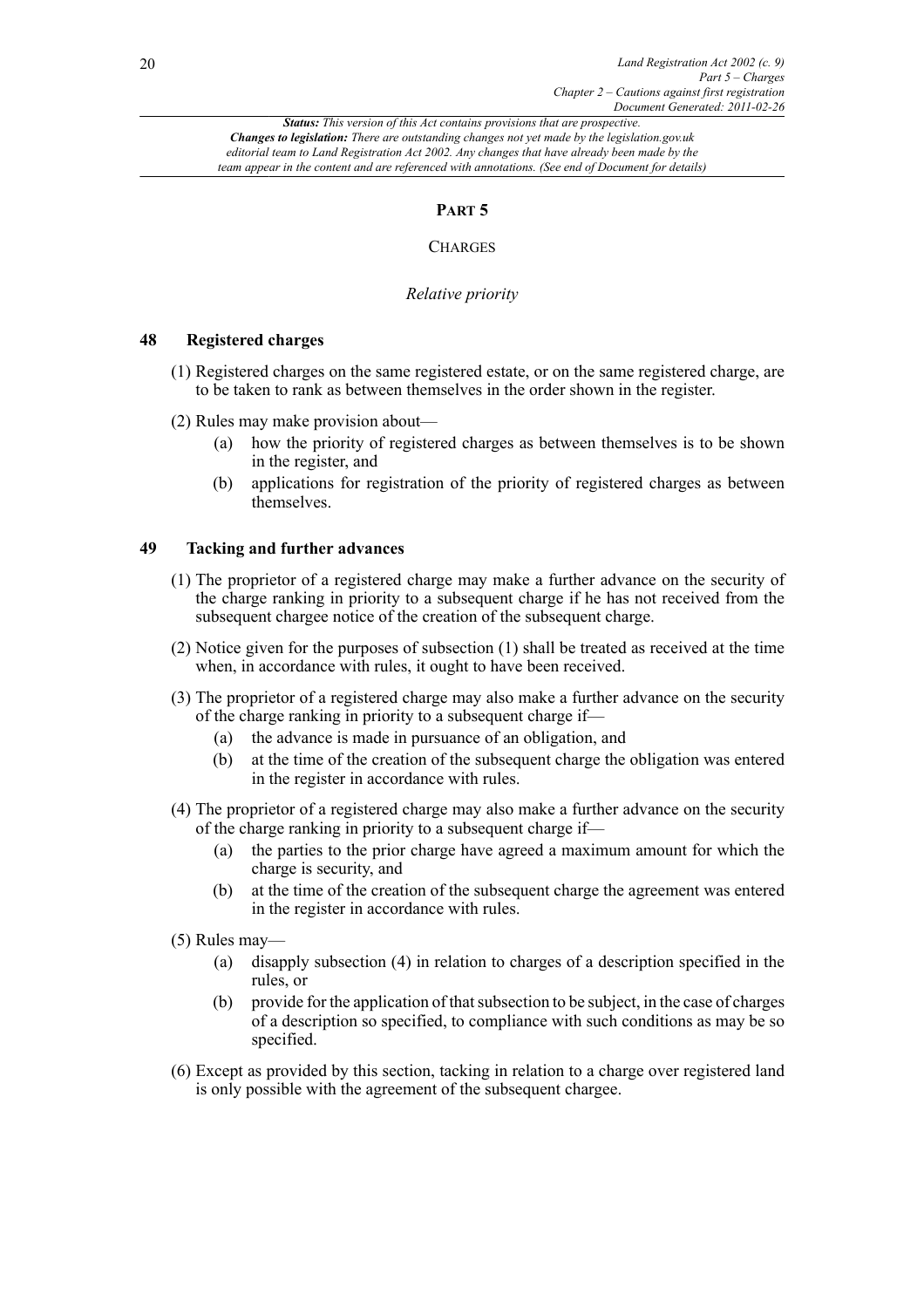#### **Annotations:**

#### **Modifications etc. (not altering text)**

**C3** [S. 49\(3\)\(b\)](http://www.legislation.gov.uk/id/ukpga/2002/9/section/49/3/b) modified (13.10.2003) by [The Land Registration Act 2002 \(Transitional Provisions\) Order](http://www.legislation.gov.uk/id/uksi/2003/1953) [2003 \(S.I. 2003/1953\)](http://www.legislation.gov.uk/id/uksi/2003/1953), **[art. 25](http://www.legislation.gov.uk/id/uksi/2003/1953/article/25)**; [S.I. 2003/1725,](http://www.legislation.gov.uk/id/uksi/2003/1725) **[art. 2\(1\)](http://www.legislation.gov.uk/id/uksi/2003/1725/article/2/1)**

#### **50 Overriding statutory charges: duty of notification**

If the registrar enters a person in the register as the proprietor of a charge which—

- (a) is created by or under an enactment, and
- (b) has effect to postpone a charge which at the time of registration of the statutory charge is—
	- (i) entered in the register, or
	- (ii) the basis for an entry in the register,

he must in accordance with rules give notice of the creation of the statutory charge to such person as rules may provide.

#### *Powers as chargee*

# **51 Effect of completion by registration**

On completion of the relevant registration requirements, a charge created by means of a registrable disposition of a registered estate has effect, if it would not otherwise do so, as a charge by deed by way of legal mortgage.

# **52 Protection of disponees**

- (1) Subject to any entry in the register to the contrary, the proprietor of a registered charge is to be taken to have, in relation to the property subject to the charge, the powers of disposition conferred by law on the owner of a legal mortgage.
- (2) Subsection (1) has effect only for the purpose of preventing the title of a disponee being questioned (and so does not affect the lawfulness of a disposition).

#### **53 Powers as sub-chargee**

The registered proprietor of a sub-charge has, in relation to the property subject to the principal charge or any intermediate charge, the same powers as the sub-chargor.

#### *Realisation of security*

# **54 Proceeds of sale: chargee's duty**

For the purposes of section 105 of the Law of Property Act 1925 (c. 20) (mortgagee's duties in relation to application of proceeds of sale), in its application to the proceeds of sale of registered land, a person shall be taken to have notice of anything in the register immediately before the disposition on sale.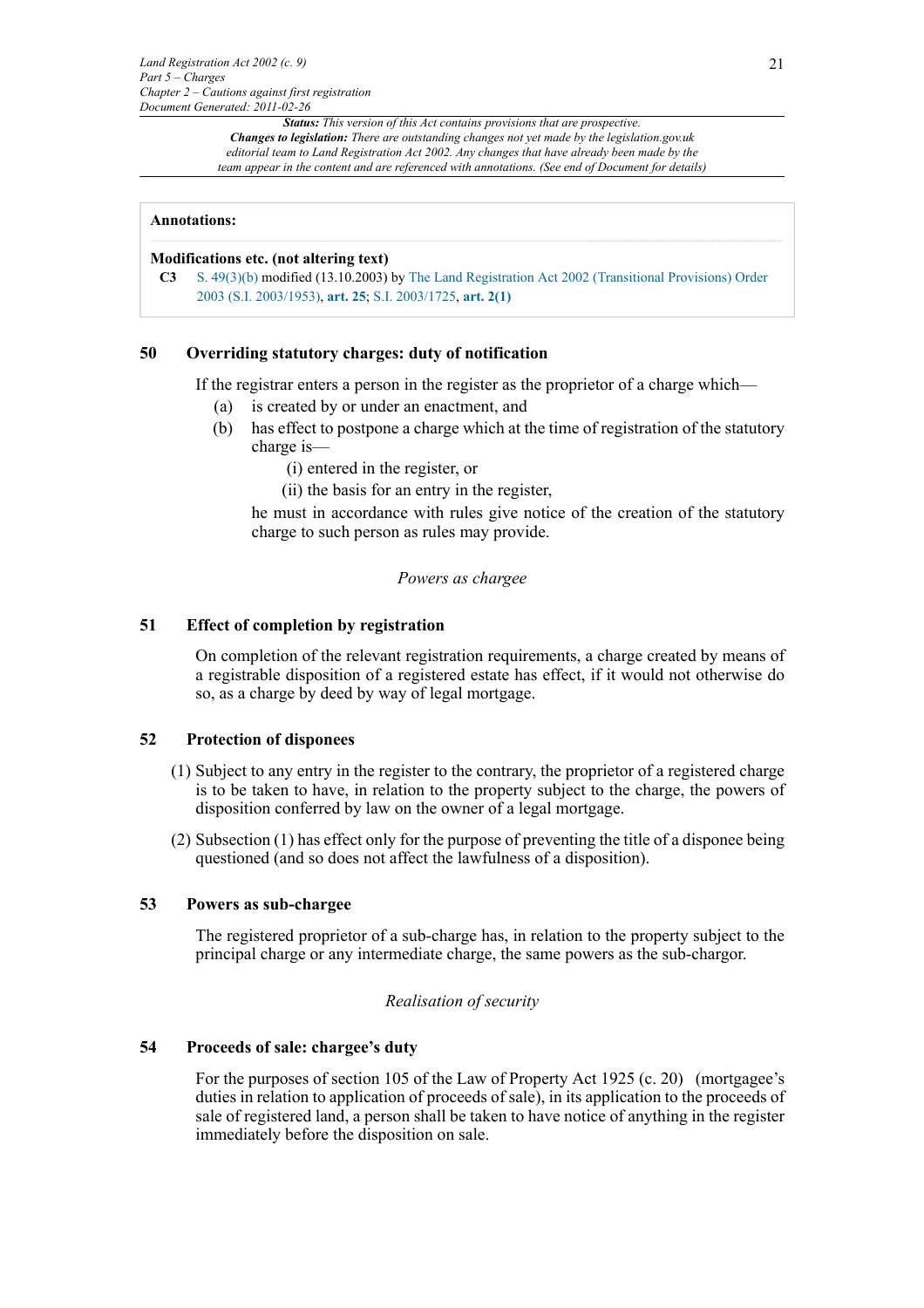# **55 Local land charges**

A charge over registered land which is a local land charge may only be realised if the title to the charge is registered.

#### *Miscellaneous*

## **56 Receipt in case of joint proprietors**

Where a charge is registered in the name of two or more proprietors, a valid receipt for the money secured by the charge may be given by—

- (a) the registered proprietors,
- (b) the survivors or survivor of the registered proprietors, or
- (c) the personal representative of the last survivor of the registered proprietors.

# **57 Entry of right of consolidation**

Rules may make provision about entry in the register of a right of consolidation in relation to a registered charge.

## **PART 6**

## REGISTRATION: GENERAL

## *Registration as proprietor*

## **58 Conclusiveness**

- (1) If, on the entry of a person in the register as the proprietor of a legal estate, the legal estate would not otherwise be vested in him, it shall be deemed to be vested in him as a result of the registration.
- (2) Subsection (1) does not apply where the entry is made in pursuance of a registrable disposition in relation to which some other registration requirement remains to be met.

# **59 Dependent estates**

- (1) The entry of a person in the register as the proprietor of a legal estate which subsists for the benefit of a registered estate must be made in relation to the registered estate.
- (2) The entry of a person in the register as the proprietor of a charge on a registered estate must be made in relation to that estate.
- (3) The entry of a person in the register as the proprietor of a sub-charge on a registered charge must be made in relation to that charge.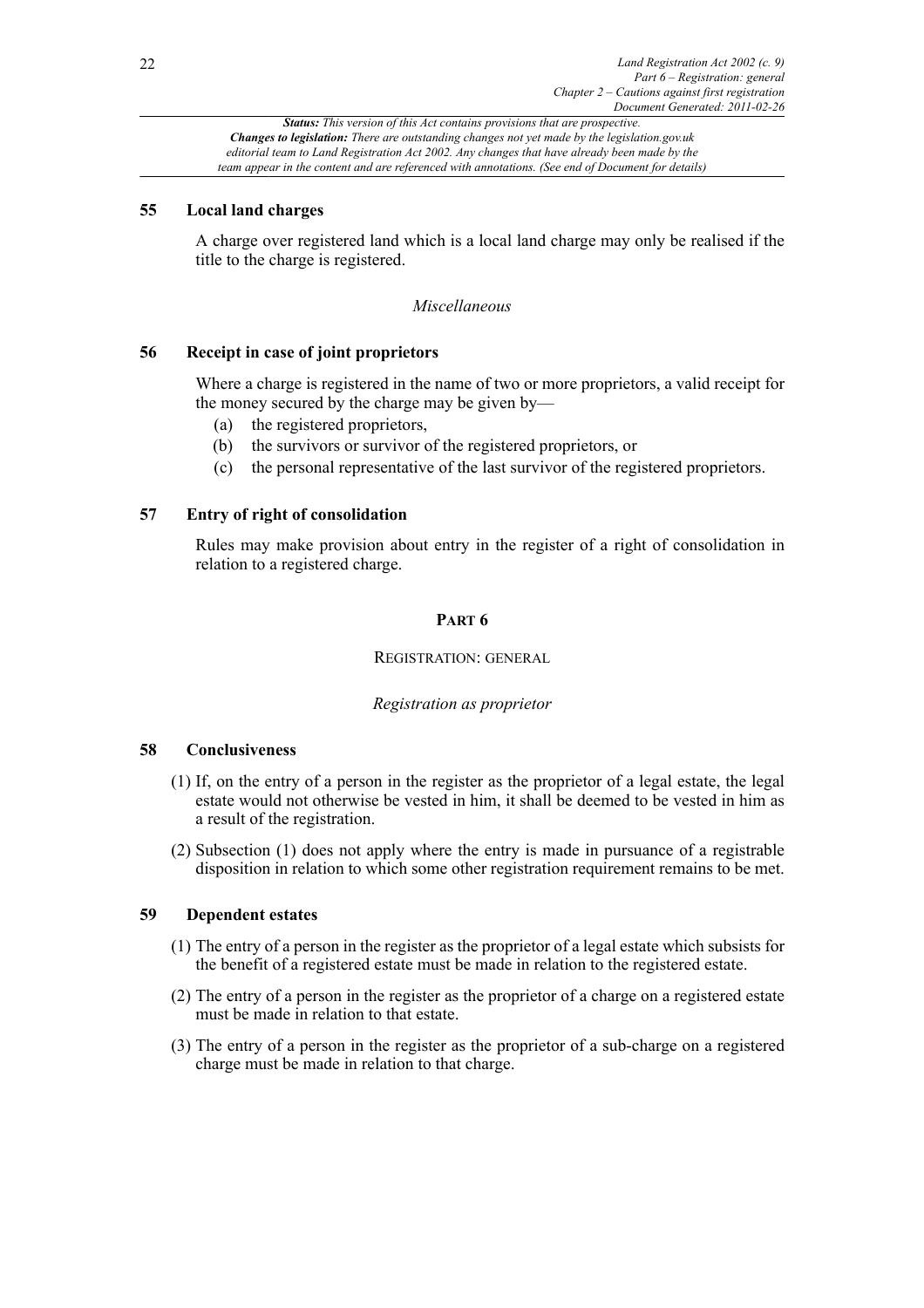#### *Boundaries*

#### **60 Boundaries**

- (1) The boundary of a registered estate as shown for the purposes of the register is a general boundary, unless shown as determined under this section.
- (2) A general boundary does not determine the exact line of the boundary.
- (3) Rules may make provision enabling or requiring the exact line of the boundary of a registered estate to be determined and may, in particular, make provision about—
	- (a) the circumstances in which the exact line of a boundary may or must be determined,
	- (b) how the exact line of a boundary may be determined,
	- (c) procedure in relation to applications for determination, and
	- (d) the recording of the fact of determination in the register or the index maintained under section 68.
- (4) Rules under this section must provide for applications for determination to be made to the registrar.

# **61 Accretion and diluvion**

- (1) The fact that a registered estate in land is shown in the register as having a particular boundary does not affect the operation of accretion or diluvion.
- (2) An agreement about the operation of accretion or diluvion in relation to a registered estate in land has effect only if registered in accordance with rules.

## *Quality of title*

#### **62 Power to upgrade title**

- (1) Where the title to a freehold estate is entered in the register as possessory or qualified, the registrar may enter it as absolute if he is satisfied as to the title to the estate.
- (2) Where the title to a leasehold estate is entered in the register as good leasehold, the registrar may enter it as absolute if he is satisfied as to the superior title.
- (3) Where the title to a leasehold estate is entered in the register as possessory or qualified the registrar may—
	- (a) enter it as good leasehold if he is satisfied as to the title to the estate, and
	- (b) enter it as absolute if he is satisfied both as to the title to the estate and as to the superior title.
- (4) Where the title to a freehold estate in land has been entered in the register as possessory for at least twelve years, the registrar may enter it as absolute if he is satisfied that the proprietor is in possession of the land.
- (5) Where the title to a leasehold estate in land has been entered in the register as possessory for at least twelve years, the registrar may enter it as good leasehold if he is satisfied that the proprietor is in possession of the land.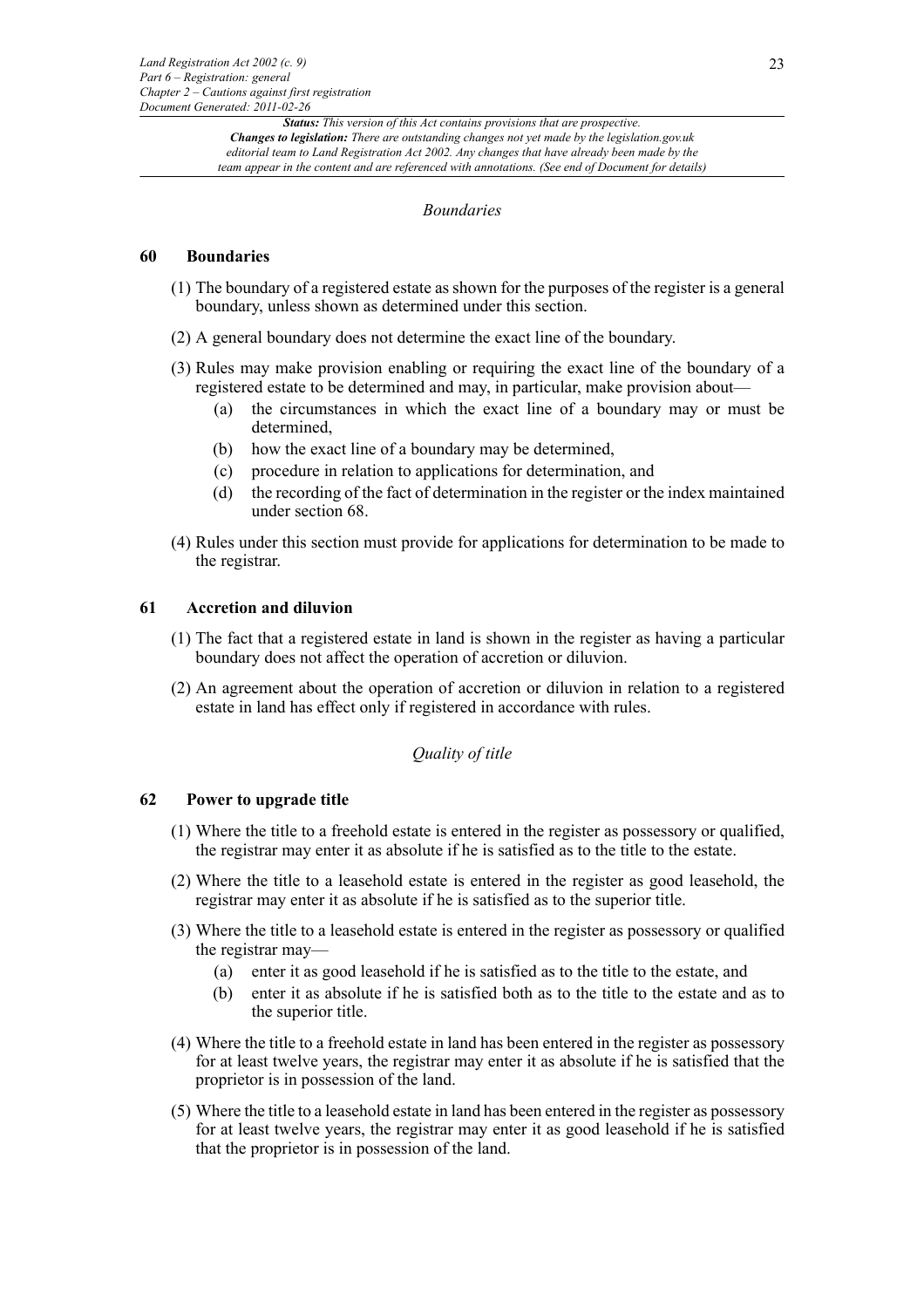- (6) None of the powers under subsections (1) to (5) is exercisable if there is outstanding any claim adverse to the title of the registered proprietor which is made by virtue of an estate, right or interest whose enforceability is preserved by virtue of the existing entry about the class of title.
- (7) The only persons who may apply to the registrar for the exercise of any of the powers under subsections (1) to (5) are—
	- (a) the proprietor of the estate to which the application relates,
	- (b) a person entitled to be registered as the proprietor of that estate,
	- (c) the proprietor of a registered charge affecting that estate, and
	- (d) a person interested in a registered estate which derives from that estate.
- (8) In determining for the purposes of this section whether he is satisfied as to any title, the registrar is to apply the same standards as those which apply under section 9 or 10 to first registration of title.
- (9) The Lord Chancellor may by order amend subsection (4) or (5) by substituting for the number of years for the time being specified in that subsection such number of years as the order may provide.

# **63 Effect of upgrading title**

- (1) On the title to a registered freehold or leasehold estate being entered under section 62 as absolute, the proprietor ceases to hold the estate subject to any estate, right or interest whose enforceability was preserved by virtue of the previous entry about the class of title.
- (2) Subsection (1) also applies on the title to a registered leasehold estate being entered under section 62 as good leasehold, except that the entry does not affect or prejudice the enforcement of any estate, right or interest affecting, or in derogation of, the title of the lessor to grant the lease.

## **64 Use of register to record defects in title**

- (1) If it appears to the registrar that a right to determine a registered estate in land is exercisable, he may enter the fact in the register.
- (2) Rules may make provision about entries under subsection (1) and may, in particular, make provision about—
	- (a) the circumstances in which there is a duty to exercise the power conferred by that subsection,
	- (b) how entries under that subsection are to be made, and
	- (c) the removal of such entries.

## *Alteration of register*

## **65 Alteration of register**

Schedule 4 (which makes provision about alteration of the register) has effect.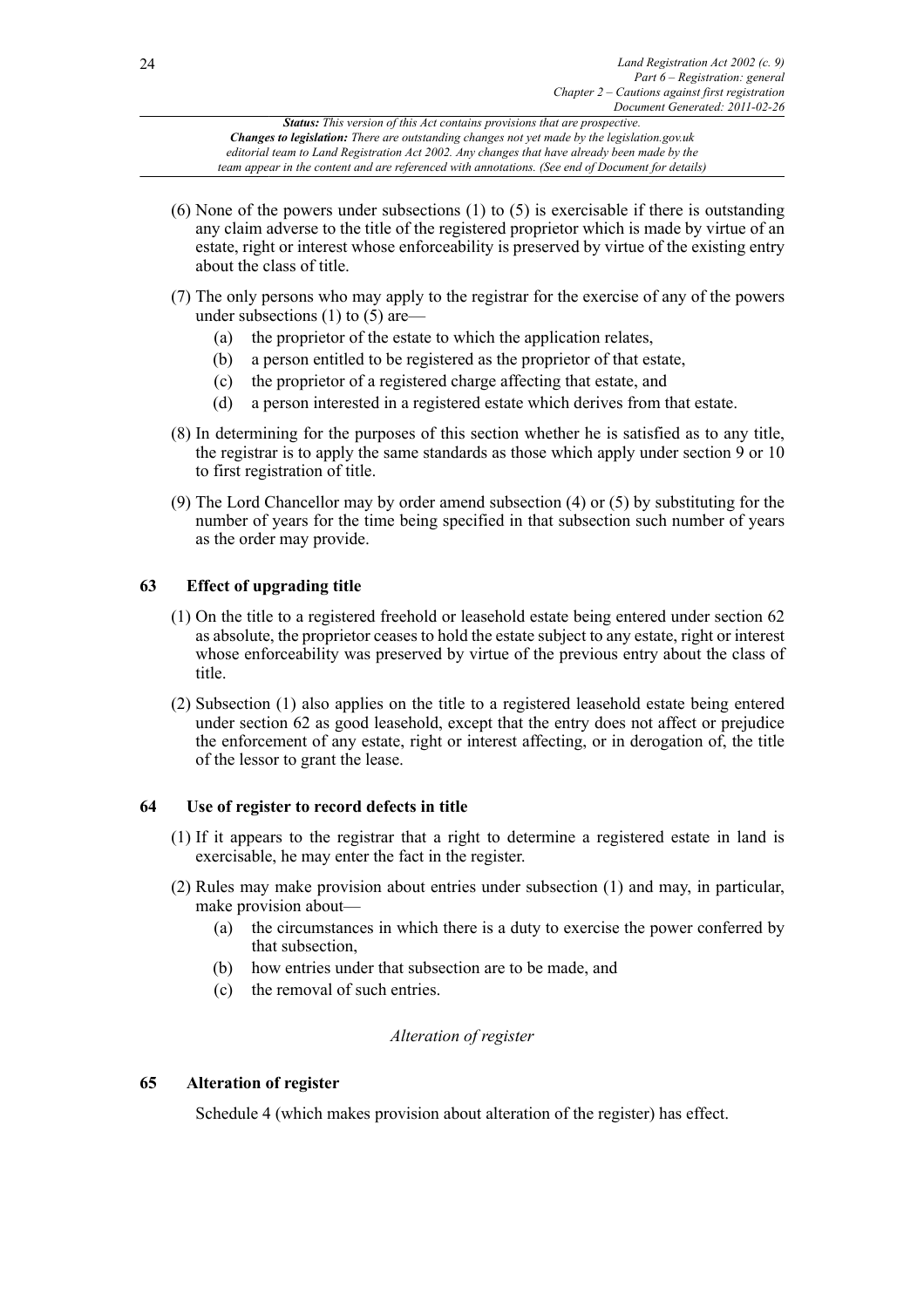## *Information etc.*

#### **66 Inspection of the registers etc**

- (1) Any person may inspect and make copies of, or of any part of—
	- (a) the register of title,
	- (b) any document kept by the registrar which is referred to in the register of title,
	- (c) any other document kept by the registrar which relates to an application to him, or
	- (d) the register of cautions against first registration.
- (2) The right under subsection (1) is subject to rules which may, in particular—
	- (a) provide for exceptions to the right, and
	- (b) impose conditions on its exercise, including conditions requiring the payment of fees.

#### **67 Official copies of the registers etc**

- (1) An official copy of, or of a part of—
	- (a) the register of title,
	- (b) any document which is referred to in the register of title and kept by the registrar,
	- (c) any other document kept by the registrar which relates to an application to him, or
	- (d) the register of cautions against first registration,

is admissible in evidence to the same extent as the original.

- (2) A person who relies on an official copy in which there is a mistake is not liable for loss suffered by another by reason of the mistake.
- (3) Rules may make provision for the issue of official copies and may, in particular, make provision about—
	- (a) the form of official copies,
	- (b) who may issue official copies,
	- (c) applications for official copies, and
	- (d) the conditions to be met by applicants for official copies, including conditions requiring the payment of fees.

#### **68 Index**

- (1) The registrar must keep an index for the purpose of enabling the following matters to be ascertained in relation to any parcel of land—
	- (a) whether any registered estate relates to the land,
	- (b) how any registered estate which relates to the land is identified for the purposes of the register,
	- (c) whether the land is affected by any, and, if so what, caution against first registration, and
	- (d) such other matters as rules may provide.
- (2) Rules may—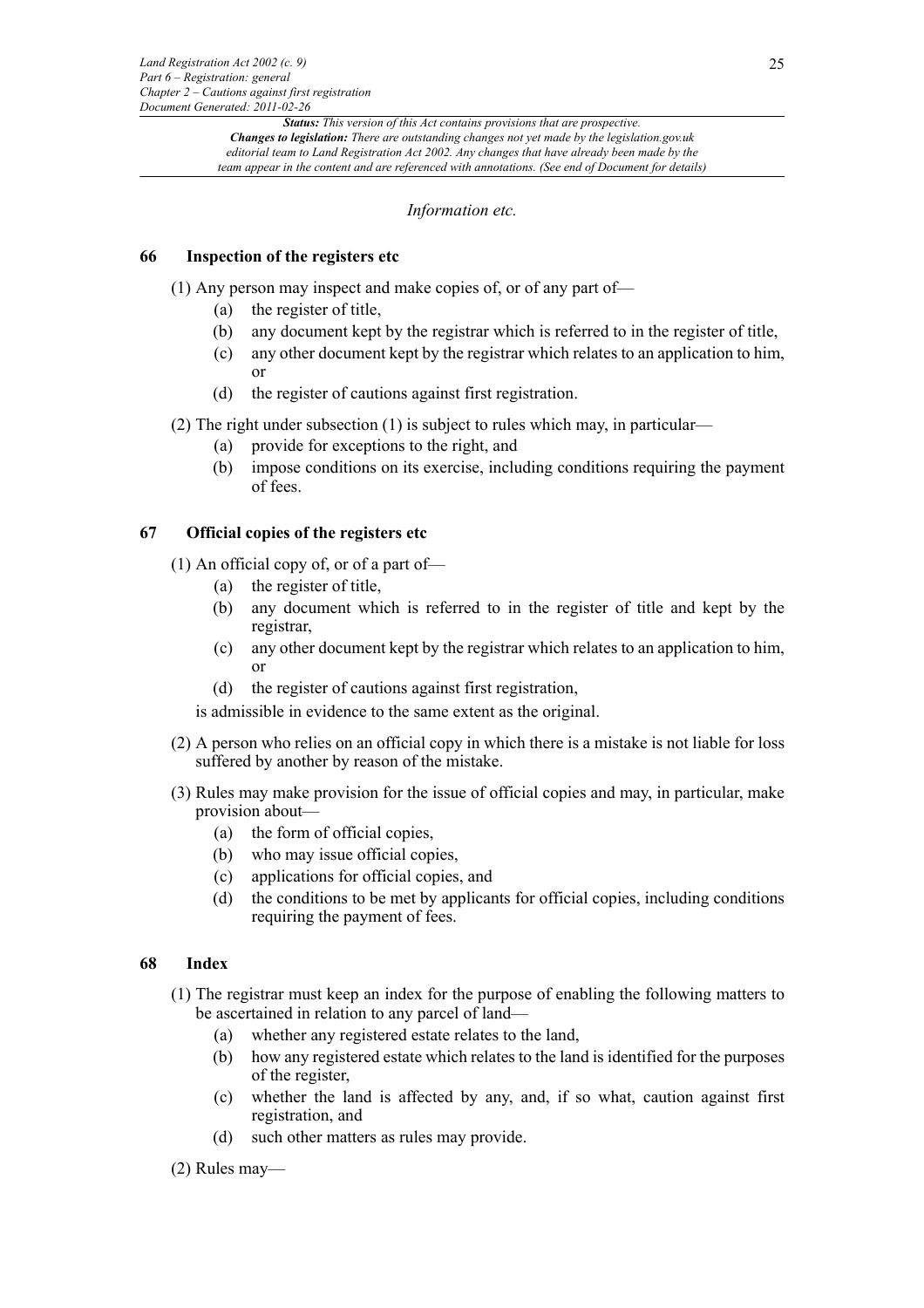- (a) make provision about how the index is to be kept and may, in particular, make provision about—
	- (i) the information to be included in the index,
	- (ii) the form in which information included in the index is to be kept, and
	- (iii) the arrangement of that information;
- (b) make provision about official searches of the index.

# **69 Historical information**

- (1) The registrar may on application provide information about the history of a registered title.
- (2) Rules may make provision about applications for the exercise of the power conferred by subsection (1).
- (3) The registrar may—
	- (a) arrange for the provision of information about the history of registered titles, and
	- (b) authorise anyone who has the function of providing information under paragraph (a) to have access on such terms as the registrar thinks fit to any relevant information kept by him.

# **70 Official searches**

Rules may make provision for official searches of the register, including searches of pending applications for first registration, and may, in particular, make provision about —

- (a) the form of applications for searches,
- (b) the manner in which such applications may be made,
- (c) the form of official search certificates, and
- (d) the manner in which such certificates may be issued.

# *Applications*

## **71 Duty to disclose unregistered interests**

Where rules so provide—

- (a) a person applying for registration under Chapter 1 of Part 2 must provide to the registrar such information as the rules may provide about any interest affecting the estate to which the application relates which—
	- (i) falls within any of the paragraphs of Schedule 1, and
	- (ii) is of a description specified by the rules;
- (b) a person applying to register a registrable disposition of a registered estate must provide to the registrar such information as the rules may provide about any unregistered interest affecting the estate which—
	- (i) falls within any of the paragraphs of Schedule 3, and
	- (ii) is of description specified by the rules.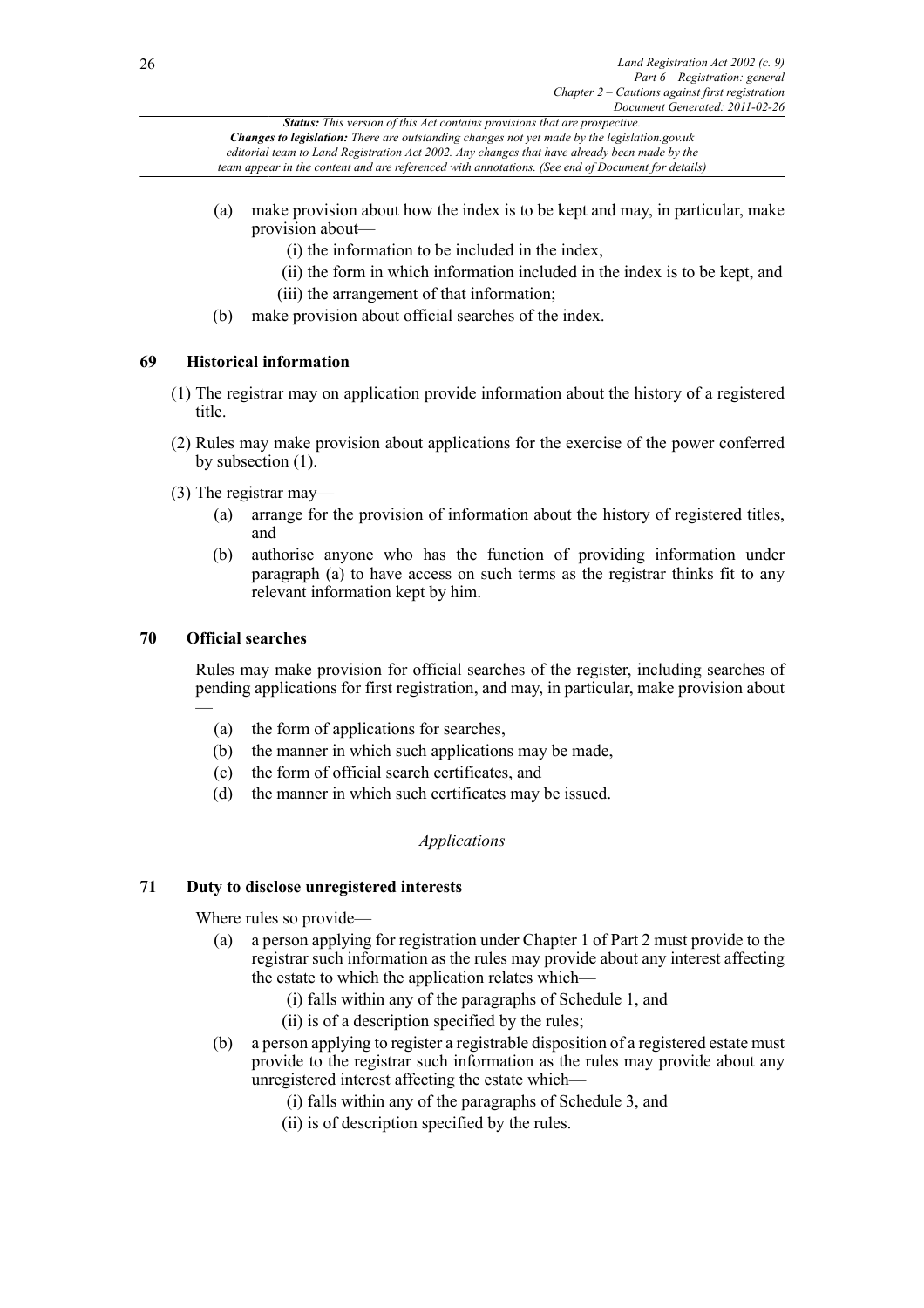# **72 Priority protection**

- (1) For the purposes of this section, an application for an entry in the register is protected if—
	- (a) it is one to which a priority period relates, and
	- (b) it is made before the end of that period.
- (2) Where an application for an entry in the register is protected, any entry made in the register during the priority period relating to the application is postponed to any entry made in pursuance of it.
- $(3)$  Subsection  $(2)$  does not apply if—
	- (a) the earlier entry was made in pursuance of a protected application, and
	- (b) the priority period relating to that application ranks ahead of the one relating to the application for the other entry.
- (4) Subsection (2) does not apply if the earlier entry is one to which a direction under section 46(3) applies.
- (5) The registrar may defer dealing with an application for an entry in the register if it appears to him that subsection (2) might apply to the entry were he to make it.
- (6) Rules may—
	- (a) make provision for priority periods in connection with—
		- (i) official searches of the register, including searches of pending applications for first registration, or
		- (ii) the noting in the register of a contract for the making of a registrable disposition of a registered estate or charge;
	- (b) make provision for the keeping of records in relation to priority periods and the inspection of such records.
- (7) Rules under subsection (6)(a) may, in particular, make provision about—
	- (a) the commencement and length of a priority period,
	- (b) the applications for registration to which such a period relates,
	- (c) the order in which competing priority periods rank, and
	- (d) the application of subsections (2) and (3) in cases where more than one priority period relates to the same application.

#### **Annotations:**

#### **Modifications etc. (not altering text)**

```
C4 S. 72 applied (13.10.2003) by The Land Registration Act 2002 (Transitional Provisions) Order 2003
(S.I. 2003/1953), art. 28(2); S.I. 2003/1725, art. 2(1)
```
# **73 Objections**

- (1) Subject to subsections (2) and (3), anyone may object to an application to the registrar.
- (2) In the case of an application under section 18, only the person who lodged the caution to which the application relates, or such other person as rules may provide, may object.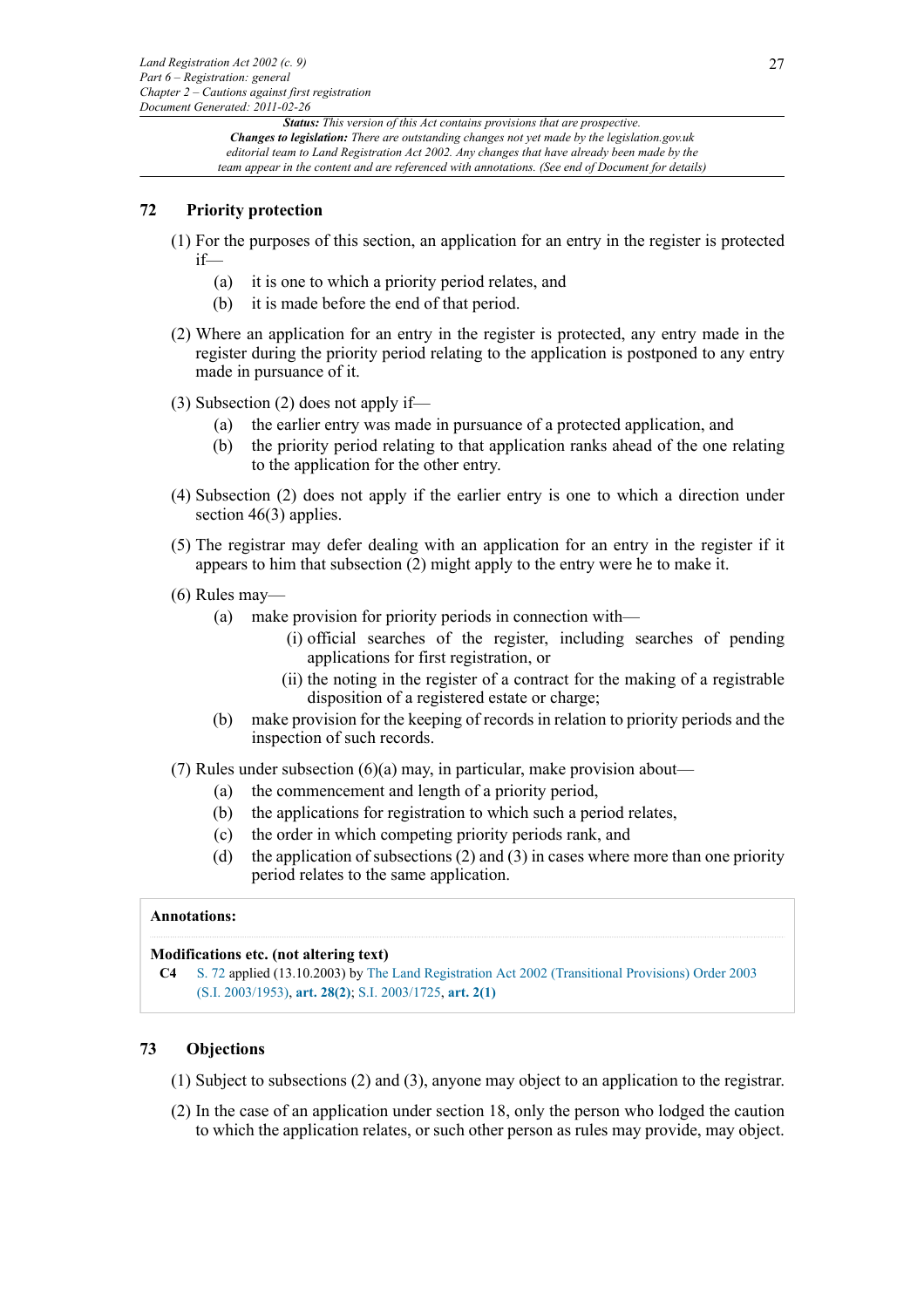- (3) In the case of an application under section 36, only the person shown in the register as the beneficiary of the notice to which the application relates, or such other person as rules may provide, may object.
- (4) The right to object under this section is subject to rules.
- (5) Where an objection is made under this section, the registrar—
	- (a) must give notice of the objection to the applicant, and
	- (b) may not determine the application until the objection has been disposed of.
- (6) Subsection (5) does not apply if the objection is one which the registrar is satisfied is groundless.
- (7) If it is not possible to dispose by agreement of an objection to which subsection (5) applies, the registrar must refer the matter to the adjudicator.
- (8) Rules may make provision about references under subsection (7).

# **74 Effective date of registration**

An entry made in the register in pursuance of—

- (a) an application for registration of an unregistered legal estate, or
- (b) an application for registration in relation to a disposition required to be completed by registration,

has effect from the time of the making of the application.

## *Proceedings before the registrar*

# **75 Production of documents**

- (1) The registrar may require a person to produce a document for the purposes of proceedings before him.
- (2) The power under subsection (1) is subject to rules.
- (3) A requirement under subsection (1) shall be enforceable as an order of the court.
- (4) A person aggrieved by a requirement under subsection (1) may appeal to a county court, which may make any order which appears appropriate.

## **76 Costs**

- (1) The registrar may make orders about costs in relation to proceedings before him.
- (2) The power under subsection (1) is subject to rules which may, in particular, make provision about—
	- (a) who may be required to pay costs,
	- (b) whose costs a person may be required to pay,
	- (c) the kind of costs which a person may be required to pay, and
	- (d) the assessment of costs.
- (3) Without prejudice to the generality of subsection (2), rules under that subsection may include provision about—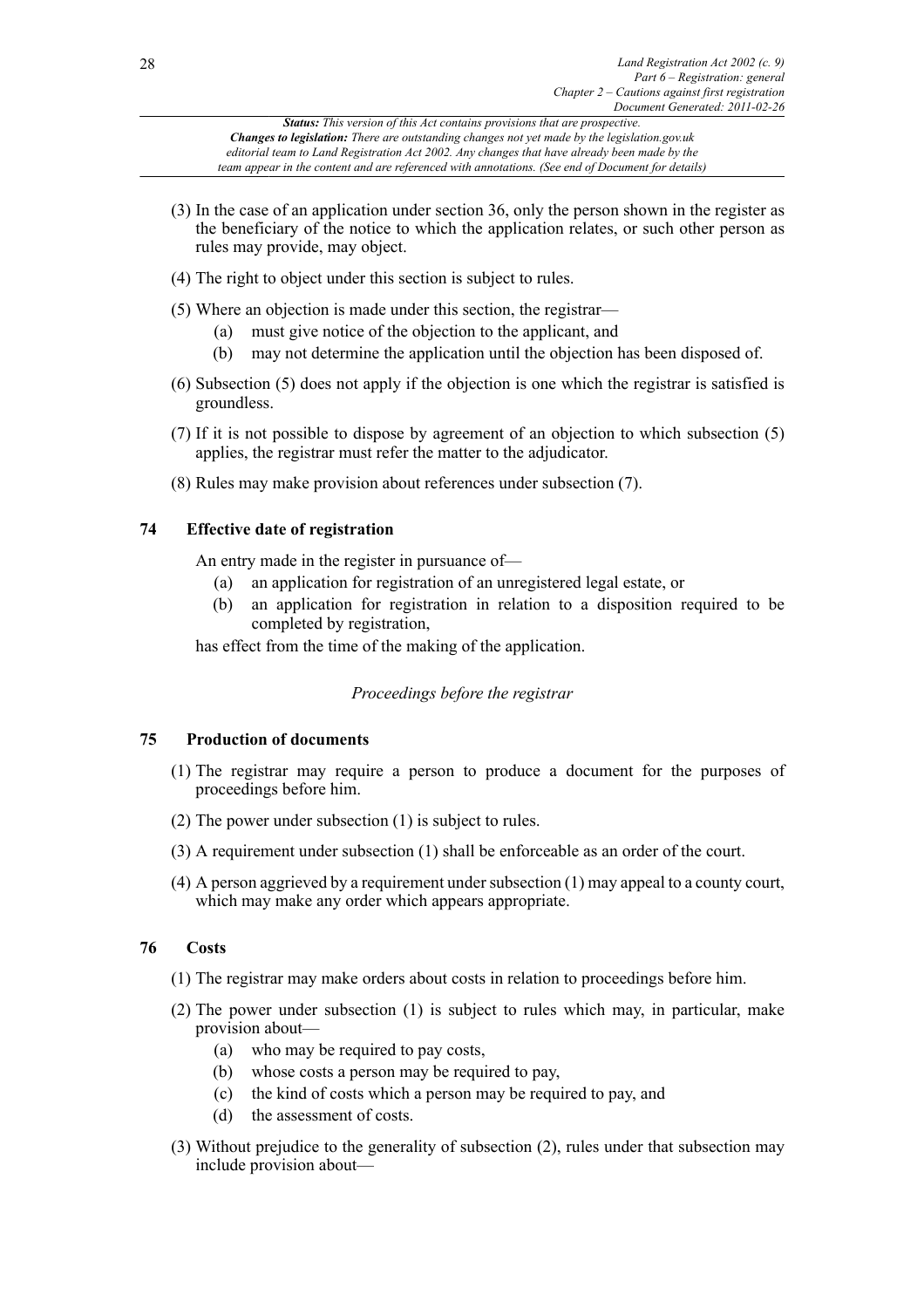- (a) costs of the registrar, and
- (b) liability for costs thrown away as the result of neglect or delay by a legal representative of a party to proceedings.
- (4) An order under subsection (1) shall be enforceable as an order of the court.
- (5) A person aggrieved by an order under subsection (1) may appeal to a county court, which may make any order which appears appropriate.

#### *Miscellaneous*

## **77 Duty to act reasonably**

- (1) A person must not exercise any of the following rights without reasonable cause—
	- (a) the right to lodge a caution under section 15,
	- (b) the right to apply for the entry of a notice or restriction, and
	- (c) the right to object to an application to the registrar.
- (2) The duty under this section is owed to any person who suffers damage in consequence of its breach.

#### **78 Notice of trust not to affect registrar**

The registrar shall not be affected with notice of a trust.

# **PART 7**

## SPECIAL CASES

## *The Crown*

## **79 Voluntary registration of demesne land**

- (1) Her Majesty may grant an estate in fee simple absolute in possession out of demesne land to Herself.
- (2) The grant of an estate under subsection (1) is to be regarded as not having been made unless an application under section 3 is made in respect of the estate before the end of the period for registration.
- (3) The period for registration is two months beginning with the date of the grant, or such longer period as the registrar may provide under subsection (4).
- (4) If on the application of Her Majesty the registrar is satisfied that there is a good reason for doing so, he may by order provide that the period for registration ends on such later date as he may specify in the order.
- (5) If an order under subsection (4) is made in a case where subsection (2) has already applied, that application of the subsection is to be treated as not having occurred.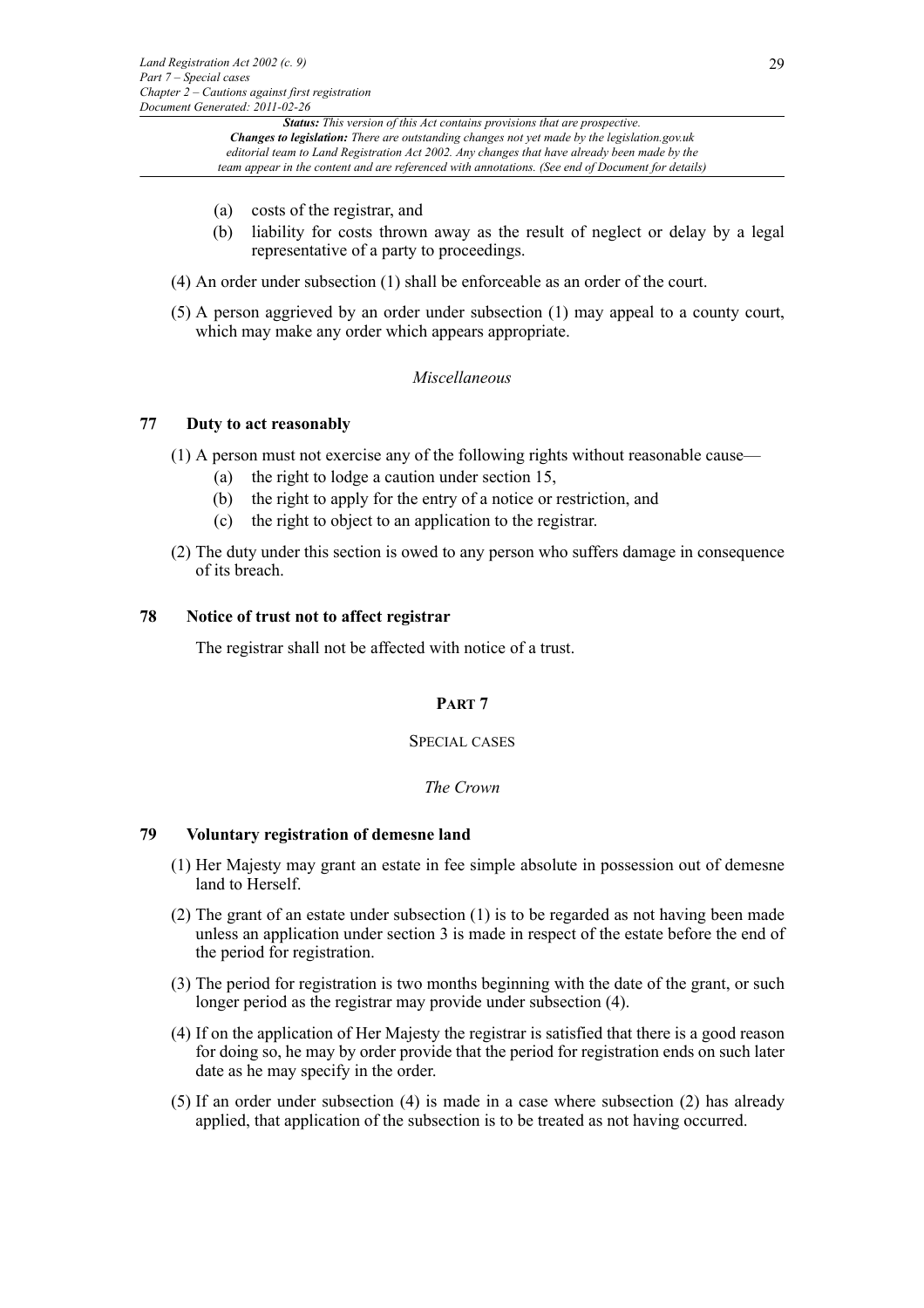# **80 Compulsory registration of grants out of demesne land**

- (1) Section 4(1) shall apply as if the following were included among the events listed—
	- (a) the grant by Her Majesty out of demesne land of an estate in fee simple absolute in possession, otherwise than under section 79;
	- (b) the grant by Her Majesty out of demesne land of an estate in land—
		- (i) for a term of years absolute of more than seven years from the date of the grant, and
		- (ii) for valuable or other consideration, by way of gift or in pursuance of an order of any court.
- (2) In subsection  $(1)(b)(ii)$ , the reference to grant by way of gift includes grant for the purpose of constituting a trust under which Her Majesty does not retain the whole of the beneficial interest.
- (3) Subsection (1) does not apply to the grant of an estate in mines and minerals held apart from the surface.
- (4) The Lord Chancellor may by order—
	- (a) amend this section so as to add to the events in subsection (1) such events relating to demesne land as he may specify in the order, and
	- (b) make such consequential amendments of any provision of, or having effect under, any Act as he thinks appropriate.
- (5) In its application by virtue of subsection (1), section 7 has effect with the substitution for subsection (2) of—
	- $(2)$  On the application of subsection  $(1)$ , the grant has effect as a contract made for valuable consideration to grant the legal estate concerned".

# **81 Demesne land: cautions against first registration**

- (1) Section 15 shall apply as if demesne land were held by Her Majesty for an unregistered estate in fee simple absolute in possession.
- (2) The provisions of this Act relating to cautions against first registration shall, in relation to cautions lodged by virtue of subsection (1), have effect subject to such modifications as rules may provide.

# **82 Escheat etc**

- (1) Rules may make provision about—
	- (a) the determination of a registered freehold estate in land, and
	- (b) the registration of an unregistered freehold legal estate in land in respect of land to which a former registered freehold estate in land related.
- (2) Rules under this section may, in particular—
	- (a) make provision for determination to be dependent on the meeting of such registration requirements as the rules may specify;
	- (b) make provision for entries relating to a freehold estate in land to continue in the register, notwithstanding determination, for such time as the rules may provide;
	- (c) make provision for the making in the register in relation to a former freehold estate in land of such entries as the rules may provide;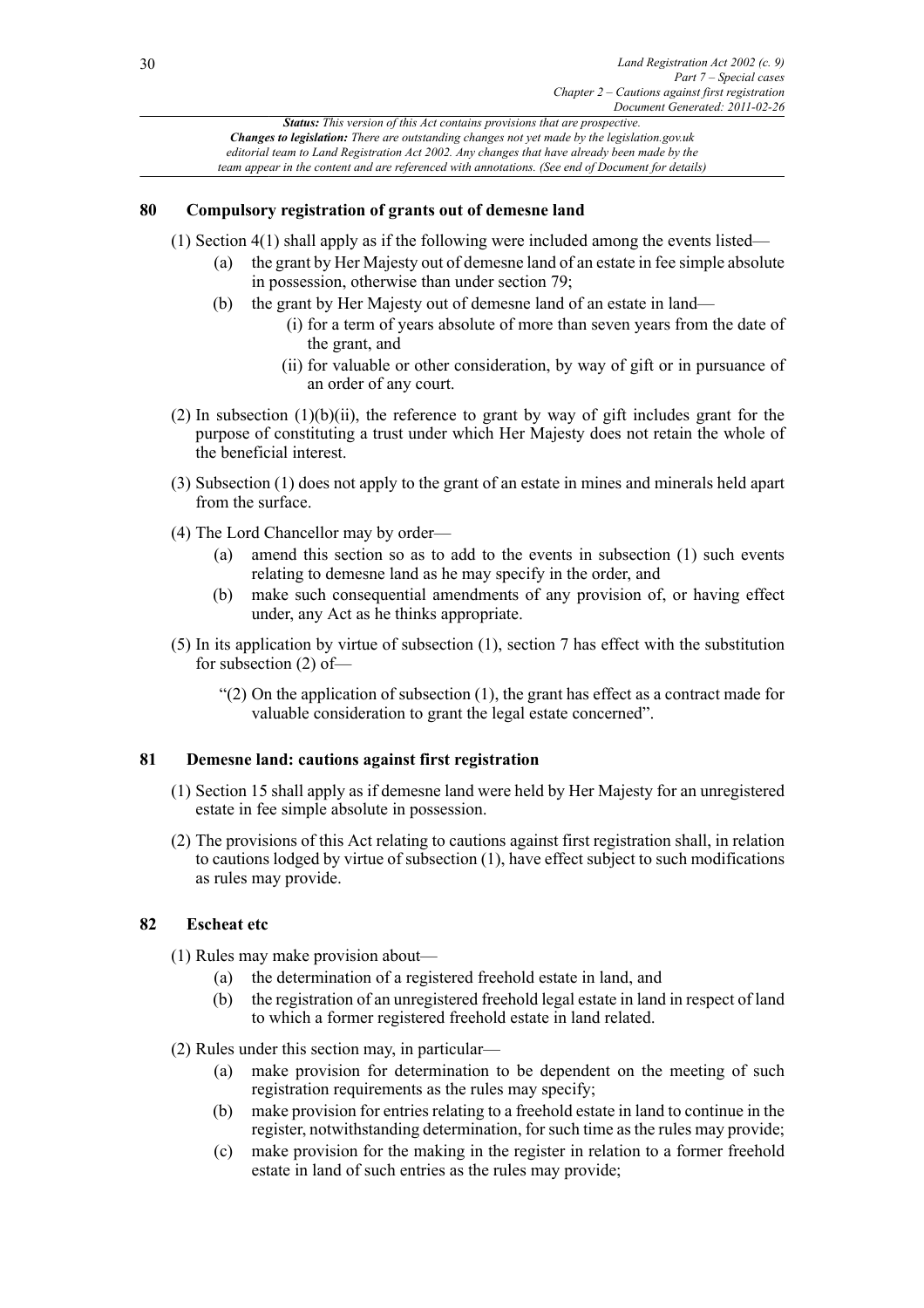(d) make provision imposing requirements to be met in connection with an application for the registration of such an unregistered estate as is mentioned in subsection  $(1)(b)$ .

## **83 Crown and Duchy land: representation**

(1) With respect to a Crown or Duchy interest, the appropriate authority—

- (a) may represent the owner of the interest for all purposes of this Act,
- (b) is entitled to receive such notice as that person is entitled to receive under this Act, and
- (c) may make such applications and do such other acts as that person is entitled to make or do under this Act.
- (2) In this section—

"the appropriate authority" means—

- (a) in relation to an interest belonging to Her Majesty in right of the Crown and forming part of the Crown Estate, the Crown Estate Commissioners;
- (b) in relation to any other interest belonging to Her Majesty in right of the Crown, the government department having the management of the interest or, if there is no such department, such person as Her Majesty may appoint in writing under the Royal Sign Manual;
- (c) in relation to an interest belonging to Her Majesty in right of the Duchy of Lancaster, the Chancellor of the Duchy;
- (d) in relation to an interest belonging to the Duchy of Cornwall, such person as the Duke of Cornwall, or the possessor for the time being of the Duchy of Cornwall, appoints;
- (e) in relation to an interest belonging to a government department, or held in trust for Her Majesty for the purposes of a government department, that department;

"Crown interest" means an interest belonging to Her Majesty in right of the Crown, or belonging to a government department, or held in trust for Her Majesty for the purposes of a government department;

"Duchy interest" means an interest belonging to Her Majesty in right of the Duchy of Lancaster, or belonging to the Duchy of Cornwall;

"interest" means any estate, interest or charge in or over land and any right or claim in relation to land.

# **84 Disapplication of requirements relating to Duchy land**

Nothing in any enactment relating to the Duchy of Lancaster or the Duchy of Cornwall shall have effect to impose any requirement with respect to formalities or enrolment in relation to a disposition by a registered proprietor.

#### **85 Bona vacantia**

Rules may make provision about how the passing of a registered estate or charge as bona vacantia is to be dealt with for the purposes of this Act.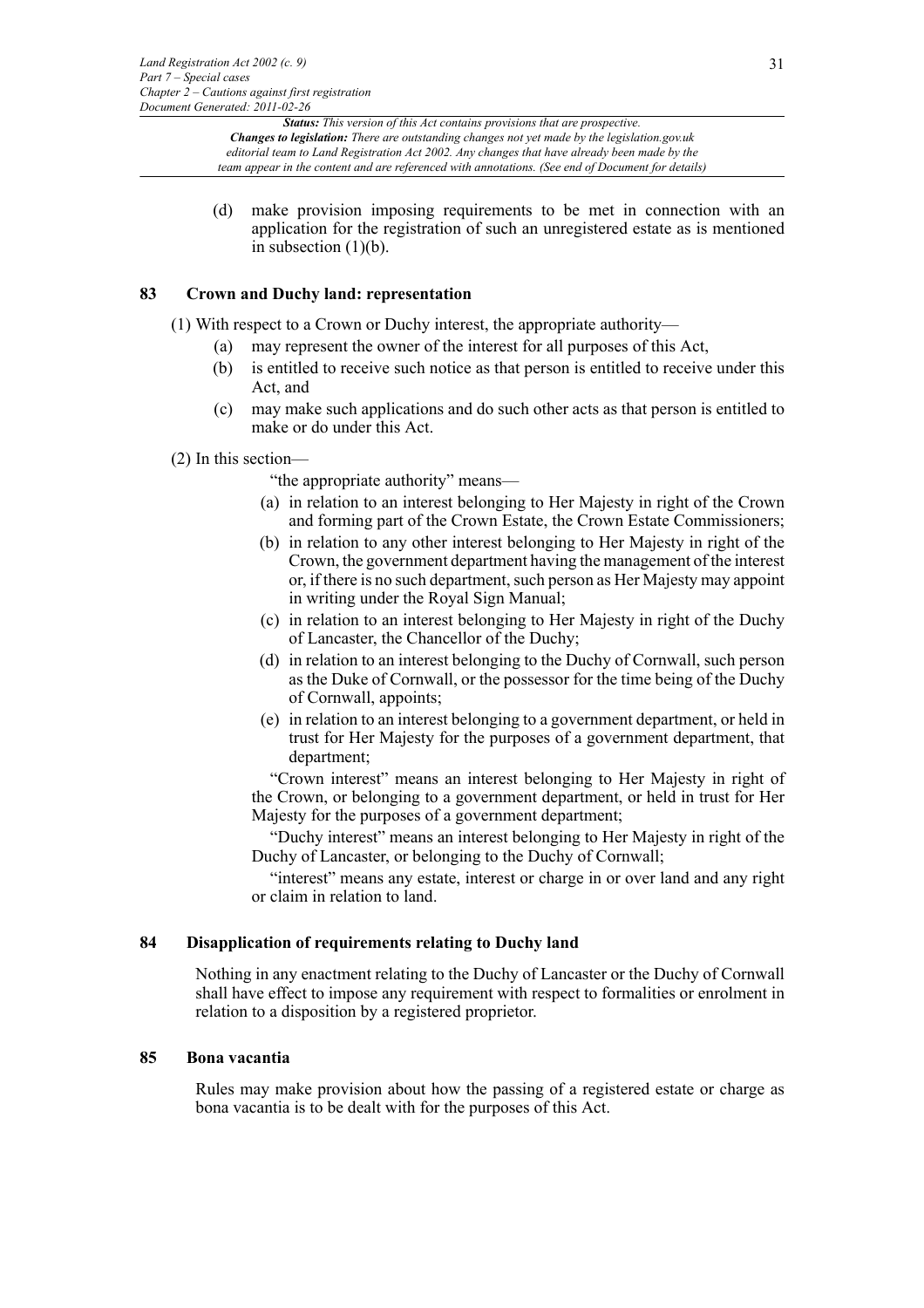*Pending actions etc.*

# **86 Bankruptcy**

- (1) In this Act, references to an interest affecting an estate or charge do not include a petition in bankruptcy or bankruptcy order.
- (2) As soon as practicable after registration of a petition in bankruptcy as a pending action under the Land Charges Act 1972 (c. 61), the registrar must enter in the register in relation to any registered estate or charge which appears to him to be affected a notice in respect of the pending action.
- (3) Unless cancelled by the registrar in such manner as rules may provide, a notice entered under subsection (2) continues in force until—
	- (a) a restriction is entered in the register under subsection (4), or
	- (b) the trustee in bankruptcy is registered as proprietor.
- (4) As soon as practicable after registration of a bankruptcy order under the Land Charges Act 1972, the registrar must, in relation to any registered estate or charge which appears to him to be affected by the order, enter in the register a restriction reflecting the effect of the Insolvency Act 1986 (c. 45).
- (5) Where the proprietor of a registered estate or charge is adjudged bankrupt, the title of his trustee in bankruptcy is void as against a person to whom a registrable disposition of the estate or charge is made if—
	- (a) the disposition is made for valuable consideration,
	- (b) the person to whom the disposition is made acts in good faith, and
	- (c) at the time of the disposition—
		- (i) no notice or restriction is entered under this section in relation to the registered estate or charge, and
		- (ii) the person to whom the disposition is made has no notice of the bankruptcy petition or the adjudication.
- (6) Subsection (5) only applies if the relevant registration requirements are met in relation to the disposition, but, when they are met, has effect as from the date of the disposition.
- (7) Nothing in this section requires a person to whom a registrable disposition is made to make any search under the Land Charges Act 1972.

## **87 Pending land actions, writs, orders and deeds of arrangement**

- (1) Subject to the following provisions, references in this Act to an interest affecting an estate or charge include—
	- (a) a pending land action within the meaning of the Land Charges Act 1972,
	- (b) a writ or order of the kind mentioned in section  $6(1)(a)$  of that Act (writ or order affecting land issued or made by any court for the purposes of enforcing a judgment or recognisance),
	- (c) an order appointing a receiver or sequestrator, and
	- (d) a deed of arrangement.
- (2) No notice may be entered in the register in respect of—
	- (a) an order appointing a receiver or sequestrator, or
	- (b) a deed of arrangement.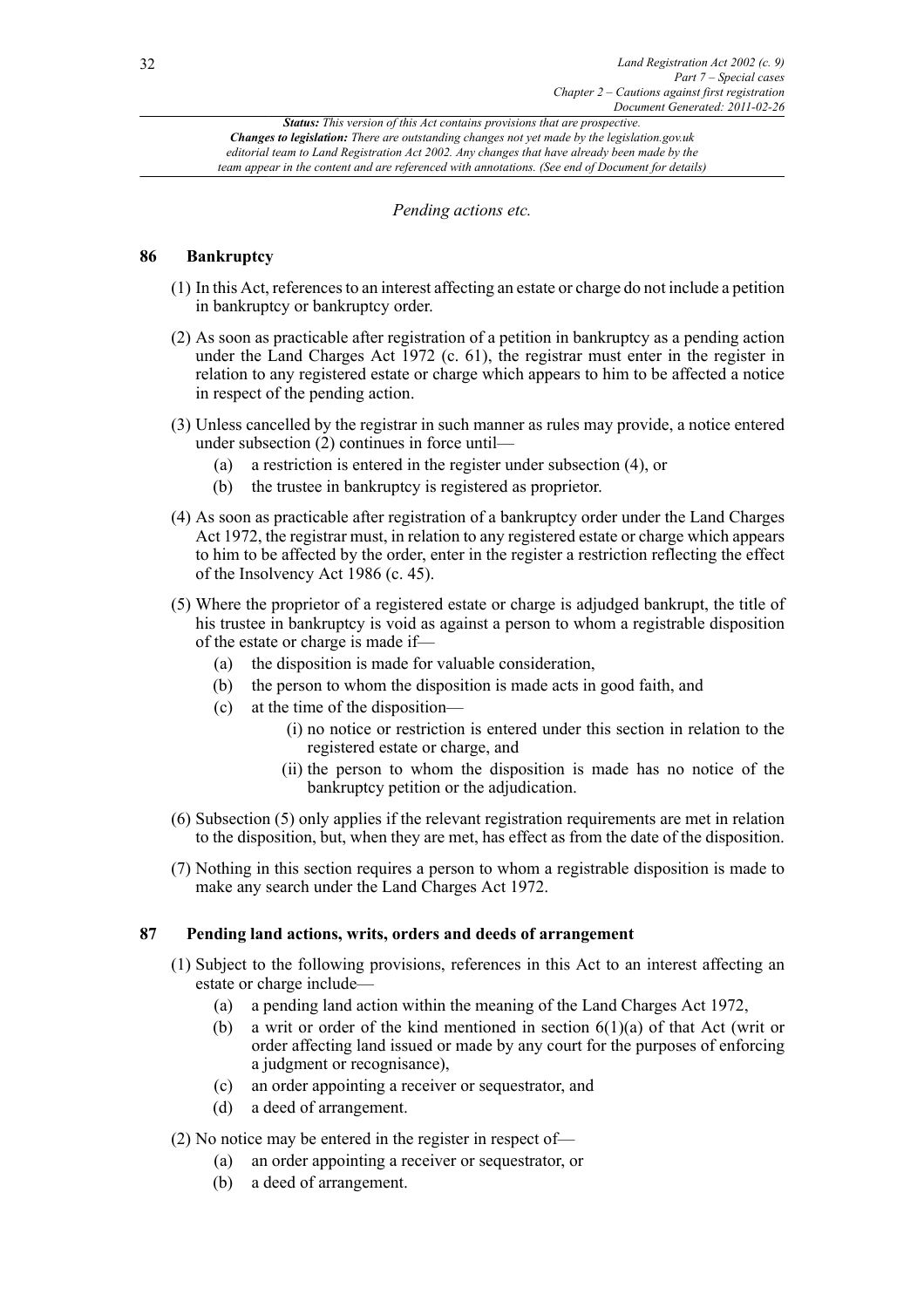- (3) None of the matters mentioned in subsection (1) shall be capable of falling within paragraph 2 of Schedule 1 or 3.
- (4) In its application to any of the matters mentioned in subsection (1), this Act shall have effect subject to such modifications as rules may provide.
- (5) In this section, "deed of arrangement" has the same meaning as in the Deeds of Arrangement Act 1914 (c. 47).

## *Miscellaneous*

# **88 Incorporeal hereditaments**

In its application to—

- (a) rentcharges,
- (b) franchises,
- (c) profits a prendre in gross, or
- (d) manors,

this Act shall have effect subject to such modification as rules may provide.

# **89 Settlements**

- (1) Rules may make provision for the purposes of this Act in relation to the application to registered land of the enactments relating to settlements under the Settled Land Act 1925 (c. 18).
- (2) Rules under this section may include provision modifying any of those enactments in its application to registered land.
- (3) In this section, "registered land" means an interest the title to which is, or is required to be, registered.

# **90 PPP leases relating to transport in London**

- (1) No application for registration under section 3 may be made in respect of a leasehold estate in land under a PPP lease.
- (2) The requirement of registration does not apply on the grant or transfer of a leasehold estate in land under a PPP lease.
- (3) For the purposes of section 27, the following are not dispositions requiring to be completed by registration—
	- (a) the grant of a term of years absolute under a PPP lease;
	- (b) the express grant of an interest falling within section 1(2) of the Law of Property Act 1925 (c. 20), where the interest is created for the benefit of a leasehold estate in land under a PPP lease.
- (4) No notice may be entered in the register in respect of an interest under a PPP lease.
- (5) Schedules 1 and 3 have effect as if they included a paragraph referring to a PPP lease.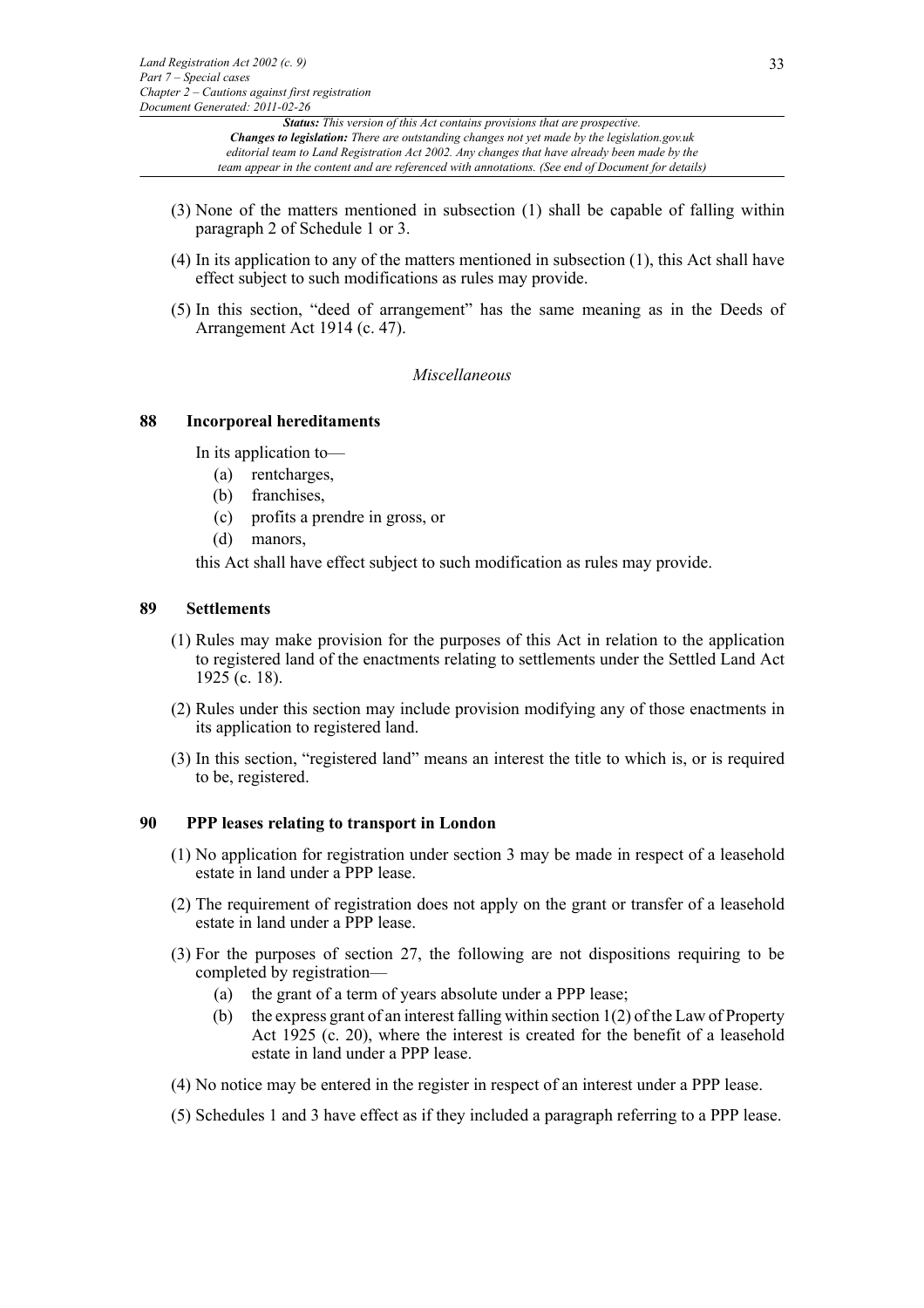(6) In this section, "PPP lease" has the meaning given by section 218 of the Greater London Authority Act 1999 (c. 29) (which makes provision about leases created for publicprivate partnerships relating to transport in London).

# **PART 8**

# ELECTRONIC CONVEYANCING

# **91 Electronic dispositions: formalities**

- (1) This section applies to a document in electronic form where—
	- (a) the document purports to effect a disposition which falls within subsection (2), and
	- (b) the conditions in subsection (3) are met.
- (2) A disposition falls within this subsection if it is—
	- (a) a disposition of a registered estate or charge,
	- (b) a disposition of an interest which is the subject of a notice in the register, or
	- (c) a disposition which triggers the requirement of registration,

which is of a kind specified by rules.

# (3) The conditions referred to above are that—

- (a) the document makes provision for the time and date when it takes effect,
- (b) the document has the electronic signature of each person by whom it purports to be authenticated,
- (c) each electronic signature is certified, and
- (d) such other conditions as rules may provide are met.
- (4) A document to which this section applies is to be regarded as—
	- (a) in writing, and
	- (b) signed by each individual, and sealed by each corporation, whose electronic signature it has.
- (5) A document to which this section applies is to be regarded for the purposes of any enactment as a deed.
- (6) If a document to which this section applies is authenticated by a person as agent, it is to be regarded for the purposes of any enactment as authenticated by him under the written authority of his principal.
- (7) If notice of an assignment made by means of a document to which this section applies is given in electronic form in accordance with rules, it is to be regarded for the purposes of any enactment as given in writing.
- (8) The right conferred by section 75 of the Law of Property Act 1925 (c. 20) (purchaser's right to have the execution of a conveyance attested) does not apply to a document to which this section applies.
- (9) If subsection (4) of section 36A of the Companies Act 1985 (c. 6) (execution of documents) applies to a document because of subsection (4) above, subsection (6) of that section (presumption of due execution) shall have effect in relation to the document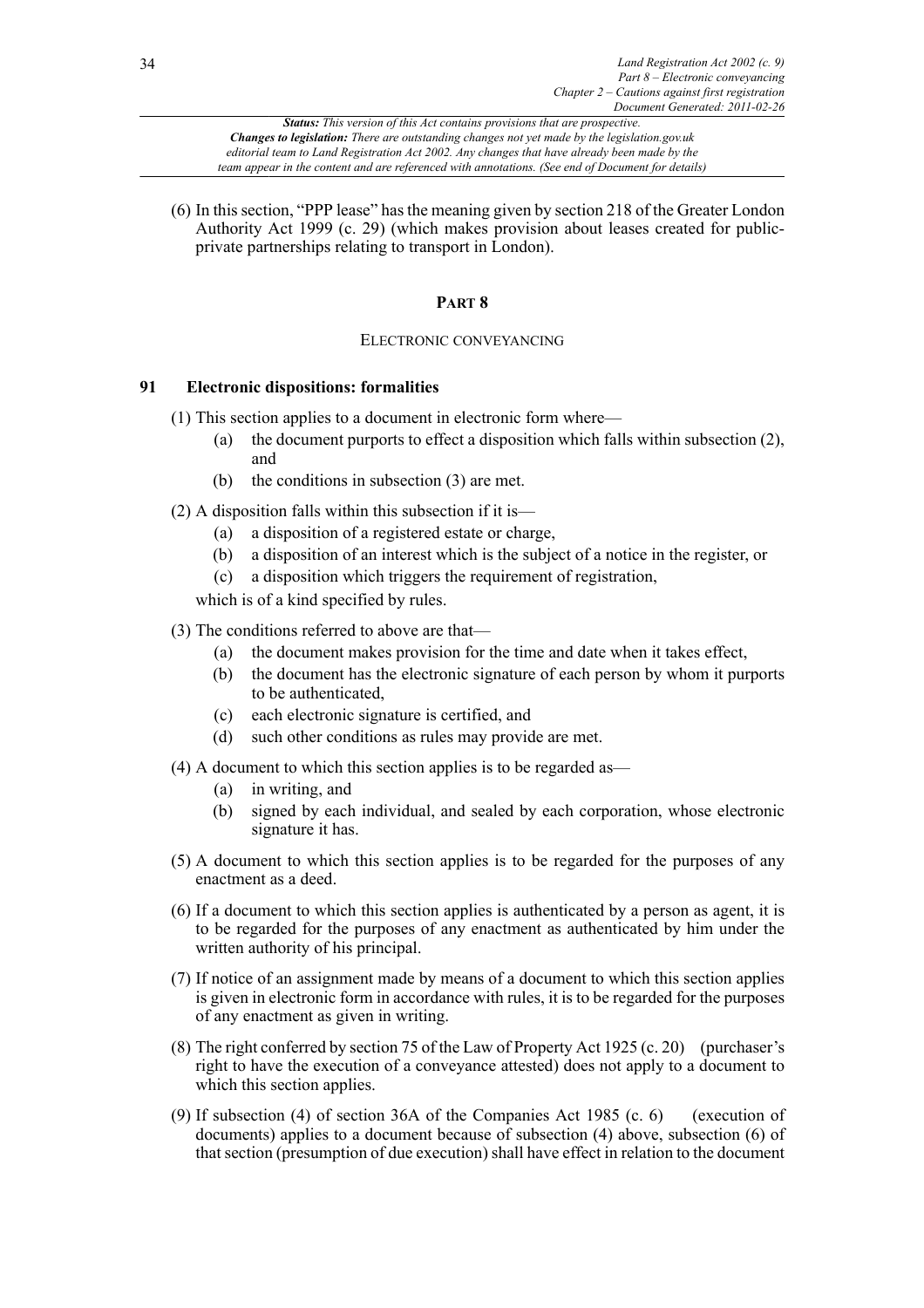<span id="page-34-2"></span>with the substitution of " $\ldots$  authenticated" for "signed" $\lceil \cdot \rceil$  (and subsection (8) of that section, in so far as it relates to the document, shall be read accordingly)**]**.

- <span id="page-34-3"></span>**[ [F2](#page-34-1)**(9A) If subsection (3) of section 29C of the Industrial and Provident Societies Act 1965 (execution of documents) applies to a document because of subsection (4) above, subsection (5) of that section (presumption of due execution) shall have effect in relation to the document with the substitution of "authenticated" for "signed".**]**
	- (10) In this section, references to an electronic signature and to the certification of such a signature are to be read in accordance with section  $7(2)$  and  $(3)$  of the Electronic Communications Act 2000 (c. 7).

#### **Annotations:**

#### **Amendments (Textual)**

- <span id="page-34-0"></span>**[F1](#page-34-2)** Words in [s. 91\(9\)](http://www.legislation.gov.uk/id/ukpga/2002/9/section/91/9) inserted (15.9.2005) by [The Regulatory Reform \(Execution of Deeds and Documents\)](http://www.legislation.gov.uk/id/uksi/2005/1906) [Order 2005 \(S.I. 2005/1906\)](http://www.legislation.gov.uk/id/uksi/2005/1906), [arts. 1\(1\)](http://www.legislation.gov.uk/id/uksi/2005/1906/article/1/1), [10\(1\)](http://www.legislation.gov.uk/id/uksi/2005/1906/article/10/1), **[Sch. 1 para. 17](http://www.legislation.gov.uk/id/uksi/2005/1906/schedule/1/paragraph/17)**
- <span id="page-34-1"></span>**[F2](#page-34-3)** [S. 91\(9A\)](http://www.legislation.gov.uk/id/ukpga/2002/9/section/91/9A) inserted (20.10.2003) by Co-operatives and [Community Benefit Societies Act 2003 \(c. 15\),](http://www.legislation.gov.uk/id/ukpga/2003/15) **[ss.](http://www.legislation.gov.uk/id/ukpga/2003/15/section/5/8) [5\(8\)](http://www.legislation.gov.uk/id/ukpga/2003/15/section/5/8)**, [7;](http://www.legislation.gov.uk/id/ukpga/2003/15/section/7) [S.I. 2003/2678,](http://www.legislation.gov.uk/id/uksi/2003/2678) **[art. 2](http://www.legislation.gov.uk/id/uksi/2003/2678/article/2)**

# **92 Land registry network**

- (1) The registrar may provide, or arrange for the provision of, an electronic communications network for use for such purposes as he thinks fit relating to registration or the carrying on of transactions which—
	- (a) involve registration, and
	- (b) are capable of being effected electronically.
- (2) Schedule 5 (which makes provision in connection with a network provided under subsection (1) and transactions carried on by means of such a network) has effect.

## **93 Power to require simultaneous registration**

- (1) This section applies to a disposition of—
	- (a) a registered estate or charge, or
	- (b) an interest which is the subject of a notice in the register,

where the disposition is of a description specified by rules.

- (2) A disposition to which this section applies, or a contract to make such a disposition, only has effect if it is made by means of a document in electronic form and if, when the document purports to take effect—
	- (a) it is electronically communicated to the registrar, and
	- (b) the relevant registration requirements are met.
- (3) For the purposes of subsection  $(2)(b)$ , the relevant registration requirements are—
	- (a) in the case of a registrable disposition, the requirements under Schedule 2, and
	- (b) in the case of any other disposition, or a contract, such requirements as rules may provide.
- (4) Section 27(1) does not apply to a disposition to which this section applies.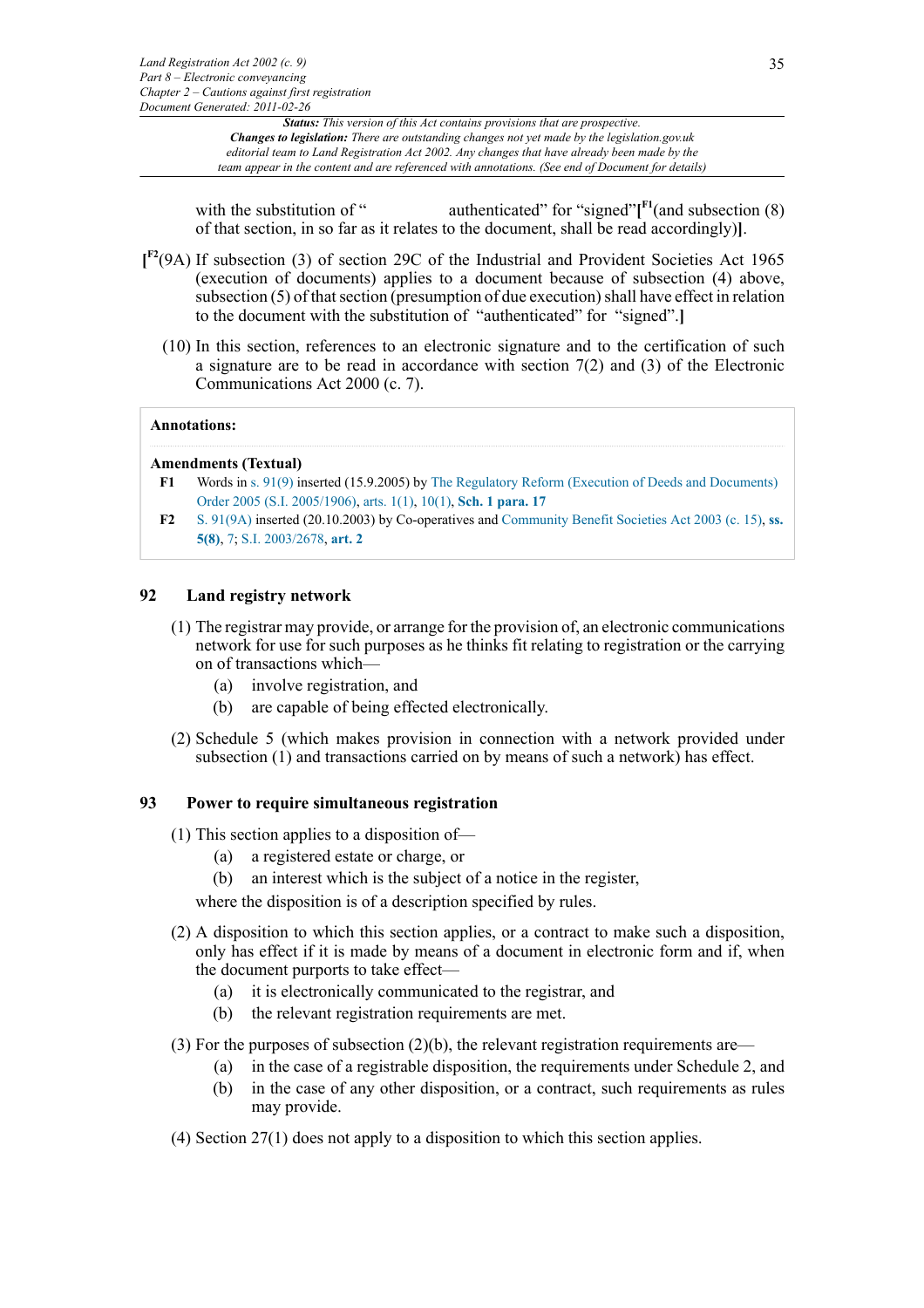- (5) Before making rules under this section the Lord Chancellor must consult such persons as he considers appropriate.
- (6) In this section, "disposition", in relation to a registered charge, includes postponement.

# **94 Electronic settlement**

The registrar may take such steps as he thinks fit for the purpose of securing the provision of a system of electronic settlement in relation to transactions involving registration.

# **95 Supplementary**

Rules may—

- (a) make provision about the communication of documents in electronic form to the registrar;
- (b) make provision about the electronic storage of documents communicated to the registrar in electronic form.

# **PART 9**

#### ADVERSE POSSESSION

## **96 Disapplication of periods of limitation**

- (1) No period of limitation under section 15 of the Limitation Act 1980 (c. 58) (time limits in relation to recovery of land) shall run against any person, other than a chargee, in relation to an estate in land or rentcharge the title to which is registered.
- (2) No period of limitation under section 16 of that Act (time limits in relation to redemption of land) shall run against any person in relation to such an estate in land or rentcharge.
- (3) Accordingly, section 17 of that Act (extinction of title on expiry of time limit) does not operate to extinguish the title of any person where, by virtue of this section, a period of limitation does not run against him.

## **97 Registration of adverse possessor**

Schedule 6 (which makes provision about the registration of an adverse possessor of an estate in land or rentcharge) has effect.

# **Annotations:**

#### **Commencement Information**

**I1** [S. 97](http://www.legislation.gov.uk/id/ukpga/2002/9/section/97) wholly in force at 13.10.2004; [s. 97](http://www.legislation.gov.uk/id/ukpga/2002/9/section/97) not in force at Royal Assent see [s. 136\(2\);](http://www.legislation.gov.uk/id/ukpga/2002/9/section/136/2) [s. 97](http://www.legislation.gov.uk/id/ukpga/2002/9/section/97) in force for certain purposes at 13.10.2003 and otherwise 13.10.2004 by [S.I. 2003/1725,](http://www.legislation.gov.uk/id/uksi/2003/1725) **[art. 2](http://www.legislation.gov.uk/id/uksi/2003/1725/article/2)**

## **98 Defences**

(1) A person has a defence to an action for possession of land if—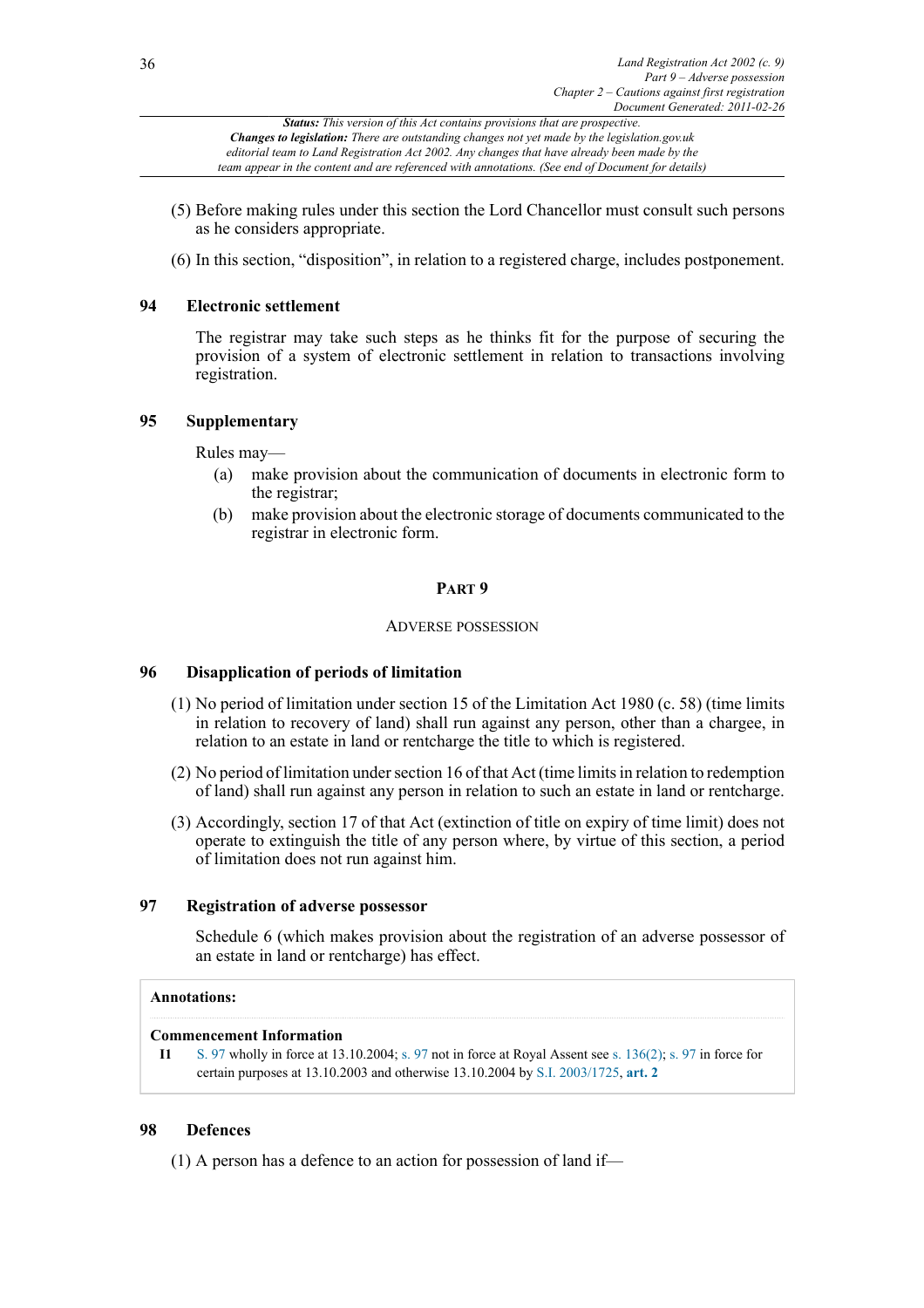- (a) on the day immediately preceding that on which the action was brought he was entitled to make an application under paragraph 1 of Schedule 6 to be registered as the proprietor of an estate in the land, and
- (b) had he made such an application on that day, the condition in paragraph 5(4) of that Schedule would have been satisfied.
- (2) A judgment for possession of land ceases to be enforceable at the end of the period of two years beginning with the date of the judgment if the proceedings in which the judgment is given were commenced against a person who was at that time entitled to make an application under paragraph 1 of Schedule 6.
- (3) A person has a defence to an action for possession of land if on the day immediately preceding that on which the action was brought he was entitled to make an application under paragraph 6 of Schedule 6 to be registered as the proprietor of an estate in the land.
- (4) A judgment for possession of land ceases to be enforceable at the end of the period of two years beginning with the date of the judgment if, at the end of that period, the person against whom the judgment was given is entitled to make an application under paragraph 6 of Schedule 6 to be registered as the proprietor of an estate in the land.
- (5) Where in any proceedings a court determines that—
	- (a) a person is entitled to a defence under this section, or
	- (b) a judgment for possession has ceased to be enforceable against a person by virtue of subsection (4),

the court must order the registrar to register him as the proprietor of the estate in relation to which he is entitled to make an application under Schedule 6.

- (6) The defences under this section are additional to any other defences a person may have.
- (7) Rules may make provision to prohibit the recovery of rent due under a rentcharge from a person who has been in adverse possession of the rentcharge.

### **Annotations:**

#### **Commencement Information**

**I2** [S. 98](http://www.legislation.gov.uk/id/ukpga/2002/9/section/98) wholly in force at 13.10.2004; [s. 98](http://www.legislation.gov.uk/id/ukpga/2002/9/section/98) not in force at Royal Assent see [s. 136\(2\);](http://www.legislation.gov.uk/id/ukpga/2002/9/section/136/2) [s. 98\(2\)-\(7\)](http://www.legislation.gov.uk/id/ukpga/2002/9/section/98/2) in force at 13.10.2003, s. 98(1) in force at 13.10.2004 by [S.I. 2003/1725](http://www.legislation.gov.uk/id/uksi/2003/1725), **[art. 2](http://www.legislation.gov.uk/id/uksi/2003/1725/article/2)**

#### **PART 10**

#### LAND REGISTRY

#### *Administration*

#### **99 The land registry**

- (1) There is to continue to be an office called Her Majesty's Land Registry which is to deal with the business of registration under this Act.
- (2) The land registry is to consist of—
	- (a) the Chief Land Registrar, who is its head, and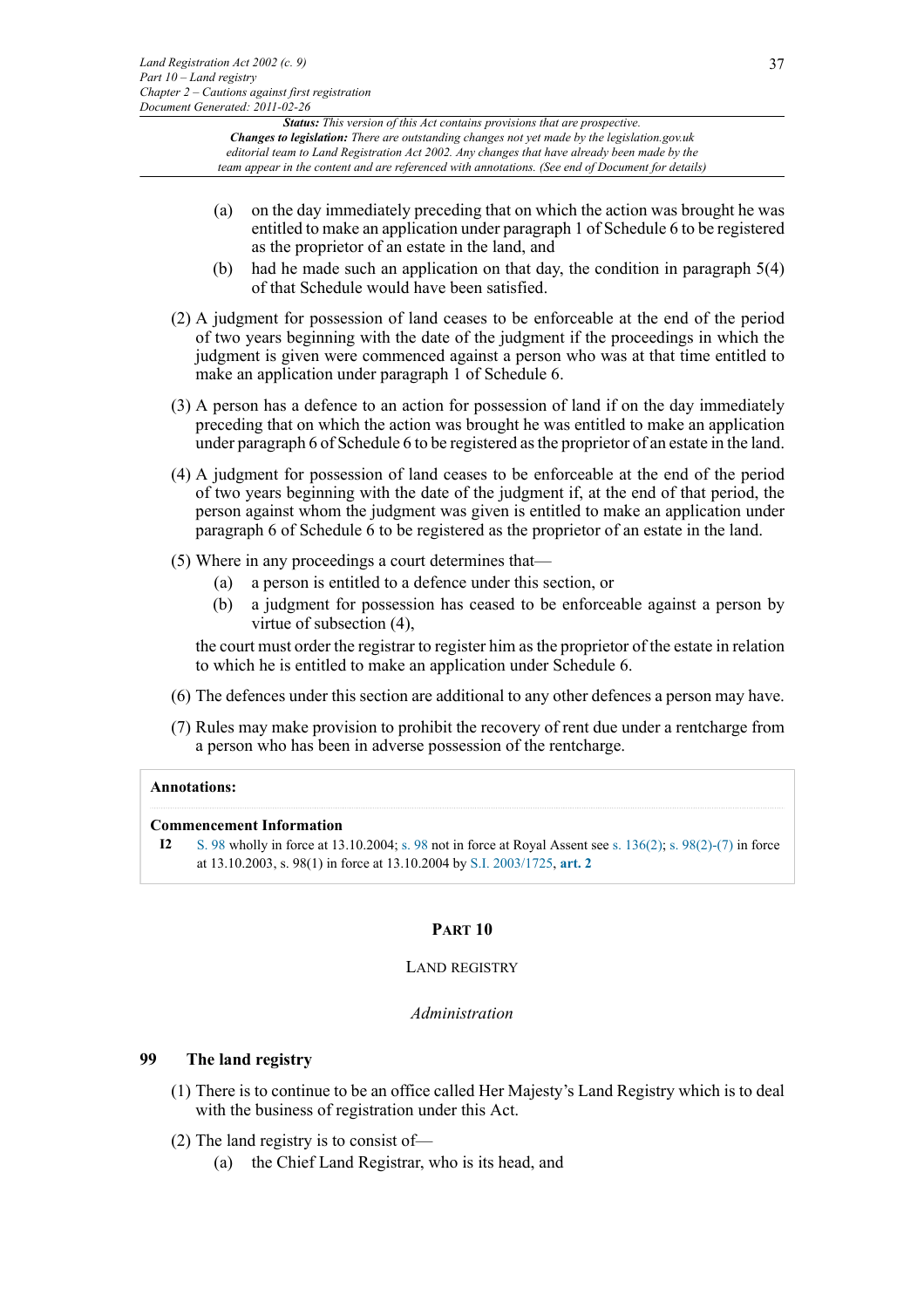(b) the staff appointed by him;

and references in this Act to a member of the land registry are to be read accordingly.

- (3) The Lord Chancellor shall appoint a person to be the Chief Land Registrar.
- (4) Schedule 7 (which makes further provision about the land registry) has effect.

### **100 Conduct of business**

- (1) Any function of the registrar may be carried out by any member of the land registry who is authorised for the purpose by the registrar.
- (2) The Lord Chancellor may by regulations make provision about the carrying out of functions during any vacancy in the office of registrar.
- (3) The Lord Chancellor may by order designate a particular office of the land registry as the proper office for the receipt of applications or a specified description of application.
- (4) The registrar may prepare and publish such forms and directions as he considers necessary or desirable for facilitating the conduct of the business of registration under this Act.

### **101 Annual report**

- (1) The registrar must make an annual report on the business of the land registry to the Lord Chancellor.
- (2) The registrar must publish every report under this section and may do so in such manner as he thinks fit.
- (3) The Lord Chancellor must lay copies of every report under this section before Parliament.

#### *Fees and indemnities*

### **102 Fee orders**

The Lord Chancellor may with the advice and assistance of the body referred to in section 127(2) (the Rule Committee), and the consent of the Treasury, by order—

- (a) prescribe fees to be paid in respect of dealings with the land registry, except under section  $69(3)(b)$  or 105;
- (b) make provision about the payment of prescribed fees.

#### **Annotations:**

#### **Modifications etc. (not altering text)**

**C5** [S. 102](http://www.legislation.gov.uk/id/ukpga/2002/9/section/102) extended (29.9.2003) by [2002 c. 15,](http://www.legislation.gov.uk/id/ukpga/2002/15) [ss. 65\(5\)](http://www.legislation.gov.uk/id/ukpga/2002/15/section/65/5), [181\(1\);](http://www.legislation.gov.uk/id/ukpga/2002/15/section/181/1) [S.I. 2003/2377,](http://www.legislation.gov.uk/id/uksi/2003/2377) **[art. 2](http://www.legislation.gov.uk/id/uksi/2003/2377/article/2)**

### **103 Indemnities**

Schedule 8 (which makes provision for the payment of indemnities by the registrar) has effect.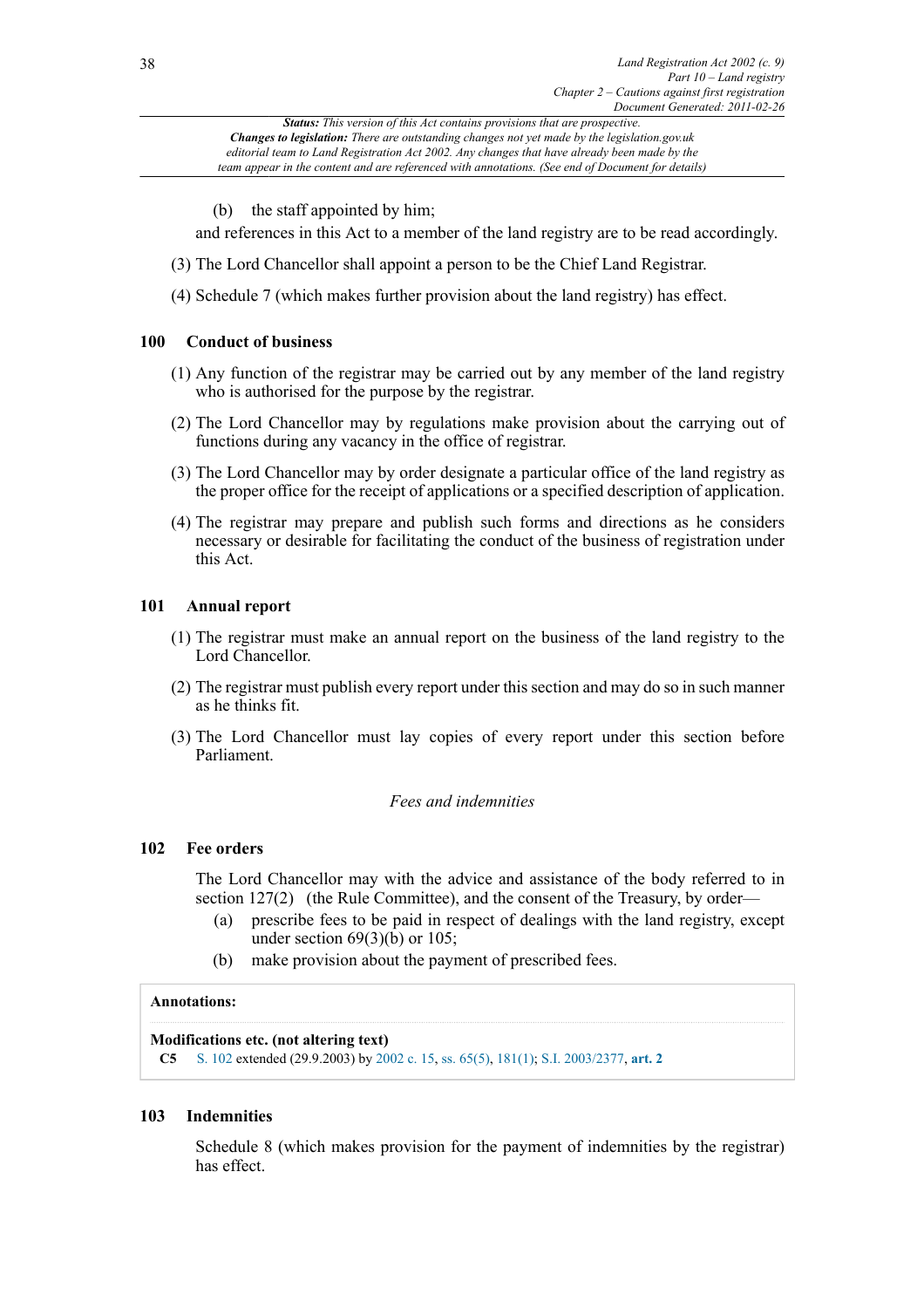#### *Miscellaneous*

#### **104 General information about land**

The registrar may publish information about land in England and Wales if it appears to him to be information in which there is legitimate public interest.

#### **105 Consultancy and advisory services**

- (1) The registrar may provide, or arrange for the provision of, consultancy or advisory services about the registration of land in England and Wales or elsewhere.
- (2) The terms on which services are provided under this section by the registrar, in particular terms as to payment, shall be such as he thinks fit.

#### **106 Incidental powers: companies**

- (1) If the registrar considers it expedient to do so in connection with his functions under section  $69(3)(a)$ ,  $92(1)$ ,  $94$  or  $105(1)$  or paragraph 10 of Schedule 5, he may—
	- (a) form, or participate in the formation of, a company, or
	- (b) purchase, or invest in, a company.
- (2) In this section—

"company" means a company within the meaning of the Companies Act 1985 (c. 6);

"invest" means invest in any way (whether by acquiring assets, securities or rights or otherwise).

(3) This section is without prejudice to any powers of the registrar exercisable otherwise than by virtue of this section.

### **PART 11**

#### **ADJUDICATION**

#### **107 The adjudicator**

- (1) The Lord Chancellor shall appoint a person to be the Adjudicator to Her Majesty's Land Registry.
- (2) To be qualified for appointment under subsection (1), a person must have a 10 year general qualification (within the meaning of section 71 of the Courts and Legal Services Act 1990 (c. 41)).
- (3) Schedule 9 (which makes further provision about the adjudicator) has effect.

### **108 Jurisdiction**

(1) The adjudicator has the following functions—

- (a) determining matters referred to him under section 73(7), and
- (b) determining appeals under paragraph 4 of Schedule 5.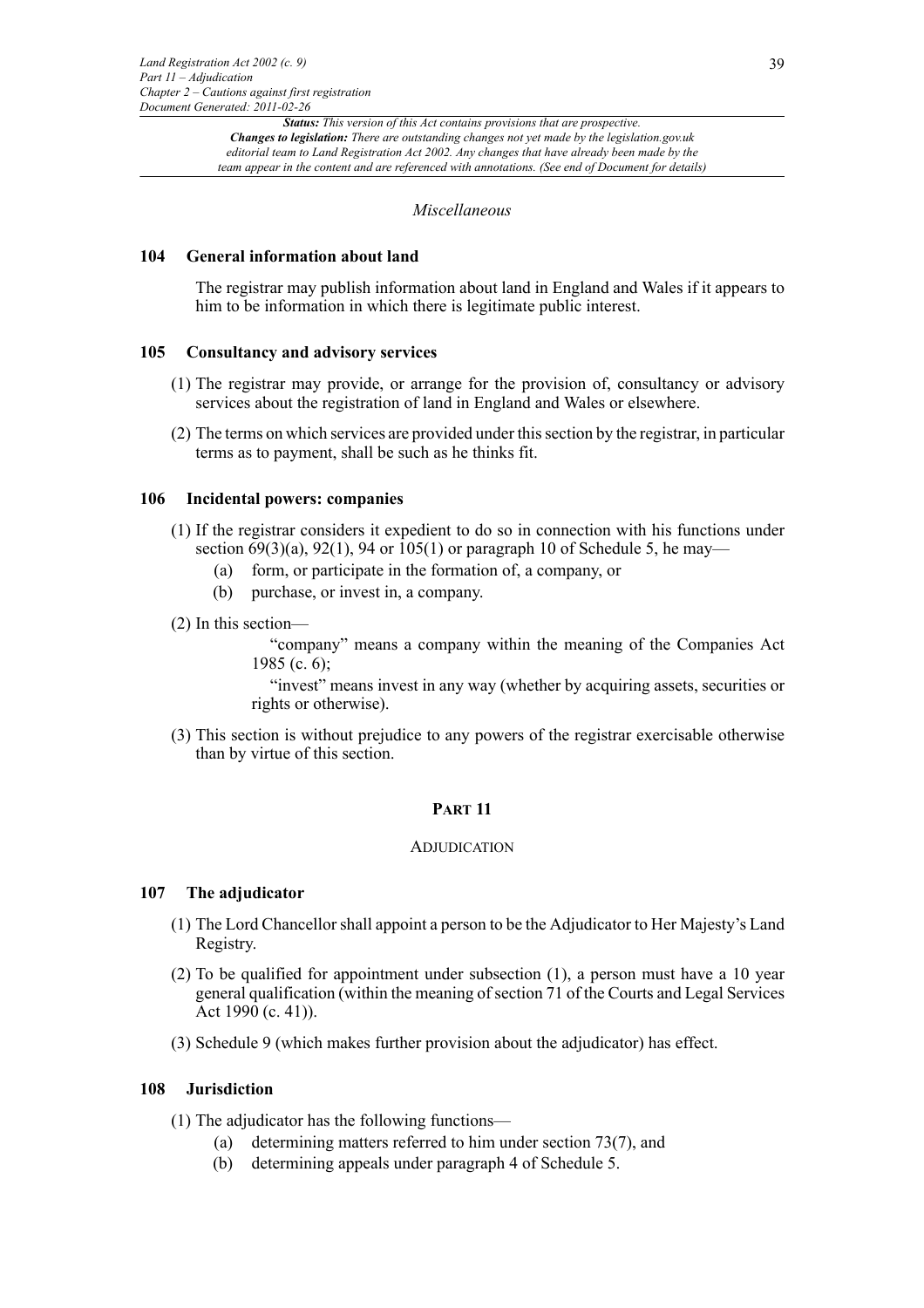- (2) Also, the adjudicator may, on application, make any order which the High Court could make for the rectification or setting aside of a document which—
	- (a) effects a qualifying disposition of a registered estate or charge,
	- (b) is a contract to make such a disposition, or
	- (c) effects a transfer of an interest which is the subject of a notice in the register.
- (3) For the purposes of subsection  $(2)(a)$ , a qualifying disposition is—
	- (a) a registrable disposition, or
	- (b) a disposition which creates an interest which may be the subject of a notice in the register.
- (4) The general law about the effect of an order of the High Court for the rectification or setting aside of a document shall apply to an order under this section.

### **109 Procedure**

- (1) Hearings before the adjudicator shall be held in public, except where he is satisfied that exclusion of the public is just and reasonable.
- (2) Subject to that, rules may regulate the practice and procedure to be followed with respect to proceedings before the adjudicator and matters incidental to or consequential on such proceedings.
- (3) Rules under subsection (2) may, in particular, make provision about—
	- (a) when hearings are to be held,
	- (b) requiring persons to attend hearings to give evidence or to produce documents,
	- (c) the form in which any decision of the adjudicator is to be given,
	- (d) payment of costs of a party to proceedings by another party to the proceedings, and
	- (e) liability for costs thrown away as the result of neglect or delay by a legal representative of a party to proceedings.

### **110 Functions in relation to disputes**

- (1) In proceedings on a reference under section 73(7), the adjudicator may, instead of deciding a matter himself, direct a party to the proceedings to commence proceedings within a specified time in the court for the purpose of obtaining the court's decision on the matter.
- (2) Rules may make provision about the reference under subsection (1) of matters to the court and may, in particular, make provision about—
	- (a) adjournment of the proceedings before the adjudicator pending the outcome of the proceedings before the court, and
	- (b) the powers of the adjudicator in the event of failure to comply with a direction under subsection (1).
- (3) Rules may make provision about the functions of the adjudicator in consequence of a decision on a reference under section 73(7) and may, in particular, make provision enabling the adjudicator to determine, or give directions about the determination of—
	- (a) the application to which the reference relates, or
	- (b) such other present or future application to the registrar as the rules may provide.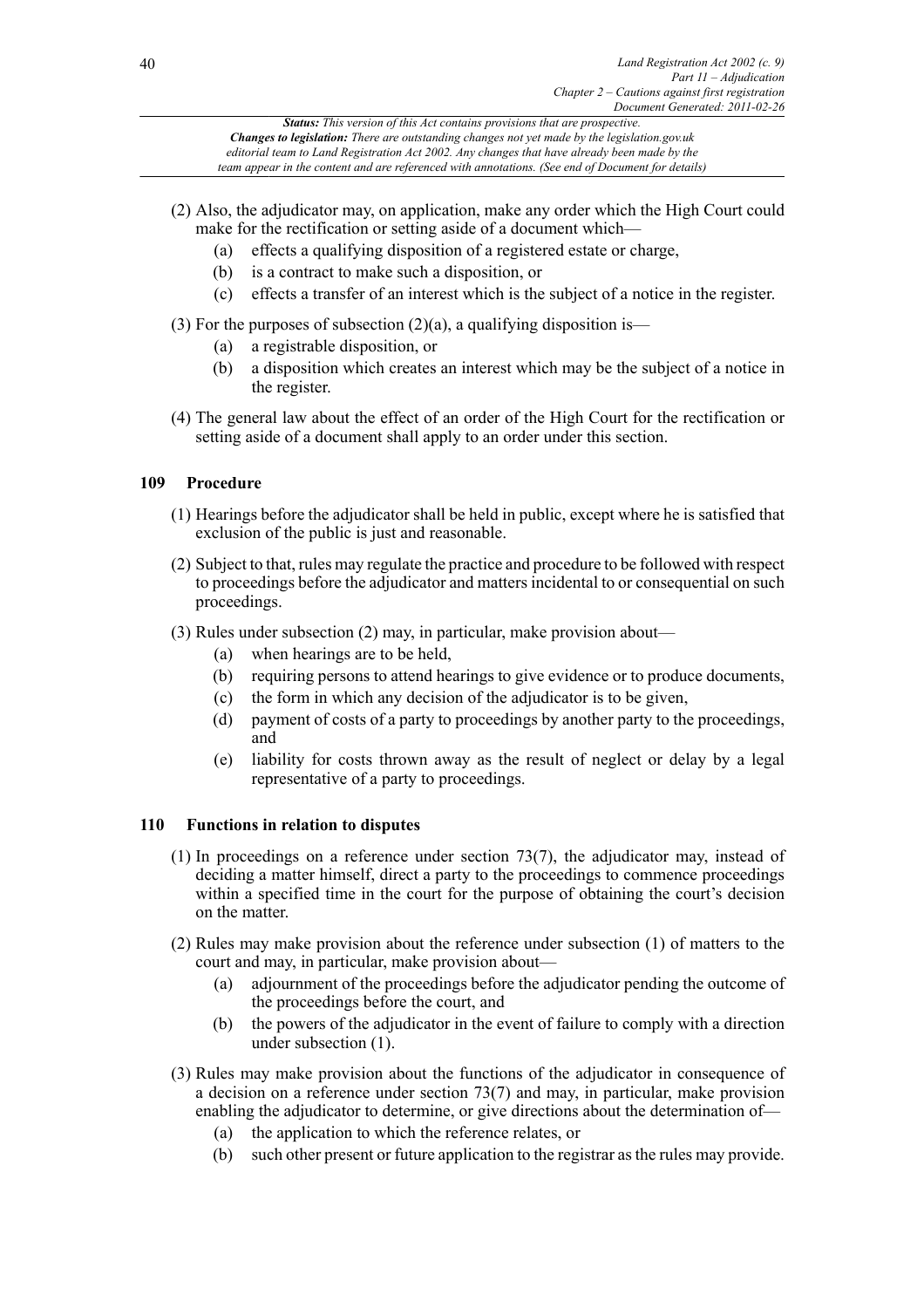- (4) If, in the case of a reference under section 73(7) relating to an application under paragraph 1 of Schedule 6, the adjudicator determines that it would be unconscionable because of an equity by estoppel for the registered proprietor to seek to dispossess the applicant, but that the circumstances are not such that the applicant ought to be registered as proprietor, the adjudicator—
	- (a) must determine how the equity due to the applicant is to be satisfied, and
	- (b) may for that purpose make any order that the High Court could make in the exercise of its equitable jurisdiction.

### **111 Appeals**

- (1) Subject to subsection (2), a person aggrieved by a decision of the adjudicator may appeal to the High Court.
- (2) In the case of a decision on an appeal under paragraph 4 of Schedule 5, only appeal on a point of law is possible.
- (3) If on an appeal under this section relating to an application under paragraph 1 of Schedule 6 the court determines that it would be unconscionable because of an equity by estoppel for the registered proprietor to seek to dispossess the applicant, but that the circumstances are not such that the applicant ought to be registered as proprietor, the court must determine how the equity due to the applicant is to be satisfied.

### **112 Enforcement of orders etc**

A requirement of the adjudicator shall be enforceable as an order of the court.

#### **113 Fees**

The Lord Chancellor may by order—

- (a) prescribe fees to be paid in respect of proceedings before the adjudicator;
- (b) make provision about the payment of prescribed fees.

#### **114 Supplementary**

Power to make rules under this Part is exercisable by the Lord Chancellor.

### **PART 12**

#### MISCELLANEOUS AND GENERAL

#### *Miscellaneous*

### **115 Rights of pre-emption**

(1) A right of pre-emption in relation to registered land has effect from the time of creation as an interest capable of binding successors in title (subject to the rules about the effect of dispositions on priority).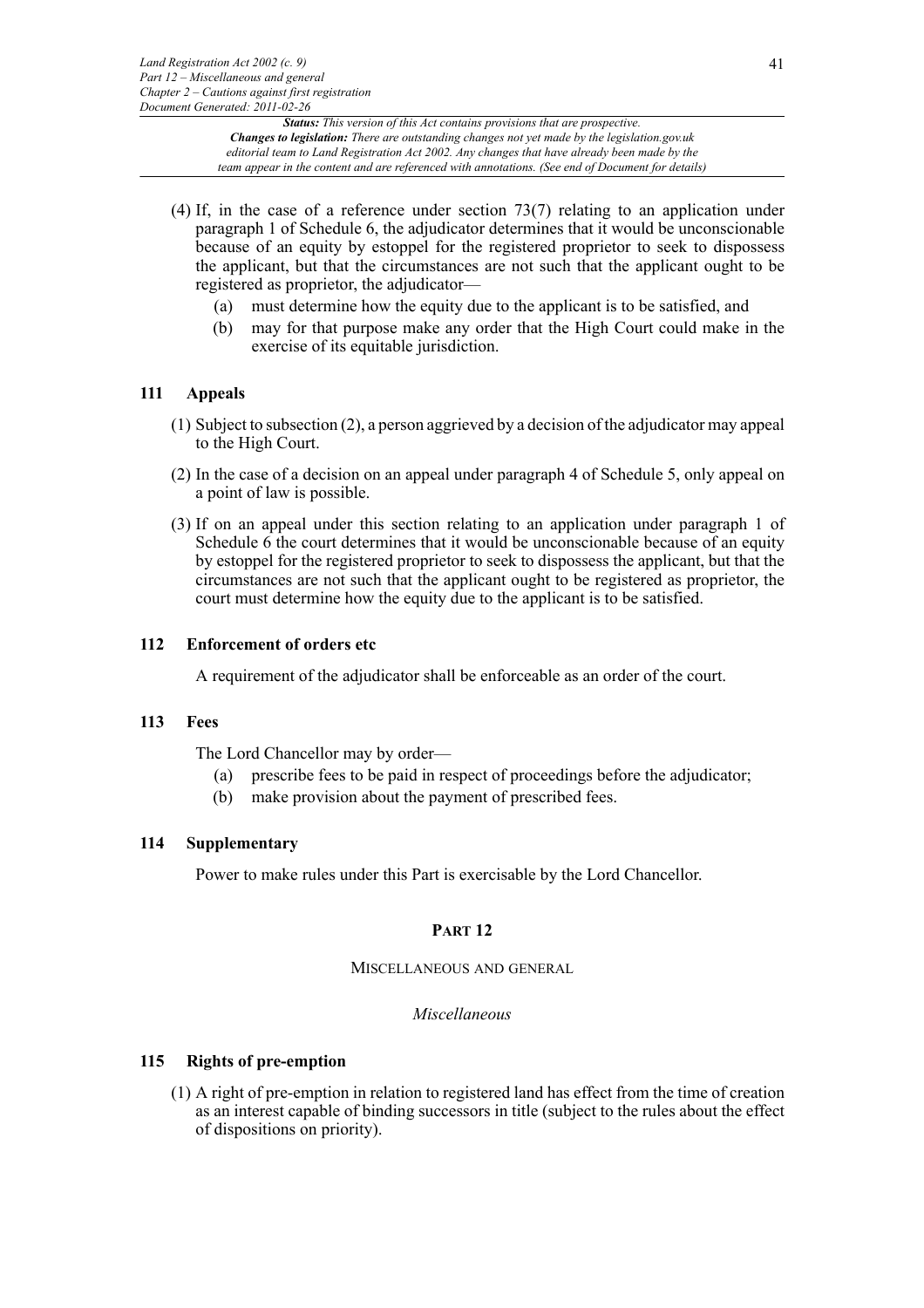(2) This section has effect in relation to rights of pre-emption created on or after the day on which this section comes into force.

### **116 Proprietary estoppel and mere equities**

It is hereby declared for the avoidance of doubt that, in relation to registered land, each of the following—

- (a) an equity by estoppel, and
- (b) a mere equity,

has effect from the time the equity arises as an interest capable of binding successors in title (subject to the rules about the effect of dispositions on priority).

### **117 Reduction in unregistered interests with automatic protection**

- (1) Paragraphs 10 to 14 of Schedules 1 and 3 shall cease to have effect at the end of the period of ten years beginning with the day on which those Schedules come into force.
- (2) If made before the end of the period mentioned in subsection (1), no fee may be charged for—
	- (a) an application to lodge a caution against first registration by virtue of an interest falling within any of paragraphs 10 to 14 of Schedule 1, or
	- (b) an application for the entry in the register of a notice in respect of an interest falling within any of paragraphs 10 to 14 of Schedule 3.

### **118 Power to reduce qualifying term**

- (1) The Lord Chancellor may by order substitute for the term specified in any of the following provisions—
	- (a) section  $3(3)$ ,
	- (b) section  $4(1)(c)(i)$  and  $(2)(b)$ ,
	- (c) section  $15(3)(a)(ii)$ ,
	- (d) section  $27(2)(b)(i)$ ,
	- (e) section  $80(1)(b)(i)$ ,
	- (f) paragraph 1 of Schedule 1,
	- (g) paragraphs  $4(1)$ ,  $5(1)$  and  $6(1)$  of Schedule 2, and
	- (h) paragraph 1 of Schedule 3,

such shorter term as he thinks fit.

- (2) An order under this section may contain such transitional provision as the Lord Chancellor thinks fit.
- (3) Before making an order under this section, the Lord Chancellor must consult such persons as he considers appropriate.

### **119 Power to deregister manors**

On the application of the proprietor of a registered manor, the registrar may remove the title to the manor from the register.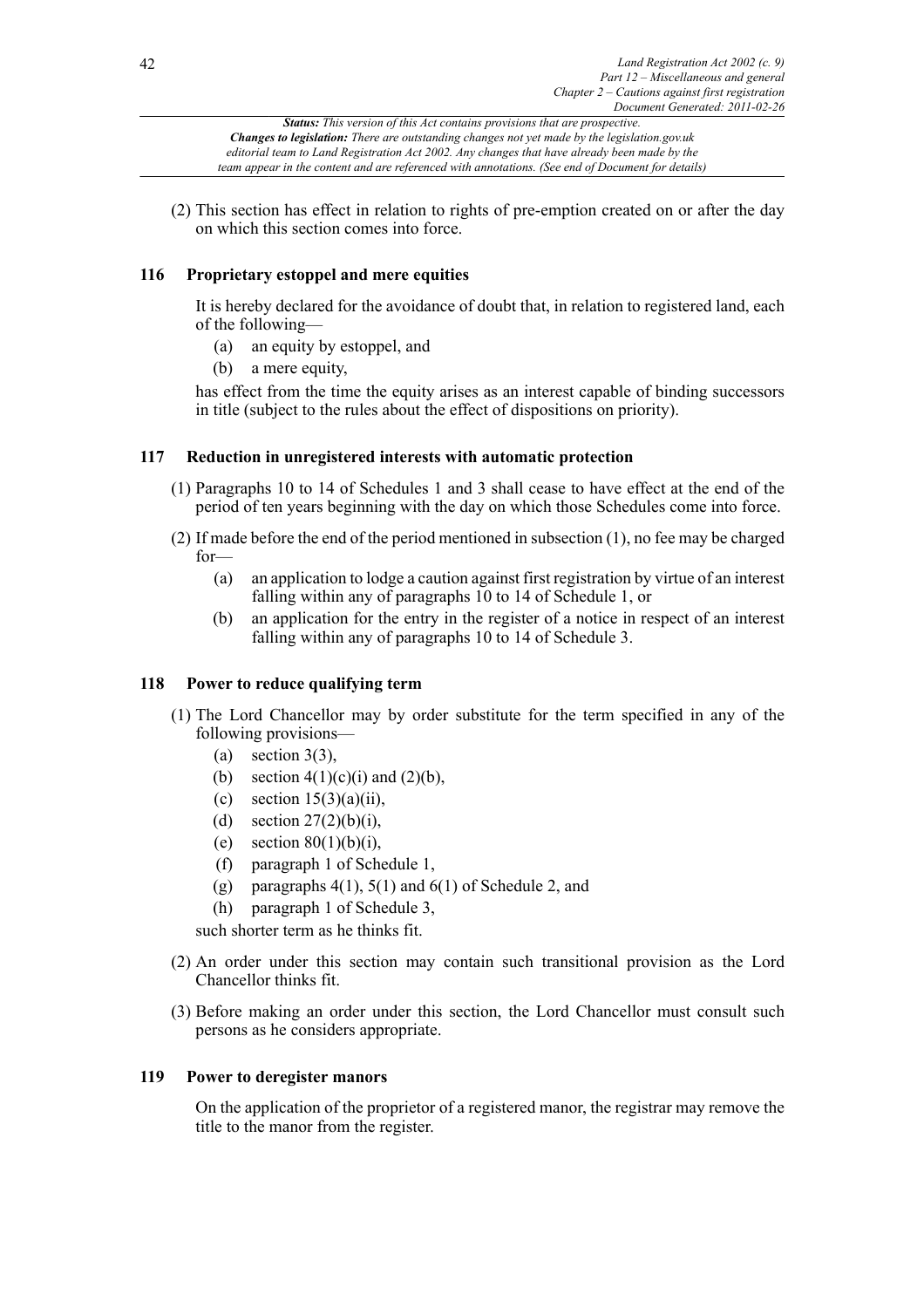### **120 Conclusiveness of filed copies etc**

- (1) This section applies where—
	- (a) a disposition relates to land to which a registered estate relates, and
	- (b) an entry in the register relating to the registered estate refers to a document kept by the registrar which is not an original.
- (2) As between the parties to the disposition, the document kept by the registrar is to be taken—
	- (a) to be correct, and
	- (b) to contain all the material parts of the original document.
- (3) No party to the disposition may require production of the original document.
- (4) No party to the disposition is to be affected by any provision of the original document which is not contained in the document kept by the registrar.

#### **121 Forwarding of applications to registrar of companies**

The Lord Chancellor may by rules make provision about the transmission by the registrar to the registrar of companies (within the meaning of the Companies Act 1985 (c. 6)) of applications under—

- (a) Part 12 of that Act (registration of charges), or
- (b) Chapter 3 of Part 23 of that Act (corresponding provision for oversea companies).

#### **122 Repeal of Land Registry Act 1862**

- (1) The Land Registry Act 1862 (c. 53) shall cease to have effect.
- (2) The registrar shall have custody of records of title made under that Act.
- (3) The registrar may discharge his duty under subsection (2) by keeping the relevant information in electronic form.
- (4) The registrar may on application provide a copy of any information included in a record of title made under that Act.
- (5) Rules may make provision about applications for the exercise of the power conferred by subsection (4).

### *Offences etc.*

#### **123 Suppression of information**

- (1) A person commits an offence if in the course of proceedings relating to registration under this Act he suppresses information with the intention of—
	- (a) concealing a person's right or claim, or
	- (b) substantiating a false claim.
- (2) A person guilty of an offence under this section is liable—
	- (a) on conviction on indictment, to imprisonment for a term not exceeding two years or to a fine;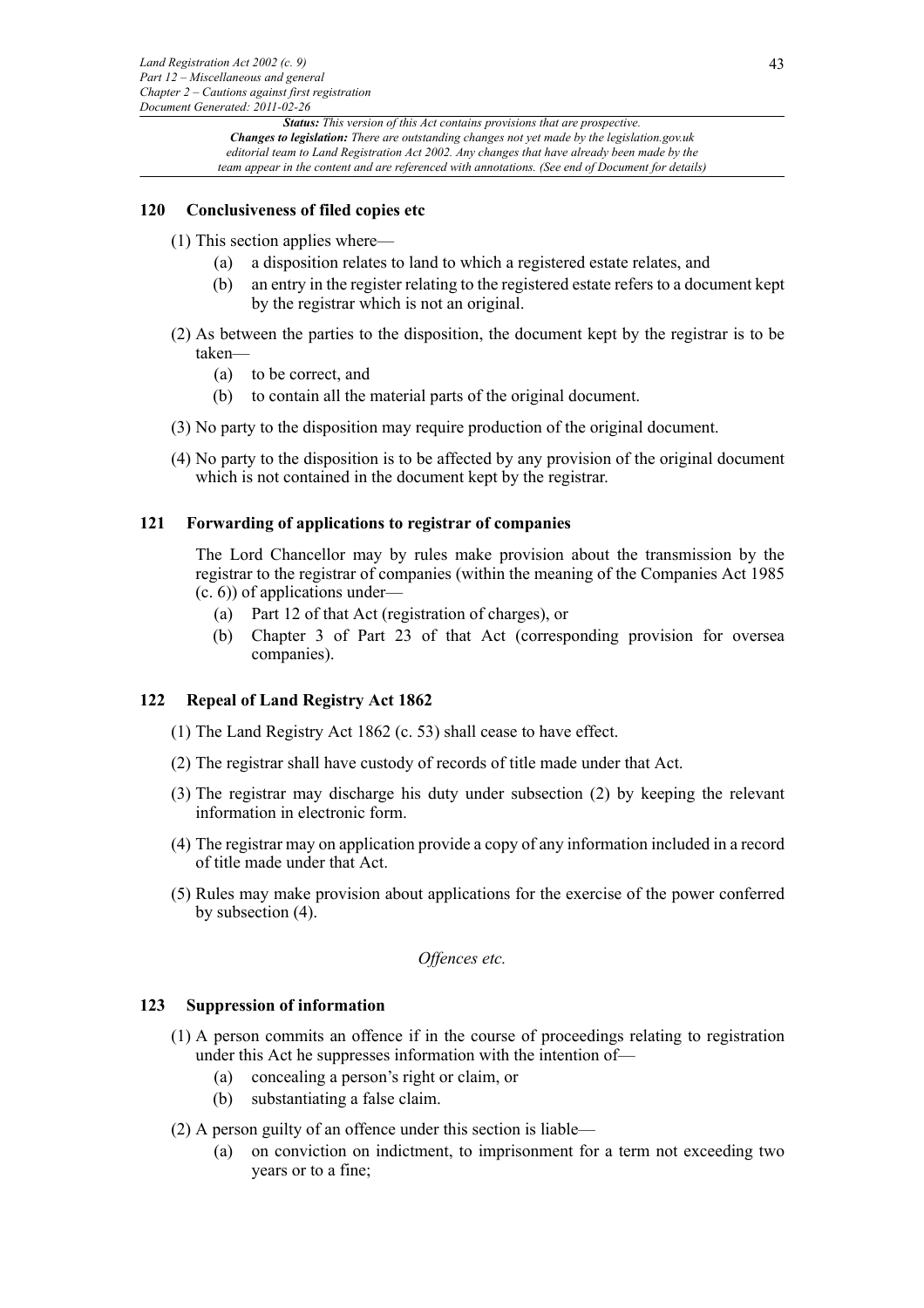(b) on summary conviction, to imprisonment for a term not exceeding six months or to a fine not exceeding the statutory maximum, or to both.

### **124 Improper alteration of the registers**

- (1) A person commits an offence if he dishonestly induces another—
	- (a) to change the register of title or cautions register, or
	- (b) to authorise the making of such a change.
- (2) A person commits an offence if he intentionally or recklessly makes an unauthorised change in the register of title or cautions register.
- (3) A person guilty of an offence under this section is liable—
	- (a) on conviction on indictment, to imprisonment for a term not exceeding 2 years or to a fine;
	- (b) on summary conviction, to imprisonment for a term not exceeding six months or to a fine not exceeding the statutory maximum, or to both.
- (4) In this section, references to changing the register of title include changing a document referred to in it.

### **125 Privilege against self-incrimination**

- (1) The privilege against self-incrimination, so far as relating to offences under this Act, shall not entitle a person to refuse to answer any question or produce any document or thing in any legal proceedings other than criminal proceedings.
- <span id="page-43-1"></span>(2) No evidence obtained under subsection (1) shall be admissible in any criminal proceedings under this Act against the person from whom it was obtained or that person's spouse **[ [F3](#page-43-0)**or civil partner**]** .

#### **Annotations:**

#### **Amendments (Textual)**

```
F3 Words in s. 125(2) inserted (5.12.2005) by Civil Partnership Act 2004 (c. 33), ss. 261(1), 263, Sch. 27
para. 167; S.I. 2005/3175, art. 2(2)
```
### *Land registration rules*

#### **126 Miscellaneous and general powers**

Schedule 10 (which contains miscellaneous and general land registration rule-making powers) has effect.

### **127 Exercise of powers**

- (1) Power to make land registration rules is exercisable by the Lord Chancellor with the advice and assistance of the Rule Committee.
- (2) The Rule Committee is a body consisting of—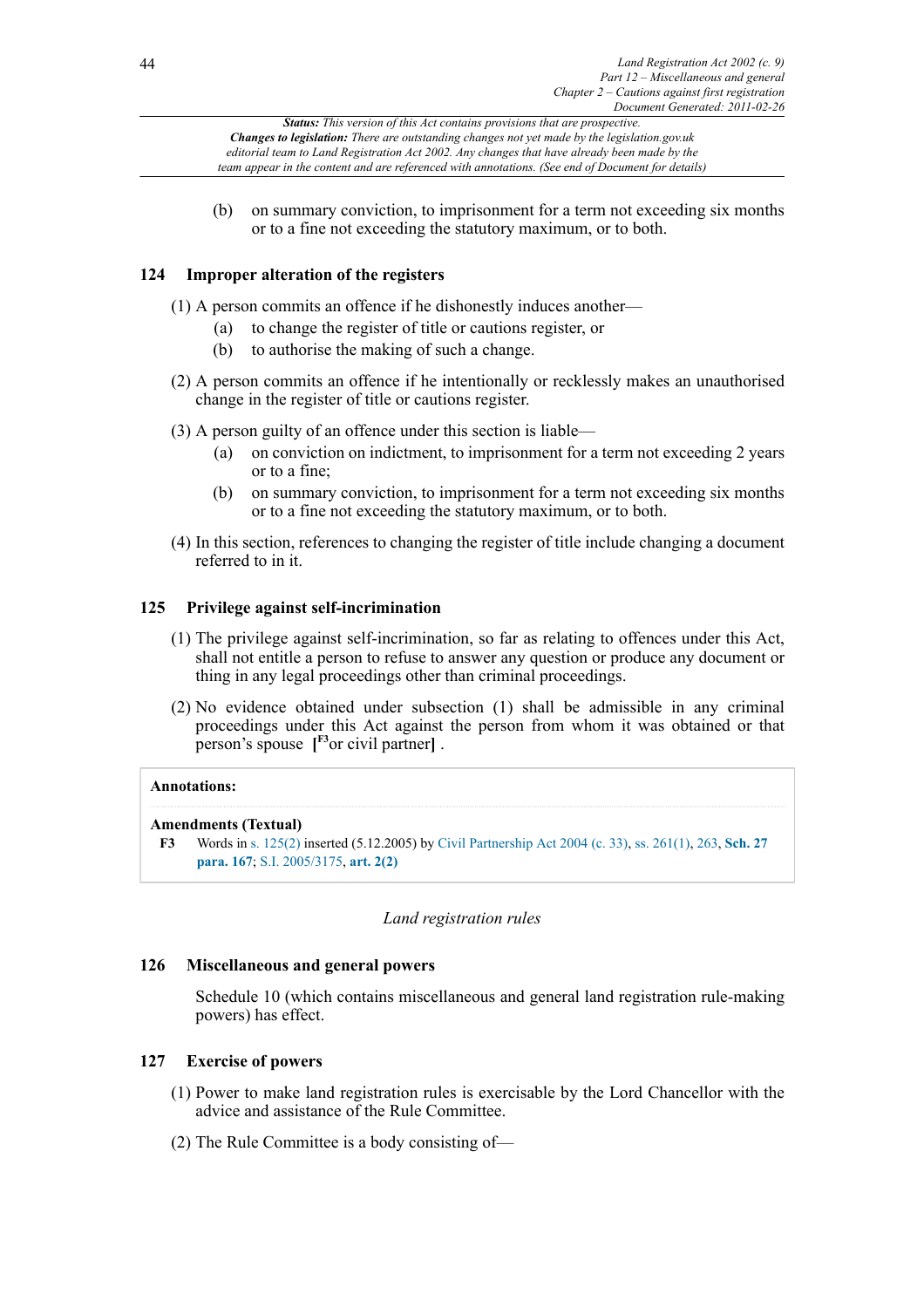- <span id="page-44-2"></span>(a) a judge of the Chancery Division of the High Court nominated by the **[ [F4](#page-44-0)**Lord Chief Justice, or a judicial office holder (as defined in section 109(4) of the Constitutional Reform Act 2005) nominated by him, after consulting the Lord Chancellor**]** ,
- (b) the registrar,
- (c) a person nominated by the General Council of the Bar,
- (d) a person nominated by the Council of the Law Society,
- (e) a person nominated by the Council of Mortgage Lenders,
- (f) a person nominated by the Council of Licensed Conveyancers,
- (g) a person nominated by the Royal Institution of Chartered Surveyors,
- (h) a person with experience in, and knowledge of, consumer affairs **[ [F5](#page-44-1)**nominated by the Lord Chancellor**]** , and
- (i) any person nominated under subsection (3).
- (3) The Lord Chancellor may nominate to be a member of the Rule Committee any person who appears to him to have qualifications or experience which would be of value to the committee in considering any matter with which it is concerned.

#### **Annotations:**

#### **Amendments (Textual)**

- <span id="page-44-0"></span>**[F4](#page-44-2)** Words in [s. 127\(2\)\(a\)](http://www.legislation.gov.uk/id/ukpga/2002/9/section/127/2/a) substituted (3.4.2006) by [Constitutional Reform Act 2005 \(c. 4\)](http://www.legislation.gov.uk/id/ukpga/2005/4), [ss. 15](http://www.legislation.gov.uk/id/ukpga/2005/4/section/15), [148](http://www.legislation.gov.uk/id/ukpga/2005/4/section/148), **[Sch.](http://www.legislation.gov.uk/id/ukpga/2005/4/schedule/4/paragraph/302/2) [4 para. 302\(2\)](http://www.legislation.gov.uk/id/ukpga/2005/4/schedule/4/paragraph/302/2)**; [S.I. 2006/1014,](http://www.legislation.gov.uk/id/uksi/2006/1014) **[art. 2](http://www.legislation.gov.uk/id/uksi/2006/1014/article/2)**, [Sch.](http://www.legislation.gov.uk/id/uksi/2006/1014/schedule)
- <span id="page-44-1"></span>**[F5](#page-44-3)** Words in [s. 127\(2\)\(h\)](http://www.legislation.gov.uk/id/ukpga/2002/9/section/127/2/h) inserted (3.4.2006) by [Constitutional Reform Act 2005 \(c. 4\)](http://www.legislation.gov.uk/id/ukpga/2005/4), [ss. 15](http://www.legislation.gov.uk/id/ukpga/2005/4/section/15), [148](http://www.legislation.gov.uk/id/ukpga/2005/4/section/148), **[Sch. 4](http://www.legislation.gov.uk/id/ukpga/2005/4/schedule/4/paragraph/302/3) [para. 302\(3\)](http://www.legislation.gov.uk/id/ukpga/2005/4/schedule/4/paragraph/302/3)**; [S.I. 2006/1014](http://www.legislation.gov.uk/id/uksi/2006/1014), **[art. 2](http://www.legislation.gov.uk/id/uksi/2006/1014/article/2)**, [Sch.](http://www.legislation.gov.uk/id/uksi/2006/1014/schedule)

#### <span id="page-44-3"></span>*Supplementary*

#### **128 Rules, regulations and orders**

- (1) Any power of the Lord Chancellor to make rules, regulations or orders under this Act includes power to make different provision for different cases.
- (2) Any power of the Lord Chancellor to make rules, regulations or orders under this Act is exercisable by statutory instrument.
- (3) A statutory instrument containing—
	- (a) regulations under section 100(2), or
	- (b) an order under section 100(3), 102 or 113,
	- is to be laid before Parliament after being made.

#### (4) A statutory instrument containing—

- (a) land registration rules,
- (b) rules under Part 11 or section 121,
- (c) regulations under paragraph 5 of Schedule 9, or
- (d) an order under section 5(1), 62(9), 80(4), 118(1) or 130,

is subject to annulment in pursuance of a resolution of either House of Parliament.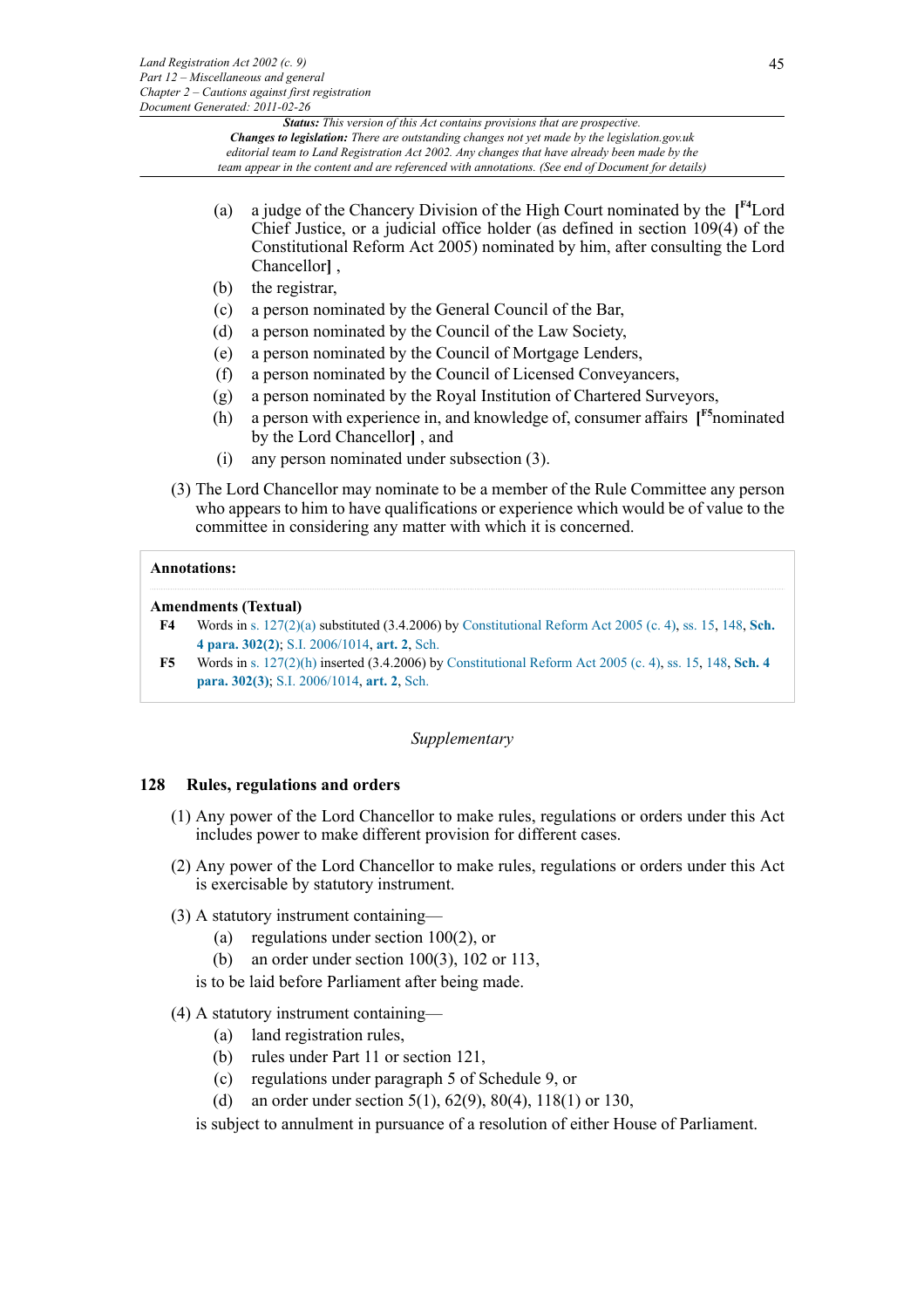(5) Rules under section 93 or paragraph 1, 2 or 3 of Schedule 5 shall not be made unless a draft of the rules has been laid before and approved by resolution of each House of Parliament.

### **129 Crown application**

This Act binds the Crown.

### **130 Application to internal waters**

This Act applies to land covered by internal waters of the United Kingdom which are—

- (a) within England or Wales, or
- (b) adjacent to England or Wales and specified for the purposes of this section by order made by the Lord Chancellor.

### **131 "Proprietor in possession"**

- (1) For the purposes of this Act, land is in the possession of the proprietor of a registered estate in land if it is physically in his possession, or in that of a person who is entitled to be registered as the proprietor of the registered estate.
- (2) In the case of the following relationships, land which is (or is treated as being) in the possession of the second-mentioned person is to be treated for the purposes of subsection (1) as in the possession of the first-mentioned person—
	- (a) landlord and tenant;
	- (b) mortgagor and mortgagee;
	- (c) licensor and licensee;
	- (d) trustee and beneficiary.
- (3) In subsection (1), the reference to entitlement does not include entitlement under Schedule 6.

### **132 General interpretation**

(1) In this Act—

"adjudicator" means the Adjudicator to Her Majesty's Land Registry;

"caution against first registration" means a caution lodged under section 15; "cautions register" means the register kept under section 19(1);

"charge" means any mortgage, charge or lien for securing money or money's worth;

"demesne land" means land belonging to Her Majesty in right of the Crown which is not held for an estate in fee simple absolute in possession;

- "land" includes—
- (a) buildings and other structures,
- (b) land covered with water, and
- (c) mines and minerals, whether or not held with the surface;

"land registration rules" means any rules under this Act, other than rules under section 93, Part 11, section 121 or paragraph 1, 2 or 3 of Schedule 5;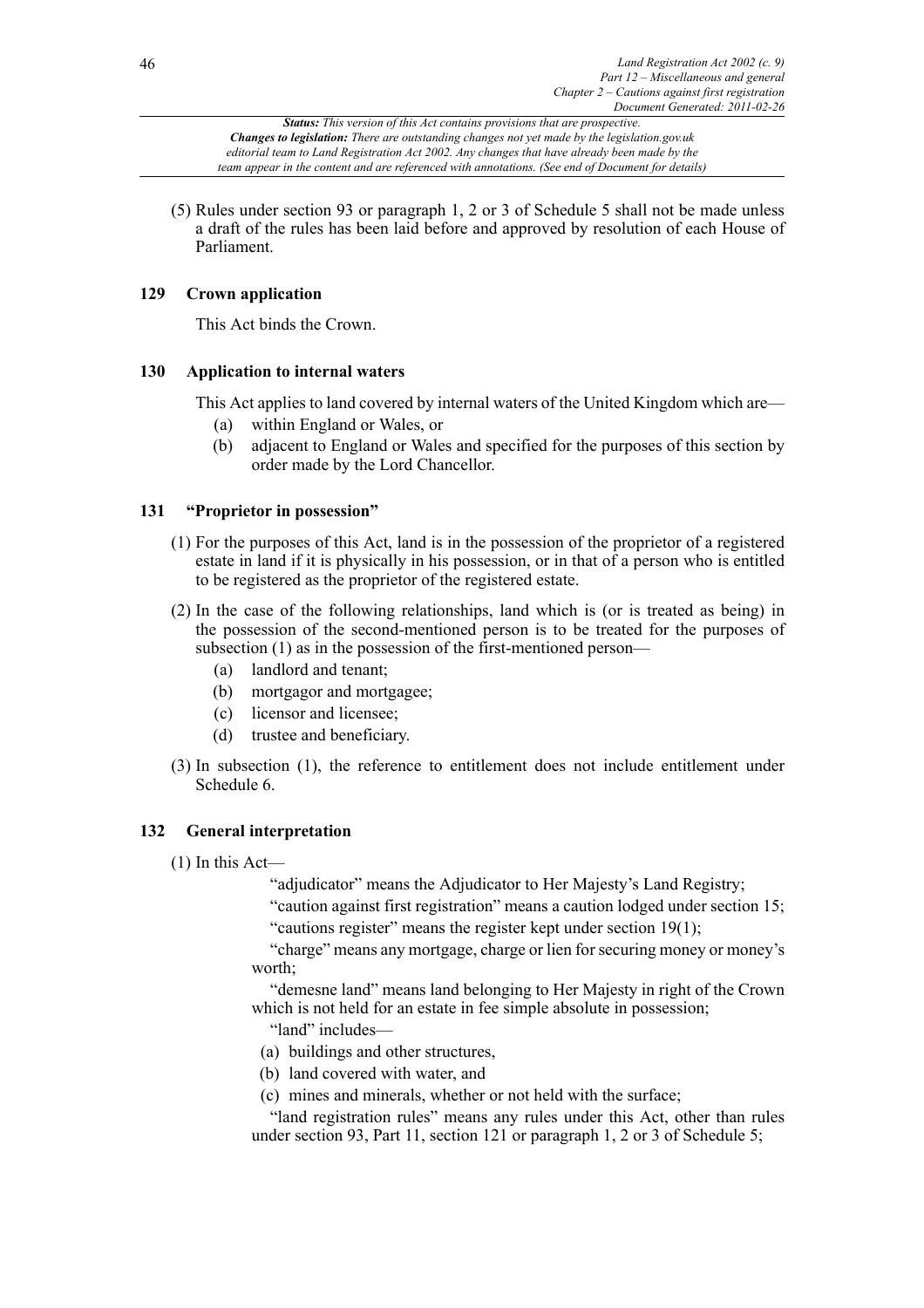"legal estate" has the same meaning as in the Law of Property Act 1925  $(c. 20);$ 

"legal mortgage" has the same meaning as in the Law of Property Act 1925;

"mines and minerals" includes any strata or seam of minerals or substances in or under any land, and powers of working and getting any such minerals or substances;

"registrar" means the Chief Land Registrar;

"register" means the register of title, except in the context of cautions against first registration;

"registered" means entered in the register;

"registered charge" means a charge the title to which is entered in the register;

"registered estate" means a legal estate the title to which is entered in the register, other than a registered charge;

"registered land" means a registered estate or registered charge;

"registrable disposition" means a disposition which is required to be completed by registration under section 27;

"requirement of registration" means the requirement of registration under section 4;

"sub-charge" means a charge under section 23(2)(b);

"term of years absolute" has the same meaning as in the Law of Property Act 1925 (c. 20);

"valuable consideration" does not include marriage consideration or a nominal consideration in money.

- (2) In subsection (1), in the definition of "demesne land", the reference to land belonging to Her Majesty does not include land in relation to which a freehold estate in land has determined, but in relation to which there has been no act of entry or management by the Crown.
- (3) In this Act—
	- (a) references to the court are to the High Court or a county court,
	- (b) references to an interest affecting an estate or charge are to an adverse right affecting the title to the estate or charge, and
	- (c) references to the right to object to an application to the registrar are to the right under section 73.

#### *Final provisions*

#### **133 Minor and consequential amendments**

Schedule 11 (which makes minor and consequential amendments) has effect.

#### **Annotations:**

#### **Commencement Information**

**I3** [S. 133](http://www.legislation.gov.uk/id/ukpga/2002/9/section/133) wholly in force at 13.10.2003; [s. 133](http://www.legislation.gov.uk/id/ukpga/2002/9/section/133) not in force at Royal Assent see [s. 136\(2\);](http://www.legislation.gov.uk/id/ukpga/2002/9/section/136/2) [s. 133](http://www.legislation.gov.uk/id/ukpga/2002/9/section/133) in force for certain purposes at 28.4.2003 by [S.I. 2003/1028,](http://www.legislation.gov.uk/id/uksi/2003/1028) **[art. 2](http://www.legislation.gov.uk/id/uksi/2003/1028/article/2)**, and in force at 13.10.2003 in so far as not already in force by [S.I. 2003/1725,](http://www.legislation.gov.uk/id/uksi/2003/1725) **[art. 2](http://www.legislation.gov.uk/id/uksi/2003/1725/article/2)**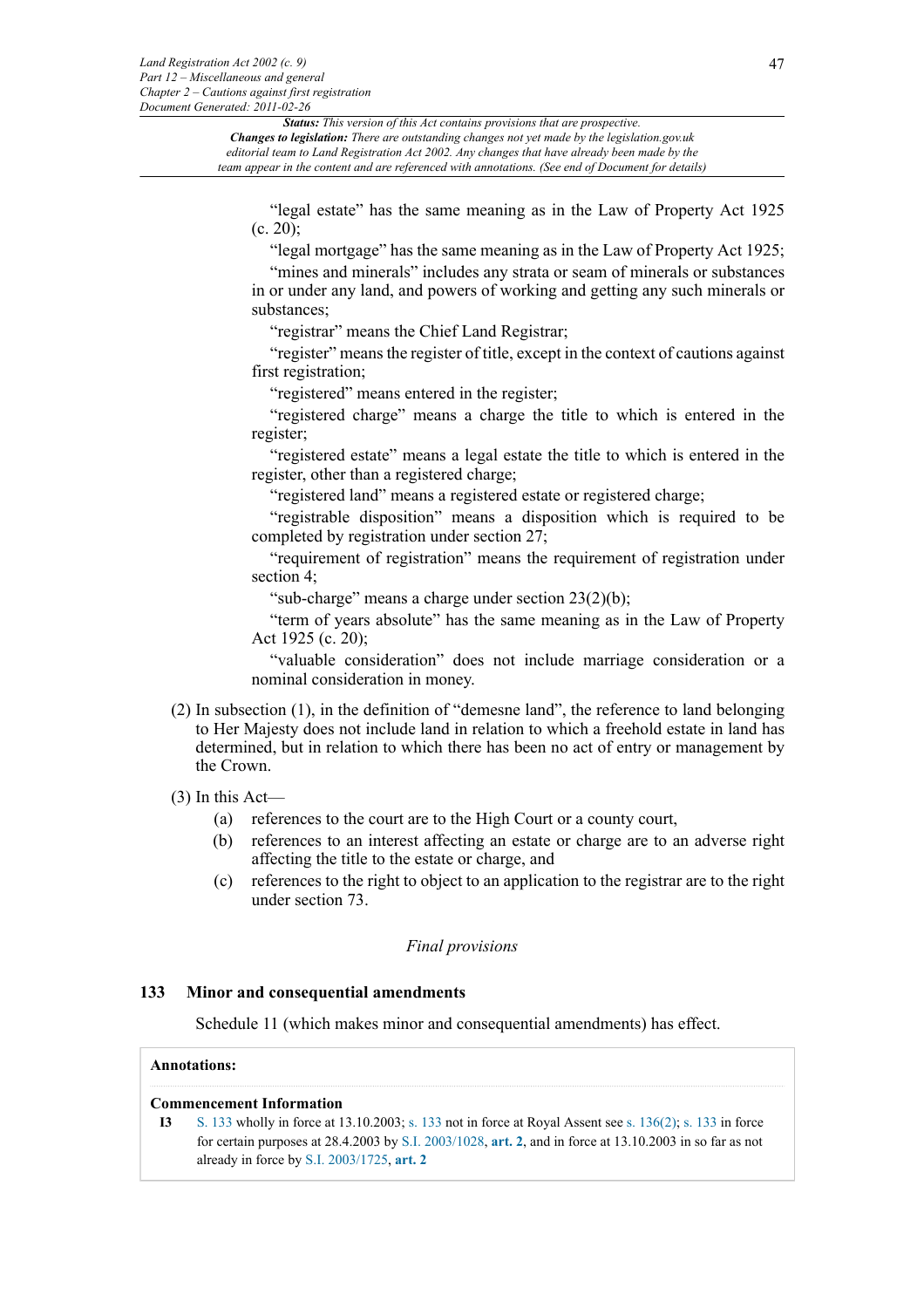### **134 Transition**

- (1) The Lord Chancellor may by order make such transitional provisions and savings as he thinks fit in connection with the coming into force of any of the provisions of this Act.
- (2) Schedule 12 (which makes transitional provisions and savings) has effect.
- (3) Nothing in Schedule 12 affects the power to make transitional provisions and savings under subsection (1); and an order under that subsection may modify any provision made by that Schedule.

### **Annotations:**

#### **Commencement Information**

```
I4 S. 134 wholly in force at 13.10.2003; s. 134 not in force at Royal Assent see s. 136(2); s. 134(1) in force
at 4.4.2003 by S.I. 2003/935, art. 2; s. 134(2)(3) in force at 13.10.2003 by S.I. 2003/1725, art. 2
```
### **135 Repeals**

The enactments specified in Schedule 13 (which include certain provisions which are already spent) are hereby repealed to the extent specified there.

#### **136 Short title, commencement and extent**

(1) This Act may be cited as the Land Registration Act 2002.

- (2) This Act shall come into force on such day as the Lord Chancellor may by order appoint, and different days may be so appointed for different purposes.
- (3) Subject to subsection (4), this Act extends to England and Wales only.
- (4) Any amendment or repeal by this Act of an existing enactment, other than—
	- (a) section 37 of the Requisitioned Land and War Works Act 1945 (c. 43), and
	- (b) Schedule 2A to the Building Societies Act 1986 (c. 53),

has the same extent as the enactment amended or repealed.

#### **Annotations:**

#### **Subordinate Legislation Made**

**P1** [S. 136\(2\)](http://www.legislation.gov.uk/id/ukpga/2002/9/section/136/2) power fully exercised: 4.4.2003 appointed for specified provisions by [{S.I. 2003/935](http://www.legislation.gov.uk/id/uksi/2003/935)}, art. 2; 28.4.2003 appointed for specified provisions and purposes by [{S.I. 2003/1028](http://www.legislation.gov.uk/id/uksi/2003/1028)}, art. 2; 27.6.2003 appointed for specified provisions by [{S.I. 2003/1612](http://www.legislation.gov.uk/id/uksi/2003/1612)}, art. 2; 13.10.2003 and 13.10.2004 appointed by [{S.I. 2003/1725](http://www.legislation.gov.uk/id/uksi/2003/1725)}, art. 2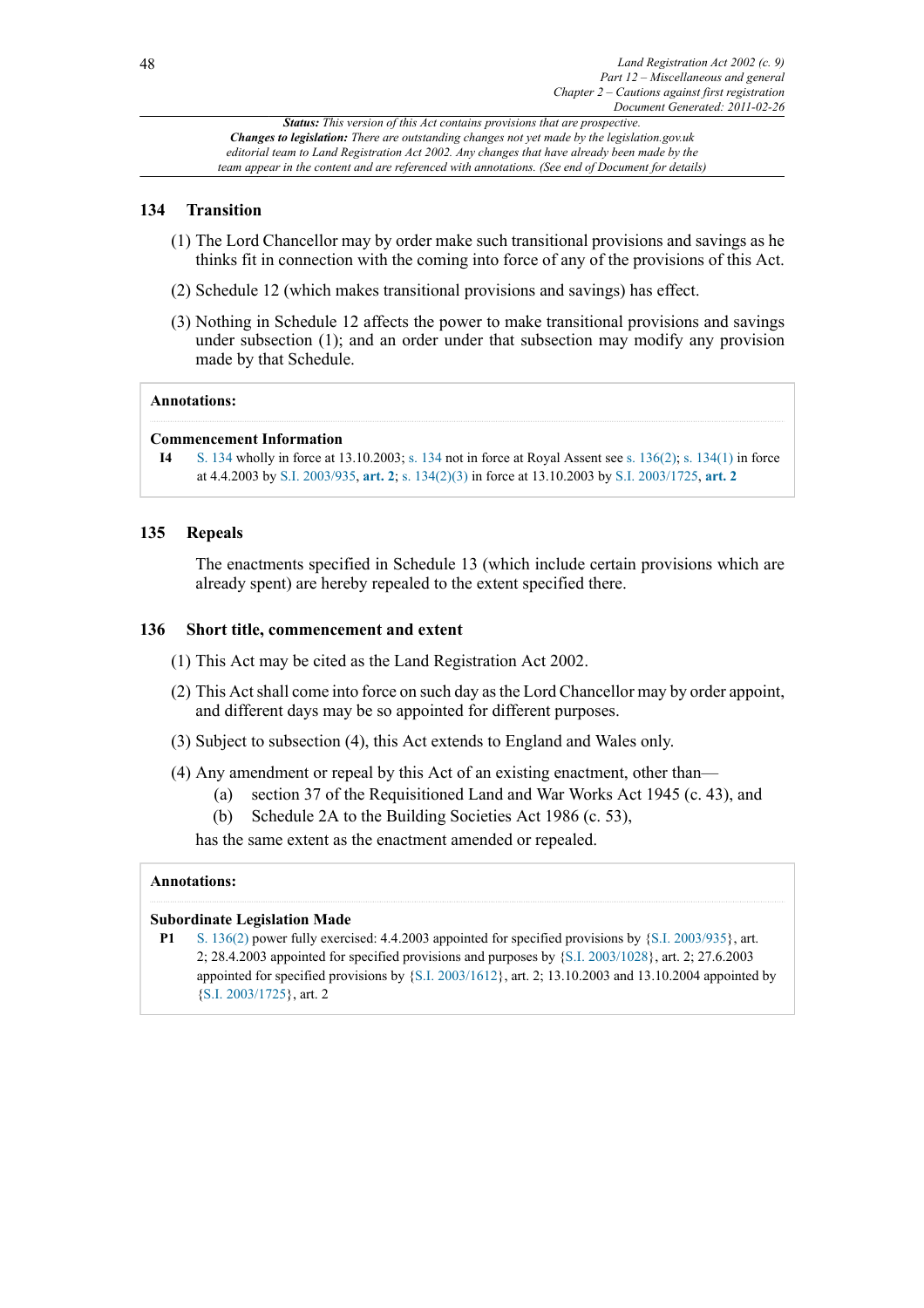# **SCHEDULES**

## SCHEDULE 1 Sections 11 and 12

#### UNREGISTERED INTERESTS WHICH OVERRIDE FIRST REGISTRATION

### *Leasehold estates in land*

**1** *Leasehold estates in land*

A leasehold estate in land granted for a term not exceeding seven years from the date of the grant, except for a lease the grant of which falls within section  $4(1)$  (d), (e) or (f).

### *Interests of persons in actual occupation*

**2** *Interests of persons in actual occupation*

An interest belonging to a person in actual occupation, so far as relating to land of which he is in actual occupation, except for an interest under a settlement under the Settled Land Act 1925 (c. 18).

#### *Easements and profits a prendre*

**3** *Easements and profits a prendre*

A legal easement or profit a prendre.

#### *Customary and public rights*

**4** *Customary and public rights*

A customary right.

**5** A public right.

#### *Local land charges*

**6** *Local land charges*

A local land charge.

#### *Mines and minerals*

**7** *Mines and minerals*

An interest in any coal or coal mine, the rights attached to any such interest and the rights of any person under section 38, 49 or 51 of the Coal Industry Act 1994 (c. 21).

**8** In the case of land to which title was registered before 1898, rights to mines and minerals (and incidental rights) created before 1898.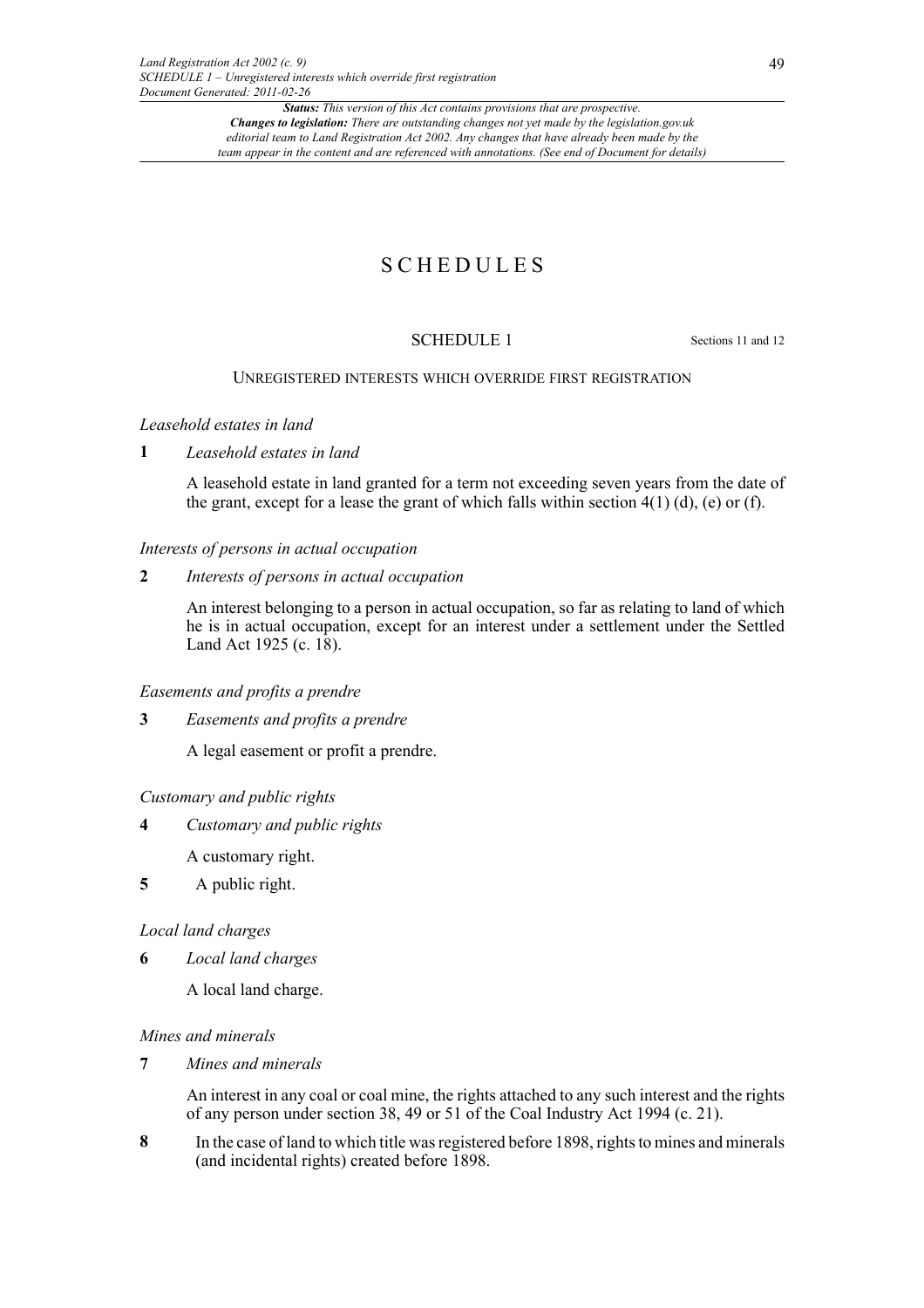**9** In the case of land to which title was registered between 1898 and 1925 inclusive, rights to mines and minerals (and incidental rights) created before the date of registration of the title.

### *Miscellaneous*

## **[ [F6](#page-49-0)10** *Miscellaneous*

A franchise.**]**

#### **Annotations:**

#### **Amendments (Textual)**

<span id="page-49-0"></span>**F6** [Sch. 1 paras. 10-14](http://www.legislation.gov.uk/id/ukpga/2002/9/schedule/1/paragraph/10) shall cease to have effect at the end of ten years beginning with the day on which Schs. 1 and 3 of the Act come into force by virtue of [2002 c. 9,](http://www.legislation.gov.uk/id/ukpga/2002/9) **[ss. 117\(1\)](http://www.legislation.gov.uk/id/ukpga/2002/9/section/117/1)**, [136\(2\)](http://www.legislation.gov.uk/id/ukpga/2002/9/section/136/2) (with [ss. 117\(2\)](http://www.legislation.gov.uk/id/ukpga/2002/9/section/117/2), [129](http://www.legislation.gov.uk/id/ukpga/2002/9/section/129))

<span id="page-49-2"></span> $[$ **F**<sup>7</sup>11 **[F7](#page-49-1)11** A manorial right.**]**

#### **Annotations:**

#### **Amendments (Textual)**

<span id="page-49-1"></span>**[F7](#page-49-2)** [Sch. 1 paras. 10-14](http://www.legislation.gov.uk/id/ukpga/2002/9/schedule/1/paragraph/10) shall cease to have effect at the end of ten years beginning with the day on which Schs. 1 and 3 of the Act come into force by virtue of [2002 c. 9,](http://www.legislation.gov.uk/id/ukpga/2002/9) **[ss. 117\(1\)](http://www.legislation.gov.uk/id/ukpga/2002/9/section/117/1)**, [136\(2\)](http://www.legislation.gov.uk/id/ukpga/2002/9/section/136/2) (with [ss. 117\(2\)](http://www.legislation.gov.uk/id/ukpga/2002/9/section/117/2), [129](http://www.legislation.gov.uk/id/ukpga/2002/9/section/129))

<span id="page-49-4"></span> $[$ <sup>F8</sup>12 **[F8](#page-49-3)12** A right to rent which was reserved to the Crown on the granting of any freehold estate (whether or not the right is still vested in the Crown).**]**

#### **Annotations:**

#### **Amendments (Textual)**

<span id="page-49-3"></span>**[F8](#page-49-4)** [Sch. 1 paras. 10-14](http://www.legislation.gov.uk/id/ukpga/2002/9/schedule/1/paragraph/10) shall cease to have effect at the end of ten years beginning with the day on which Schs. 1 and 3 of the Act come into force by virtue of [2002 c. 9,](http://www.legislation.gov.uk/id/ukpga/2002/9) **[ss. 117\(1\)](http://www.legislation.gov.uk/id/ukpga/2002/9/section/117/1)**, [136\(2\)](http://www.legislation.gov.uk/id/ukpga/2002/9/section/136/2) (with [ss. 117\(2\)](http://www.legislation.gov.uk/id/ukpga/2002/9/section/117/2), [129](http://www.legislation.gov.uk/id/ukpga/2002/9/section/129))

<span id="page-49-6"></span> $[$ <sup>F9</sup>13 **[F9](#page-49-5)13** A non-statutory right in respect of an embankment or sea or river wall.**]**

#### **Annotations:**

#### **Amendments (Textual)**

<span id="page-49-5"></span>**[F9](#page-49-6)** [Sch. 1 paras. 10-14](http://www.legislation.gov.uk/id/ukpga/2002/9/schedule/1/paragraph/10) shall cease to have effect at the end of ten years beginning with the day on which Schs. 1 and 3 of the Act come into force by virtue of [2002 c. 9,](http://www.legislation.gov.uk/id/ukpga/2002/9) **[ss. 117\(1\)](http://www.legislation.gov.uk/id/ukpga/2002/9/section/117/1)**, [136\(2\)](http://www.legislation.gov.uk/id/ukpga/2002/9/section/136/2) (with [ss. 117\(2\)](http://www.legislation.gov.uk/id/ukpga/2002/9/section/117/2), [129](http://www.legislation.gov.uk/id/ukpga/2002/9/section/129))

#### <span id="page-49-8"></span> $I<sup>F10</sup>14$ **[F10](#page-49-7)14** A right to payment in lieu of tithe.

#### **Annotations:**

#### **Amendments (Textual)**

<span id="page-49-7"></span>**[F10](#page-49-8)** [Sch. 1 paras. 10-14](http://www.legislation.gov.uk/id/ukpga/2002/9/schedule/1/paragraph/10) shall cease to have effect at the end of ten years beginning with the day on which Schs. 1 and 3 of the Act come into force by virtue of [2002 c. 9,](http://www.legislation.gov.uk/id/ukpga/2002/9) **[ss. 117\(1\)](http://www.legislation.gov.uk/id/ukpga/2002/9/section/117/1)**, [136\(2\)](http://www.legislation.gov.uk/id/ukpga/2002/9/section/136/2) (with [ss. 117\(2\)](http://www.legislation.gov.uk/id/ukpga/2002/9/section/117/2), [129](http://www.legislation.gov.uk/id/ukpga/2002/9/section/129))

<span id="page-49-9"></span> $[$ <sup>F11</sup>16 **[F11](#page-50-0)16** A right in respect of the repair of a church chancel.**]]**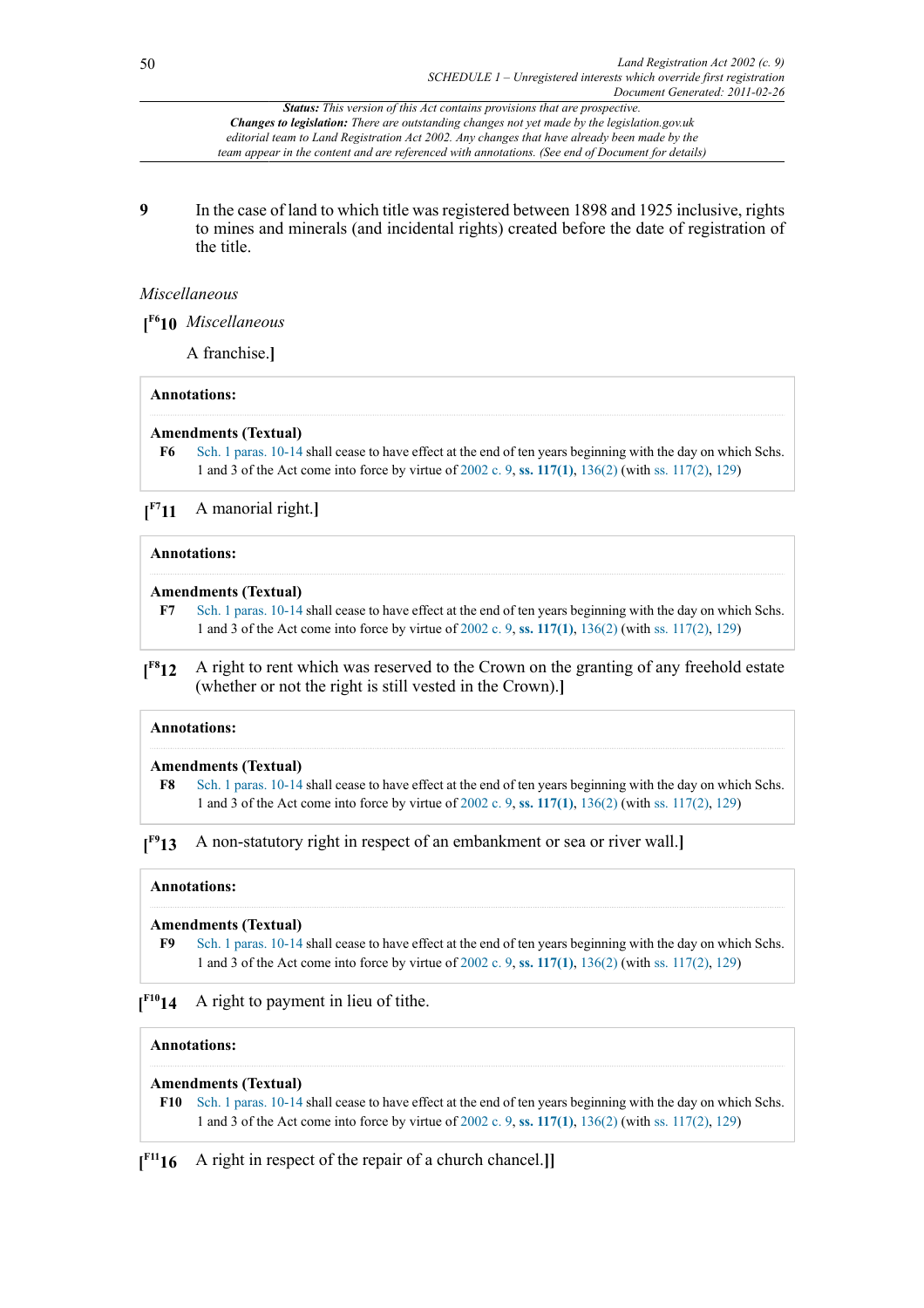#### **Annotations:**

#### **Amendments (Textual)**

<span id="page-50-0"></span>**[F11](#page-49-9)** [Sch. 1 para. 16](http://www.legislation.gov.uk/id/ukpga/2002/9/schedule/1/paragraph/16) inserted (temp. from 13.10.2003 - 13.10.2013) by [The Land Registration Act 2002](http://www.legislation.gov.uk/id/uksi/2003/2431) [\(Transitional Provisions\) \(No 2\) Order 2003 \(S.I. 2003/2431\)](http://www.legislation.gov.uk/id/uksi/2003/2431), **[art. 2\(1\)](http://www.legislation.gov.uk/id/uksi/2003/2431/article/2/1)**

### SCHEDULE 2 Section 27

#### REGISTRABLE DISPOSITIONS: REGISTRATION REQUIREMENTS

#### **PART 1**

#### REGISTERED ESTATES

#### *Introductory*

**1** *Introductory*

This Part deals with the registration requirements relating to those dispositions of registered estates which are required to be completed by registration.

#### *Transfer*

### **2** *Transfer*

- (1) In the case of a transfer of whole or part, the transferee, or his successor in title, must be entered in the register as the proprietor.
- (2) In the case of a transfer of part, such details of the transfer as rules may provide must be entered in the register in relation to the registered estate out of which the transfer is made.

#### *Lease of estate in land*

- **3** *Lease of estate in land*
	- (1) This paragraph applies to a disposition consisting of the grant out of an estate in land of a term of years absolute.
	- (2) In the case of a disposition to which this paragraph applies—
		- (a) the grantee, or his successor in title, must be entered in the register as the proprietor of the lease, and
		- (b) a notice in respect of the lease must be entered in the register.

#### *Lease of franchise or manor*

- **4** *Lease of franchise or manor*
	- (1) This paragraph applies to a disposition consisting of the grant out of a franchise or manor of a lease for a term of more than seven years from the date of the grant.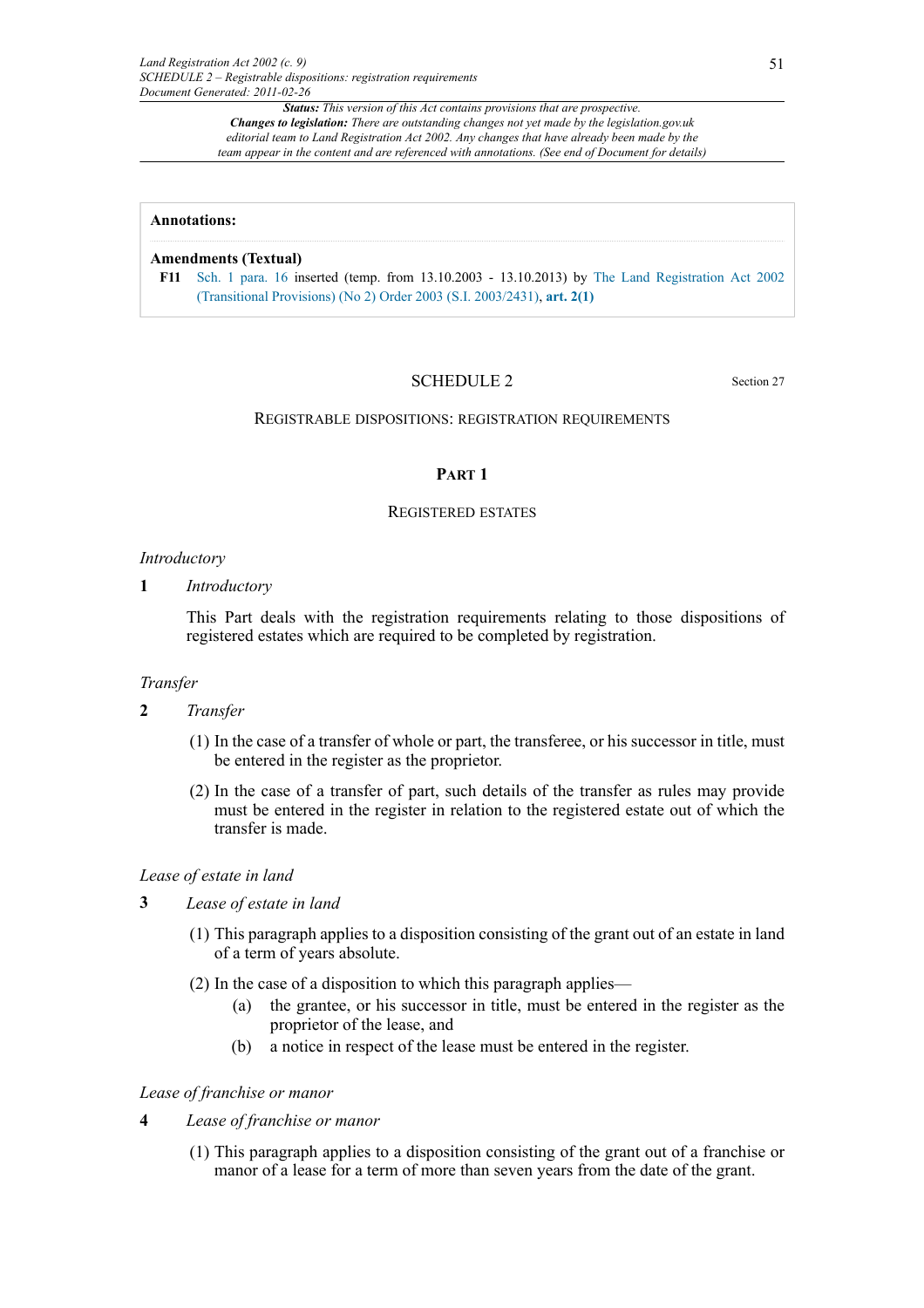(2) In the case of a disposition to which this paragraph applies—

- (a) the grantee, or his successor in title, must be entered in the register as the proprietor of the lease, and
- (b) a notice in respect of the lease must be entered in the register.
- **5** (1) This paragraph applies to a disposition consisting of the grant out of a franchise or manor of a lease for a term not exceeding seven years from the date of the grant.
	- (2) In the case of a disposition to which this paragraph applies, a notice in respect of the lease must be entered in the register.

### *Creation of independently registrable legal interest*

- **6** *Creation of independently registrable legal interest*
	- (1) This paragraph applies to a disposition consisting of the creation of a legal rentcharge or profit a prendre in gross, other than one created for, or for an interest equivalent to, a term of years absolute not exceeding seven years from the date of creation.
	- (2) In the case of a disposition to which this paragraph applies—
		- (a) the grantee, or his successor in title, must be entered in the register as the proprietor of the interest created, and
		- (b) a notice in respect of the interest created must be entered in the register.
	- (3) In sub-paragraph (1), the reference to a legal rentcharge or profit a prendre in gross is to one falling within section 1(2) of the Law of Property Act 1925 (c. 20).

### *Creation of other legal interest*

- **7** *Creation of other legal interest*
	- (1) This paragraph applies to a disposition which—
		- (a) consists of the creation of an interest of a kind falling within section  $1(2)(a)$ , (b) or (e) of the Law of Property Act 1925, and
		- (b) is not a disposition to which paragraph 4, 5 or 6 applies.
	- (2) In the case of a disposition to which this paragraph applies—
		- (a) a notice in respect of the interest created must be entered in the register, and
		- (b) if the interest is created for the benefit of a registered estate, the proprietor of the registered estate must be entered in the register as its proprietor.
	- (3) Rules may provide for sub-paragraph (2) to have effect with modifications in relation to a right of entry over or in respect of a term of years absolute.

### *Creation of legal charge*

**8** *Creation of legal charge*

In the case of the creation of a charge, the chargee, or his successor in title, must be entered in the register as the proprietor of the charge.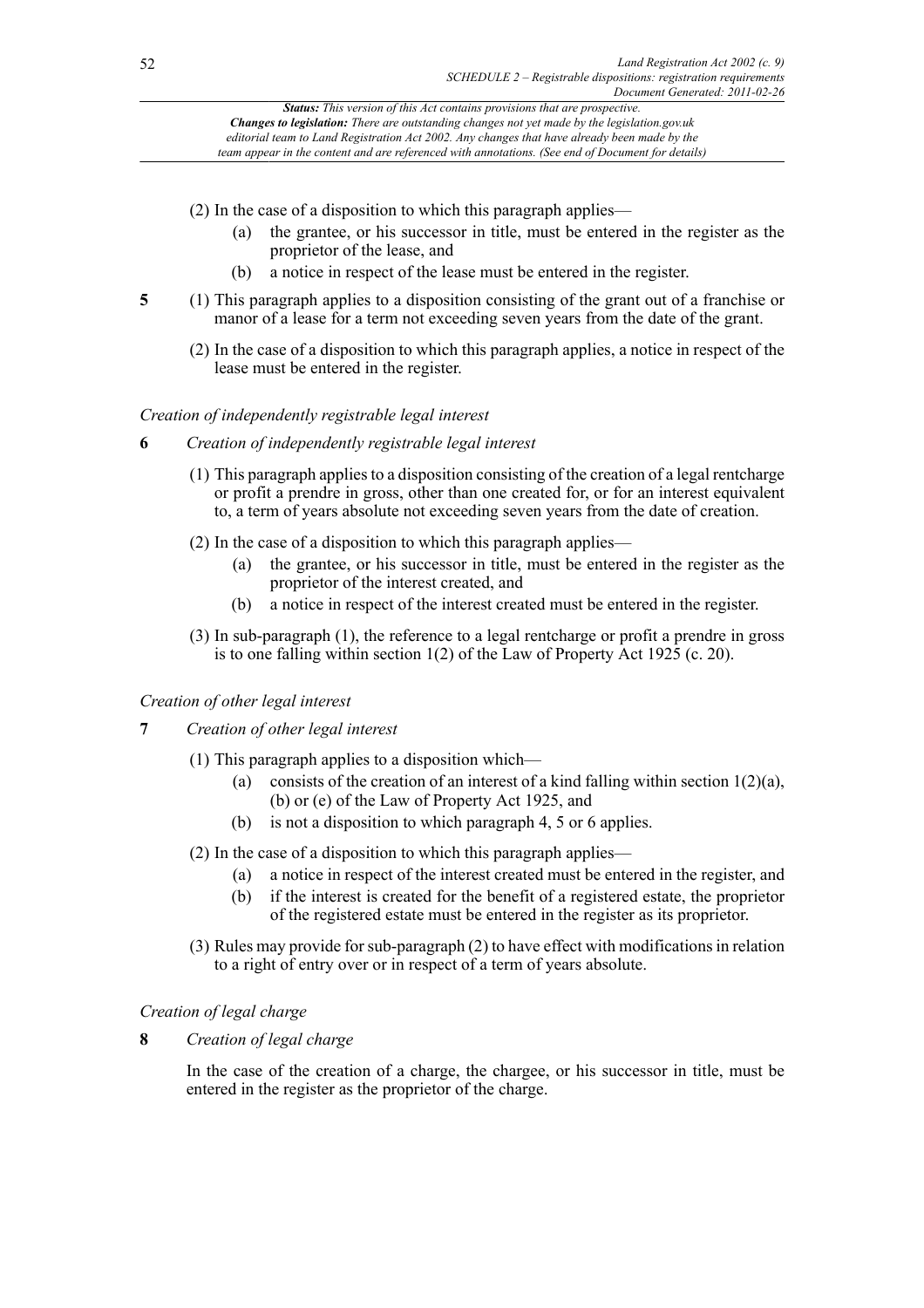#### **PART 2**

#### REGISTERED CHARGES

#### *Introductory*

**9** *Introductory*

This Part deals with the registration requirements relating to those dispositions of registered charges which are required to be completed by registration.

#### *Transfer*

**10** *Transfer*

In the case of a transfer, the transferee, or his successor in title, must be entered in the register as the proprietor.

#### *Creation of sub-charge*

**11** *Creation of sub-charge*

In the case of the creation of a sub-charge, the sub-chargee, or his successor in title, must be entered in the register as the proprietor of the sub-charge.

#### SCHEDULE 3 Sections 29 and 30

#### UNREGISTERED INTERESTS WHICH OVERRIDE REGISTERED DISPOSITIONS

#### **Annotations:**

#### **Modifications etc. (not altering text)**

**C6** [Sch. 3](http://www.legislation.gov.uk/id/ukpga/2002/9/schedule/3) excluded (24.2.2003.) by [1985 c. 68,](http://www.legislation.gov.uk/id/ukpga/1985/68) [Sch. 9A para. 6\(1\)](http://www.legislation.gov.uk/id/ukpga/1985/68/schedule/9A/paragraph/6/1) (as substituted by [2002 c. 9](http://www.legislation.gov.uk/id/ukpga/2002/9), [ss. 133,](http://www.legislation.gov.uk/id/ukpga/2002/9/section/133) [136\(2\)](http://www.legislation.gov.uk/id/ukpga/2002/9/section/136/2), [Sch. 11 para. 18\(10\)](http://www.legislation.gov.uk/id/ukpga/2002/9/schedule/11/paragraph/18/10) (with [s. 129\)](http://www.legislation.gov.uk/id/ukpga/2002/9/section/129); [S.I. 2003/120](http://www.legislation.gov.uk/id/uksi/2003/120), **[art. 2](http://www.legislation.gov.uk/id/uksi/2003/120/article/2)** (subject to transitional provisions and savings)

#### *Leasehold estates in land*

**1** *Leasehold estates in land*

A leasehold estate in land granted for a term not exceeding seven years from the date of the grant, except for—

- (a) a lease the grant of which falls within section  $4(1)(d)$ , (e) or (f);
- (b) a lease the grant of which constitutes a registrable disposition.

### *Interests of persons in actual occupation*

**2** *Interests of persons in actual occupation*

An interest belonging at the time of the disposition to a person in actual occupation, so far as relating to land of which he is in actual occupation, except for—

(a) an interest under a settlement under the Settled Land Act 1925 (c. 18);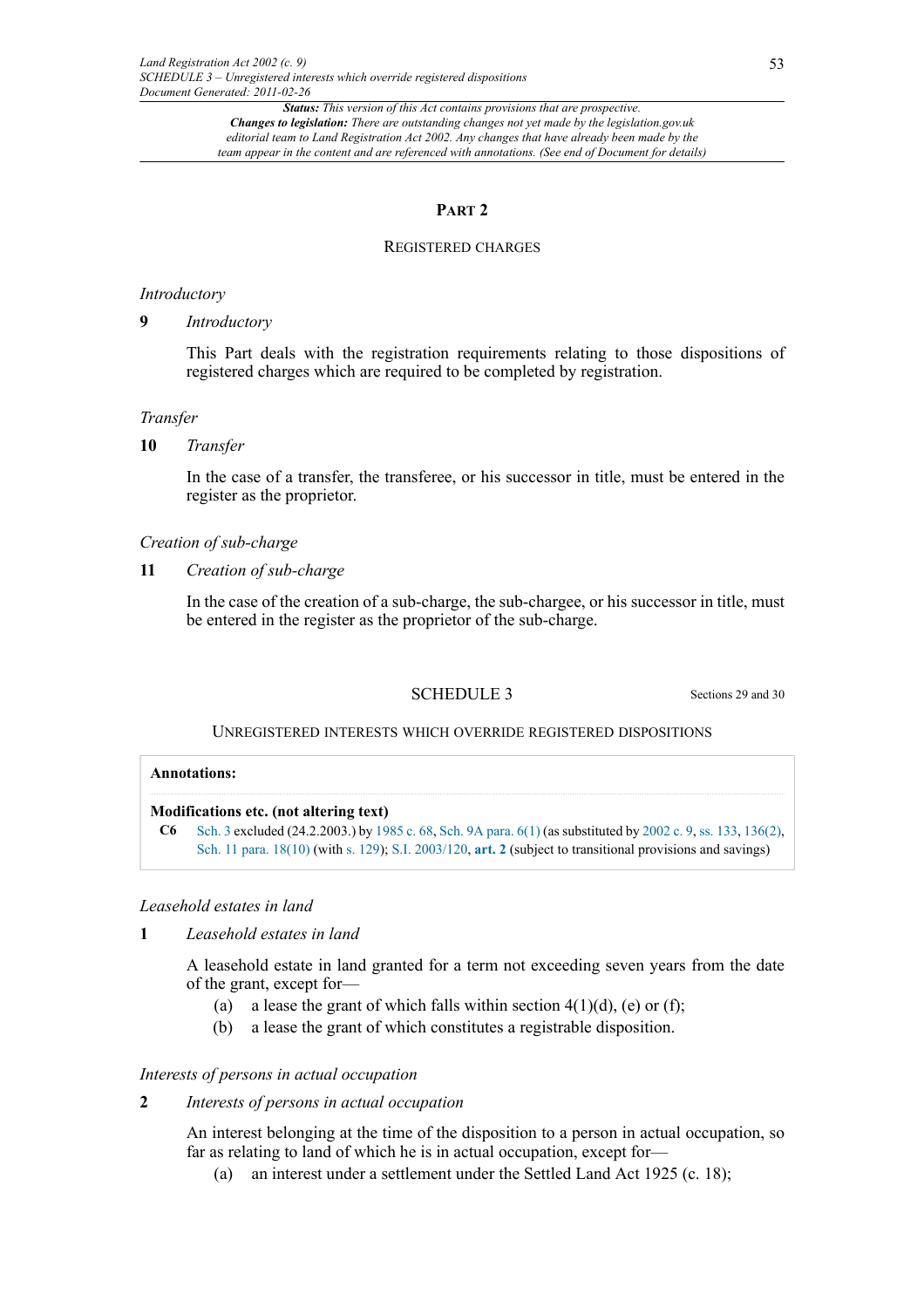*Changes to legislation: There are outstanding changes not yet made by the legislation.gov.uk editorial team to Land Registration Act 2002. Any changes that have already been made by the team appear in the content and are referenced with annotations. (See end of Document for details)*

- (b) an interest of a person of whom inquiry was made before the disposition and who failed to disclose the right when he could reasonably have been expected to do so;
- (c) an interest—
	- (i) which belongs to a person whose occupation would not have been obvious on a reasonably careful inspection of the land at the time of the disposition, and
	- (ii) of which the person to whom the disposition is made does not have actual knowledge at that time;
- (d) a leasehold estate in land granted to take effect in possession after the end of the period of three months beginning with the date of the grant and which has not taken effect in possession at the time of the disposition.

### *Easements and profits a prendre*

- **3** *Easements and profits a prendre*
	- (1) A legal easement or profit a prendre, except for an easement, or a profit a prendre which is not registered under the Commons Registration Act 1965 (c. 64), which at the time of the disposition—
		- (a) is not within the actual knowledge of the person to whom the disposition is made, and
		- (b) would not have been obvious on a reasonably careful inspection of the land over which the easement or profit is exercisable.
	- (2) The exception in sub-paragraph (1) does not apply if the person entitled to the easement or profit proves that it has been exercised in the period of one year ending with the day of the disposition.

### *Customary and public rights*

**4** *Customary and public rights*

A customary right.

**5** A public right.

### *Local land charges*

**6** *Local land charges*

A local land charge.

### *Mines and minerals*

**7** *Mines and minerals*

An interest in any coal or coal mine, the rights attached to any such interest and the rights of any person under section 38, 49 or 51 of the Coal Industry Act 1994 (c. 21).

**8** In the case of land to which title was registered before 1898, rights to mines and minerals (and incidental rights) created before 1898.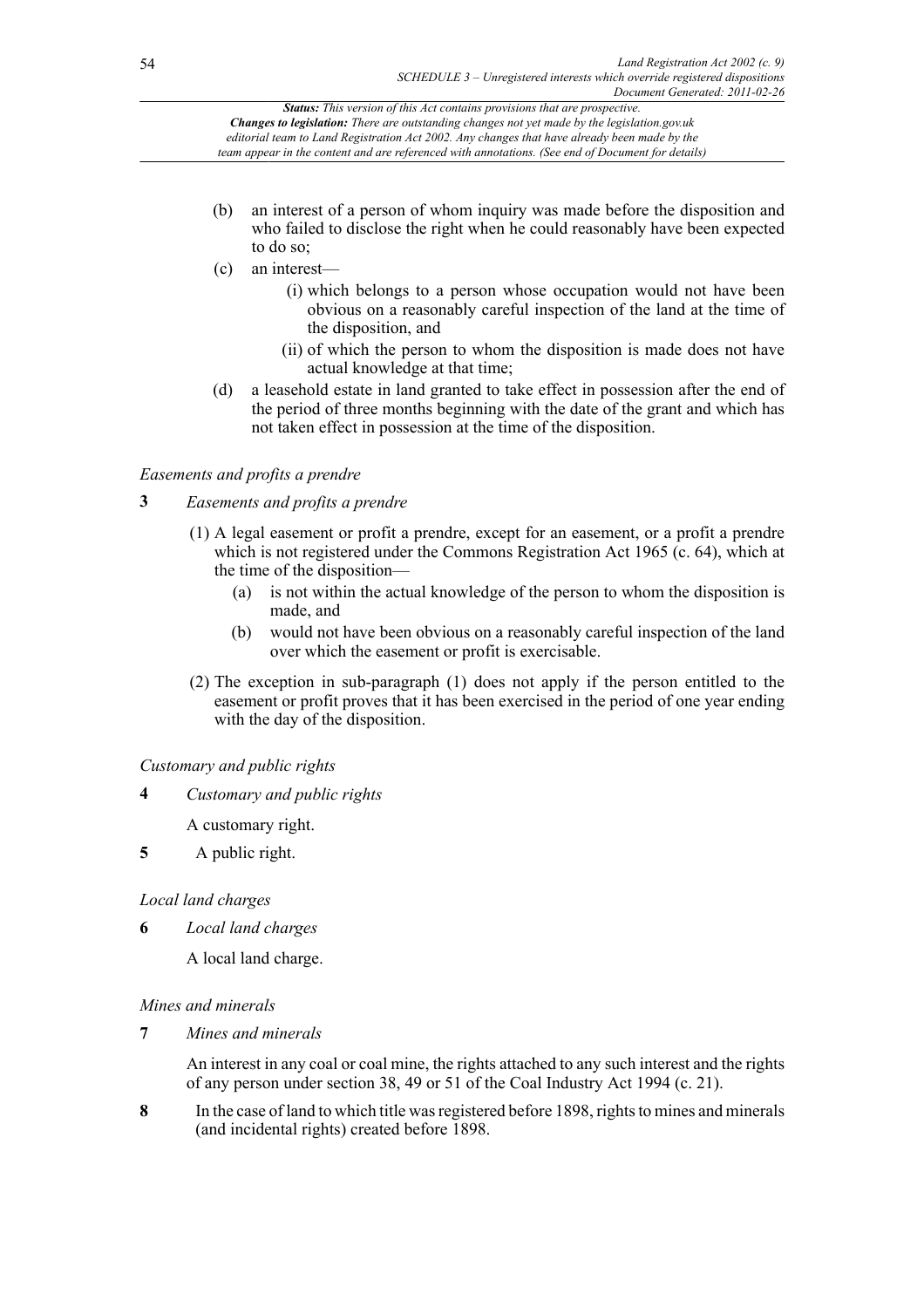**9** In the case of land to which title was registered between 1898 and 1925 inclusive, rights to mines and minerals (and incidental rights) created before the date of registration of the title.

### *Miscellaneous*

# **[ [F12](#page-54-0)10** *Miscellaneous*

A franchise.**]**

#### **Annotations:**

#### **Amendments (Textual)**

<span id="page-54-0"></span>**F12** [Sch. 3 paras. 10-14](http://www.legislation.gov.uk/id/ukpga/2002/9/schedule/3/paragraph/10) shall cease to have effect at the end of ten years beginning with the day on which Schs. 1 and 3 of the Act come into force by virtue of [2002 c. 9,](http://www.legislation.gov.uk/id/ukpga/2002/9) **[ss. 117\(1\)](http://www.legislation.gov.uk/id/ukpga/2002/9/section/117/1)**, [136\(2\)](http://www.legislation.gov.uk/id/ukpga/2002/9/section/136/2) (with [ss. 117\(2\)](http://www.legislation.gov.uk/id/ukpga/2002/9/section/117/2), [129](http://www.legislation.gov.uk/id/ukpga/2002/9/section/129))

<span id="page-54-2"></span> $[$ <sup>F13</sup>11 **[F13](#page-54-1)11** A manorial right.**]**

#### **Annotations:**

#### **Amendments (Textual)**

<span id="page-54-1"></span>**[F13](#page-54-2)** [Sch. 3 paras. 10-14](http://www.legislation.gov.uk/id/ukpga/2002/9/schedule/3/paragraph/10) shall cease to have effect at the end of ten years beginning with the day on which Schs. 1 and 3 of the Act come into force by virtue of [2002 c. 9,](http://www.legislation.gov.uk/id/ukpga/2002/9) **[ss. 117\(1\)](http://www.legislation.gov.uk/id/ukpga/2002/9/section/117/1)**, [136\(2\)](http://www.legislation.gov.uk/id/ukpga/2002/9/section/136/2) (with [ss. 117\(2\)](http://www.legislation.gov.uk/id/ukpga/2002/9/section/117/2), [129](http://www.legislation.gov.uk/id/ukpga/2002/9/section/129))

<span id="page-54-4"></span> $[$  $[$  $]$  $[$  $]$  $[$  $]$  $[$  $]$  $[$  $]$  $[$  $]$  $[$  $]$  $[$  $]$  $[$  $]$  $[$  $]$  $[$  $]$  $[$  $]$  $[$  $]$  $[$  $]$  $[$  $]$  $[$  $]$  $[$  $]$  $[$  $]$  $[$  $]$  $[$  $]$  $[$  $]$  $[$  $]$  $[$  $]$  $[$  $]$  $[$  $]$  $[$  $]$  $[$  $]$  $[$  $]$  $[$  $]$  $[$  $]$  $[$  $]$  $[$  $]$  $[$  $]$  $[$  $]$  $[$  $]$  $[$  $]$  $[$ **[F14](#page-54-3)12** A right to rent which was reserved to the Crown on the granting of any freehold estate (whether or not the right is still vested in the Crown).**]**

#### **Annotations:**

#### **Amendments (Textual)**

<span id="page-54-3"></span>**[F14](#page-54-4)** [Sch. 3 paras. 10-14](http://www.legislation.gov.uk/id/ukpga/2002/9/schedule/3/paragraph/10) shall cease to have effect at the end of ten years beginning with the day on which Schs. 1 and 3 of the Act come into force by virtue of [2002 c. 9,](http://www.legislation.gov.uk/id/ukpga/2002/9) **[ss. 117\(1\)](http://www.legislation.gov.uk/id/ukpga/2002/9/section/117/1)**, [136\(2\)](http://www.legislation.gov.uk/id/ukpga/2002/9/section/136/2) (with [ss. 117\(2\)](http://www.legislation.gov.uk/id/ukpga/2002/9/section/117/2), [129](http://www.legislation.gov.uk/id/ukpga/2002/9/section/129))

<span id="page-54-6"></span> $[$ <sup>F15</sup>13 **[F15](#page-54-5)13** A non-statutory right in respect of an embankment or sea or river wall.**]**

#### **Annotations:**

#### **Amendments (Textual)**

<span id="page-54-5"></span>**[F15](#page-54-6)** [Sch. 3 paras. 10-14](http://www.legislation.gov.uk/id/ukpga/2002/9/schedule/3/paragraph/10) shall cease to have effect at the end of ten years beginning with the day on which Schs. 1 and 3 of the Act come into force by virtue of [2002 c. 9,](http://www.legislation.gov.uk/id/ukpga/2002/9) **[ss. 117\(1\)](http://www.legislation.gov.uk/id/ukpga/2002/9/section/117/1)**, [136\(2\)](http://www.legislation.gov.uk/id/ukpga/2002/9/section/136/2) (with [ss. 117\(2\)](http://www.legislation.gov.uk/id/ukpga/2002/9/section/117/2), [129](http://www.legislation.gov.uk/id/ukpga/2002/9/section/129))

#### <span id="page-54-8"></span> $I<sup>F16</sup>14$ **[F16](#page-54-7)14** A right to payment in lieu of tithe.

#### **Annotations:**

#### **Amendments (Textual)**

<span id="page-54-7"></span>**[F16](#page-54-8)** [Sch. 3 paras. 10-14](http://www.legislation.gov.uk/id/ukpga/2002/9/schedule/3/paragraph/10) shall cease to have effect at the end of ten years beginning with the day on which Schs. 1 and 3 of the Act come into force by virtue of [2002 c. 9,](http://www.legislation.gov.uk/id/ukpga/2002/9) **[ss. 117\(1\)](http://www.legislation.gov.uk/id/ukpga/2002/9/section/117/1)**, [136\(2\)](http://www.legislation.gov.uk/id/ukpga/2002/9/section/136/2) (with [ss. 117\(2\)](http://www.legislation.gov.uk/id/ukpga/2002/9/section/117/2), [129](http://www.legislation.gov.uk/id/ukpga/2002/9/section/129))

<span id="page-54-9"></span> $[$ <sup>F17</sup>16 **[F17](#page-55-0)16** A right in respect of the repair of a church chancel.**]]**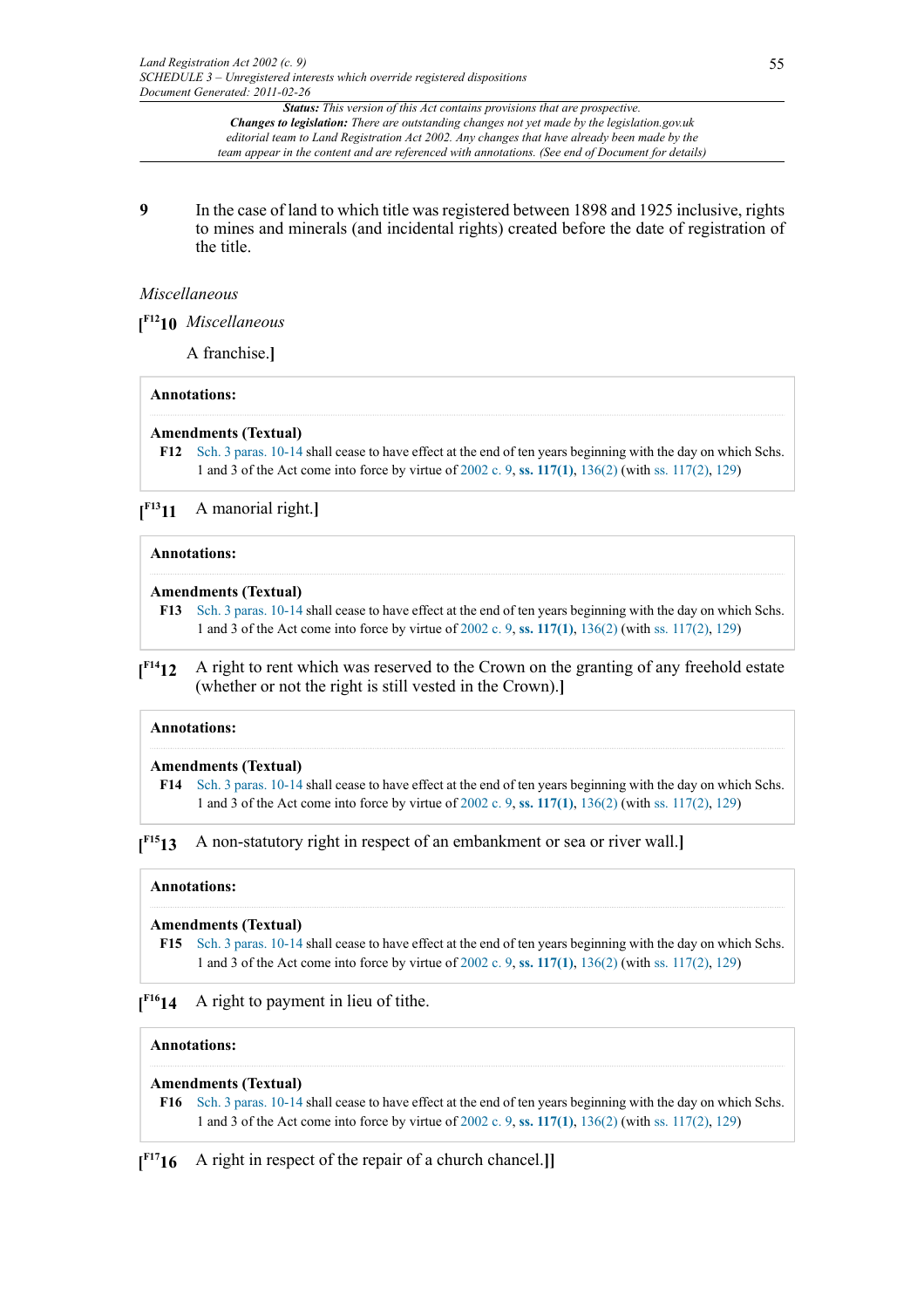#### **Annotations:**

#### **Amendments (Textual)**

<span id="page-55-0"></span>**[F17](#page-54-9)** [Sch. 3 para. 16](http://www.legislation.gov.uk/id/ukpga/2002/9/schedule/3/paragraph/16) inserted (temp. from 13.10.2003 - 13.10.2013) by [The Land Registration Act 2002](http://www.legislation.gov.uk/id/uksi/2003/2431) [\(Transitional Provisions\) \(No 2\) Order 2003 \(S.I. 2003/2431\)](http://www.legislation.gov.uk/id/uksi/2003/2431), **[art. 2\(2\)](http://www.legislation.gov.uk/id/uksi/2003/2431/article/2/2)**

#### SCHEDULE 4 Section 65

#### ALTERATION OF THE REGISTER

#### **Annotations:**

#### **Modifications etc. (not altering text)**

**C7** [Sch. 4](http://www.legislation.gov.uk/id/ukpga/2002/9/schedule/4) excluded (27.9.2004) by [Commonhold and Leasehold Reform Act 2002 \(c. 15\),](http://www.legislation.gov.uk/id/ukpga/2002/15) [ss. 6\(2\),](http://www.legislation.gov.uk/id/ukpga/2002/15/section/6/2) [181\(1\);](http://www.legislation.gov.uk/id/ukpga/2002/15/section/181/1) [S.I. 2004/1832,](http://www.legislation.gov.uk/id/uksi/2004/1832) **[art. 2](http://www.legislation.gov.uk/id/uksi/2004/1832/article/2)**

#### *Introductory*

**1** *Introductory*

In this Schedule, references to rectification, in relation to alteration of the register, are to alteration which—

- (a) involves the correction of a mistake, and
- (b) prejudicially affects the title of a registered proprietor.

*Alteration pursuant to a court order*

- **2** *Alteration pursuant to a court order*
	- (1) The court may make an order for alteration of the register for the purpose of—
		- (a) correcting a mistake,
		- (b) bringing the register up to date, or
		- (c) giving effect to any estate, right or interest excepted from the effect of registration.
	- (2) An order under this paragraph has effect when served on the registrar to impose a duty on him to give effect to it.
- **3** (1) This paragraph applies to the power under paragraph 2, so far as relating to rectification.
	- (2) If alteration affects the title of the proprietor of a registered estate in land, no order may be made under paragraph 2 without the proprietor's consent in relation to land in his possession unless—
		- (a) he has by fraud or lack of proper care caused or substantially contributed to the mistake, or
		- (b) it would for any other reason be unjust for the alteration not to be made.
	- (3) If in any proceedings the court has power to make an order under paragraph 2, it must do so, unless there are exceptional circumstances which justify its not doing so.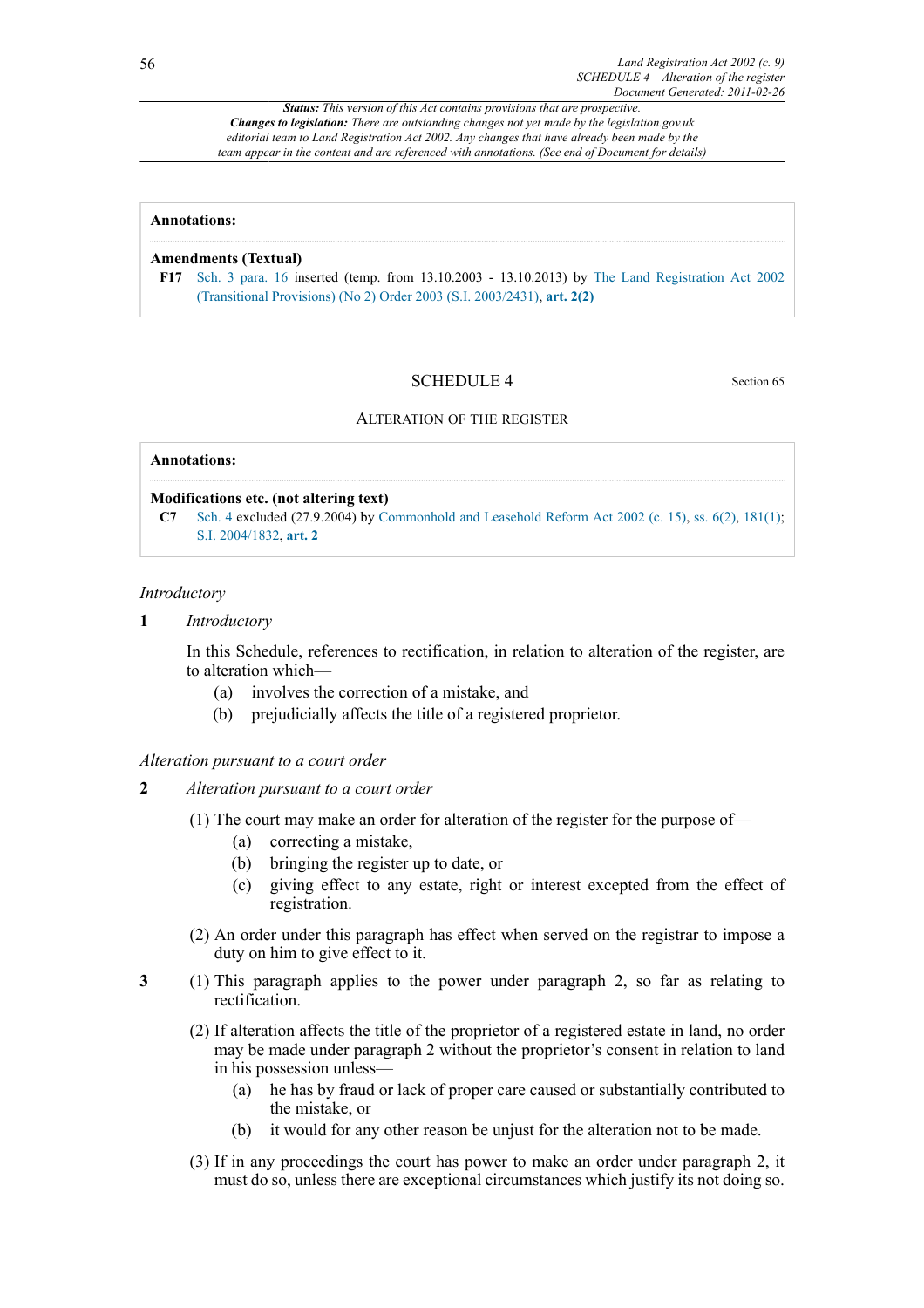- (4) In sub-paragraph (2), the reference to the title of the proprietor of a registered estate in land includes his title to any registered estate which subsists for the benefit of the estate in land.
- **4** Rules may—
	- (a) make provision about the circumstances in which there is a duty to exercise the power under paragraph 2, so far as not relating to rectification;
	- (b) make provision about the form of an order under paragraph 2;
	- (c) make provision about service of such an order.

### *Alteration otherwise than pursuant to a court order*

**5** *Alteration otherwise than pursuant to a court order*

The registrar may alter the register for the purpose of—

- (a) correcting a mistake,
- (b) bringing the register up to date,
- (c) giving effect to any estate, right or interest excepted from the effect of registration, or
- (d) removing a superfluous entry.
- **6** (1) This paragraph applies to the power under paragraph 5, so far as relating to rectification.
	- (2) No alteration affecting the title of the proprietor of a registered estate in land may be made under paragraph 5 without the proprietor's consent in relation to land in his possession unless—
		- (a) he has by fraud or lack of proper care caused or substantially contributed to the mistake, or
		- (b) it would for any other reason be unjust for the alteration not to be made.
	- (3) If on an application for alteration under paragraph 5 the registrar has power to make the alteration, the application must be approved, unless there are exceptional circumstances which justify not making the alteration.
	- (4) In sub-paragraph (2), the reference to the title of the proprietor of a registered estate in land includes his title to any registered estate which subsists for the benefit of the estate in land.
- **7** Rules may—
	- (a) make provision about the circumstances in which there is a duty to exercise the power under paragraph 5, so far as not relating to rectification;
	- (b) make provision about how the register is to be altered in exercise of that power;
	- (c) make provision about applications for alteration under that paragraph, including provision requiring the making of such applications;
	- (d) make provision about procedure in relation to the exercise of that power, whether on application or otherwise.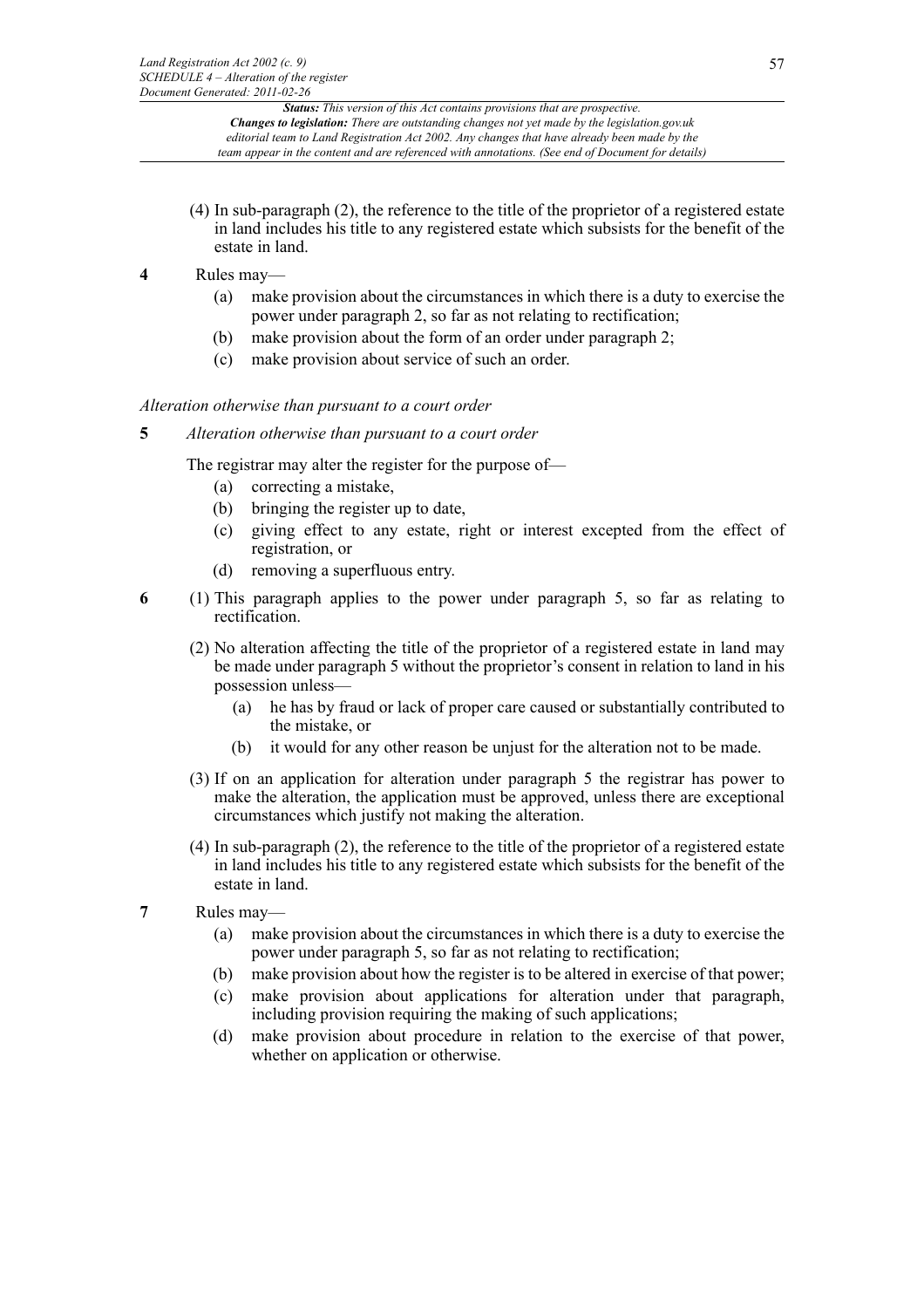*Rectification and derivative interests*

**8** *Rectification and derivative interests*

The powers under this Schedule to alter the register, so far as relating to rectification, extend to changing for the future the priority of any interest affecting the registered estate or charge concerned.

*Costs in non-rectification cases*

- **9** *Costs in non-rectification cases*
	- (1) If the register is altered under this Schedule in a case not involving rectification, the registrar may pay such amount as he thinks fit in respect of any costs or expenses reasonably incurred by a person in connection with the alteration which have been incurred with the consent of the registrar.
	- (2) The registrar may make a payment under sub-paragraph (1) notwithstanding the absence of consent if—
		- (a) it appears to him—
			- (i) that the costs or expenses had to be incurred urgently, and
			- (ii) that it was not reasonably practicable to apply for his consent, or
		- (b) he has subsequently approved the incurring of the costs or expenses.

#### SCHEDULE 5 Section 92

### LAND REGISTRY NETWORK

#### *Access to network*

- **1** *Access to network*
	- (1) A person who is not a member of the land registry may only have access to a land registry network under authority conferred by means of an agreement with the registrar.
	- (2) An agreement for the purposes of sub-paragraph (1) ("network access agreement") may authorise access for—
		- (a) the communication, posting or retrieval of information,
		- (b) the making of changes to the register of title or cautions register,
		- (c) the issue of official search certificates,
		- (d) the issue of official copies, or
		- (e) such other conveyancing purposes as the registrar thinks fit.
	- (3) Rules may regulate the use of network access agreements to confer authority to carry out functions of the registrar.
	- (4) The registrar must, on application, enter into a network access agreement with the applicant if the applicant meets such criteria as rules may provide.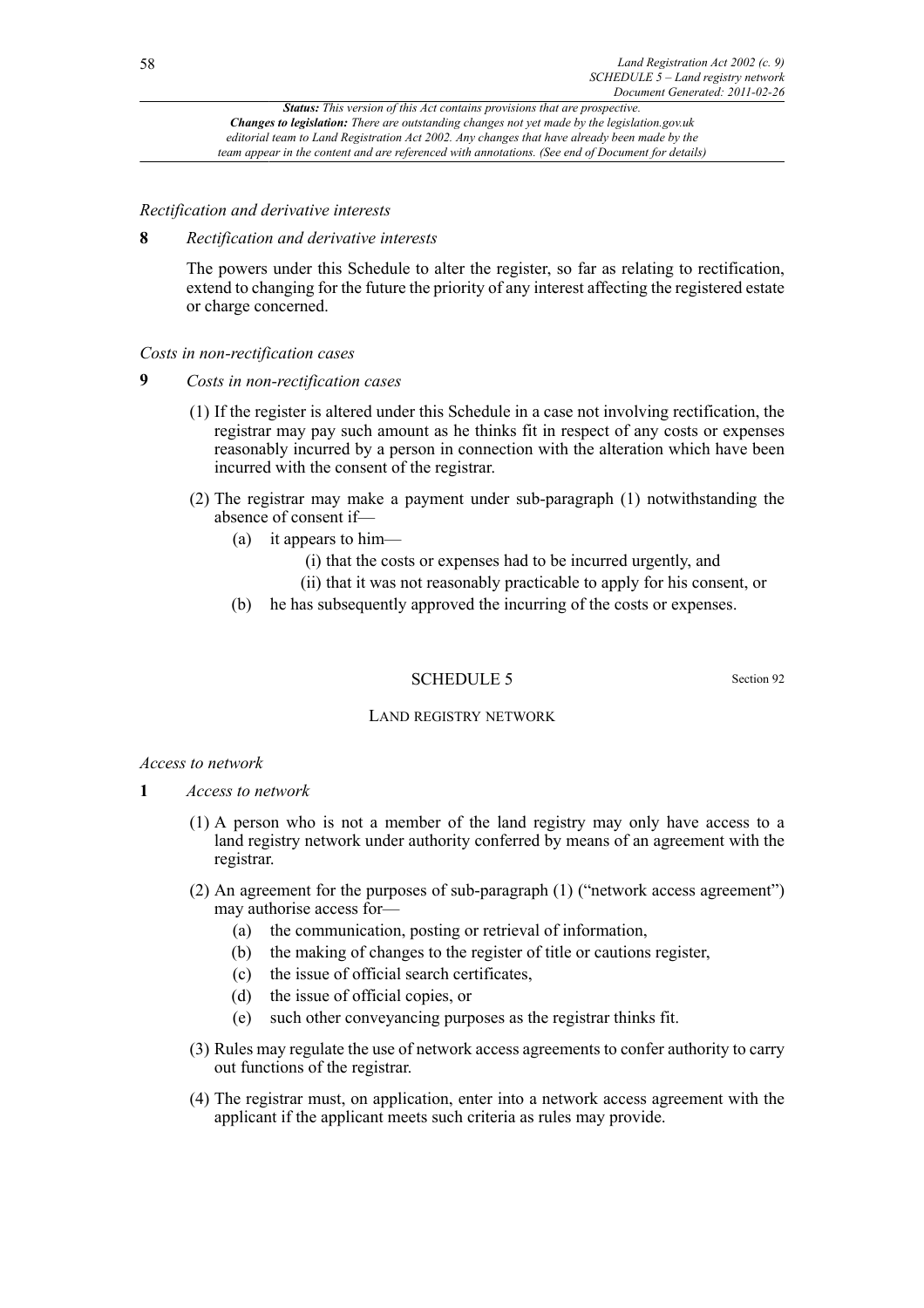#### *Terms of access*

- **2** *Terms of access*
	- (1) The terms on which access to a land registry network is authorised shall be such as the registrar thinks fit, subject to sub-paragraphs (3) and (4), and may, in particular, include charges for access.
	- (2) The power under sub-paragraph (1) may be used, not only for the purpose of regulating the use of the network, but also for—
		- (a) securing that the person granted access uses the network to carry on such qualifying transactions as may be specified in, or under, the agreement,
		- (b) such other purpose relating to the carrying on of qualifying transactions as rules may provide, or
		- (c) enabling network transactions to be monitored.
	- (3) It shall be a condition of a network access agreement which enables the person granted access to use the network to carry on qualifying transactions that he must comply with any rules for the time being in force under paragraph 5.
	- (4) Rules may regulate the terms on which access to a land registry network is authorised.

#### *Termination of access*

- **3** *Termination of access*
	- (1) The person granted access by a network access agreement may terminate the agreement at any time by notice to the registrar.
	- (2) Rules may make provision about the termination of a network access agreement by the registrar and may, in particular, make provision about—
		- (a) the grounds of termination,
		- (b) the procedure to be followed in relation to termination, and
		- (c) the suspension of termination pending appeal.
	- (3) Without prejudice to the generality of sub-paragraph (2)(a), rules under that provision may authorise the registrar to terminate a network access agreement if the person granted access—
		- (a) fails to comply with the terms of the agreement,
		- (b) ceases to be a person with whom the registrar would be required to enter into a network access agreement conferring the authority which the agreement confers, or
		- (c) does not meet such conditions as the rules may provide.

#### *Appeals*

- **4** *Appeals*
	- (1) A person who is aggrieved by a decision of the registrar with respect to entry into, or termination of, a network access agreement may appeal against the decision to the adjudicator.
	- (2) On determining an appeal under this paragraph, the adjudicator may give such directions as he considers appropriate to give effect to his determination.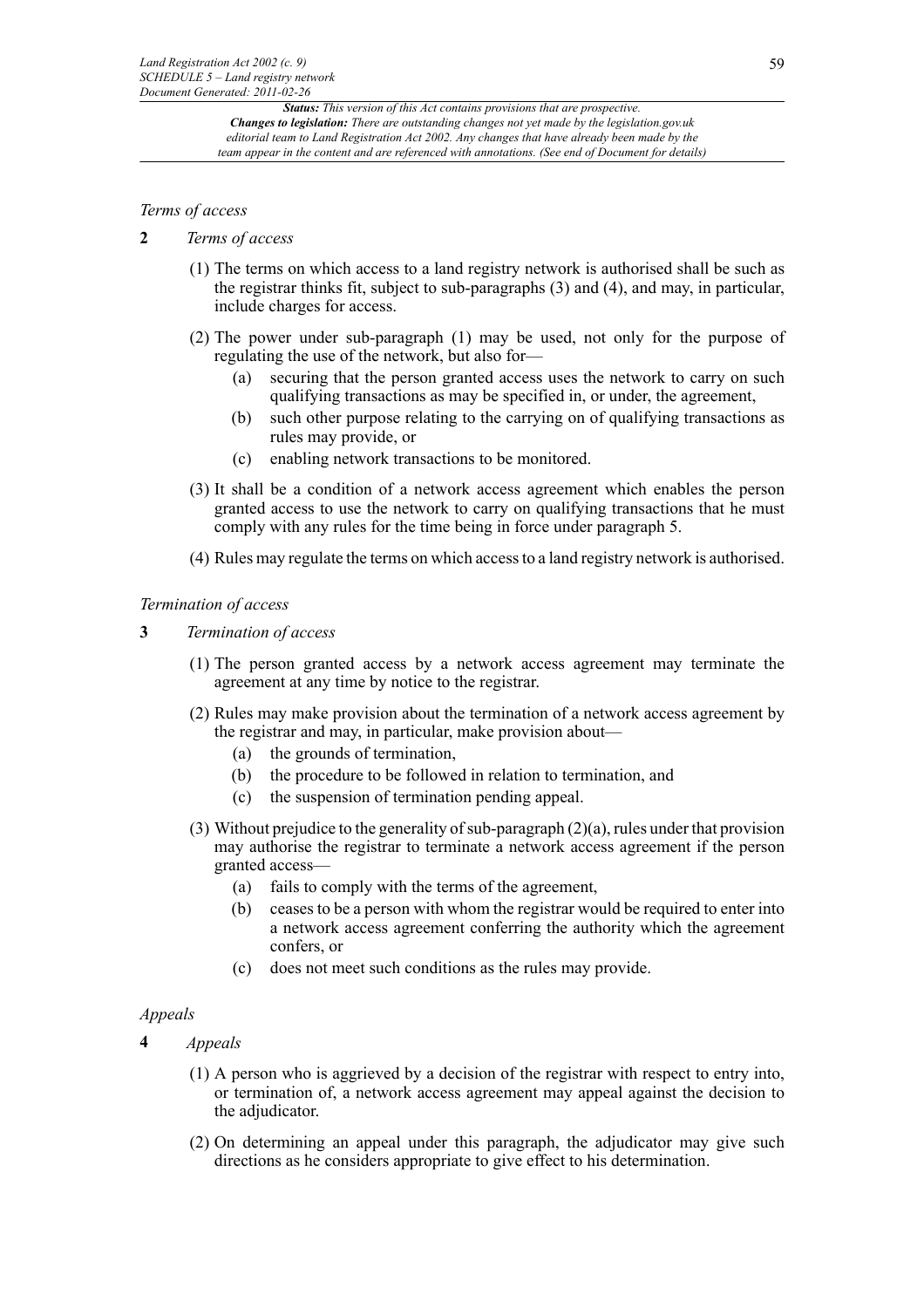(3) Rules may make provision about appeals under this paragraph.

### *Network transaction rules*

- **5** *Network transaction rules*
	- (1) Rules may make provision about how to go about network transactions.
	- (2) Rules under sub-paragraph (1) may, in particular, make provision about dealings with the land registry, including provision about—
		- (a) the procedure to be followed, and
		- (b) the supply of information (including information about unregistered interests).

### *Overriding nature of network access obligations*

**6** *Overriding nature of network access obligations*

To the extent that an obligation not owed under a network access agreement conflicts with an obligation owed under such an agreement by the person granted access, the obligation not owed under the agreement is discharged.

### *Do-it-yourself conveyancing*

- **7** *Do-it-yourself conveyancing*
	- (1) If there is a land registry network, the registrar has a duty to provide such assistance as he thinks appropriate for the purpose of enabling persons engaged in qualifying transactions who wish to do their own conveyancing to do so by means of the network.
	- (2) The duty under sub-paragraph (1) does not extend to the provision of legal advice.

### *Presumption of authority*

**8** *Presumption of authority*

#### Where—

- (a) a person who is authorised under a network access agreement to do so uses the network for the making of a disposition or contract, and
- (b) the document which purports to effect the disposition or to be the contract—
	- (i) purports to be authenticated by him as agent, and
	- (ii) contains a statement to the effect that he is acting under the authority of his principal,
	- he shall be deemed, in favour of any other party, to be so acting.

#### *Management of network transactions*

- **9** *Management of network transactions*
	- (1) The registrar may use monitoring information for the purpose of managing network transactions and may, in particular, disclose such information to persons authorised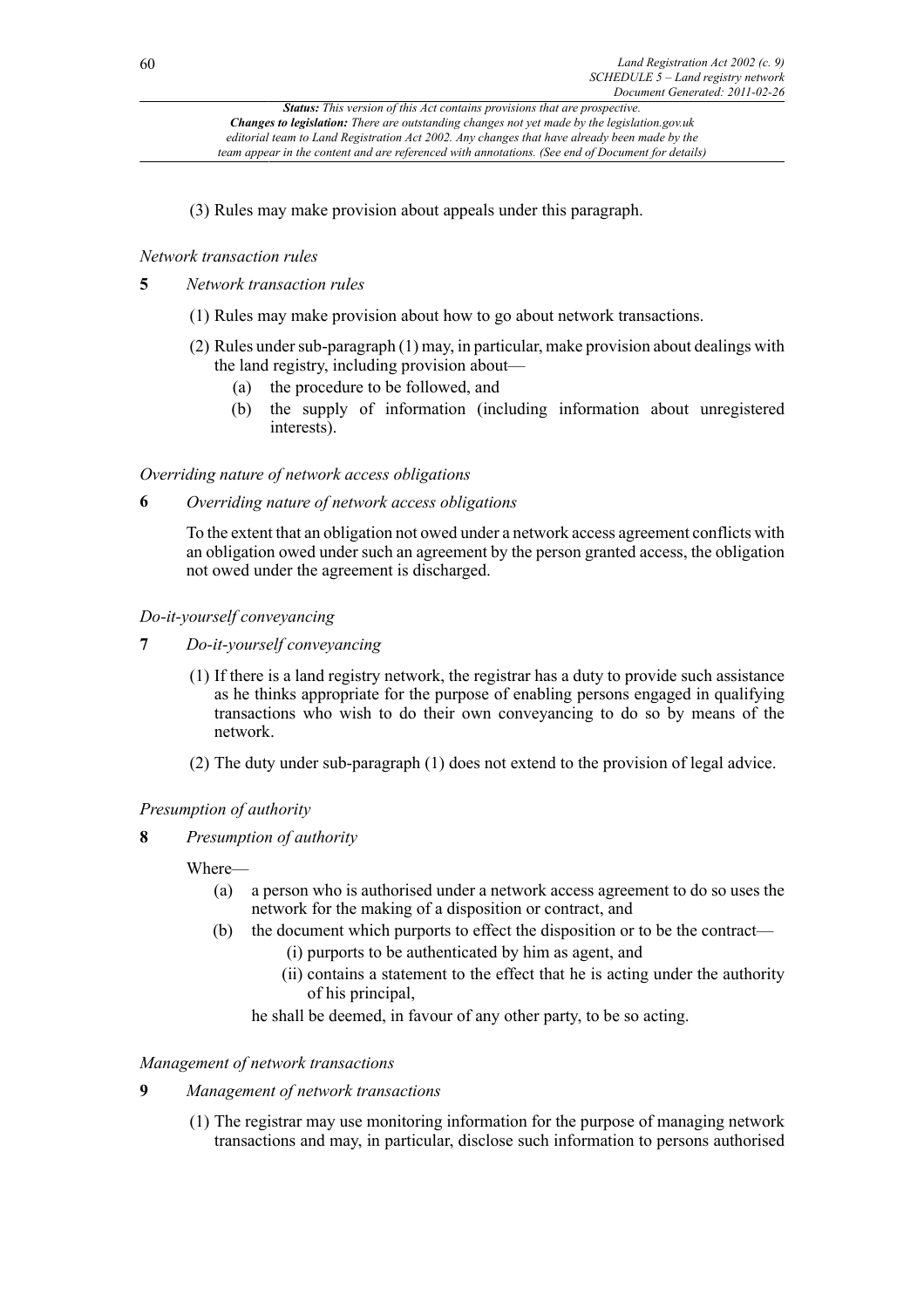to use the network, and authorise the further disclosure of information so disclosed, if he considers it is necessary or desirable to do so.

- (2) The registrar may delegate his functions under sub-paragraph (1), subject to such conditions as he thinks fit.
- (3) In sub-paragraph (1), "monitoring information" means information provided in pursuance of provision in a network access agreement included under paragraph 2(2) (c).

#### *Supplementary*

**10** *Supplementary*

The registrar may provide, or arrange for the provision of, education and training in relation to the use of a land registry network.

- **11** (1) Power to make rules under paragraph 1, 2 or 3 is exercisable by the Lord Chancellor.
	- (2) Before making such rules, the Lord Chancellor must consult such persons as he considers appropriate.
	- (3) In making rules under paragraph 1 or  $3(2)(a)$ , the Lord Chancellor must have regard, in particular, to the need to secure—
		- (a) the confidentiality of private information kept on the network,
		- (b) competence in relation to the use of the network (in particular for the purpose of making changes), and
		- (c) the adequate insurance of potential liabilities in connection with use of the network.

### **12** In this Schedule—

- "land registry network" means a network provided under section 92(1);
- "network access agreement" has the meaning given by paragraph 1(2);

"network transaction" means a transaction carried on by means of a land registry network;

"qualifying transaction" means a transaction which—

- (a) involves registration, and
- (b) is capable of being effected electronically.

### SCHEDULE 6 Section 97

#### REGISTRATION OF ADVERSE POSSESSOR

#### *Right to apply for registration*

- **1** *Right to apply for registration*
	- (1) A person may apply to the registrar to be registered as the proprietor of a registered estate in land if he has been in adverse possession of the estate for the period of ten years ending on the date of the application.
	- (2) A person may also apply to the registrar to be registered as the proprietor of a registered estate in land if—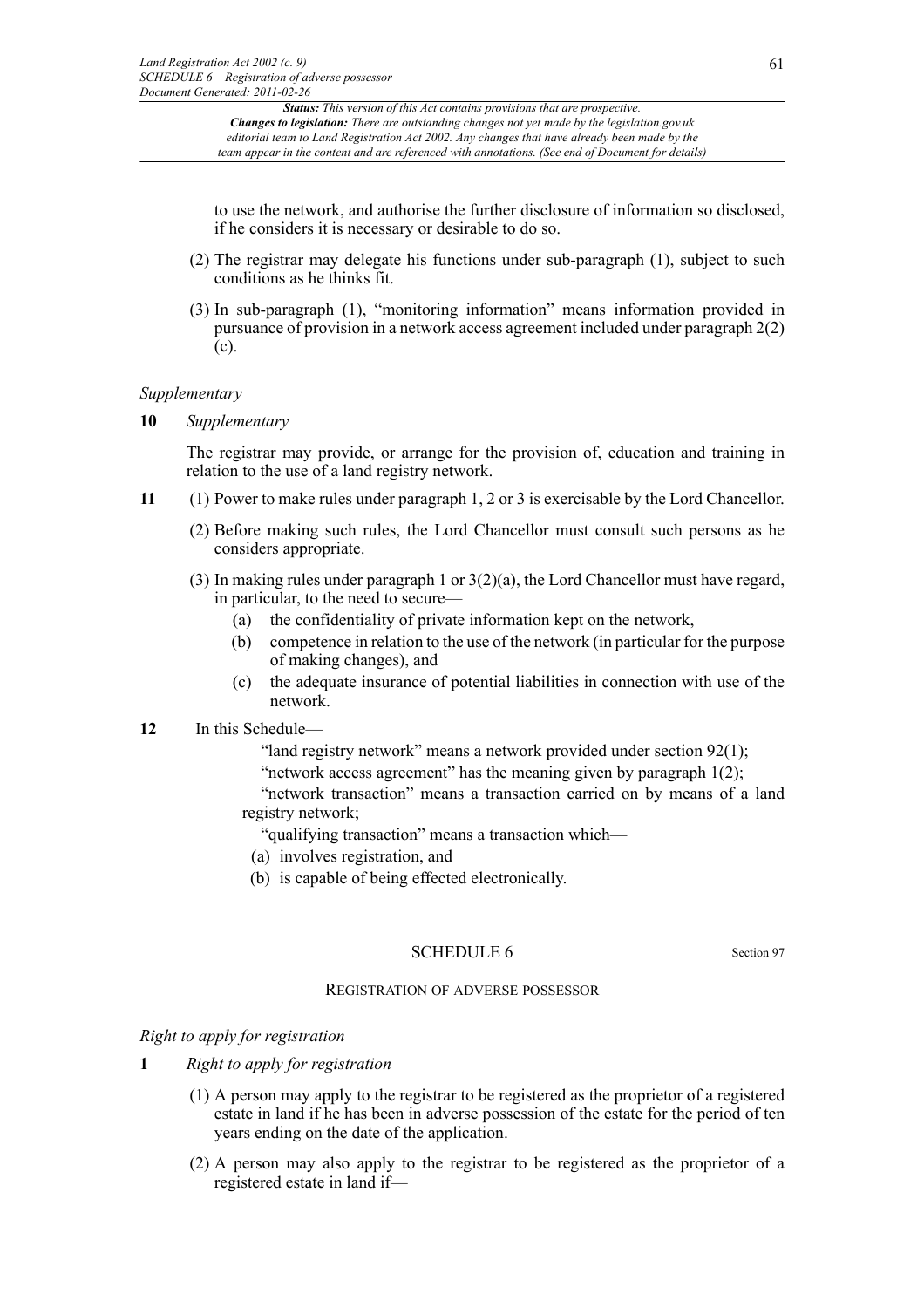- (a) he has in the period of six months ending on the date of the application ceased to be in adverse possession of the estate because of eviction by the registered proprietor, or a person claiming under the registered proprietor,
- (b) on the day before his eviction he was entitled to make an application under sub-paragraph (1), and
- (c) the eviction was not pursuant to a judgment for possession.
- (3) However, a person may not make an application under this paragraph if—
	- (a) he is a defendant in proceedings which involve asserting a right to possession of the land, or
	- (b) judgment for possession of the land has been given against him in the last two years.
- (4) For the purposes of sub-paragraph (1), the estate need not have been registered throughout the period of adverse possession.

## *Notification of application*

- **2** *Notification of application*
	- (1) The registrar must give notice of an application under paragraph 1 to—
		- (a) the proprietor of the estate to which the application relates,
		- (b) the proprietor of any registered charge on the estate,
		- (c) where the estate is leasehold, the proprietor of any superior registered estate,
		- (d) any person who is registered in accordance with rules as a person to be notified under this paragraph, and
		- (e) such other persons as rules may provide.
	- (2) Notice under this paragraph shall include notice of the effect of paragraph 4.

## *Treatment of application*

- **3** *Treatment of application*
	- (1) A person given notice under paragraph 2 may require that the application to which the notice relates be dealt with under paragraph 5.
	- (2) The right under this paragraph is exercisable by notice to the registrar given before the end of such period as rules may provide.
- **4** If an application under paragraph 1 is not required to be dealt with under paragraph 5, the applicant is entitled to be entered in the register as the new proprietor of the estate.
- **5** (1) If an application under paragraph 1 is required to be dealt with under this paragraph, the applicant is only entitled to be registered as the new proprietor of the estate if any of the following conditions is met.
	- (2) The first condition is that—
		- (a) it would be unconscionable because of an equity by estoppel for the registered proprietor to seek to dispossess the applicant, and
		- (b) the circumstances are such that the applicant ought to be registered as the proprietor.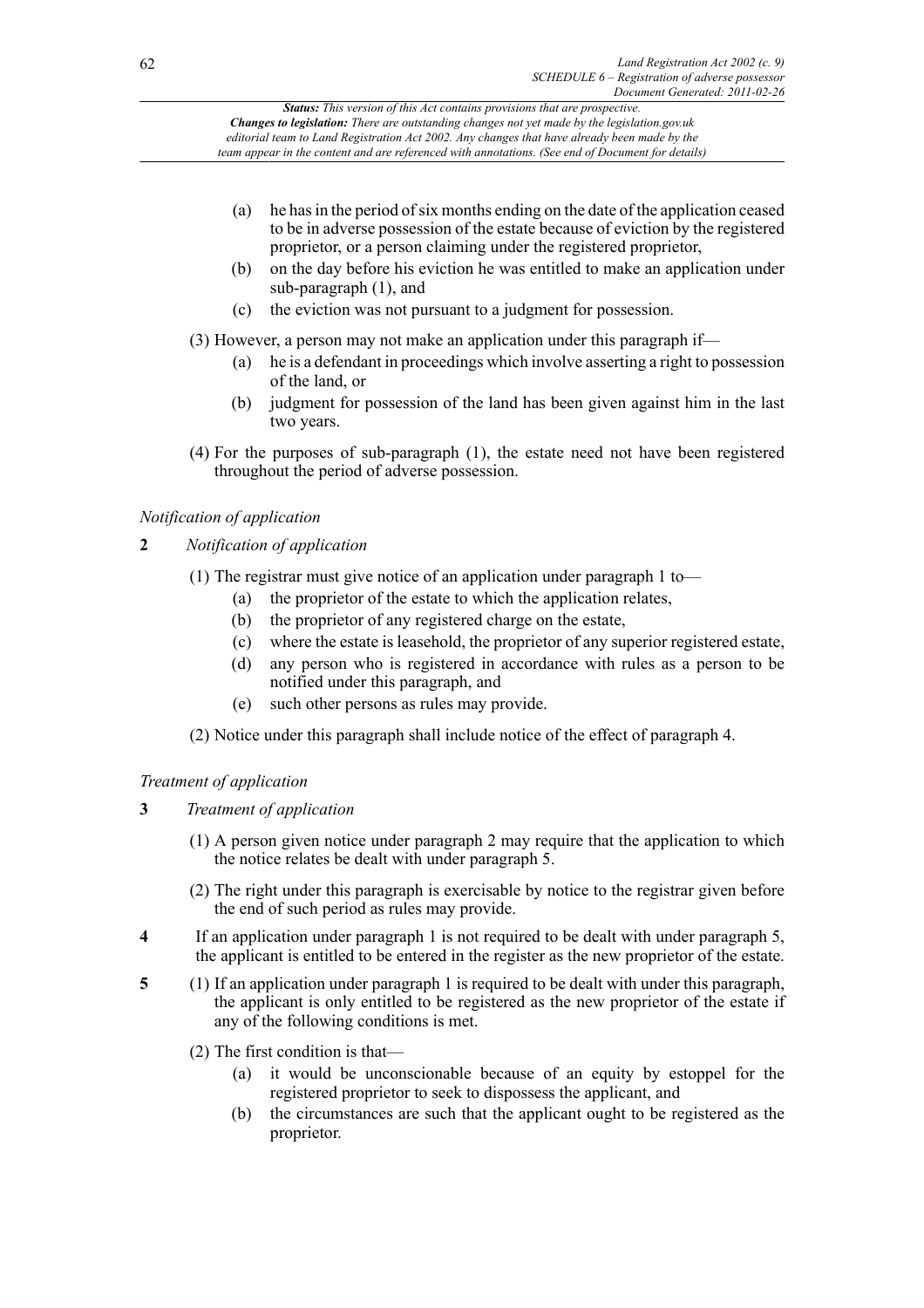- (3) The second condition is that the applicant is for some other reason entitled to be registered as the proprietor of the estate.
- (4) The third condition is that—
	- (a) the land to which the application relates is adjacent to land belonging to the applicant,
	- (b) the exact line of the boundary between the two has not been determined under rules under section 60,
	- (c) for at least ten years of the period of adverse possession ending on the date of the application, the applicant (or any predecessor in title) reasonably believed that the land to which the application relates belonged to him, and
	- (d) the estate to which the application relates was registered more than one year prior to the date of the application.
- (5) In relation to an application under paragraph 1(2), this paragraph has effect as if the reference in sub-paragraph  $(4)(c)$  to the date of the application were to the day before the date of the applicant's eviction.

#### **Annotations:**

#### **Commencement Information**

**I5** [Sch. 6 para. 5](http://www.legislation.gov.uk/id/ukpga/2002/9/schedule/6/paragraph/5) wholly in force at 13.10.2004; [Sch. 6 para. 5](http://www.legislation.gov.uk/id/ukpga/2002/9/schedule/6/paragraph/5) not in force at Royal Assent see [s. 136\(2\)](http://www.legislation.gov.uk/id/ukpga/2002/9/section/136/2); [Sch.](http://www.legislation.gov.uk/id/ukpga/2002/9/schedule/6/paragraph/5/1) [6 para. 5\(1\)-\(3\)](http://www.legislation.gov.uk/id/ukpga/2002/9/schedule/6/paragraph/5/1) in force at 13.10.2003, Sch. 6 para. 5(4)(5) in force at 13.10.2004 by [S.I. 2003/1725,](http://www.legislation.gov.uk/id/uksi/2003/1725) **[art. 2](http://www.legislation.gov.uk/id/uksi/2003/1725/article/2)**

#### *Right to make further application for registration*

- **6** *Right to make further application for registration*
	- (1) Where a person's application under paragraph 1 is rejected, he may make a further application to be registered as the proprietor of the estate if he is in adverse possession of the estate from the date of the application until the last day of the period of two years beginning with the date of its rejection.
	- (2) However, a person may not make an application under this paragraph if—
		- (a) he is a defendant in proceedings which involve asserting a right to possession of the land,
		- (b) judgment for possession of the land has been given against him in the last two years, or
		- (c) he has been evicted from the land pursuant to a judgment for possession.
- **7** If a person makes an application under paragraph 6, he is entitled to be entered in the register as the new proprietor of the estate.

#### *Restriction on applications*

- **8** *Restriction on applications*
	- (1) No one may apply under this Schedule to be registered as the proprietor of an estate in land during, or before the end of twelve months after the end of, any period in which the existing registered proprietor is for the purposes of the Limitation (Enemies and War Prisoners) Act 1945 (8 & 9 Geo. 6 c. 16)—
		- (a) an enemy, or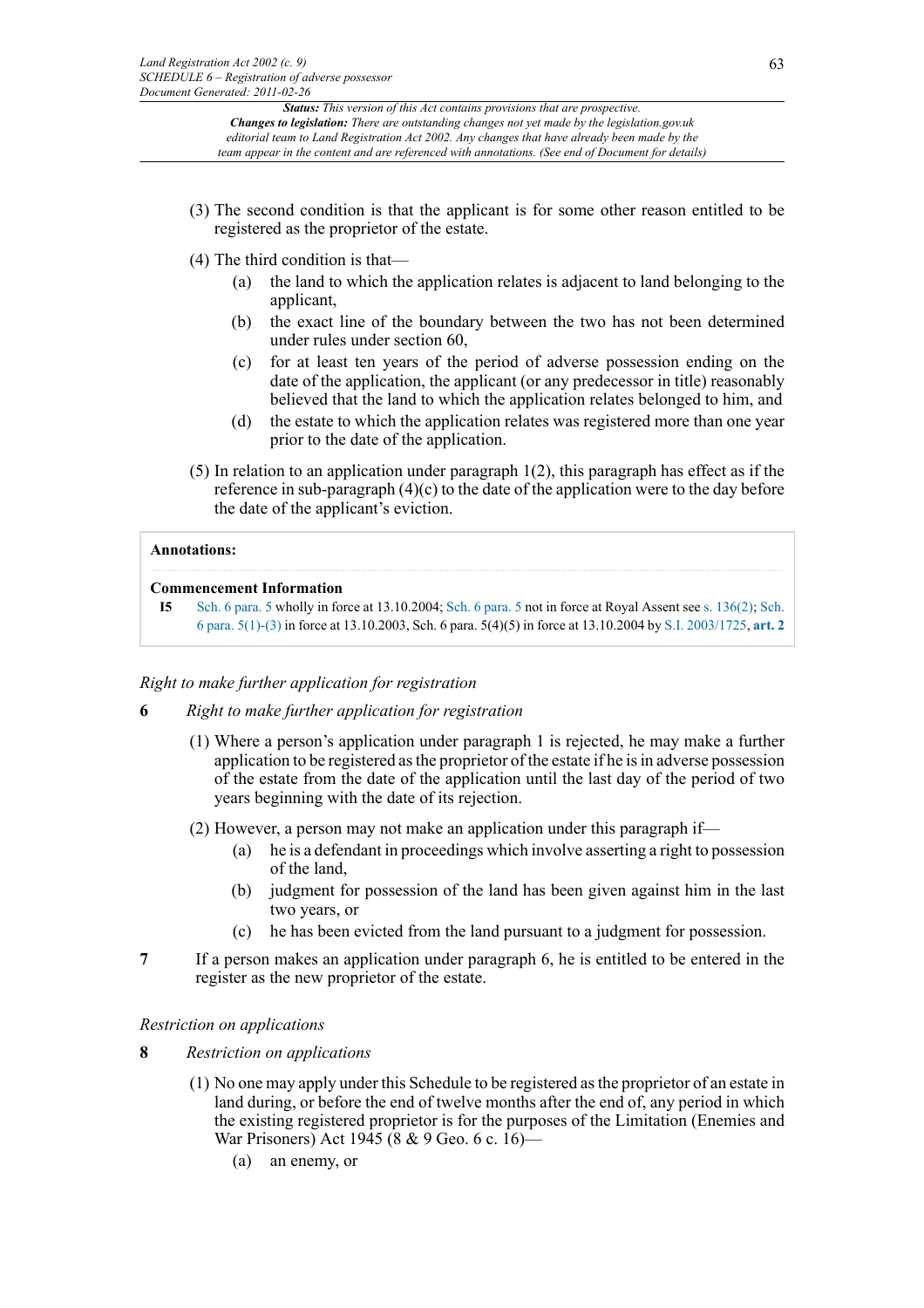- (b) detained in enemy territory.
- (2) No-one may apply under this Schedule to be registered as the proprietor of an estate in land during any period in which the existing registered proprietor is—
	- (a) unable because of mental disability to make decisions about issues of the kind to which such an application would give rise, or
	- (b) unable to communicate such decisions because of mental disability or physical impairment.
- (3) For the purposes of sub-paragraph (2), "mental disability" means a disability or disorder of the mind or brain, whether permanent or temporary, which results in an impairment or disturbance of mental functioning.
- (4) Where it appears to the registrar that sub-paragraph (1) or (2) applies in relation to an estate in land, he may include a note to that effect in the register.

### *Effect of registration*

- **9** *Effect of registration*
	- (1) Where a person is registered as the proprietor of an estate in land in pursuance of an application under this Schedule, the title by virtue of adverse possession which he had at the time of the application is extinguished.
	- (2) Subject to sub-paragraph (3), the registration of a person under this Schedule as the proprietor of an estate in land does not affect the priority of any interest affecting the estate.
	- (3) Subject to sub-paragraph (4), where a person is registered under this Schedule as the proprietor of an estate, the estate is vested in him free of any registered charge affecting the estate immediately before his registration.
	- (4) Sub-paragraph (3) does not apply where registration as proprietor is in pursuance of an application determined by reference to whether any of the conditions in paragraph 5 applies.

#### *Apportionment and discharge of charges*

- **10** *Apportionment and discharge of charges*
	- (1) Where—
		- (a) a registered estate continues to be subject to a charge notwithstanding the registration of a person under this Schedule as the proprietor, and
		- (b) the charge affects property other than the estate,

the proprietor of the estate may require the chargee to apportion the amount secured by the charge at that time between the estate and the other property on the basis of their respective values.

- (2) The person requiring the apportionment is entitled to a discharge of his estate from the charge on payment of—
	- (a) the amount apportioned to the estate, and
	- (b) the costs incurred by the chargee as a result of the apportionment.
- (3) On a discharge under this paragraph, the liability of the chargor to the chargee is reduced by the amount apportioned to the estate.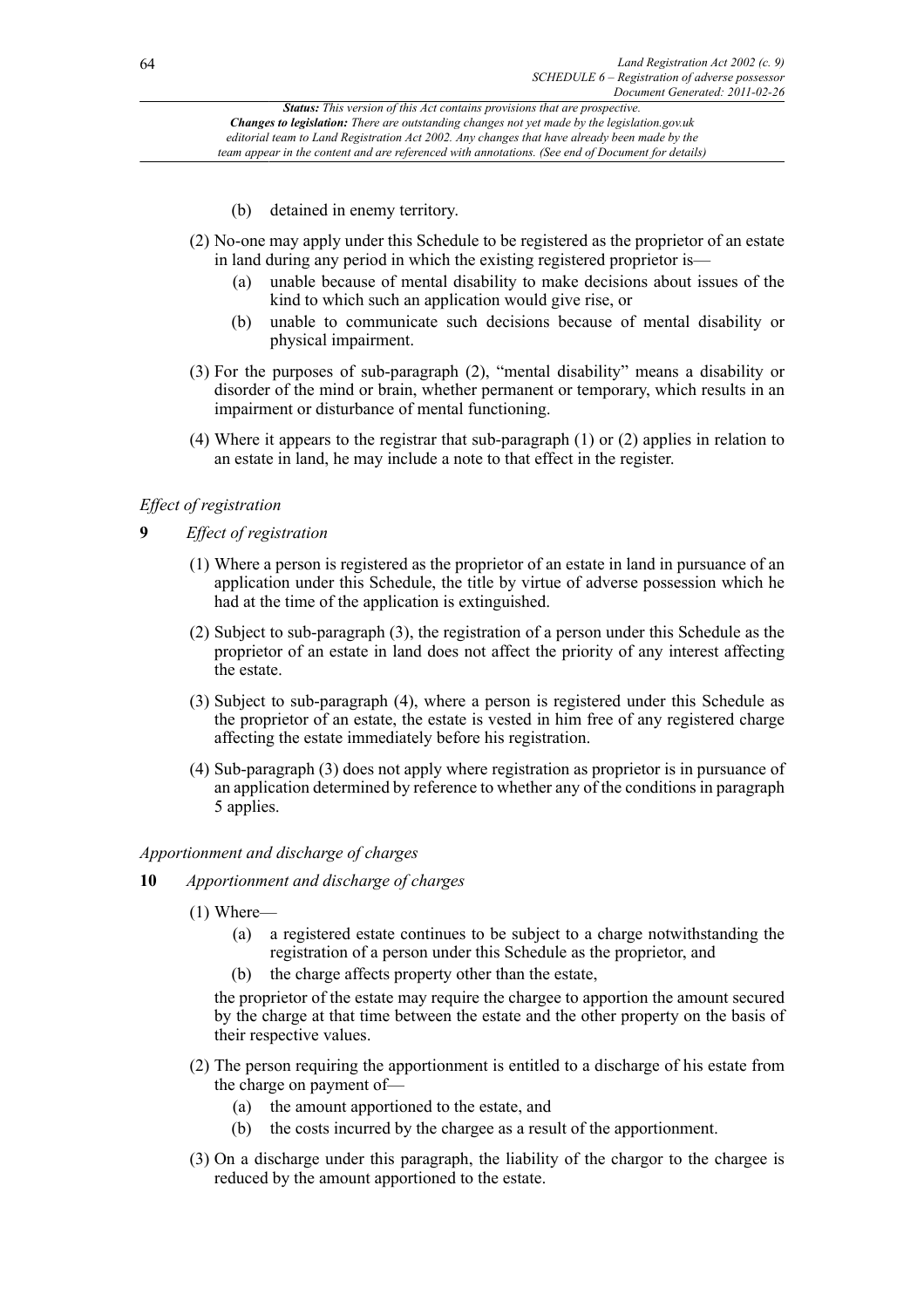*team appear in the content and are referenced with annotations. (See end of Document for details)*

- (4) Rules may make provision about apportionment under this paragraph, in particular, provision about—
	- (a) procedure,
	- (b) valuation,
	- (c) calculation of costs payable under sub-paragraph (2)(b), and
	- (d) payment of the costs of the chargor.

#### *Meaning of "adverse possession"*

- **11** *Meaning of "adverse possession"*
	- (1) A person is in adverse possession of an estate in land for the purposes of this Schedule if, but for section 96, a period of limitation under section 15 of the Limitation Act 1980 (c. 58) would run in his favour in relation to the estate.
	- (2) A person is also to be regarded for those purposes as having been in adverse possession of an estate in land—
		- (a) where he is the successor in title to an estate in the land, during any period of adverse possession by a predecessor in title to that estate, or
		- (b) during any period of adverse possession by another person which comes between, and is continuous with, periods of adverse possession of his own.
	- (3) In determining whether for the purposes of this paragraph a period of limitation would run under section 15 of the Limitation Act 1980, there are to be disregarded—
		- (a) the commencement of any legal proceedings, and
		- (b) paragraph 6 of Schedule 1 to that Act.

#### *Trusts*

**12** *Trusts*

A person is not to be regarded as being in adverse possession of an estate for the purposes of this Schedule at any time when the estate is subject to a trust, unless the interest of each of the beneficiaries in the estate is an interest in possession.

#### *Crown foreshore*

**13** *Crown foreshore*

(1) Where—

- (a) a person is in adverse possession of an estate in land,
- (b) the estate belongs to Her Majesty in right of the Crown or the Duchy of Lancaster or to the Duchy of Cornwall, and
- (c) the land consists of foreshore,

paragraph 1(1) is to have effect as if the reference to ten years were to sixty years.

- (2) For the purposes of sub-paragraph (1), land is to be treated as foreshore if it has been foreshore at any time in the previous ten years.
- (3) In this paragraph, "foreshore" means the shore and bed of the sea and of any tidal water, below the line of the medium high tide between the spring and neap tides.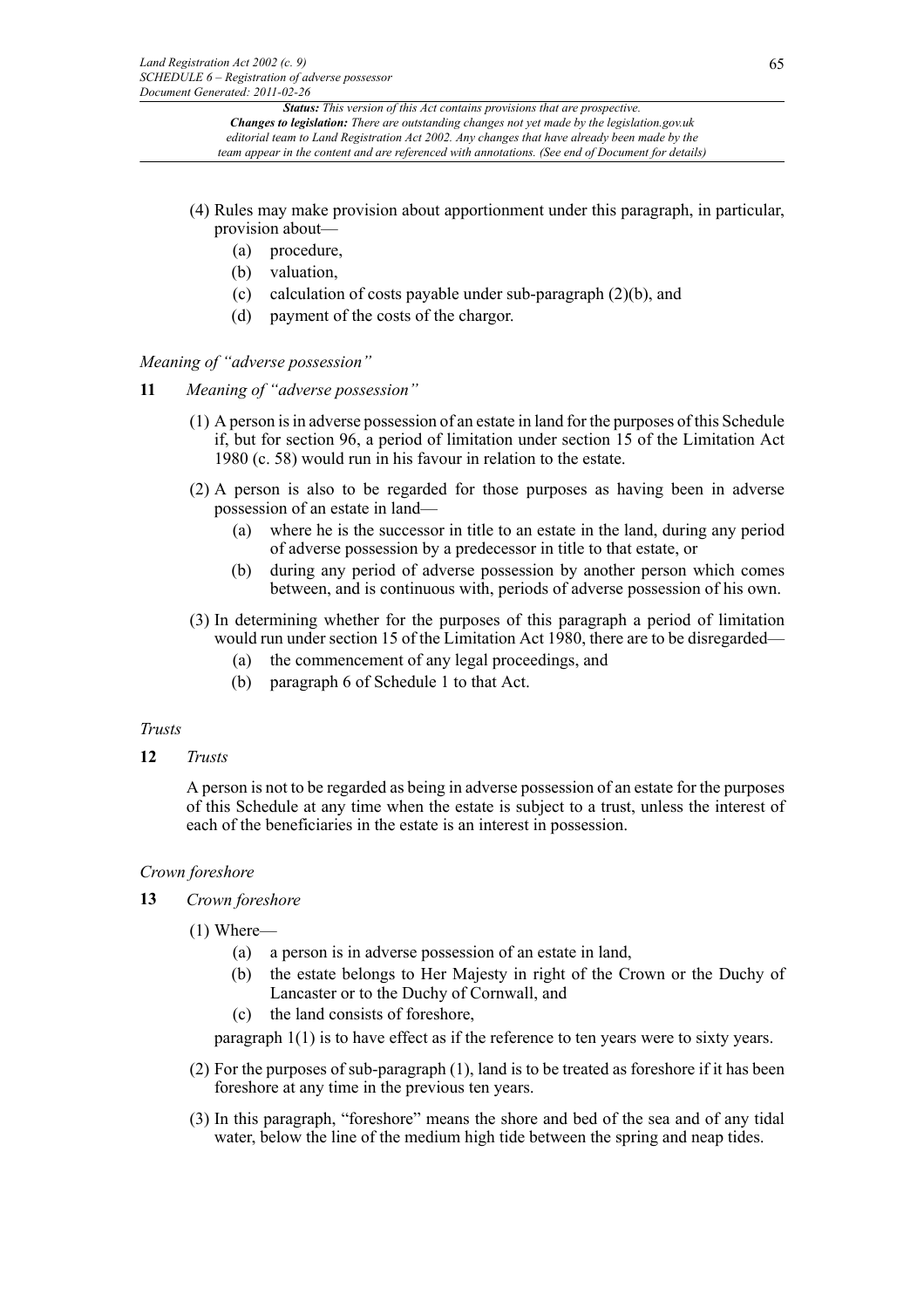### *Rentcharges*

**14** *Rentcharges*

Rules must make provision to apply the preceding provisions of this Schedule to registered rentcharges, subject to such modifications and exceptions as the rules may provide.

### *Procedure*

**15** *Procedure*

Rules may make provision about the procedure to be followed pursuant to an application under this Schedule.

### SCHEDULE 7 Section 99

### THE LAND REGISTRY

### *Holding of office by Chief Land Registrar*

- **1** *Holding of office by Chief Land Registrar*
	- (1) The registrar may at any time resign his office by written notice to the Lord Chancellor.
	- (2) The Lord Chancellor may remove the registrar from office if he is unable or unfit to discharge the functions of office.
	- (3) Subject to the above, a person appointed to be the registrar is to hold and vacate office in accordance with the terms of his appointment and, on ceasing to hold office, is eligible for reappointment.

#### *Remuneration etc. of Chief Land Registrar*

- **2** *Remuneration etc. of Chief Land Registrar*
	- (1) The Lord Chancellor shall pay the registrar such remuneration, and such travelling and other allowances, as the Lord Chancellor may determine.
	- (2) The Lord Chancellor shall—
		- (a) pay such pension, allowances or gratuities as he may determine to or in respect of a person who is or has been the registrar, or
		- (b) make such payments as he may determine towards provision for the payment of a pension, allowances or gratuities to or in respect of such a person.
	- (3) If, when a person ceases to be the registrar, the Lord Chancellor determines that there are special circumstances which make it right that the person should receive compensation, the Lord Chancellor may pay to the person by way of compensation a sum of such amount as he may determine.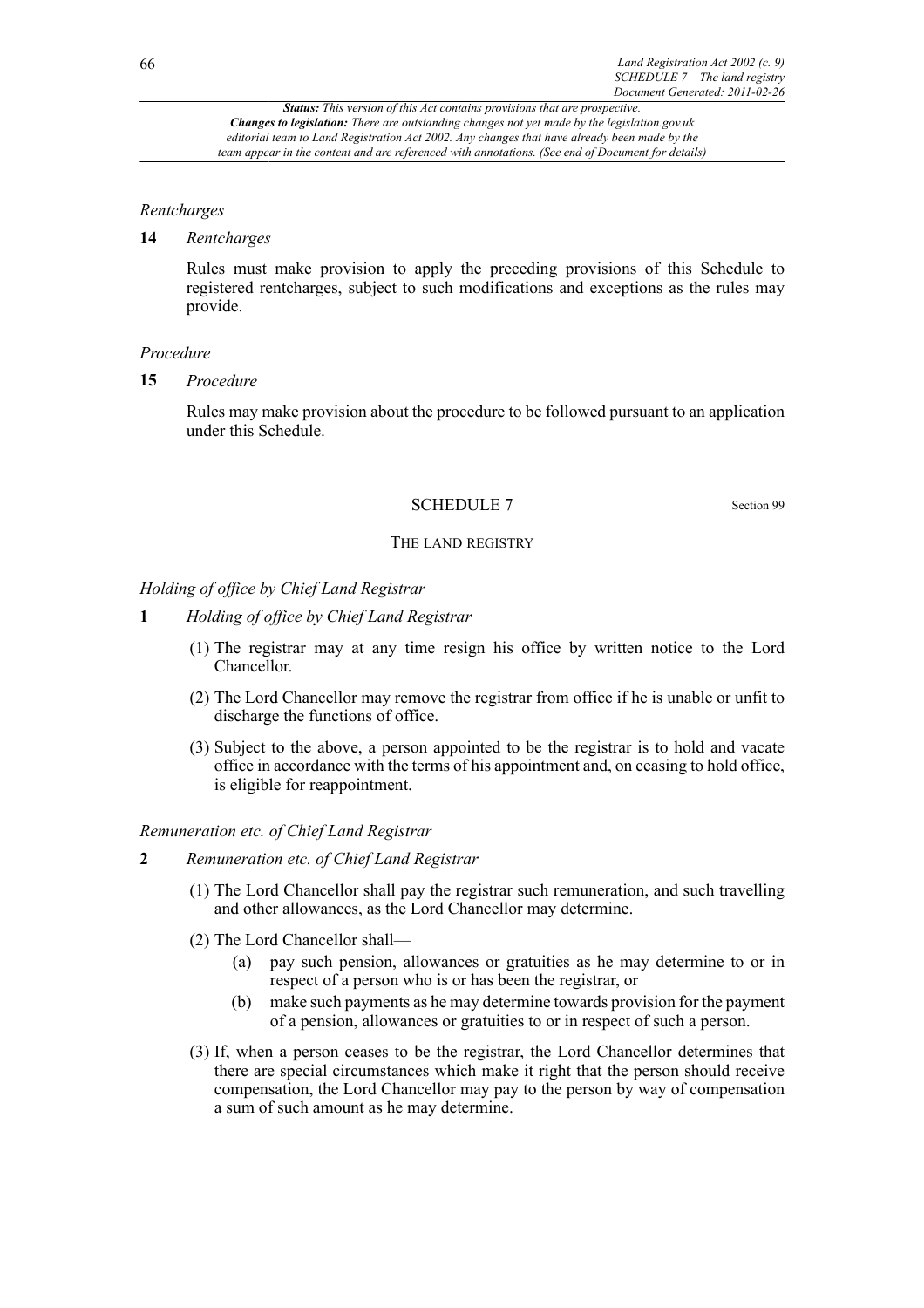#### *Staff*

### **3** *Staff*

- (1) The registrar may appoint such staff as he thinks fit.
- (2) The terms and conditions of appointments under this paragraph shall be such as the registrar, with the approval of the Minister for the Civil Service, thinks fit.

#### *Indemnity for members*

**4** *Indemnity for members*

No member of the land registry is to be liable in damages for anything done or omitted in the discharge or purported discharge of any function relating to land registration, unless it is shown that the act or omission was in bad faith.

#### *Seal*

**5** *Seal*

The land registry is to continue to have a seal and any document purporting to be sealed with it is to be admissible in evidence without any further or other proof.

#### *Documentary evidence*

**6** *Documentary evidence*

The Documentary Evidence Act 1868 (c. 37) has effect as if—

- (a) the registrar were included in the first column of the Schedule to that Act,
- (b) the registrar and any person authorised to act on his behalf were mentioned in the second column of that Schedule, and
- (c) the regulations referred to in that Act included any form or direction issued by the registrar or by any such person.

#### *Parliamentary disqualification*

**7** *Parliamentary disqualification*

In Part 3 of Schedule 1 to the House of Commons Disqualification Act 1975 (c. 24) (other disqualifying offices), there is inserted at the appropriate place—

### "Chief Land Registrar.";

and a corresponding amendment is made in Part 3 of Schedule 1 to the Northern Ireland Assembly Disqualification Act 1975 (c. 25).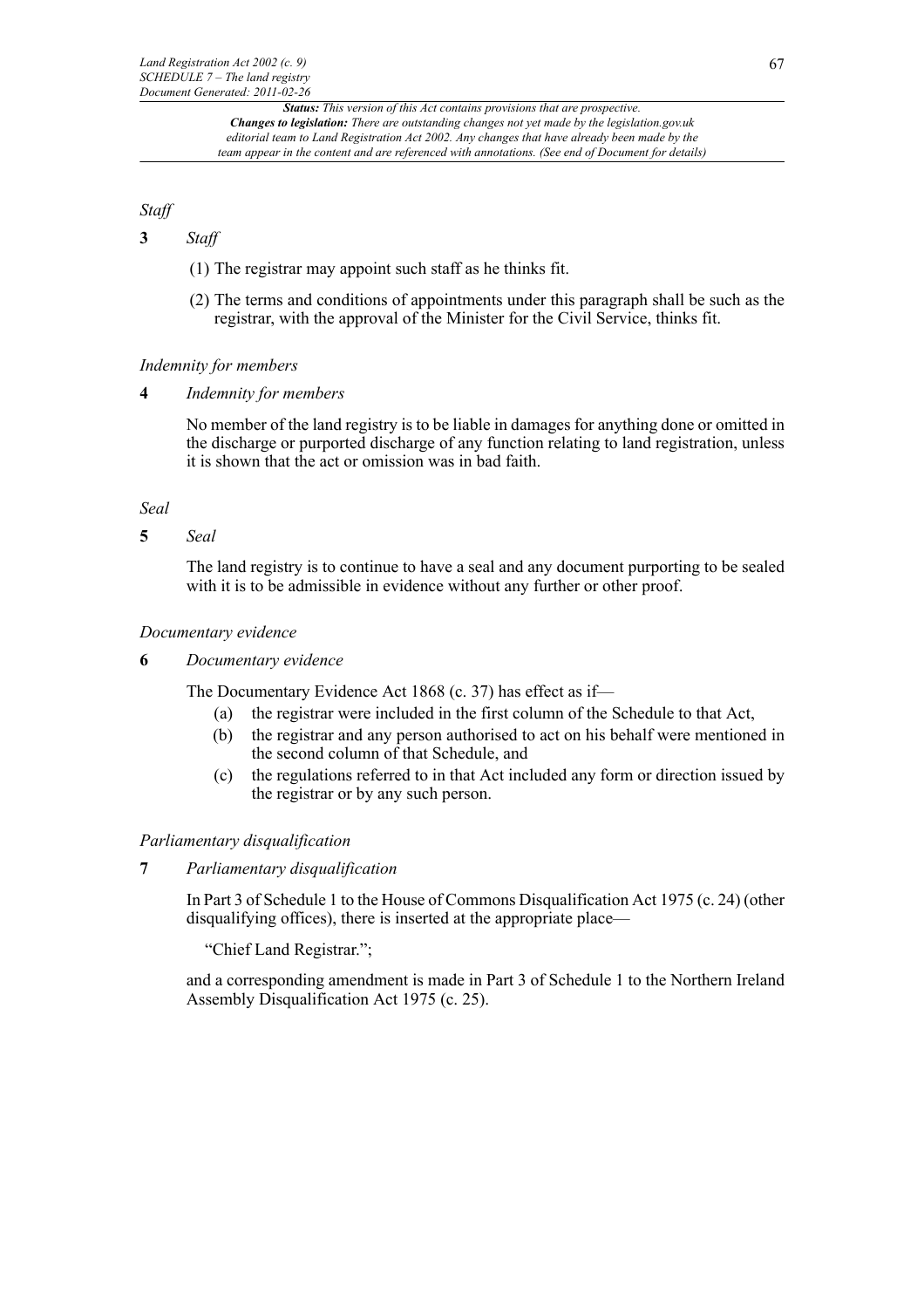### SCHEDULE 8 Section 103

#### INDEMNITIES

# **Annotations: Modifications etc. (not altering text) C8** [Sch. 8](http://www.legislation.gov.uk/id/ukpga/2002/9/schedule/8): Power to apply, exclude or modify conferred (E.W.) (27.9.2004) by [2002 c. 15](http://www.legislation.gov.uk/id/ukpga/2002/15), ss.  $6(6)(g)$ , [181\(1\);](http://www.legislation.gov.uk/id/ukpga/2002/15/section/181/1) [S.I. 2004/1832,](http://www.legislation.gov.uk/id/uksi/2004/1832) **[art. 2](http://www.legislation.gov.uk/id/uksi/2004/1832/article/2)**

#### *Entitlement*

- **1** *Entitlement*
	- (1) A person is entitled to be indemnified by the registrar if he suffers loss by reason of—
		- (a) rectification of the register,
		- (b) a mistake whose correction would involve rectification of the register,
		- (c) a mistake in an official search,
		- (d) a mistake in an official copy,
		- (e) a mistake in a document kept by the registrar which is not an original and is referred to in the register,
		- (f) the loss or destruction of a document lodged at the registry for inspection or safe custody,
		- (g) a mistake in the cautions register, or
		- (h) failure by the registrar to perform his duty under section 50.
	- (2) For the purposes of sub-paragraph  $(1)(a)$ 
		- (a) any person who suffers loss by reason of the change of title under section 62 is to be regarded as having suffered loss by reason of rectification of the register, and
		- (b) the proprietor of a registered estate or charge claiming in good faith under a forged disposition is, where the register is rectified, to be regarded as having suffered loss by reason of such rectification as if the disposition had not been forged.
	- (3) No indemnity under sub-paragraph (1)(b) is payable until a decision has been made about whether to alter the register for the purpose of correcting the mistake; and the loss suffered by reason of the mistake is to be determined in the light of that decision.

#### *Mines and minerals*

**2** *Mines and minerals*

No indemnity is payable under this Schedule on account of—

- (a) any mines or minerals, or
- (b) the existence of any right to work or get mines or minerals,

unless it is noted in the register that the title to the registered estate concerned includes the mines or minerals.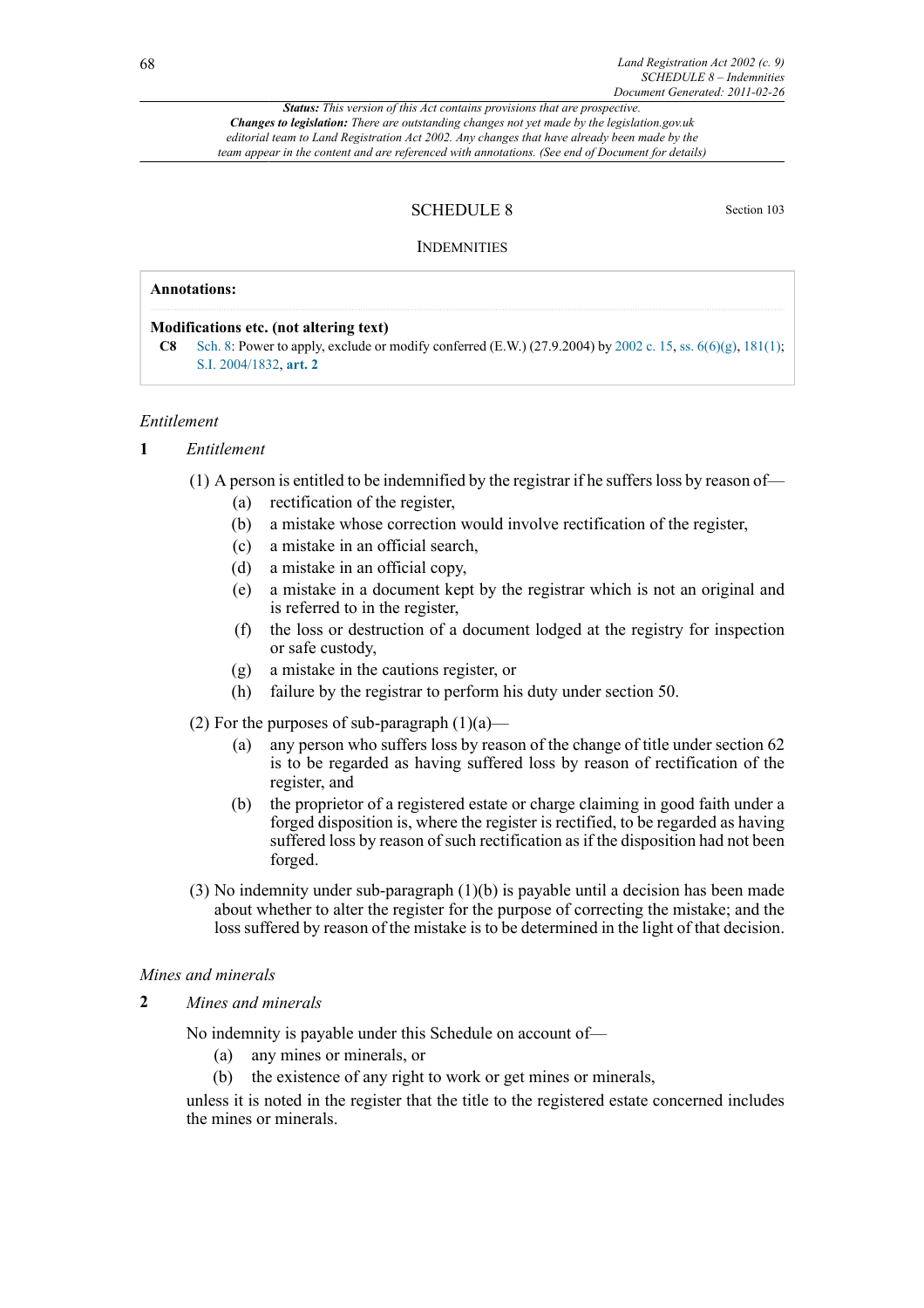#### *Costs*

- **3** *Costs*
	- (1) In respect of loss consisting of costs or expenses incurred by the claimant in relation to the matter, an indemnity under this Schedule is payable only on account of costs or expenses reasonably incurred by the claimant with the consent of the registrar.
	- (2) The requirement of consent does not apply where—
		- (a) the costs or expenses must be incurred by the claimant urgently, and
		- (b) it is not reasonably practicable to apply for the registrar's consent.
	- (3) If the registrar approves the incurring of costs or expenses after they have been incurred, they shall be treated for the purposes of this paragraph as having been incurred with his consent.
- **4** (1) If no indemnity is payable to a claimant under this Schedule, the registrar may pay such amount as he thinks fit in respect of any costs or expenses reasonably incurred by the claimant in connection with the claim which have been incurred with the consent of the registrar.
	- (2) The registrar may make a payment under sub-paragraph (1) notwithstanding the absence of consent if—
		- (a) it appears to him—
			- (i) that the costs or expenses had to be incurred urgently, and
			- (ii) that it was not reasonably practicable to apply for his consent, or
		- (b) he has subsequently approved the incurring of the costs or expenses.

#### *Claimant's fraud or lack of care*

- **5** *Claimant's fraud or lack of care*
	- (1) No indemnity is payable under this Schedule on account of any loss suffered by a claimant—
		- (a) wholly or partly as a result of his own fraud, or
		- (b) wholly as a result of his own lack of proper care.
	- (2) Where any loss is suffered by a claimant partly as a result of his own lack of proper care, any indemnity payable to him is to be reduced to such extent as is fair having regard to his share in the responsibility for the loss.
	- (3) For the purposes of this paragraph any fraud or lack of care on the part of a person from whom the claimant derives title (otherwise than under a disposition for valuable consideration which is registered or protected by an entry in the register) is to be treated as if it were fraud or lack of care on the part of the claimant.

#### *Valuation of estates etc.*

**6** *Valuation of estates etc.*

Where an indemnity is payable in respect of the loss of an estate, interest or charge, the value of the estate, interest or charge for the purposes of the indemnity is to be regarded as not exceeding—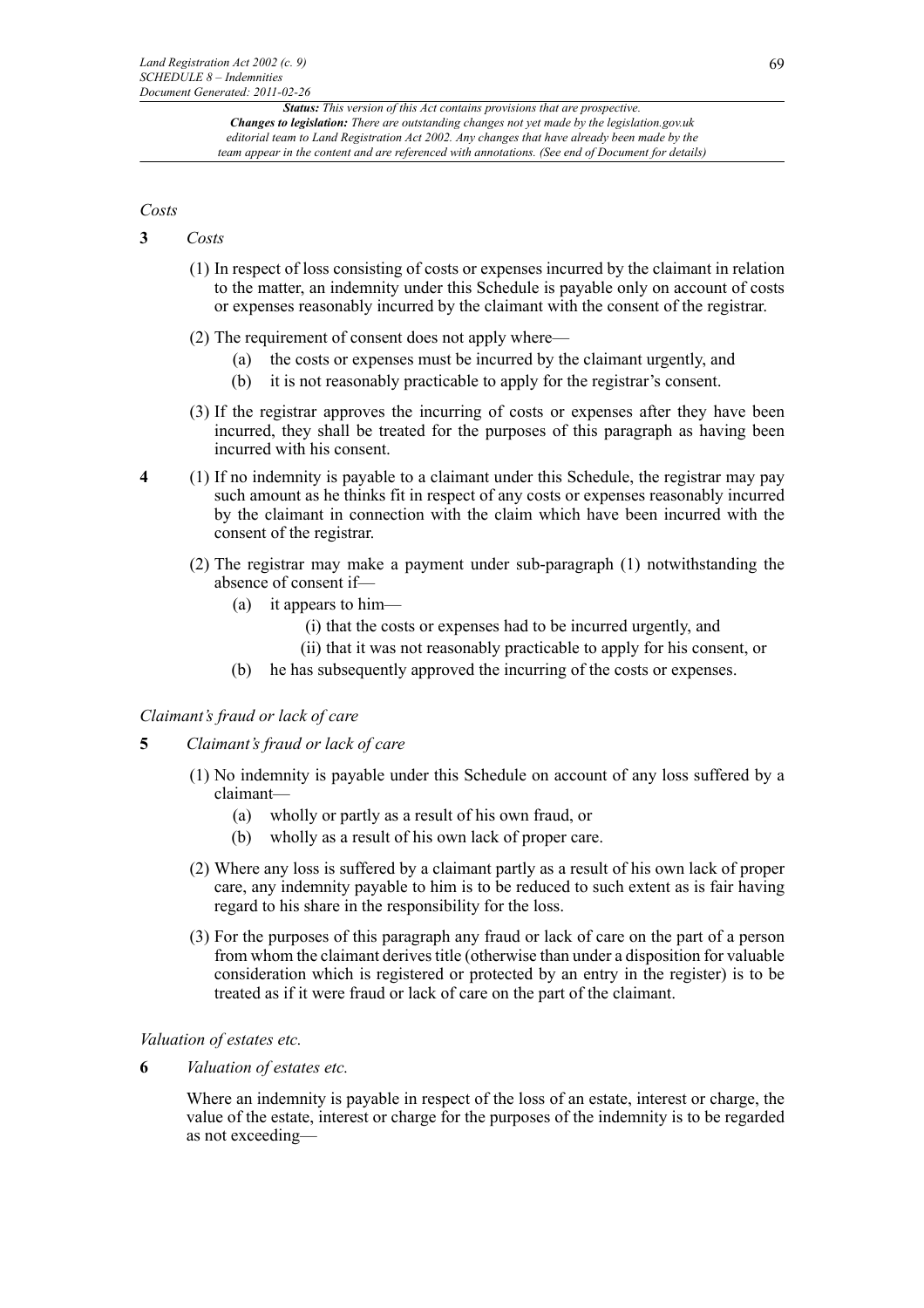- (a) in the case of an indemnity under paragraph  $1(1)(a)$ , its value immediately before rectification of the register (but as if there were to be no rectification), and
- (b) in the case of an indemnity under paragraph  $1(1)(b)$ , its value at the time when the mistake which caused the loss was made.

### *Determination of indemnity by court*

```
7 Determination of indemnity by court
```
- (1) A person may apply to the court for the determination of any question as to—
	- (a) whether he is entitled to an indemnity under this Schedule, or
	- (b) the amount of such an indemnity.
- (2) Paragraph 3(1) does not apply to the costs of an application to the court under this paragraph or of any legal proceedings arising out of such an application.

### *Time limits*

**8** *Time limits*

For the purposes of the Limitation Act 1980 (c. 58)—

- (a) a liability to pay an indemnity under this Schedule is a simple contract debt, and
- (b) the cause of action arises at the time when the claimant knows, or but for his own default might have known, of the existence of his claim.

### *Interest*

**9** *Interest*

Rules may make provision about the payment of interest on an indemnity under this Schedule, including—

- (a) the circumstances in which interest is payable, and
- (b) the periods for and rates at which it is payable.

### *Recovery of indemnity by registrar*

### **10** *Recovery of indemnity by registrar*

- (1) Where an indemnity under this Schedule is paid to a claimant in respect of any loss, the registrar is entitled (without prejudice to any other rights he may have)—
	- (a) to recover the amount paid from any person who caused or substantially contributed to the loss by his fraud, or
	- (b) for the purpose of recovering the amount paid, to enforce the rights of action referred to in sub-paragraph (2).
- (2) Those rights of action are—
	- (a) any right of action (of whatever nature and however arising) which the claimant would have been entitled to enforce had the indemnity not been paid, and
	- (b) where the register has been rectified, any right of action (of whatever nature and however arising) which the person in whose favour the register has been rectified would have been entitled to enforce had it not been rectified.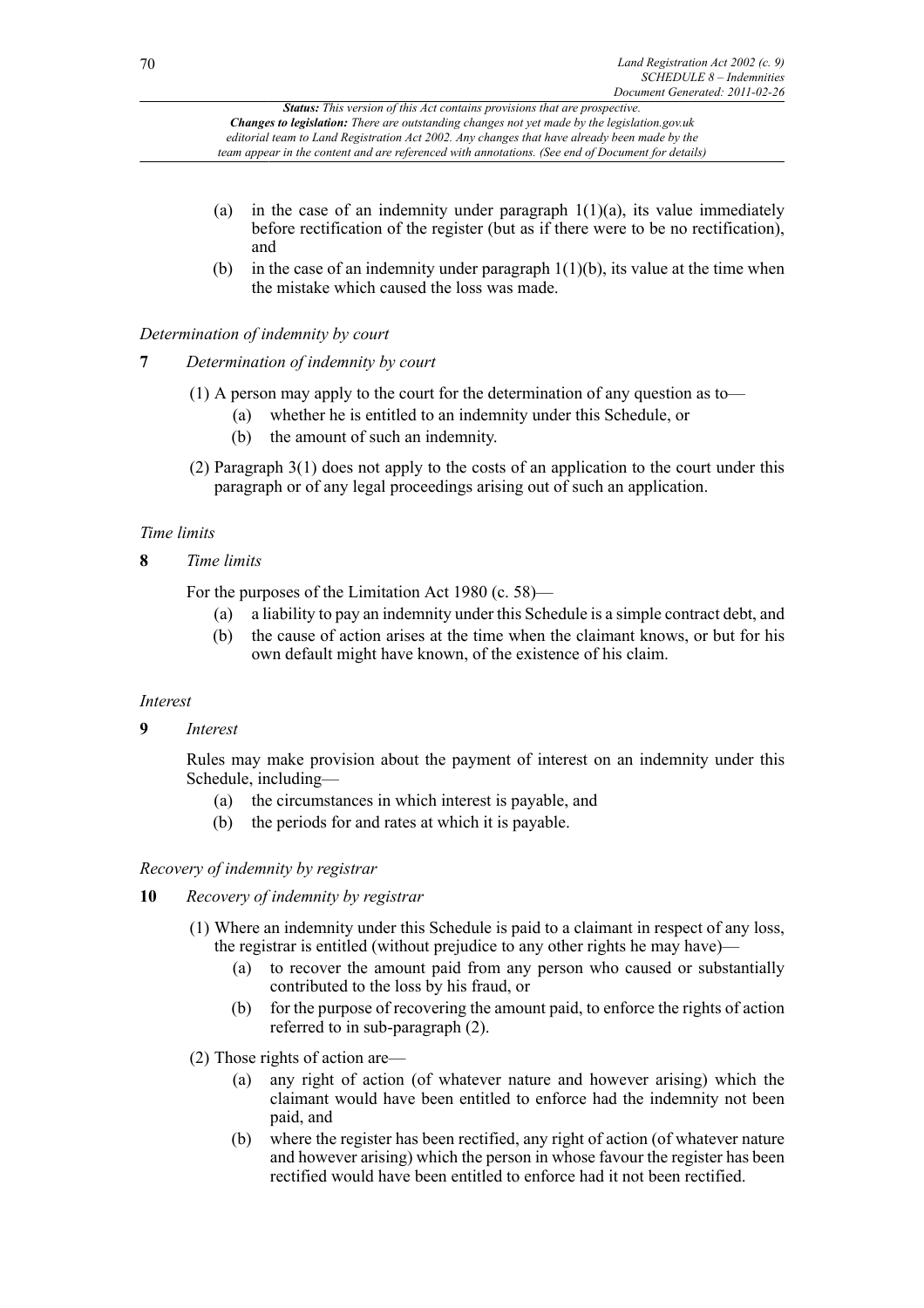(3) References in this paragraph to an indemnity include interest paid on an indemnity under rules under paragraph 9.

### *Interpretation*

- **11** *Interpretation*
	- (1) For the purposes of this Schedule, references to a mistake in something include anything mistakenly omitted from it as well as anything mistakenly included in it.
	- (2) In this Schedule, references to rectification of the register are to alteration of the register which—
		- (a) involves the correction of a mistake, and
		- (b) prejudicially affects the title of a registered proprietor.

### SCHEDULE 9 Section 107

### <span id="page-70-1"></span>THE ADJUDICATOR

### *Holding of office*

- **1** *Holding of office*
	- (1) The adjudicator may at any time resign his office by written notice to the Lord Chancellor .
	- (2) The Lord Chancellor **[ [F18](#page-70-0)**, with the concurrence of the Lord Chief Justice,**]** may remove the adjudicator from office on the ground of incapacity or misbehaviour.
	- (3) Section 26 of the Judicial Pensions and Retirement Act 1993 (c. 8) (compulsory retirement at 70, subject to the possibility of annual extension up to 75) applies to the adjudicator.
	- (4) Subject to the above, a person appointed to be the adjudicator is to hold and vacate office in accordance with the terms of his appointment and, on ceasing to hold office, is eligible for reappointment.

### **Annotations:**

#### **Amendments (Textual)**

<span id="page-70-0"></span>**[F18](#page-70-1)** Words in [Sch. 9 para. 1\(2\)](http://www.legislation.gov.uk/id/ukpga/2002/9/schedule/9/paragraph/1/2) inserted (3.4.2006) by [Constitutional Reform Act 2005 \(c. 4\),](http://www.legislation.gov.uk/id/ukpga/2005/4) [ss. 15,](http://www.legislation.gov.uk/id/ukpga/2005/4/section/15) [148,](http://www.legislation.gov.uk/id/ukpga/2005/4/section/148) **[Sch.](http://www.legislation.gov.uk/id/ukpga/2005/4/schedule/4/paragraph/303) [4 para. 303](http://www.legislation.gov.uk/id/ukpga/2005/4/schedule/4/paragraph/303)**; [S.I. 2006/1014](http://www.legislation.gov.uk/id/uksi/2006/1014), **[art. 2](http://www.legislation.gov.uk/id/uksi/2006/1014/article/2)**

#### *Remuneration*

- **2** *Remuneration*
	- (1) The Lord Chancellor shall pay the adjudicator such remuneration, and such other allowances, as the Lord Chancellor may determine.
	- (2) The Lord Chancellor shall—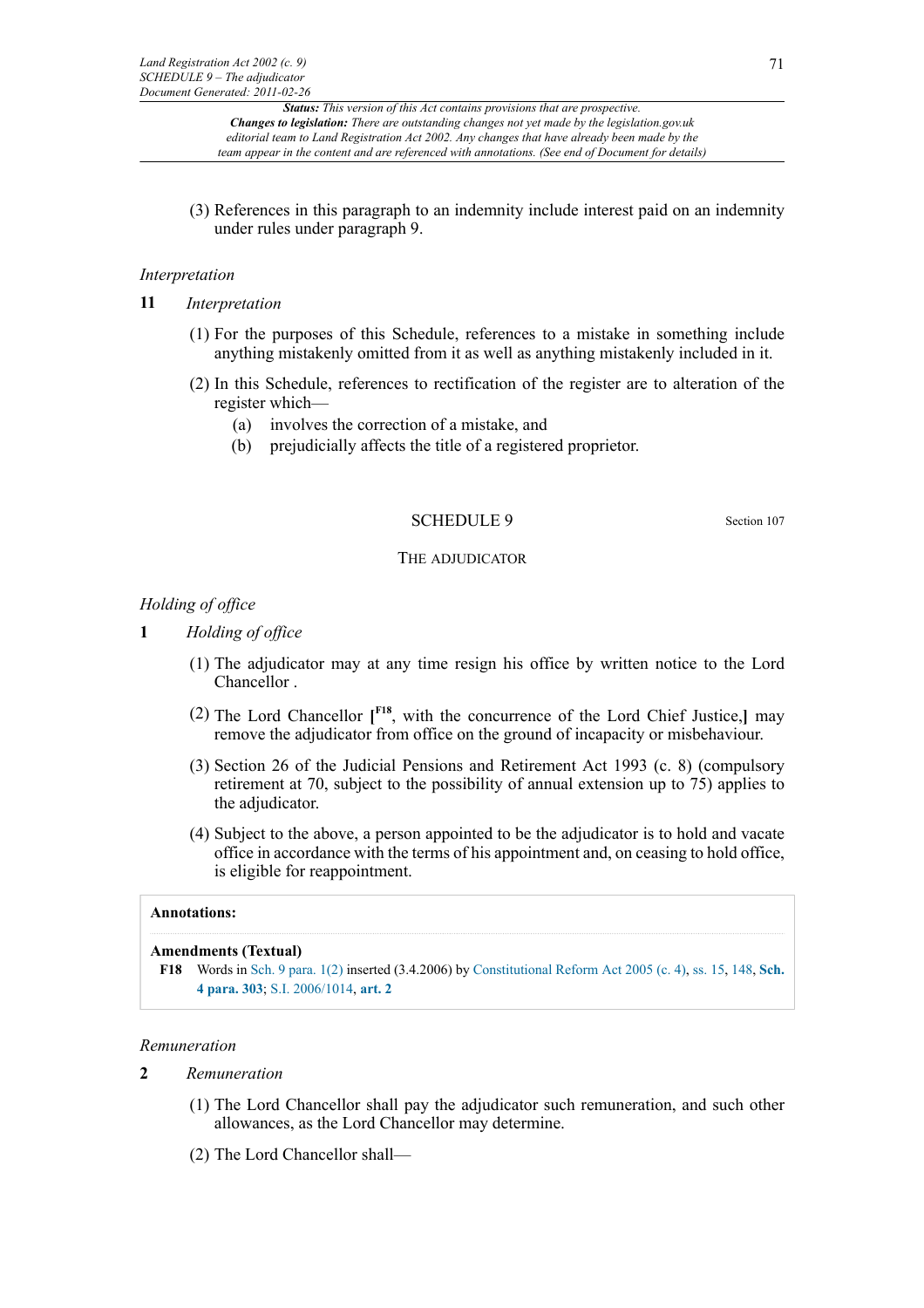- (a) pay such pension, allowances or gratuities as he may determine to or in respect of a person who is or has been the adjudicator, or
- (b) make such payments as he may determine towards provision for the payment of a pension, allowances or gratuities to or in respect of such a person.
- (3) Sub-paragraph (2) does not apply if the office of adjudicator is a qualifying judicial office within the meaning of the Judicial Pensions and Retirement Act 1993.
- (4) If, when a person ceases to be the adjudicator, the Lord Chancellor determines that there are special circumstances which make it right that the person should receive compensation, the Lord Chancellor may pay to the person by way of compensation a sum of such amount as he may determine.

### *Staff*

**3** *Staff*

- (1) The adjudicator may appoint such staff as he thinks fit.
- (2) The terms and conditions of appointments under this paragraph shall be such as the adjudicator, with the approval of the Minister for the Civil Service, thinks fit.

### *Conduct of business*

- **4** *Conduct of business*
	- (1) Subject to sub-paragraph (2), any function of the adjudicator may be carried out by any member of his staff who is authorised by him for the purpose.
	- (2) In the case of functions which are not of an administrative character, subparagraph (1) only applies if the member of staff has a 10 year general qualification (within the meaning of section 71 of the Courts and Legal Services Act 1990 (c. 41)).
- **5** The Lord Chancellor may by regulations make provision about the carrying out of functions during any vacancy in the office of adjudicator.

#### *Finances*

**6** *Finances*

The Lord Chancellor shall be liable to reimburse expenditure incurred by the adjudicator in the discharge of his functions.

**7** The Lord Chancellor may require the registrar to make payments towards expenses of the Lord Chancellor under this Schedule.

#### *Application of Tribunals and Inquiries Act 1992*

**8** *Application of Tribunals and Inquiries Act 1992*

In Schedule 1 to the Tribunal and Inquiries Act 1992 (c. 53) (tribunals under the supervision of the Council on Tribunals), after paragraph 27 there is inserted—

| "Land Registration" | 27B. The Adjudicator to Her Majesty's<br>Land Registry." |
|---------------------|----------------------------------------------------------|
|                     |                                                          |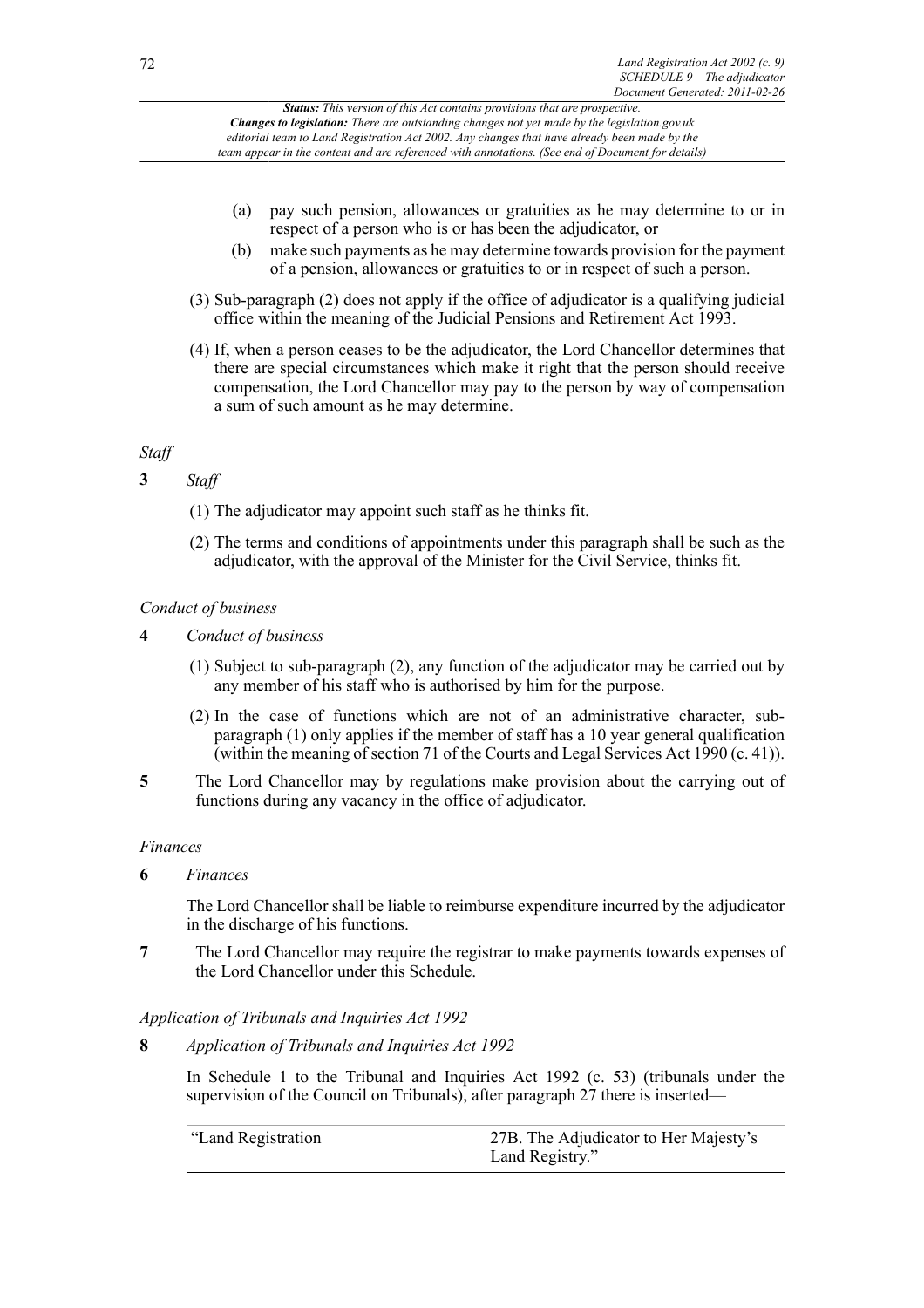#### *Parliamentary disqualification*

**9** *Parliamentary disqualification*

In Part 1 of Schedule 1 to the House of Commons Disqualification Act 1975 (c. 24) (judicial offices), there is inserted at the end—

"Adjudicator to Her Majesty's Land Registry.";

and a corresponding amendment is made in Part 1 of Schedule 1 to the Northern Ireland Assembly Disqualification Act 1975 (c. 25).

## SCHEDULE 10 Section 126

#### MISCELLANEOUS AND GENERAL POWERS

#### **PART 1**

#### **MISCELLANEOUS**

*Dealings with estates subject to compulsory first registration*

- **1** *Dealings with estates subject to compulsory first registration*
	- (1) Rules may make provision—
		- (a) applying this Act to a pre-registration dealing with a registrable legal estate as if the dealing had taken place after the date of first registration of the estate, and
		- (b) about the date on which registration of the dealing is effective.
	- (2) For the purposes of sub-paragraph (1)—
		- (a) a legal estate is registrable if a person is subject to a duty under section 6 to make an application to be registered as the proprietor of it, and
		- (b) a pre-registration dealing is one which takes place before the making of such an application.

#### *Regulation of title matters between sellers and buyers*

- **2** *Regulation of title matters between sellers and buyers*
	- (1) Rules may make provision about the obligations with respect to—
		- (a) proof of title, or
		- (b) perfection of title,

of the seller under a contract for the transfer, or other disposition, for valuable consideration of a registered estate or charge.

(2) Rules under this paragraph may be expressed to have effect notwithstanding any stipulation to the contrary.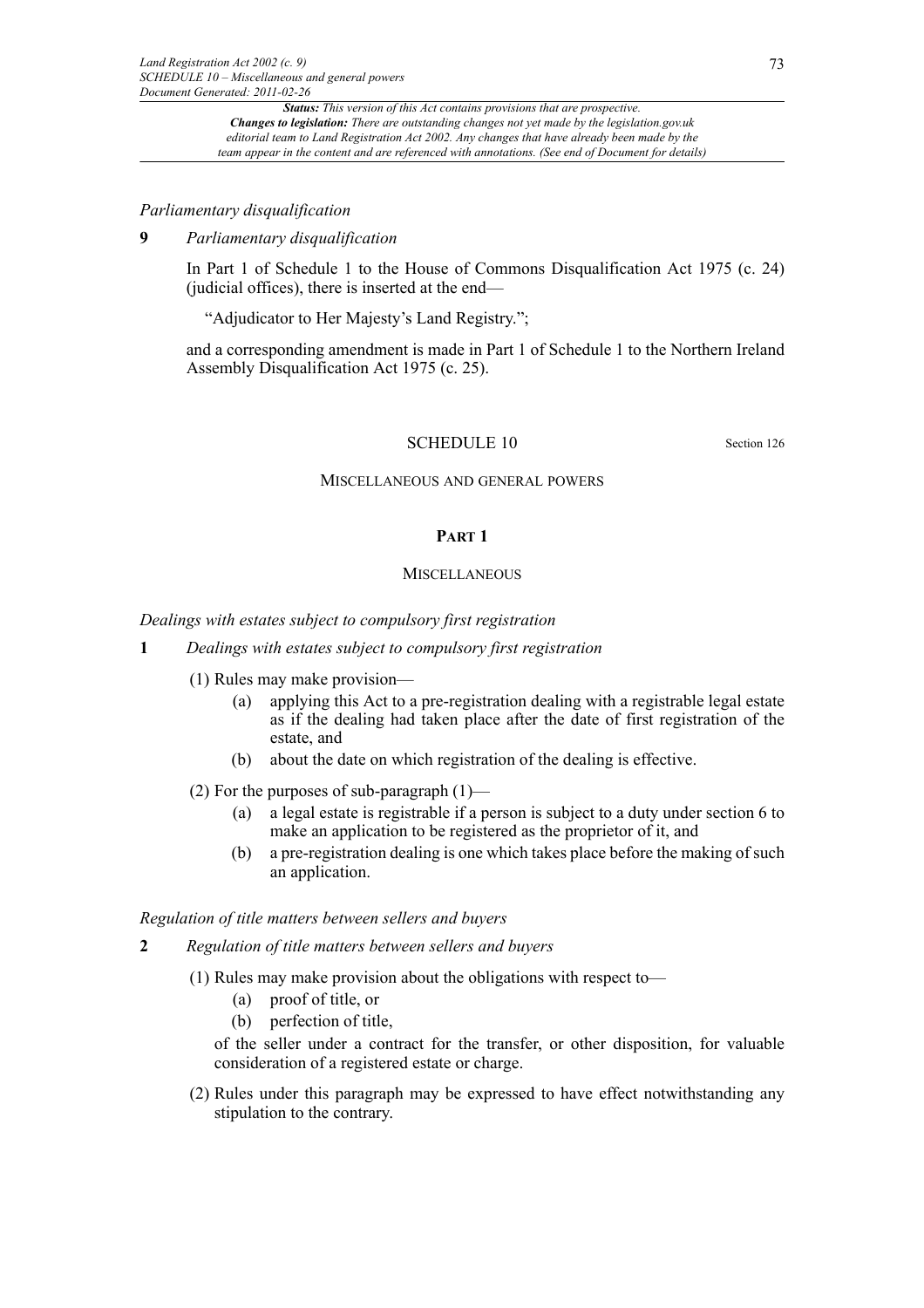## *Implied covenants*

**3** *Implied covenants*

Rules may—

- (a) make provision about the form of provisions extending or limiting any covenant implied by virtue of Part 1 of the Law of Property (Miscellaneous Provisions) Act 1994 (c. 36) (implied covenants for title) on a registrable disposition;
- (b) make provision about the application of section 77 of the Law of Property Act 1925 (c. 20) (implied covenants in conveyance subject to rents) to transfers of registered estates;
- (c) make provision about reference in the register to implied covenants, including provision for the state of the register to be conclusive in relation to whether covenants have been implied.

## *Land certificates*

**4** *Land certificates*

Rules may make provision about—

- (a) when a certificate of registration of title to a legal estate may be issued,
- (b) the form and content of such a certificate, and
- (c) when such a certificate must be produced or surrendered to the registrar.

# **PART 2**

## **GENERAL**

## *Notice*

**5** *Notice*

- (1) Rules may make provision about the form, content and service of notice under this Act.
- (2) Rules under this paragraph about the service of notice may, in particular—
	- (a) make provision requiring the supply of an address for service and about the entry of addresses for service in the register;
	- (b) make provision about—
		- (i) the time for service,
		- (ii) the mode of service, and
		- (iii) when service is to be regarded as having taken place.

# *Applications*

**6** *Applications*

Rules may—

- (a) make provision about the form and content of applications under this Act;
- (b) make provision requiring applications under this Act to be supported by such evidence as the rules may provide;
- (c) make provision about when an application under this Act is to be taken as made;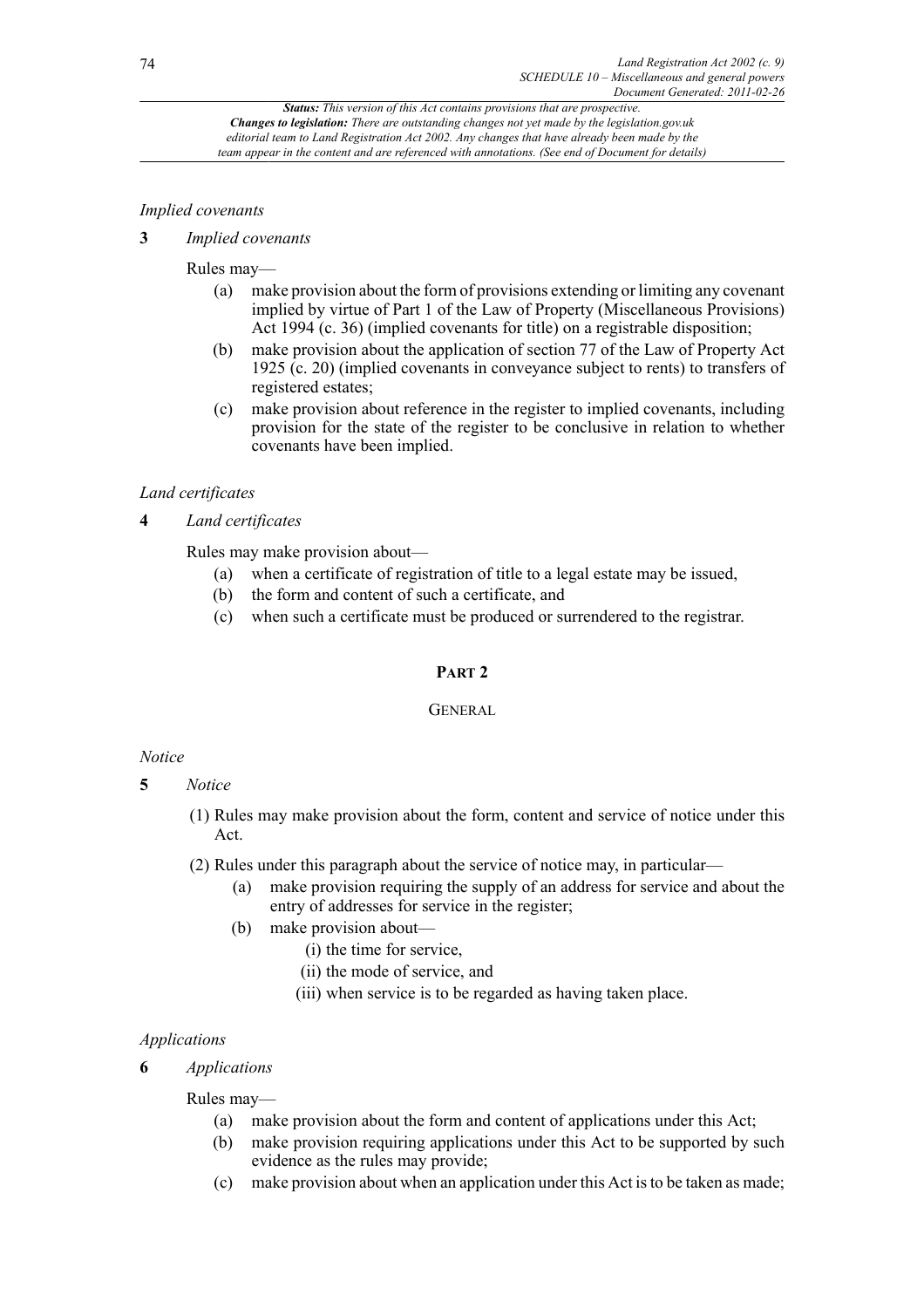- (d) make provision about the order in which competing applications are to be taken to rank;
- (e) make provision for an alteration made by the registrar for the purpose of correcting a mistake in an application or accompanying document to have effect in such circumstances as the rules may provide as if made by the applicant or other interested party or parties.

# *Statutory statements*

**7** *Statutory statements*

Rules may make provision about the form of any statement required under an enactment to be included in an instrument effecting a registrable disposition or a disposition which triggers the requirement of registration.

## *Residual power*

**8** *Residual power*

Rules may make any other provision which it is expedient to make for the purposes of carrying this Act into effect, whether similar or not to any provision which may be made under the other powers to make land registration rules.

## SCHEDULE 11 Section 133

#### MINOR AND CONSEQUENTIAL AMENDMENTS

*Settled Land Act 1925 (c. 18)*

**1** *Settled Land Act 1925 (c. 18)*

Section 119(3) of the Settled Land Act 1925 ceases to have effect.

## *Law of Property Act 1925 (c. 20)*

- **2** *Law of Property Act 1925 (c. 20)*
	- (1) The Law of Property Act 1925 is amended as follows.
	- (2) In section 44, after subsection (4) there is inserted—
		- "(4A) Subsections (2) and (4) of this section do not apply to a contract to grant a term of years if the grant will be an event within section 4(1) of the Land Registration Act 2002 (events which trigger compulsory first registration of title)."
	- (3) In that section, in subsection (5), for "the last three preceding subsections" there is substituted " subsections (2) to (4) of this section".
	- (4) In that section, at the end there is inserted—
		- "(12) Nothing in this section applies in relation to registered land or to a term of years to be derived out of registered land."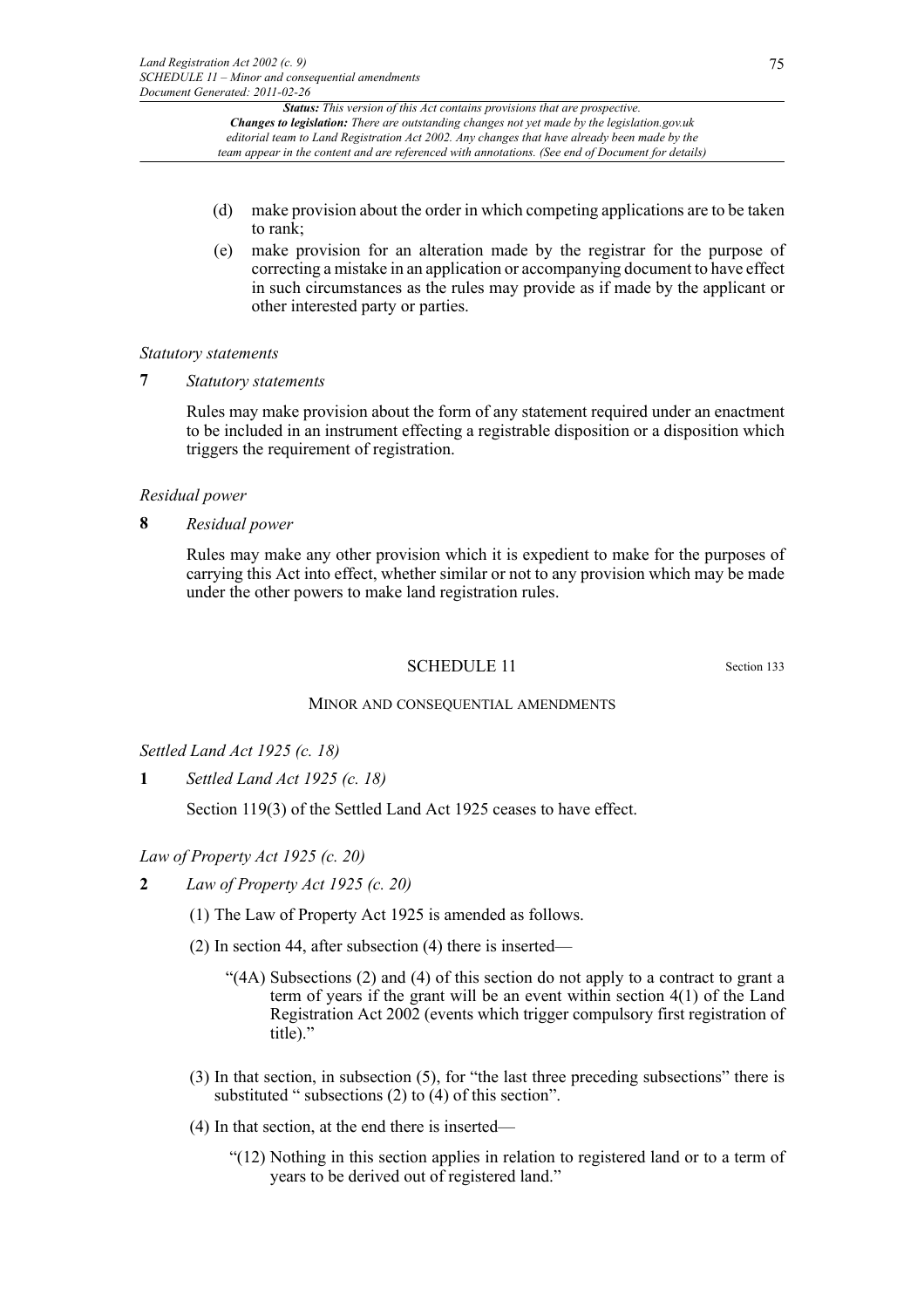- (5) In section 84(8), the words from ", but" to the end are omitted.
- (6) In section 85(3), for the words from the beginning to the second "or" there is substituted " Subsection (2) does not apply to registered land, but, subject to that, this section applies whether or not the land is registered land and whether or not".
- (7) In section 86(3), for the words from the beginning to the second "or" there is substituted " Subsection (2) does not apply to registered land, but, subject to that, this section applies whether or not the land is registered land and whether or not".
- (8) In section 87, at the end there is inserted—
	- "(4) Subsection (1) of this section shall not be taken to be affected by section 23(1)(a) of the Land Registration Act 2002 (under which owner's powers in relation to a registered estate do not include power to mortgage by demise or sub-demise)."
- (9) In section 94(4), for the words from "registered" to the end there is substituted " on registered land".
- (10) In section 97, for "Land Registration Act 1925" there is substituted " Land Registration Act 2002".
- $(11)$  In section 115(10), for the words from "charge" to the end there is substituted " registered charge (within the meaning of the Land Registration Act 2002)".
- (12) In section 125(2), for the words from "(not being" to "1925)" there is substituted " (not being registered land)".
- $(13)$  In section 205 $(1)(xxii)$ 
	- (a) for "Land Registration Act 1925" there is substituted " Land Registration Act 2002;", and
	- (b) the words from ", and" to the end are omitted.

*Administration of Estates Act 1925 (c. 23)*

**3** *Administration of Estates Act 1925 (c. 23)*

In section 43(2) of the Administration of Estates Act 1925, for "Land Registration Act 1925" there is substituted " Land Registration Act 2002".

*Requisitioned Land and War Works Act 1945 (c. 43)*

- **4** *Requisitioned Land and War Works Act 1945 (c. 43)*
	- (1) Section 37 of the Requisitioned Land and War Works Act 1945 is amended as follows.
	- (2) In subsection (2), for "Land Registration Act 1925" there is substituted " Land Registration Act 2002".
	- (3) Subsection (3) ceases to have effect.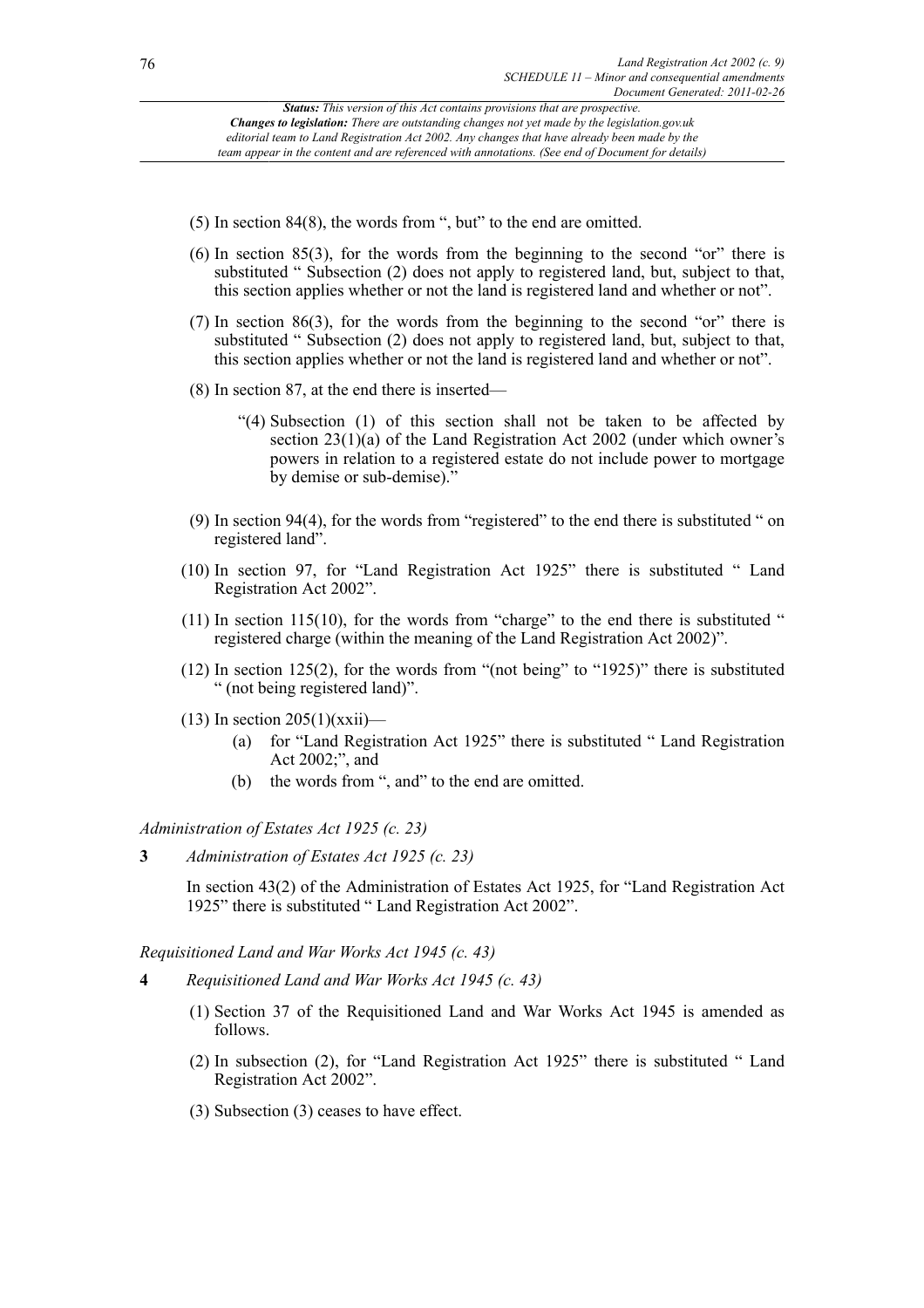*Law of Property (Joint Tenants) Act 1964 (c. 63)*

**5** *Law of Property (Joint Tenants) Act 1964 (c. 63)*

In section 3 of the Law of Property (Joint Tenants) Act 1964, for the words from "any land" to the end there is substituted " registered land".

*Gas Act 1965 (c. 36)*

- **6** *Gas Act 1965 (c. 36)*
	- (1) The Gas Act 1965 is amended as follows.
	- (2) In section 12(3), for "Land Registration Act 1925" there is substituted " Land Registration Act 2002".
	- (3) In sections 12(4) and 13(6), for the words from "be deemed" to the end there is substituted—
		- "(a) for the purposes of the Land Charges Act 1925, be deemed to be a charge affecting land falling within Class D(iii), and
		- (b) for the purposes of the Land Registration Act 2002, be deemed to be an equitable easement."

*Commons Registration Act 1965 (c. 64)*

- **7** *Commons Registration Act 1965 (c. 64)*
	- (1) The Commons Registration Act 1965 is amended as follows.
	- (2) In sections  $1(1)$ , (2) and (3),  $4(3)$  and  $8(1)$ , for "under the Land Registration Acts 1925 and 1936" there is substituted " in the register of title".
	- (3) In section 9, for "the Land Registration Acts 1925 and 1936" there is substituted " in the register of title".
	- (4) In section 12 (in both places), for "under the Land Registration Acts 1925 and 1936" there is substituted " in the register of title".
	- (5) In section 22, in subsection (1), there is inserted at the appropriate place—

""register of title" means the register kept under section 1 of the Land Registration Act 2002;".

(6) In that section, in subsection (2), for "under the Land Registration Acts 1925 and 1936" there is substituted " in the register of title".

#### *Leasehold Reform Act 1967 (c. 88)*

- **8** *Leasehold Reform Act 1967 (c. 88)*
	- (1) The Leasehold Reform Act 1967 is amended as follows.
	- $(2)$  In section 5(5)—
		- (a) for "an overriding interest within the meaning of the Land Registration Act 1925" there is substituted " regarded for the purposes of the Land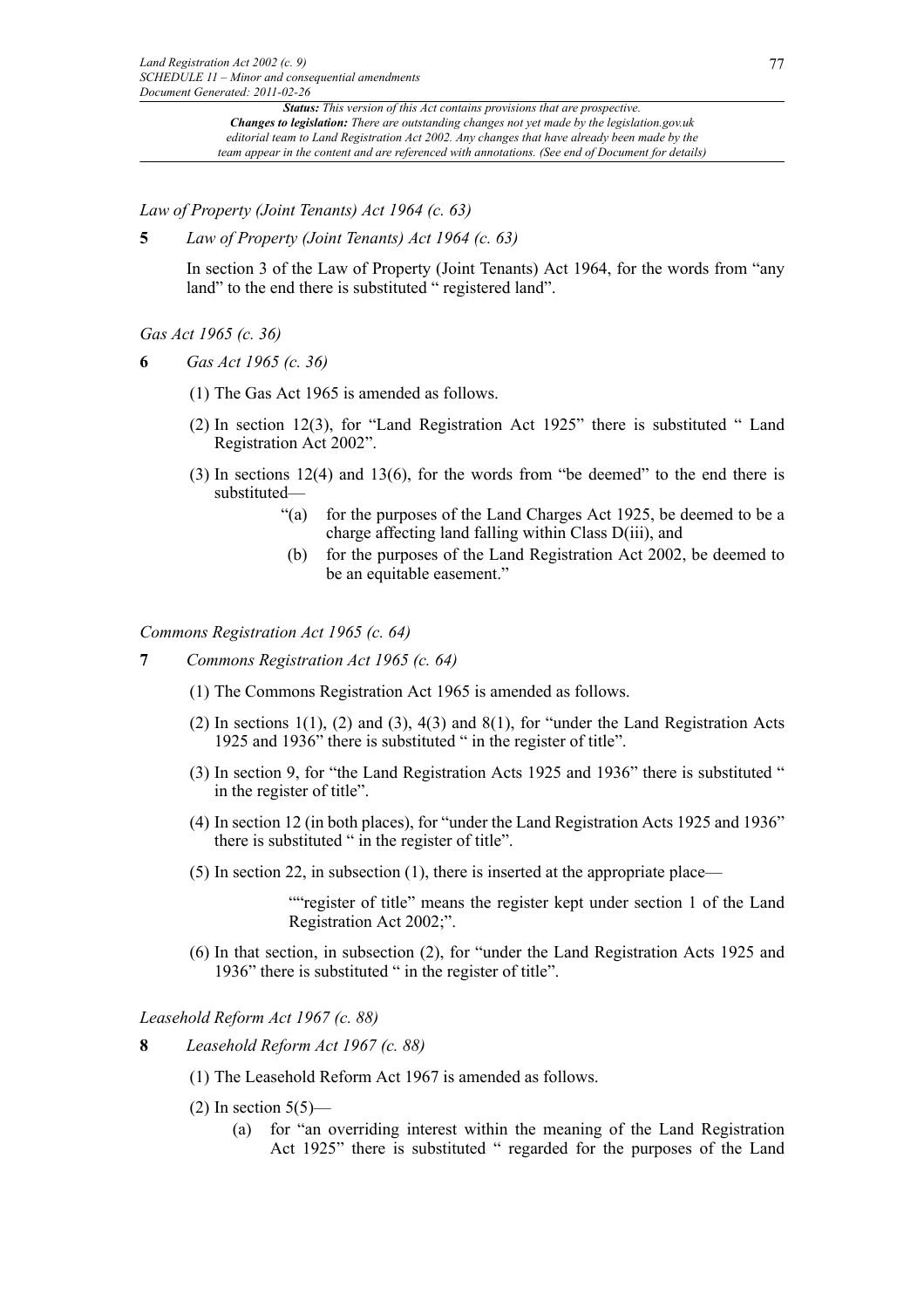Registration Act 2002 as an interest falling within any of the paragraphs of Schedule 1 or 3 to that Act", and

(b) for "or caution under the Land Registration Act 1925" there is substituted " under the Land Registration Act 2002".

(3) In Schedule 4, in paragraph 1(3)—

- (a) for paragraph (a) there is substituted—
	- "(a) the covenant may be the subject of a notice in the register of title kept under the Land Registration Act 2002, if apart from this subsection it would not be capable of being the subject of such a notice; and",

and

(b) in paragraph (b), for "notice of the covenant has been so registered, the covenant" there is substituted " a notice in respect of the covenant has been entered in that register, it".

*Law of Property Act 1969 (c. 59)*

**9** *Law of Property Act 1969 (c. 59)*

In section 24(1) of the Law of Property Act 1969, for "Land Registration Act 1925" there is substituted " Land Registration Act 2002".

*Land Charges Act 1972 (c. 61)*

- **10** *Land Charges Act 1972 (c. 61)*
	- (1) The Land Charges Act 1972 is amended as follows.
	- (2) In section 14(1), for the words from "Land Registration" to the end there is substituted " Land Registration Act 2002".
	- (3) In section 14(3)—
		- (a) for the words from "section 123A" to "register)" there is substituted " section 7 of the Land Registration Act 2002 (effect of failure to comply with requirement of registration)", and
		- (b) for "that section" there is substituted " section 6 of that Act".
	- (4) In section 17(1), in the definition of "registered land", for "Land Registration Act 1925" there is substituted " Land Registration Act 2002".

*Consumer Credit Act 1974 (c. 39)*

**11** *Consumer Credit Act 1974 (c. 39)*

In section 177(1) and (6) of the Consumer Credit Act 1974, for "Land Registration Act 1925" there is substituted " Land Registration Act 2002".

*Solicitors Act 1974 (c. 47)*

**12** *Solicitors Act 1974 (c. 47)*

(1) The Solicitors Act 1974 is amended as follows.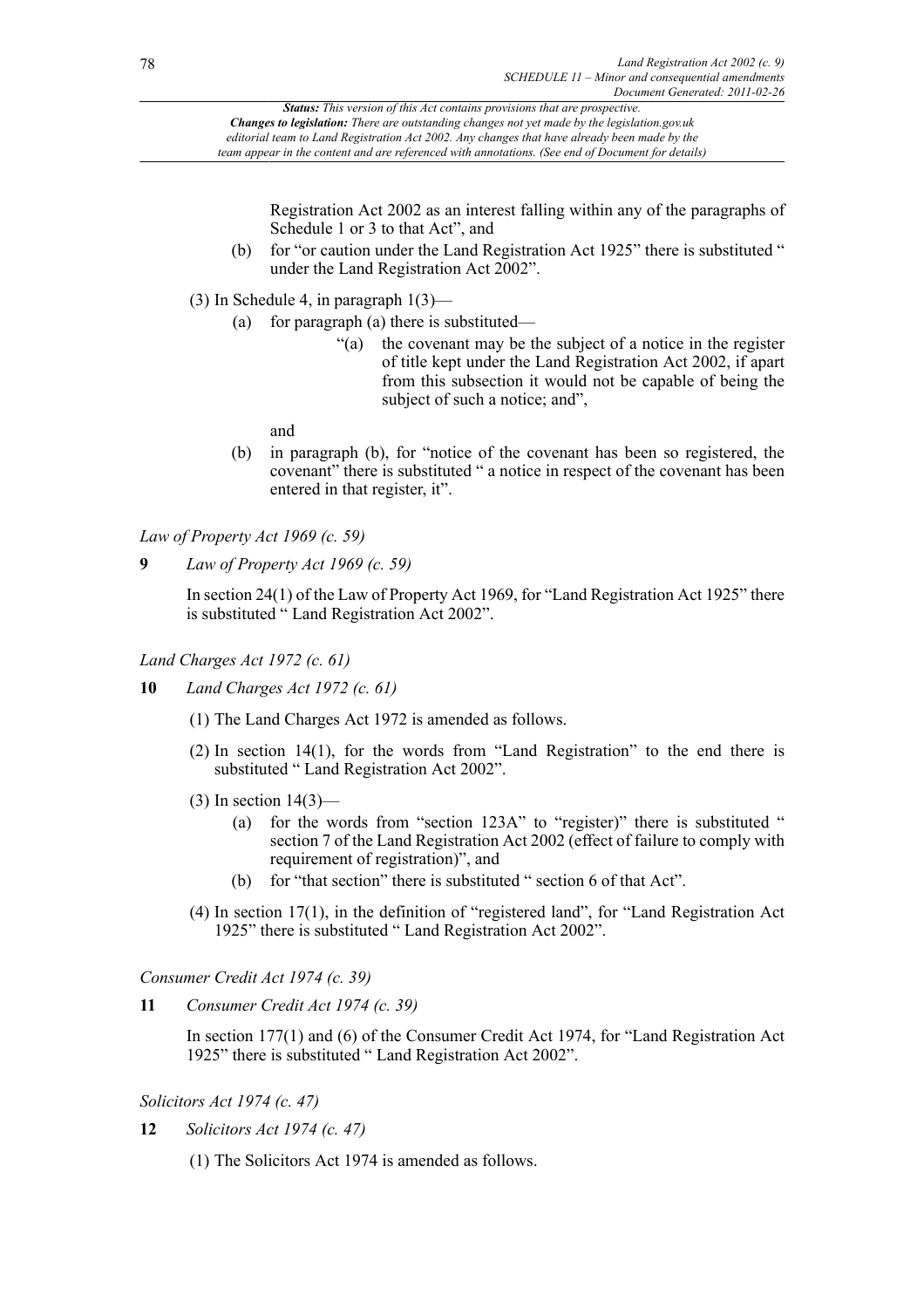- (2) In sections 22(1) and 56(1)(f), for "Land Registration Act 1925" there is substituted " Land Registration Act 2002".
- (3) Section 75(b) ceases to have effect.

## *Local Land Charges Act 1975 (c. 76)*

**13** *Local Land Charges Act 1975 (c. 76)*

In section  $10(3)(b)(ii)$  of the Local Land Charges Act 1975, for "under the Land" Registration Act 1925" there is substituted " in the register of title kept under the Land Registration Act 2002".

# *Rent Act 1977 (c. 42)*

**14** *Rent Act 1977 (c. 42)*

In section 136(b) of the Rent Act 1977, for the words from "charge" to the end there is substituted " registered charge (within the meaning of the Land Registration Act 2002)".

# *Charging Orders Act 1979 (c. 53)*

**15** *Charging Orders Act 1979 (c. 53)*

In section 3(2) and (6) of the Charging Orders Act 1979, for "Land Registration Act 1925" there is substituted " Land Registration Act 2002".

## *Highways Act 1980 (c. 66)*

**16** *Highways Act 1980 (c. 66)*

Section 251(5) of the Highways Act 1980 ceases to have effect.

*Inheritance Tax Act 1984 (c. 51)*

**17** *Inheritance Tax Act 1984 (c. 51)*

In section 238(3) of the Inheritance Tax Act 1984, for paragraph (a) there is substituted—

- "(a) in relation to registered land—
	- (i) if the disposition is required to be completed by registration, the time of registration, and
	- (ii) otherwise, the time of completion,".

## *Housing Act 1985 (c. 68)*

- **18** *Housing Act 1985 (c. 68)*
	- (1) The Housing Act 1985 is amended as follows.
	- (2) In section  $37(5)$ , for the words from "and" to the end there is substituted—
		- "(5A) Where the Chief Land Registrar approves an application for registration of—
			- (a) a disposition of registered land, or
			- (b) the disponee's title under a disposition of unregistered land,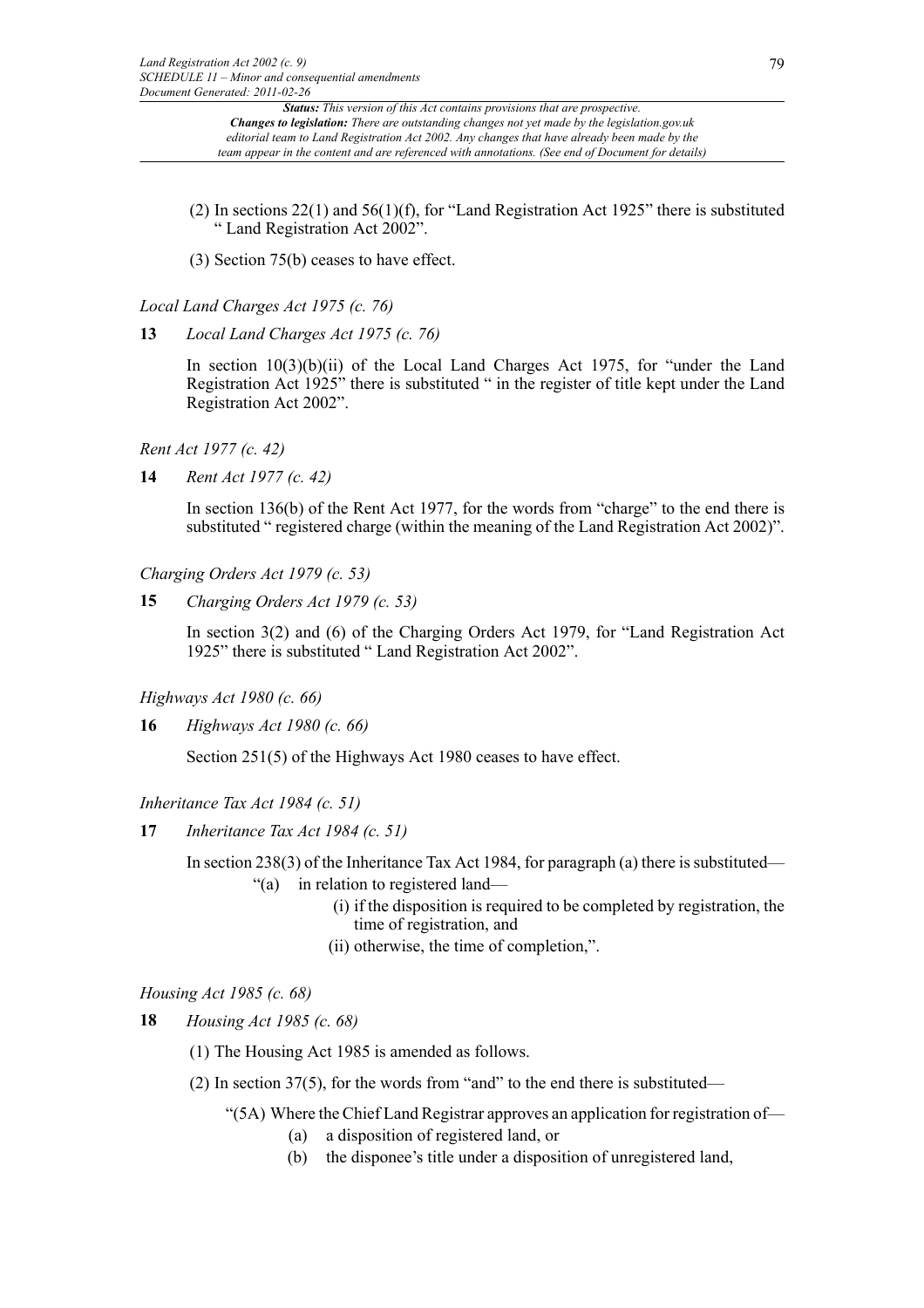and the instrument effecting the disposition contains a covenant of the kind mentioned in subsection (1), he must enter in the register a restriction reflecting the limitation imposed by the covenant".

- (3) In section 154(5), for "Land Registration Acts 1925 to 1971" there is substituted " Land Registration Act 2002".
- (4) In section 157(7), for the words from "the appropriate" to the end there is substituted " a restriction in the register of title reflecting the limitation".
- (5) In section 165(6), for "section 83 of the Land Registration Act 1925" there is substituted " Schedule 8 to the Land Registration Act 2002".
- (6) In Schedule 9A, in paragraph 2(2), for the words from the beginning to "the disponor" there is substituted " Where on a qualifying disposal the disponor's title to the dwelling-house is not registered, the disponor".
- (7) In that Schedule, for paragraph 4 there is substituted—
	- "4 (1) This paragraph applies where the Chief Land Registrar approves an application for registration of—
		- (a) a disposition of registered land, or
		- (b) the disponee's title under a disposition of unregistered land,

and the instrument effecting the disposition contains the statement required by paragraph 1.

- (2) The Chief Land Registrar must enter in the register—
	- (a) a notice in respect of the rights of qualifying persons under this Part in relation to dwelling-houses comprised in the disposal, and
	- (b) a restriction reflecting the limitation under section 171D(2) on subsequent disposal."
- (8) In that Schedule, for paragraph 5(2) there is substituted—
	- "(2) If the landlord's title is registered, the landlord shall apply for the entry in the register of—
		- (a) a notice in respect of the rights of the qualifying person or persons under the provisions of this Part, and
		- (b) a restriction reflecting the limitation under section 171D(2) on subsequent disposal."
- (9) In that Schedule, paragraph 5(3) ceases to have effect.
- (10) In that Schedule, in paragraph 6, for sub-paragraph (1) there is substituted—
	- "(1) The rights of a qualifying person under this Part in relation to the qualifying dwelling house shall not be regarded as falling within Schedule 3 to the Land Registration Act 2002 (and so are liable to be postponed under section 29 of that Act, unless protected by means of a notice in the register)."
- (11) In that Schedule, in paragraph 9(2), for "Land Registration Acts 1925 to 1986" there is substituted " Land Registration Act 2002".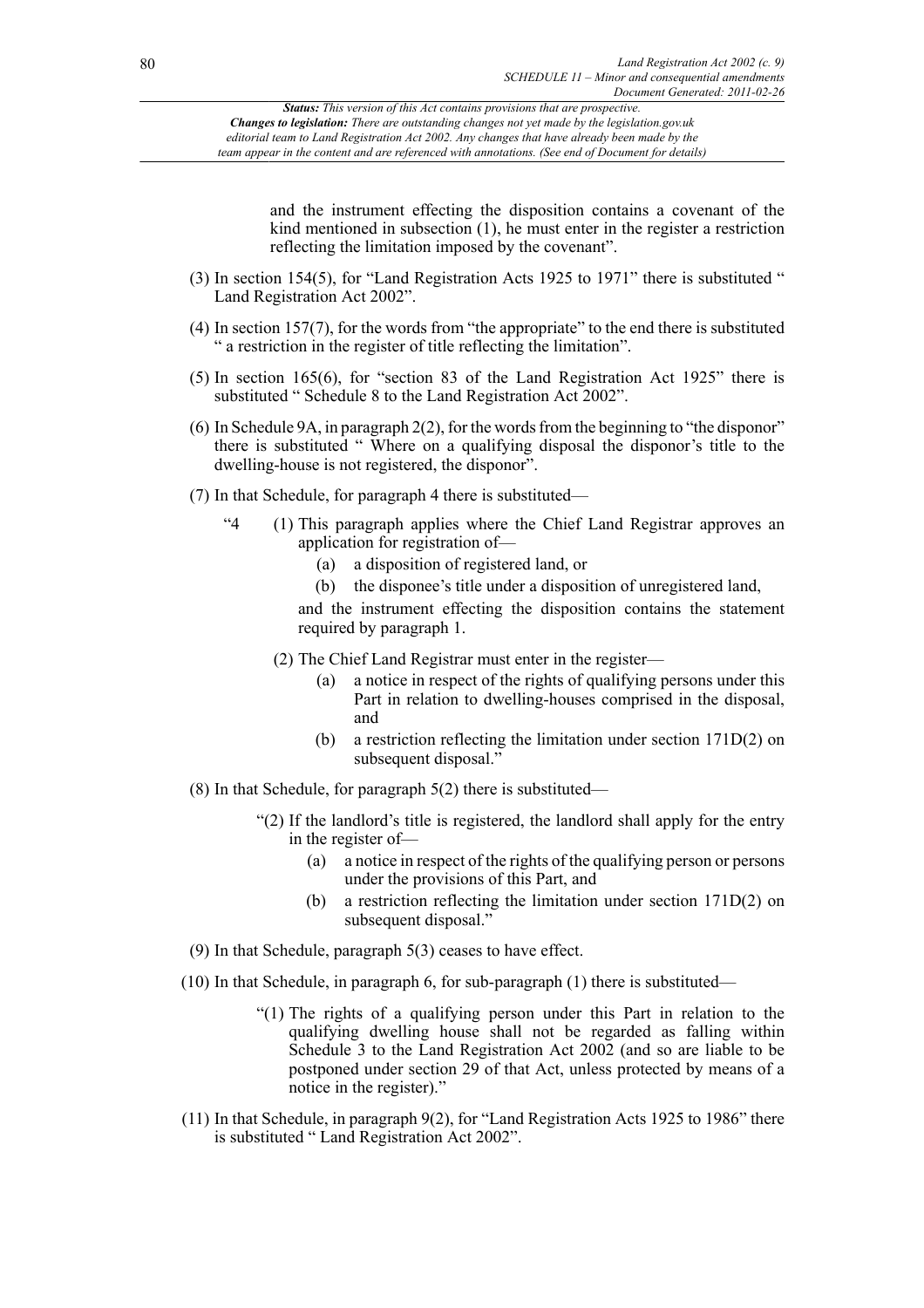- (12) In Schedule 17, in paragraph 2(2), for "Land Registration Acts 1925 to 1971" there is substituted " Land Registration Act 2002".
- (13) In Schedule 20, in paragraph 17(2), for "Land Registration Acts 1925 to 1986" there is substituted " Land Registration Act 2002".

*Building Societies Act 1986 (c. 53)*

- **19** *Building Societies Act 1986 (c. 53)*
	- (1) In Schedule 2A to the Building Societies Act 1986, paragraph 1 is amended as follows.
	- (2) In sub-paragraph (2), for "charge or incumbrance registered under the Land Registration Act 1925" there is substituted " registered charge (within the meaning of the Land Registration Act 2002)".
	- (3) Sub-paragraph (4) ceases to have effect.
	- (4) In sub-paragraph (5), the definition of "registered land" and the preceding "and" cease to have effect.

*Landlord and Tenant Act 1987 (c. 31)*

**20** *Landlord and Tenant Act 1987 (c. 31)*

In sections 24(8) and (9), 28(5), 30(6) and 34(9) of the Landlord and Tenant Act 1987, for "Land Registration Act 1925" there is substituted " Land Registration Act 2002".

*Diplomatic and Consular Premises Act 1987 (c. 46)*

- **21** *Diplomatic and Consular Premises Act 1987 (c. 46)*
	- (1) The Diplomatic and Consular Premises Act 1987 is amended as follows.
	- (2) In section 5, after the definition of the expression "diplomatic premises" there is inserted—

""and" includes buildings and other structures, land covered with water and any estate, interest, easement, servitude or right in or over land,".

- (3) In Schedule 1, in paragraph 1—
	- (a) before the definition of the expression "the registrar" there is inserted—

""registered land" has the same meaning as in the Land Registration Act 2002;",

and

(b) the words from "and expressions" to the end are omitted.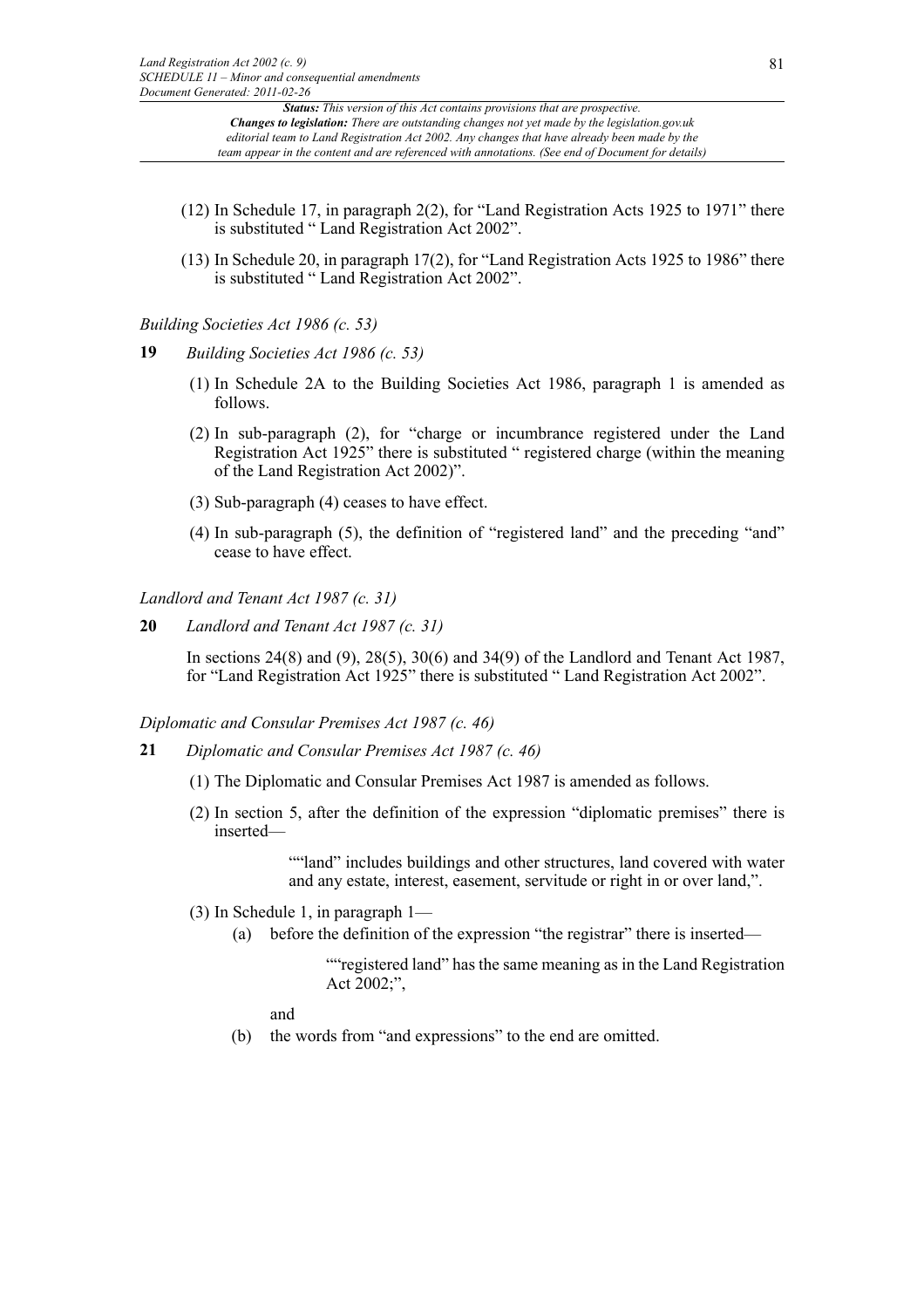#### PROSPECTIVE

*Criminal Justice Act 1988 (c. 33)*

- **22** *Criminal Justice Act 1988 (c. 33)*
	- (1) The Criminal Justice Act 1988 is amended as follows.
	- (2) In section 77(12)—
		- (a) for "Land Registration Act 1925" there is substituted " Land Registration Act 2002", and
		- (b) in paragraph (a), at the end there is inserted " , except that no notice may be entered in the register of title under the Land Registration Act 2002 in respect of such orders".
	- (3) In section 79(1) and (4), for "Land Registration Act 1925" there is substituted " Land Registration Act 2002".

*Criminal Justice Act 1988 (c. 33)*

**[ [F19](#page-81-0)22** *Criminal Justice Act 1988 (c. 33)*

- (1) The Criminal Justice Act 1988 is amended as follows.
- (2) In section 77(12)—
	- (a) for "Land Registration Act 1925" there is substituted " Land Registration Act 2002", and
	- (b) in paragraph (a), at the end there is inserted " , except that no notice may be entered in the register of title under the Land Registration Act 2002 in respect of such orders".
- (3) In section 79(1) and (4), for "Land Registration Act 1925" there is substituted " Land Registration Act 2002".

#### **Annotations:**

#### <span id="page-81-0"></span>**Amendments (Textual)**

**F19** [Sch. 11 para. 22](http://www.legislation.gov.uk/id/ukpga/2002/9/schedule/11/paragraph/22) repealed (prosp.) by [2002 c. 29](http://www.legislation.gov.uk/id/ukpga/2002/29), [ss. 457,](http://www.legislation.gov.uk/id/ukpga/2002/29/section/457) [458\(1\)](http://www.legislation.gov.uk/id/ukpga/2002/29/section/458/1), **[Sch. 12](http://www.legislation.gov.uk/id/ukpga/2002/29/schedule/12)**

## *Housing Act 1988 (c. 50)*

- **23** *Housing Act 1988 (c. 50)*
	- (1) The Housing Act 1988 is amended as follows.
	- (2) In section 81, in subsection  $(9)(c)$ , for "Land Registration Acts 1925 to 1986" there is substituted " Land Registration Act 2002".
	- (3) In that section, for subsection (10) there is substituted—
		- "(10) Where the Chief Land Registrar approves an application for registration of—
			- (a) a disposition of registered land, or
			- (b) the approved person's title under a disposition of unregistered land,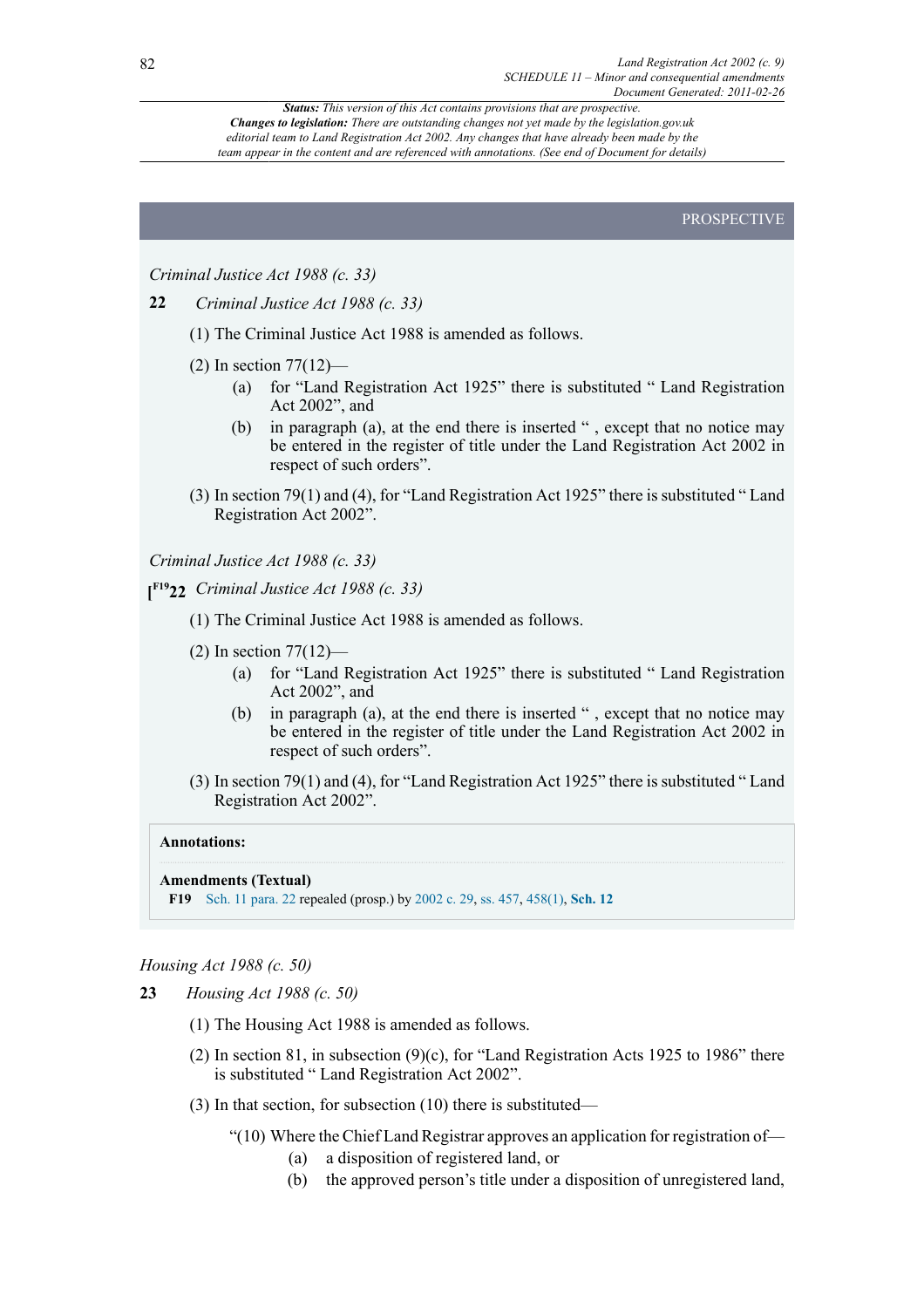> and the instrument effecting the disposition contains the statement required by subsection (1) above, he shall enter in the register a restriction reflecting the limitation under this section on subsequent disposal."

- (4) In section 90(4), for "Land Registration Act 1925" there is substituted " Land Registration Act 2002".
- (5) In section 133, in subsection  $(8)$ 
	- (a) for the words "conveyance, grant or assignment" there is substituted " transfer or grant",
	- (b) for the words "section 123 of the Land Registration Act 1925" there is substituted " section 4 of the Land Registration Act 2002", and
	- (c) in paragraph (c), for "Land Registration Acts 1925 to 1986" there is substituted " Land Registration Act 2002".

(6) In that section, for subsection (9) there is substituted—

- "(9) Where the Chief Land Registrar approves an application for registration of—
	- (a) a disposition of registered land, or
	- (b) a person's title under a disposition of unregistered land,

and the instrument effecting the original disposal contains the statement required by subsection  $(3)(d)$  above, he shall enter in the register a restriction reflecting the limitation under this section on subsequent disposal."

*Local Government and Housing Act 1989 (c. 42)*

**24** *Local Government and Housing Act 1989 (c. 42)*

(1) Section 173 of the Local Government and Housing Act 1989 is amended as follows.

- (2) In subsection (8)—
	- (a) for the words "conveyance, grant or assignment" there is substituted " transfer or grant",
	- (b) for the words "section 123 of the Land Registration Act 1925" there is substituted " section 4 of the Land Registration Act 2002", and
	- (c) in paragraph (c), for "Land Registration Acts 1925 to 1986" there is substituted " Land Registration Act 2002".

(3) For subsection (9) there is substituted—

- "(9) Where the Chief Land Registrar approves an application for registration of—
	- (a) a disposition of registered land, or
	- (b) a person's title under a disposition of unregistered land,

and the instrument effecting the initial transfer contains the statement required by subsection (3) above, he shall enter in the register a restriction reflecting the limitation under this section on subsequent disposal."

*Water Resources Act 1991 (c. 57)*

**25** *Water Resources Act 1991 (c. 57)*

(1) Section 158 of the Water Resources Act 1991 is amended as follows.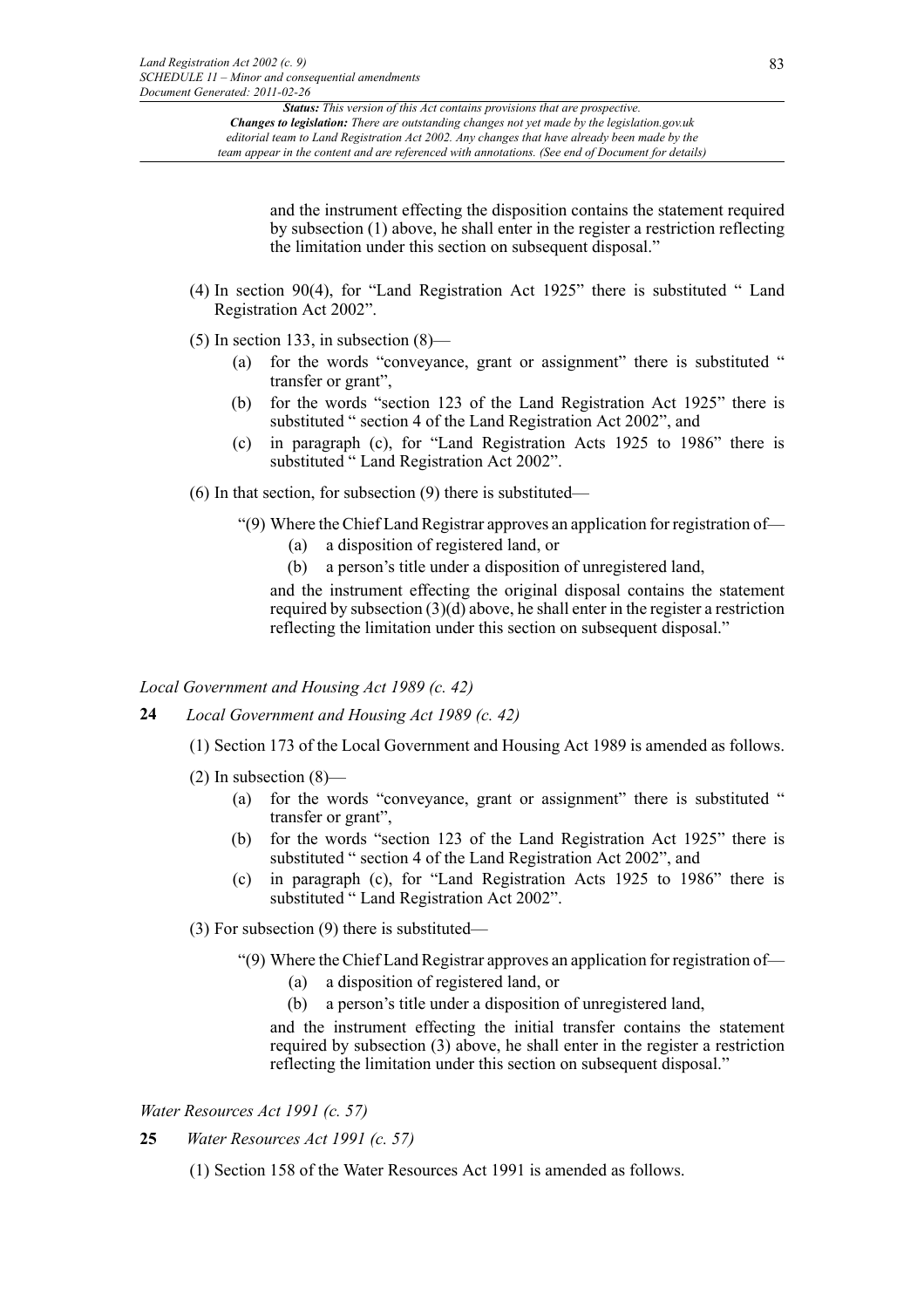## $(2)$  In subsection  $(5)$ —

- (a) for paragraphs (a) and (b) there is substituted—
	- "(a) the agreement may be the subject of a notice in the register of title under the Land Registration Act 2002 as if it were an interest affecting the registered land;
	- (b) the provisions of sections 28 to 30 of that Act (effect of dispositions of registered land on priority of adverse interests) shall apply as if the agreement were such an interest;",

and

- (b) in paragraph (c), for "where notice of the agreement has been so registered," there is substituted " subject to the provisions of those sections,".
- (3) In subsection (6), for "Land Registration Act 1925" there is substituted " Land Registration Act 2002".

*Access to Neighbouring Land Act 1992 (c. 23)*

- **26** *Access to Neighbouring Land Act 1992 (c. 23)*
	- (1) The Access to Neighbouring Land Act 1992 is amended as follows.
	- (2) In section 4(1), for "Land Registration Act 1925" there is substituted " Land Registration Act 2002".
	- $(3)$  In section 5, in subsection  $(4)$ 
		- (a) in paragraph (b), for "notice or caution under the Land Registration Act 1925" there is substituted " notice under the Land Registration Act 2002", and
		- (b) for "entry, notice or caution" there is substituted " entry or notice".
	- (4) In that section, for subsection (5) there is substituted—
		- "(5) The rights conferred on a person by or under an access order shall not be capable of falling within paragraph 2 of Schedule 1 or 3 to the Land Registration Act 2002 (overriding status of interest of person in actual occupation)."
	- (5) In that section, in subsection (6), for "Land Registration Act 1925" there is substituted " Land Registration Act 2002".

*Further and Higher Education Act 1992 (c. 13)*

**27** *Further and Higher Education Act 1992 (c. 13)*

In Schedule 5 to the Further and Higher Education Act 1992, in paragraph 6(1)—

- (a) for "Land Registration Acts 1925 to 1986" there is substituted " Land Registration Act 2002", and
- (b) for "those Acts" there is substituted " that Act".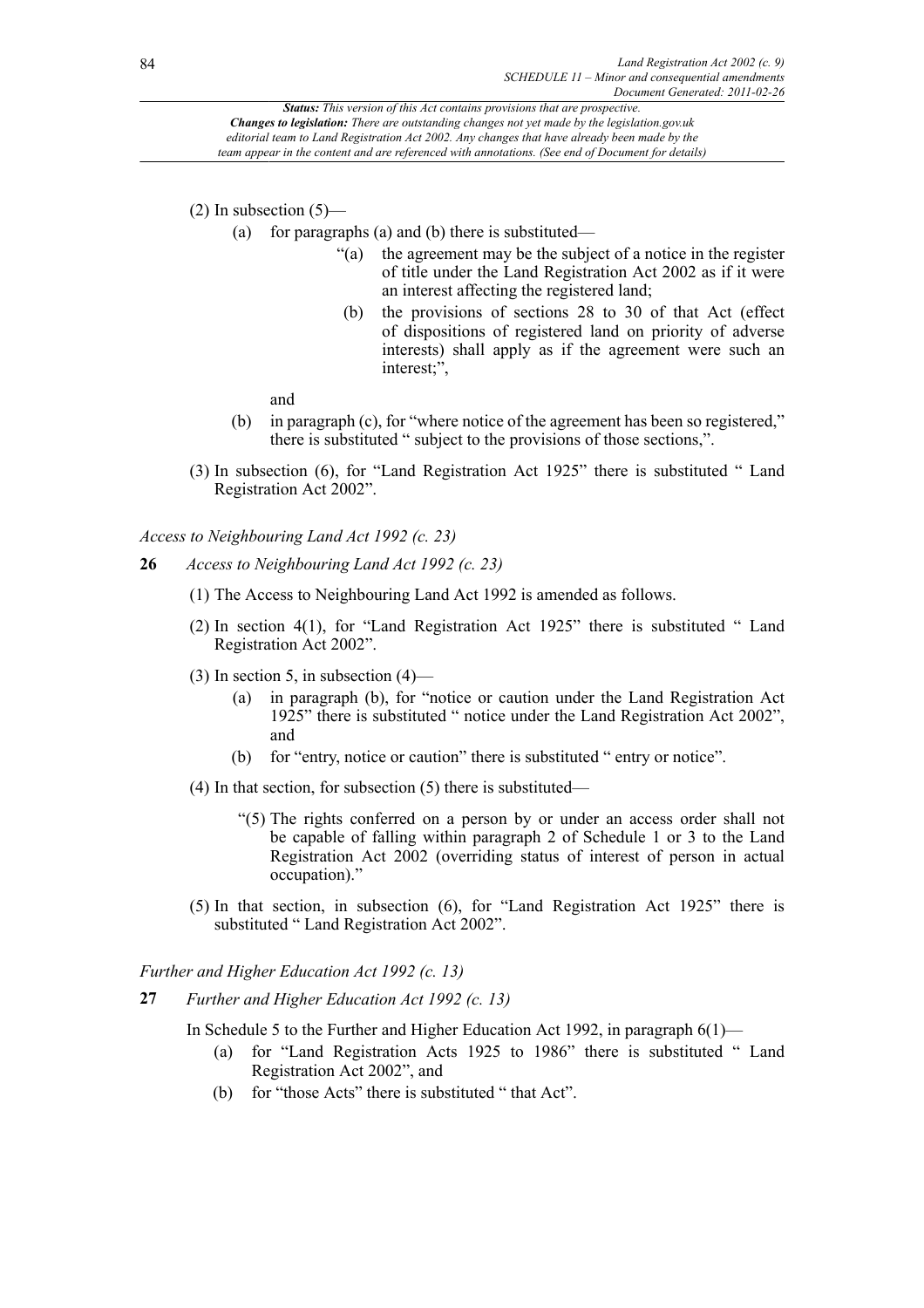*Judicial Pensions and Retirement Act 1993 (c. 8)*

**28** *Judicial Pensions and Retirement Act 1993 (c. 8)*

In Schedule 5 to the Judicial Pensions and Retirement Act 1993, there is inserted at the end—

"Adjudicator to Her Majesty's Land Registry"

*Charities Act 1993 (c. 10)*

- **29** *Charities Act 1993 (c. 10)*
	- (1) The Charities Act 1993 is amended as follows.
	- (2) In section 37, for subsections (7) and (8) there is substituted—
		- "(7) Where the disposition to be effected by any such instrument as is mentioned in subsection  $(1)(b)$  or  $(5)(b)$  above will be—
			- (a) a registrable disposition, or
			- (b) a disposition which triggers the requirement of registration,

the statement which, by virtue of subsection (1) or (5) above, is to be contained in the instrument shall be in such form as may be prescribed by land registration rules.

- (8) Where the registrar approves an application for registration of—
	- (a) a disposition of registered land, or
	- (b) a person's title under a disposition of unregistered land,

and the instrument effecting the disposition contains a statement complying with subsections (5) and (7) above, he shall enter in the register a restriction reflecting the limitation under section 36 above on subsequent disposal."

- (3) In that section, in subsection (9)—
	- (a) for "the restriction to be withdrawn" there is substituted " the removal of the entry", and
	- (b) for "withdraw the restriction" there is substituted " remove the entry".
- (4) In that section, in subsection (11), for "Land Registration Act 1925" there is substituted " Land Registration Act 2002".
- (5) In section 39, in subsection (1), at the end there is inserted " by land registration rules".
- (6) In that section, for subsections (1A) and (1B) there is substituted—
	- "(1A) Where any such mortgage will be one to which section  $4(1)(g)$  of the Land Registration Act 2002 applies—
		- (a) the statement required by subsection (1) above shall be in such form as may be prescribed by land registration rules; and
		- (b) if the charity is not an exempt charity, the mortgage shall also contain a statement, in such form as may be prescribed by land registration rules, that the restrictions on disposition imposed by section 36 above apply to the land (subject to subsection (9) of that section).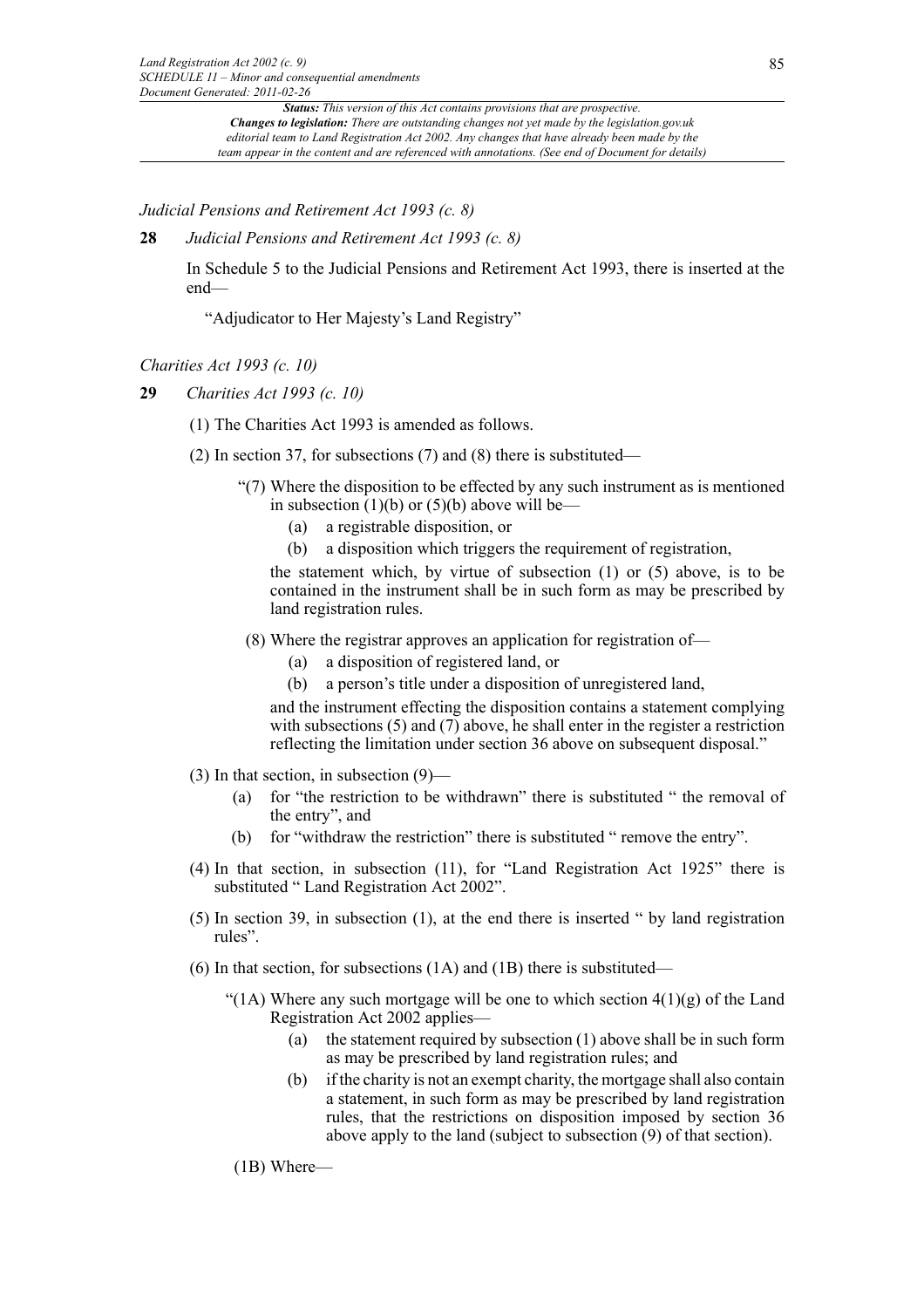

- (a) the registrar approves an application for registration of a person's title to land in connection with such a mortgage as is mentioned in subsection (1A) above,
- (b) the mortgage contains statements complying with subsections (1) and (1A) above, and
- (c) the charity is not an exempt charity,

the registrar shall enter in the register a restriction reflecting the limitation under section 36 above on subsequent disposal.

- (1C) Section 37(9) above shall apply in relation to any restriction entered under subsection (1B) as it applies in relation to any restriction entered under section 37(8)."
- (7) In that section, in subsection (6), for the words from "and subsections" to the end there is substituted " and subsections (1) to (1B) above shall be construed as one with the Land Registration Act 2002".

*Leasehold Reform, Housing and Urban Development Act 1993 (c. 28)*

- **30** *Leasehold Reform, Housing and Urban Development Act 1993 (c. 28)*
	- (1) The Leasehold Reform, Housing and Urban Development Act 1993 is amended as follows.
	- (2) In sections 34(10) and 57(11), for the words from "rules" to the end there is substituted " land registration rules under the Land Registration Act 2002".
	- (3) In section 97, in subsection  $(1)$ 
		- (a) for "an overriding interest within the meaning of the Land Registration Act 1925" there is substituted " capable of falling within paragraph 2 of Schedule 1 or 3 to the Land Registration Act 2002", and
		- (b) for "or caution under the Land Registration Act 1925" there is substituted " under the Land Registration Act 2002".
	- (4) In that section, in subsection (2), for "Land Registration Act 1925" there is substituted " Land Registration Act 2002".

## *Law of Property (Miscellaneous Provisions) Act 1994 (c. 36)*

- **31** *Law of Property (Miscellaneous Provisions) Act 1994 (c. 36)*
	- (1) The Law of Property (Miscellaneous Provisions) Act 1994 is amended as follows.
	- (2) In section 6 (cases in which there is no liability under covenants implied by virtue of Part 1 of that Act), at the end there is inserted—
		- "(4) Moreover, where the disposition is of an interest the title to which is registered under the Land Registration Act 2002, that person is not liable under any of those covenants for anything (not falling within subsection (1) or (2)) which at the time of the disposition was entered in relation to that interest in the register of title under that Act."
	- (3) In section 17(3)—
		- (a) in paragraph (c), for the words from "any" to the end there is substituted " the Adjudicator to Her Majesty's Land Registry", and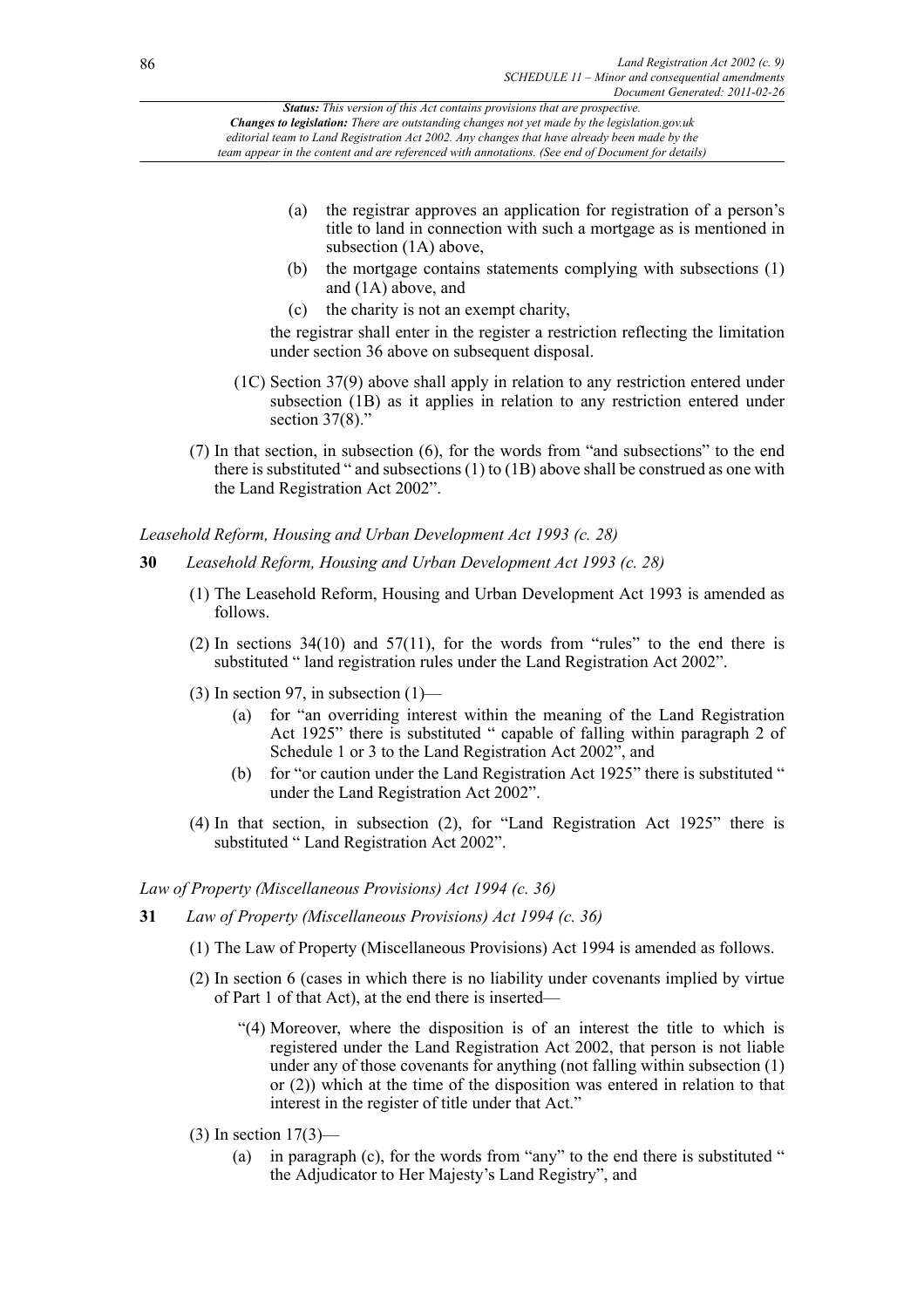(b) for "section 144 of the Land Registration Act 1925" there is substituted " the Land Registration Act 2002".

## PROSPECTIVE

*Drug Trafficking Act 1994 (c. 37)*

- **32** *Drug Trafficking Act 1994 (c. 37)*
	- (1) The Drug Trafficking Act 1994 is amended as follows.
	- (2) In section 26(12)—
		- (a) for "Land Registration Act 1925" there is substituted " Land Registration Act 2002", and
		- (b) in paragraph (a), at the end there is inserted " , except that no notice may be entered in the register of title under the Land Registration Act 2002 in respect of such orders".
	- (3) In section 28(1) and (4), for "Land Registration Act 1925" there is substituted " Land Registration Act 2002".

*Drug Trafficking Act 1994 (c. 37)*

**[ [F20](#page-86-0)32** *Drug Trafficking Act 1994 (c. 37)*

- (1) The Drug Trafficking Act 1994 is amended as follows.
- (2) In section 26(12)—
	- (a) for "Land Registration Act 1925" there is substituted " Land Registration Act 2002", and
	- (b) in paragraph (a), at the end there is inserted " , except that no notice may be entered in the register of title under the Land Registration Act 2002 in respect of such orders".
- (3) In section 28(1) and (4), for "Land Registration Act 1925" there is substituted " Land Registration Act 2002".

#### **Annotations:**

#### <span id="page-86-0"></span>**Amendments (Textual)**

**F20** [Sch. 11 para. 32](http://www.legislation.gov.uk/id/ukpga/2002/9/schedule/11/paragraph/32) repealed (prosp.) by [2002 c. 29](http://www.legislation.gov.uk/id/ukpga/2002/29), [ss. 457,](http://www.legislation.gov.uk/id/ukpga/2002/29/section/457) [458\(1\)](http://www.legislation.gov.uk/id/ukpga/2002/29/section/458/1), **[Sch. 12](http://www.legislation.gov.uk/id/ukpga/2002/29/schedule/12)**

#### *Landlord and Tenant (Covenants) Act 1995 (c. 30)*

- **33** *Landlord and Tenant (Covenants) Act 1995 (c. 30)*
	- (1) The Landlord and Tenant (Covenants) Act 1995 is amended as follows.
	- (2) In sections 3(6) and 15(5)(b), for "Land Registration Act 1925" there is substituted " Land Registration Act 2002".
	- (3) In section 20, in subsection (2), for the words from "rules" to the end there is substituted " land registration rules under the Land Registration Act 2002".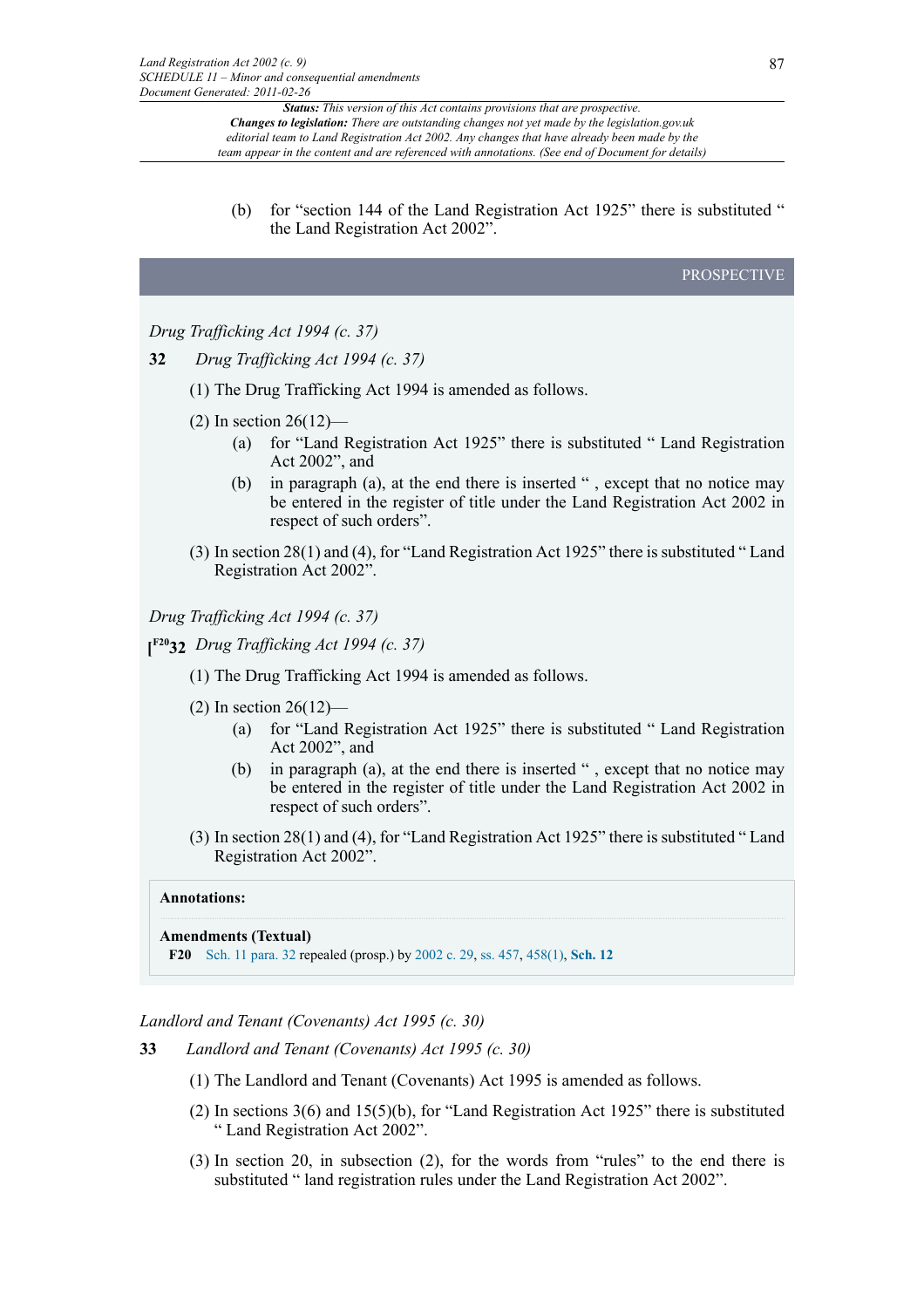(4) In that section, in subsection  $(6)$ —

- (a) for "an overriding interest within the meaning of the Land Registration Act 1925" there is substituted " capable of falling within paragraph 2 of Schedule 1 or 3 to the Land Registration Act 2002", and
- (b) for "or caution under the Land Registration Act 1925" there is substituted " under the Land Registration Act 2002".

*Family Law Act 1996 (c. 27)*

**34** *Family Law Act 1996 (c. 27)*

(1) The Family Law Act 1996 is amended as follows.

- (2) In section  $31(10)$ 
	- (a) for "Land Registration Act 1925" there is substituted " Land Registration Act 2002", and
	- (b) for paragraph (b) there is substituted—
		- "(b) a spouse's matrimonial home rights are not to be capable of falling within paragraph 2 of Schedule 1 or 3 to that Act."
- (3) In Schedule 4, in paragraph 4(6), for "section 144 of the Land Registration Act 1925" there is substituted " by land registration rules under the Land Registration Act 2002".

#### *Housing Act 1996 (c. 52)*

**35** *Housing Act 1996 (c. 52)*

In section 13(5) of the Housing Act 1996, for the words from " $if$ " to the end there is substituted " if the first disposal involves registration under the Land Registration Act 2002, the Chief Land Registrar shall enter in the register of title a restriction reflecting the limitation".

*Education Act 1996 (c. 56)*

**36** *Education Act 1996 (c. 56)*

In Schedule 7 to the Education Act 1996, in paragraph 11—

- (a) in sub-paragraph (a), for "Land Registration Acts 1925 to 1986" there is substituted " Land Registration Act 2002", and
- (b) in sub-paragraphs (b) and (c), for "those Acts" there is substituted " that Act".

*School Standards and Framework Act 1998 (c. 31)*

**37** *School Standards and Framework Act 1998 (c. 31)*

In Schedule 22 to the School Standards and Framework Act 1998, in paragraph 9(1)—

- (a) in paragraph (a), for "Land Registration Acts 1925 to 1986" there is substituted " Land Registration Act 2002", and
- (b) in paragraphs (b) and (c), for "those Acts" there is substituted " that Act".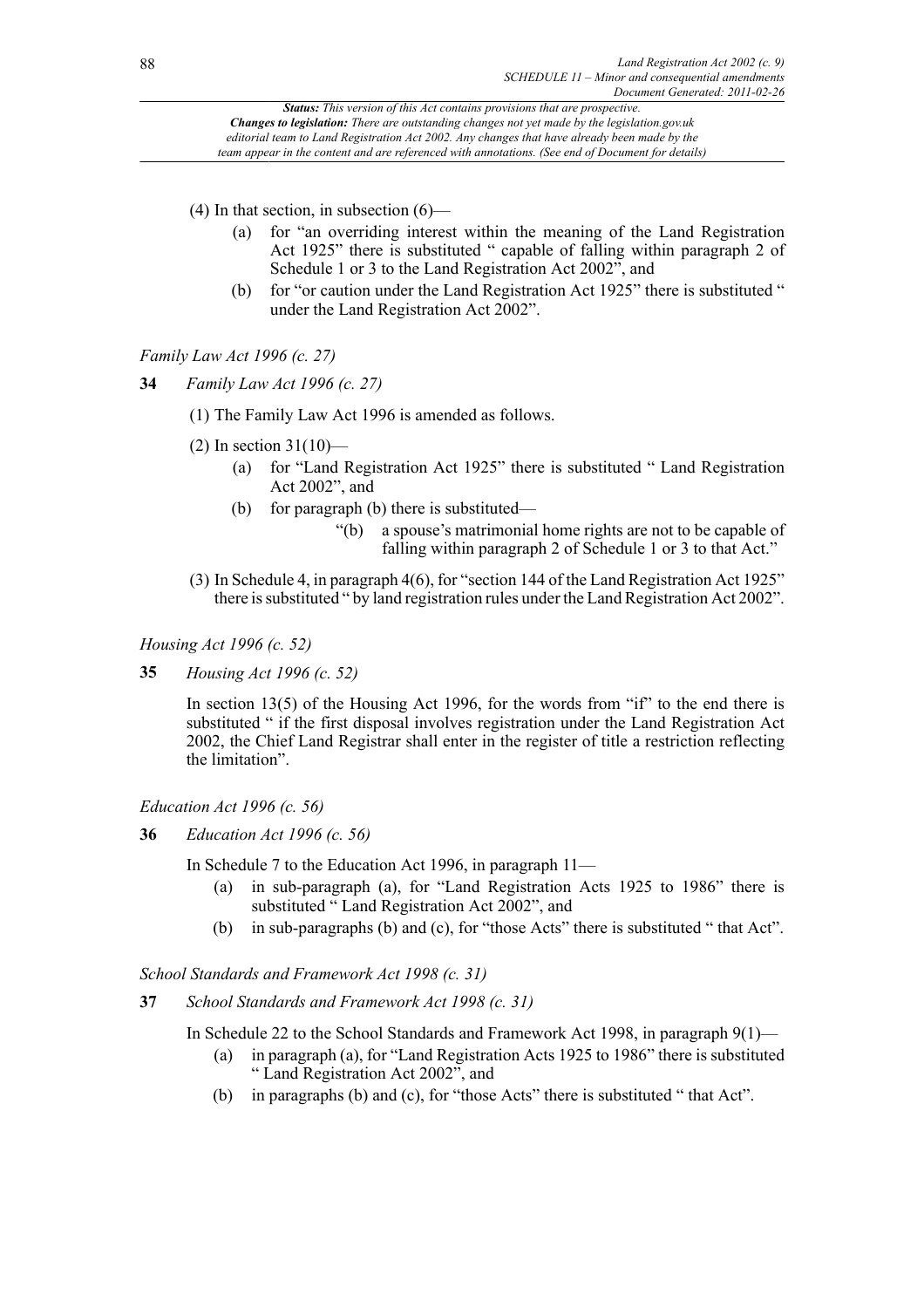*Terrorism Act 2000 (c. 11)*

**38** *Terrorism Act 2000 (c. 11)*

In Schedule 4 to the Terrorism Act 2000, in paragraph  $8(1)$ —

- (a) for "Land Registration Act 1925" there is substituted " Land Registration Act 2002", and
- (b) in paragraph (a), at the end there is inserted " , except that no notice may be entered in the register of title under the Land Registration Act 2002 in respect of such orders".

*Finance Act 2000 (c. 17)*

**39** *Finance Act 2000 (c. 17)*

In section 128 of the Finance Act 2000—

- (a) in subsection (2), for the words from "rule" to the end there is substituted " land registration rules under the Land Registration Act 2002", and
- (b) in subsection (8)(a), for "Land Registration Act 1925" there is substituted " Land Registration Act 2002".

*International Criminal Court Act 2001 (c. 17)*

**40** *International Criminal Court Act 2001 (c. 17)*

In Schedule 6 to the International Criminal Court Act 2001, in paragraph 7(1)—

- (a) for "Land Registration Act 1925" there is substituted " Land Registration Act 2002", and
- (b) in paragraph (a), at the end there is inserted " , except that no notice may be entered in the register of title under the Land Registration Act 2002 in respect of such orders".

#### SCHEDULE 12 Section 134

#### **TRANSITION**

*Existing entries in the register*

**1** *Existing entries in the register*

Nothing in the repeals made by this Act affects the validity of any entry in the register.

- **2** (1) This Act applies to notices entered under the Land Registration Act 1925 (c. 21) as it applies to notices entered in pursuance of an application under section  $34(2)(a)$ .
	- (2) This Act applies to restrictions and inhibitions entered under the Land Registration Act 1925 as it applies to restrictions entered under this Act.
	- (3) Notwithstanding their repeal by this Act, sections 55 and 56 of the Land Registration Act 1925 shall continue to have effect so far as relating to cautions against dealings lodged under that Act.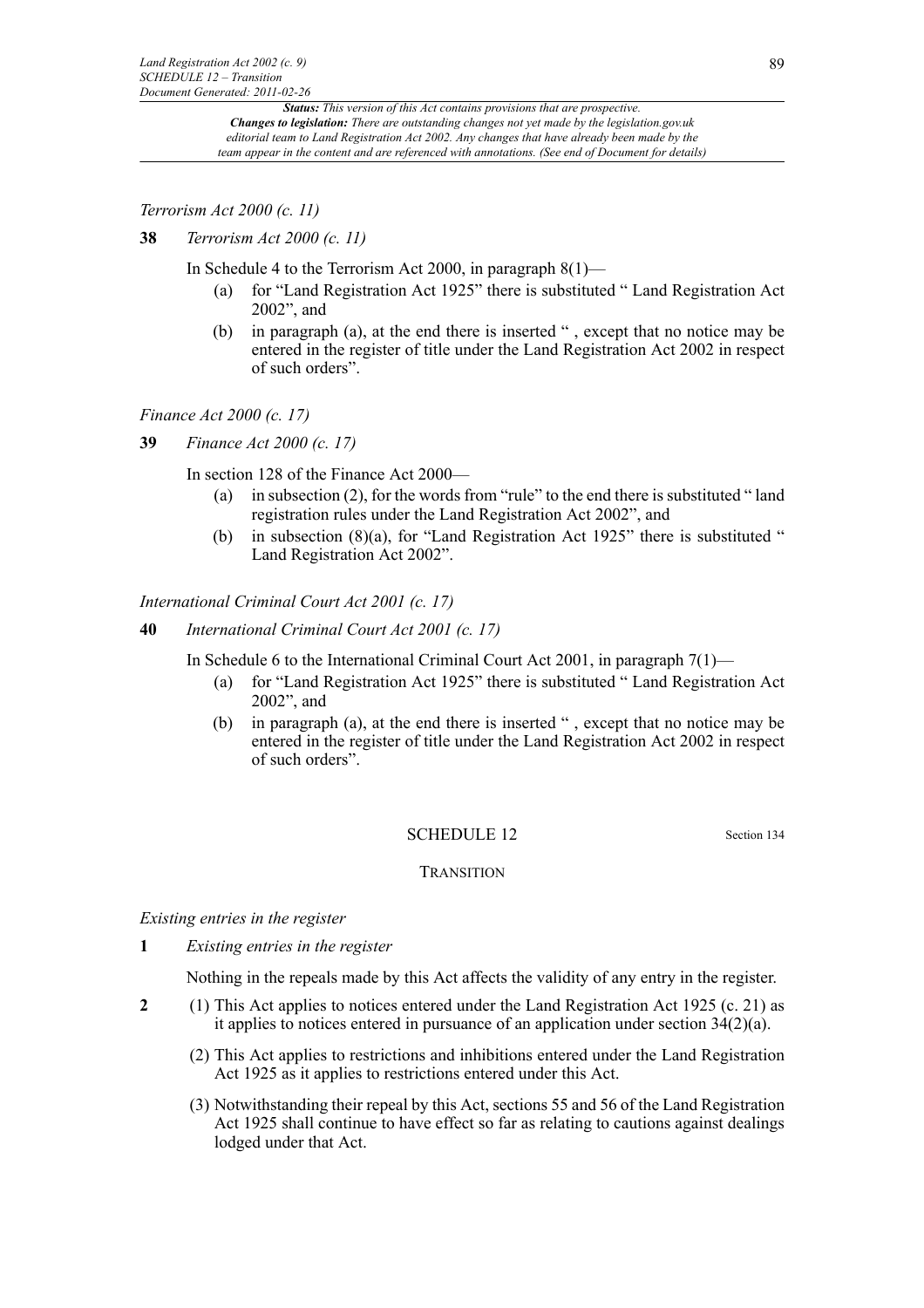- (4) Rules may make provision about cautions against dealings entered under the Land Registration Act 1925.
- (5) In this paragraph, references to the Land Registration Act 1925 include a reference to any enactment replaced (directly or indirectly) by that Act.

# **Annotations:**

## **Modifications etc. (not altering text)**

- **C9** [Sch. 12 para. 2\(3\)](http://www.legislation.gov.uk/id/ukpga/2002/9/schedule/12/paragraph/2/3) modified (13.10.2003) by [The Land Registration Act 2002 \(Transitional Provisions\)](http://www.legislation.gov.uk/id/uksi/2003/1953) [Order 2003 \(S.I. 2003/1953\)](http://www.legislation.gov.uk/id/uksi/2003/1953), **[art. 17](http://www.legislation.gov.uk/id/uksi/2003/1953/article/17)**; [S.I. 2003/1725,](http://www.legislation.gov.uk/id/uksi/2003/1725) **[art. 2\(1\)](http://www.legislation.gov.uk/id/uksi/2003/1725/article/2/1)**
- **3** An entry in the register which, immediately before the repeal of section 144(1)(xi) of the Land Registration Act 1925, operated by virtue of rule 239 of the Land Registration Rules (S.I. 1925/1093) as a caution under section 54 of that Act shall continue to operate as such a caution.

## *Existing cautions against first registration*

## **4** *Existing cautions against first registration*

Notwithstanding the repeal of section 56(3) of the Land Registration Act 1925, that provision shall continue to have effect in relation to cautions against first registration lodged under that Act, or any enactment replaced (directly or indirectly) by that Act.

# *Pending applications*

**5** *Pending applications*

Notwithstanding the repeal of the Land Registration Act 1925, that Act shall continue to have effect in relation to an application for the entry in the register of a notice, restriction, inhibition or caution against dealings which is pending immediately before the repeal of the provision under which the application is made.

## **Annotations:**

## **Modifications etc. (not altering text)**

**C10** [Sch. 12 para. 5](http://www.legislation.gov.uk/id/ukpga/2002/9/schedule/12/paragraph/5) excluded (13.10.2003) by [The Land Registration Act 2002 \(Transitional Provisions\) Order](http://www.legislation.gov.uk/id/uksi/2003/1953) [2003 \(S.I. 2003/1953\)](http://www.legislation.gov.uk/id/uksi/2003/1953), arts. {7(2)}, {24(1)}; [S.I. 2003/1725](http://www.legislation.gov.uk/id/uksi/2003/1725), **[art. 2\(1\)](http://www.legislation.gov.uk/id/uksi/2003/1725/article/2/1)**

**6** Notwithstanding the repeal of section 53 of the Land Registration Act 1925, subsections (1) and (2) of that section shall continue to have effect in relation to an application to lodge a caution against first registration which is pending immediately before the repeal of those provisions.

## *Former overriding interests*

**7** *Former overriding interests*

For the period of three years beginning with the day on which Schedule 1 comes into force, it has effect with the insertion after paragraph 14 of—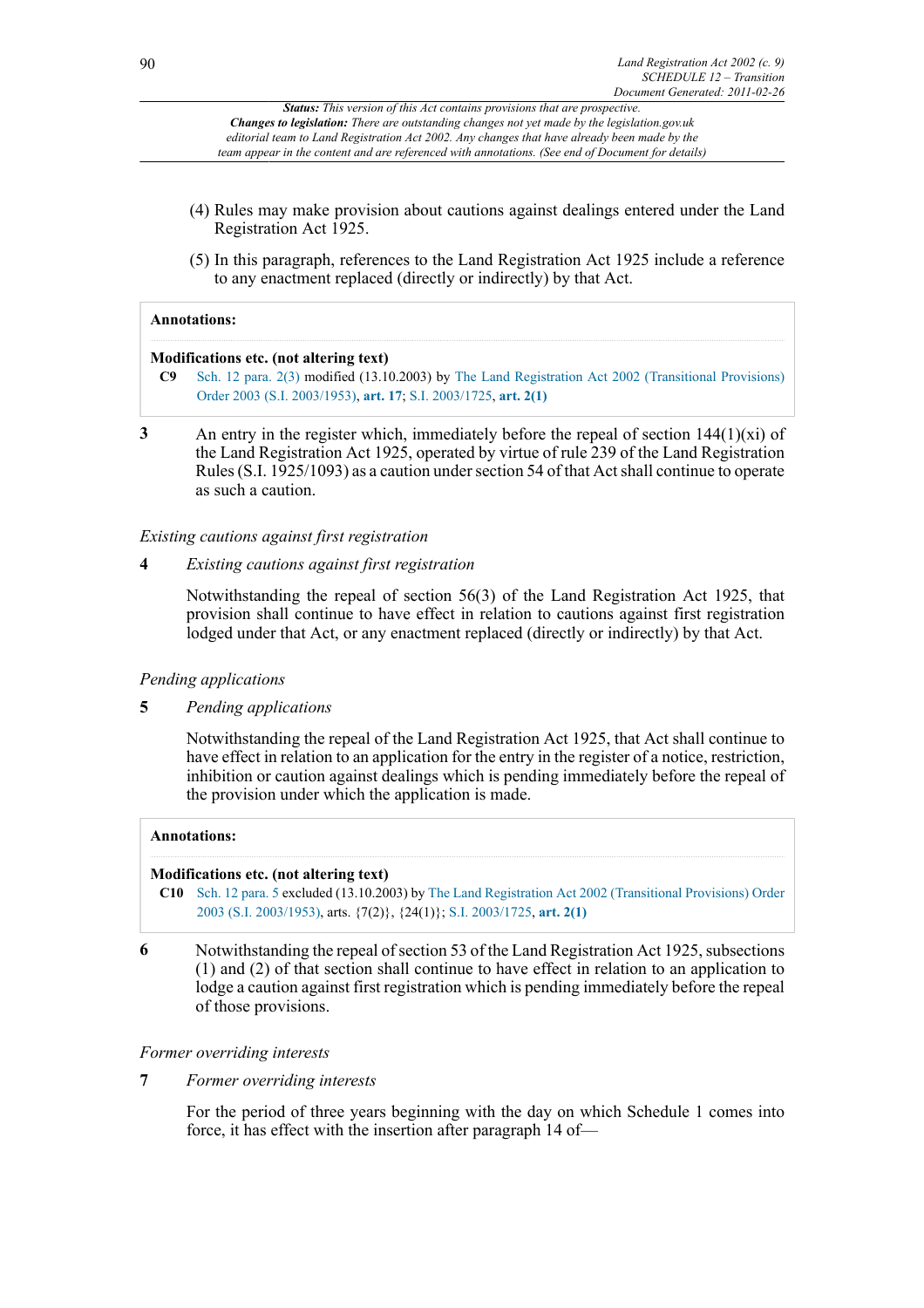- "**15** A right acquired under the Limitation Act 1980 before the coming into force of this Schedule."
- **8** Schedule 3 has effect with the insertion after paragraph 2 of—
	- "**2A** (1) An interest which, immediately before the coming into force of this Schedule, was an overriding interest under section  $70(1)(g)$  of the Land Registration Act 1925 by virtue of a person's receipt of rents and profits, except for an interest of a person of whom inquiry was made before the disposition and who failed to disclose the right when he could reasonably have been expected to do so.
		- (2) Sub-paragraph (1) does not apply to an interest if at any time since the coming into force of this Schedule it has been an interest which, had the Land Registration Act 1925 (c. 21) continued in force, would not have been an overriding interest under section  $70(1)(g)$  of that Act by virtue of a person's receipt of rents and profits."
- **9** (1) This paragraph applies to an easement or profit a prendre which was an overriding interest in relation to a registered estate immediately before the coming into force of Schedule 3, but which would not fall within paragraph 3 of that Schedule if created after the coming into force of that Schedule.
	- (2) In relation to an interest to which this paragraph applies, Schedule 3 has effect as if the interest were not excluded from paragraph 3.
- **10** For the period of three years beginning with the day on which Schedule 3 comes into force, paragraph 3 of the Schedule has effect with the omission of the exception.
- **11** For the period of three years beginning with the day on which Schedule 3 comes into force, it has effect with the insertion after paragraph 14 of—
	- "**15** A right under paragraph 18(1) of Schedule 12."
- **12** Paragraph 1 of each of Schedules 1 and 3 shall be taken to include an interest which immediately before the coming into force of the Schedule was an overriding interest under section 70(1)(k) of the Land Registration Act 1925.
- **13** Paragraph 6 of each of Schedules 1 and 3 shall be taken to include an interest which immediately before the coming into force of the Schedule was an overriding interest under section  $70(1)(i)$  of the Land Registration Act 1925 and whose status as such was preserved by section 19(3) of the Local Land Charges Act 1975 (c. 76) (transitional provision in relation to change in definition of "local land charge").

# *Cautions against first registration*

- **14** *Cautions against first registration*
	- (1) For the period of two years beginning with the day on which section 15 comes into force, it has effect with the following omissions—
		- (a) in subsection (1), the words "Subject to subsection (3),", and
		- (b) subsection (3).
	- (2) Any caution lodged by virtue of sub-paragraph (1) which is in force immediately before the end of the period mentioned in that sub-paragraph shall cease to have effect at the end of that period, except in relation to applications for registration made before the end of that period.
	- (3) This paragraph does not apply to section 15 as applied by section 81.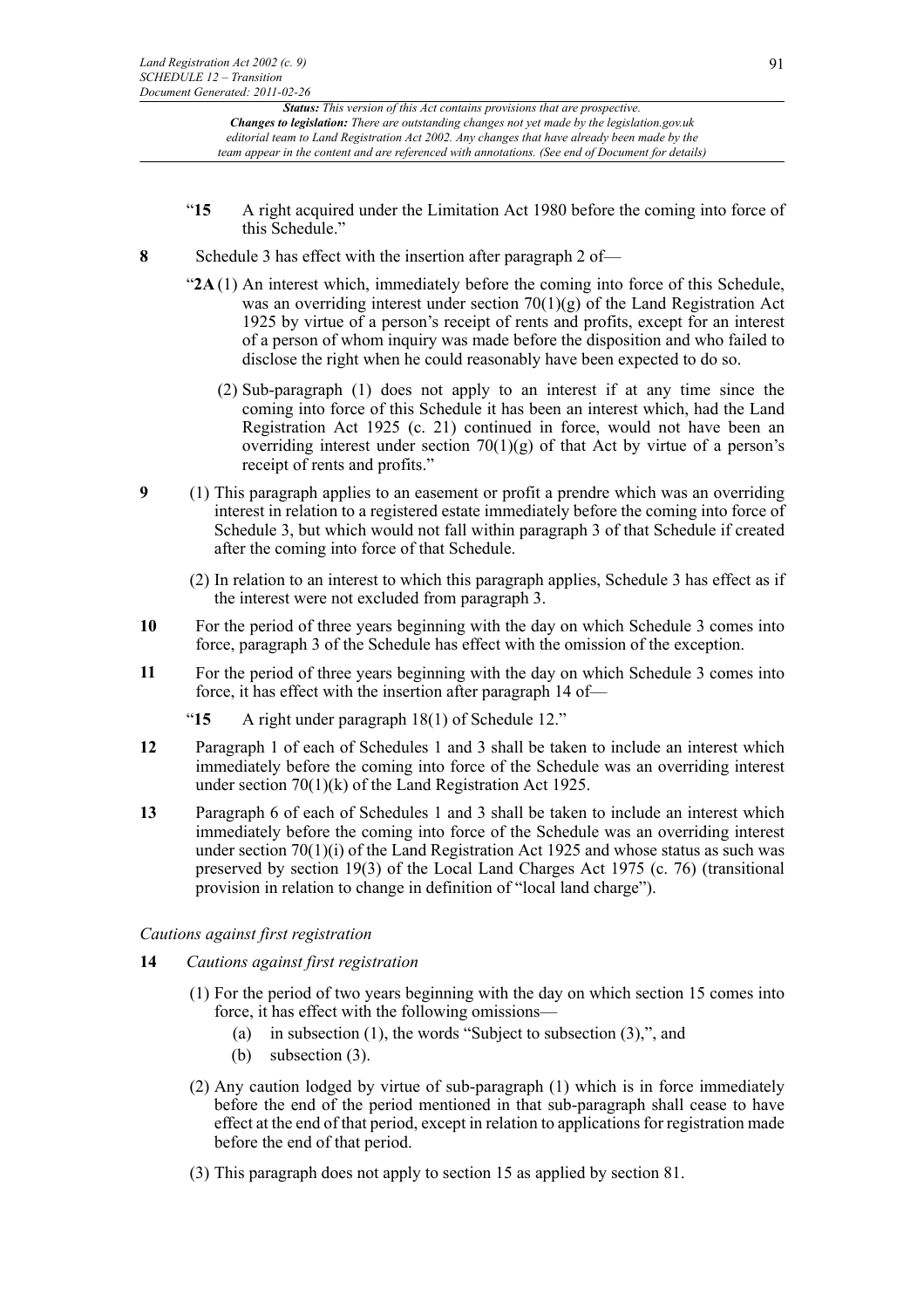- **15** (1) As applied by section 81, section 15 has effect for the period of ten years beginning with the day on which it comes into force, or such longer period as rules may provide, with the omission of subsection  $(3)(a)(i)$ .
	- (2) Any caution lodged by virtue of sub-paragraph (1) which is in force immediately before the end of the period mentioned in that sub-paragraph shall cease to have effect at the end of that period, except in relation to applications for registration made before the end of that period.
- **16** This Act shall apply as if the definition of "caution against first registration" in section 132 included cautions lodged under section 53 of the Land Registration Act 1925 (c. 21).

## *Applications under section 34 or 43 by cautioners*

**17** *Applications under section 34 or 43 by cautioners*

Where a caution under section 54 of the Land Registration Act 1925 is lodged in respect of a person's estate, right, interest or claim, he may only make an application under section 34 or 43 above in respect of that estate, right, interest or claim if he also applies to the registrar for the withdrawal of the caution.

## *Adverse possession*

- **18** *Adverse possession*
	- (1) Where a registered estate in land is held in trust for a person by virtue of section 75(1) of the Land Registration Act 1925 immediately before the coming into force of section 97, he is entitled to be registered as the proprietor of the estate.
	- (2) A person has a defence to any action for the possession of land (in addition to any other defence he may have) if he is entitled under this paragraph to be registered as the proprietor of an estate in the land.
	- (3) Where in an action for possession of land a court determines that a person is entitled to a defence under this paragraph, the court must order the registrar to register him as the proprietor of the estate in relation to which he is entitled under this paragraph to be registered.
	- (4) Entitlement under this paragraph shall be disregarded for the purposes of section 131(1).
	- (5) Rules may make transitional provision for cases where a rentcharge is held in trust under section 75(1) of the Land Registration Act 1925 immediately before the coming into force of section 97.

# *Indemnities*

- **19** *Indemnities*
	- (1) Schedule 8 applies in relation to claims made before the commencement of that Schedule which have not been settled by agreement or finally determined by that time (as well as to claims for indemnity made after the commencement of that Schedule).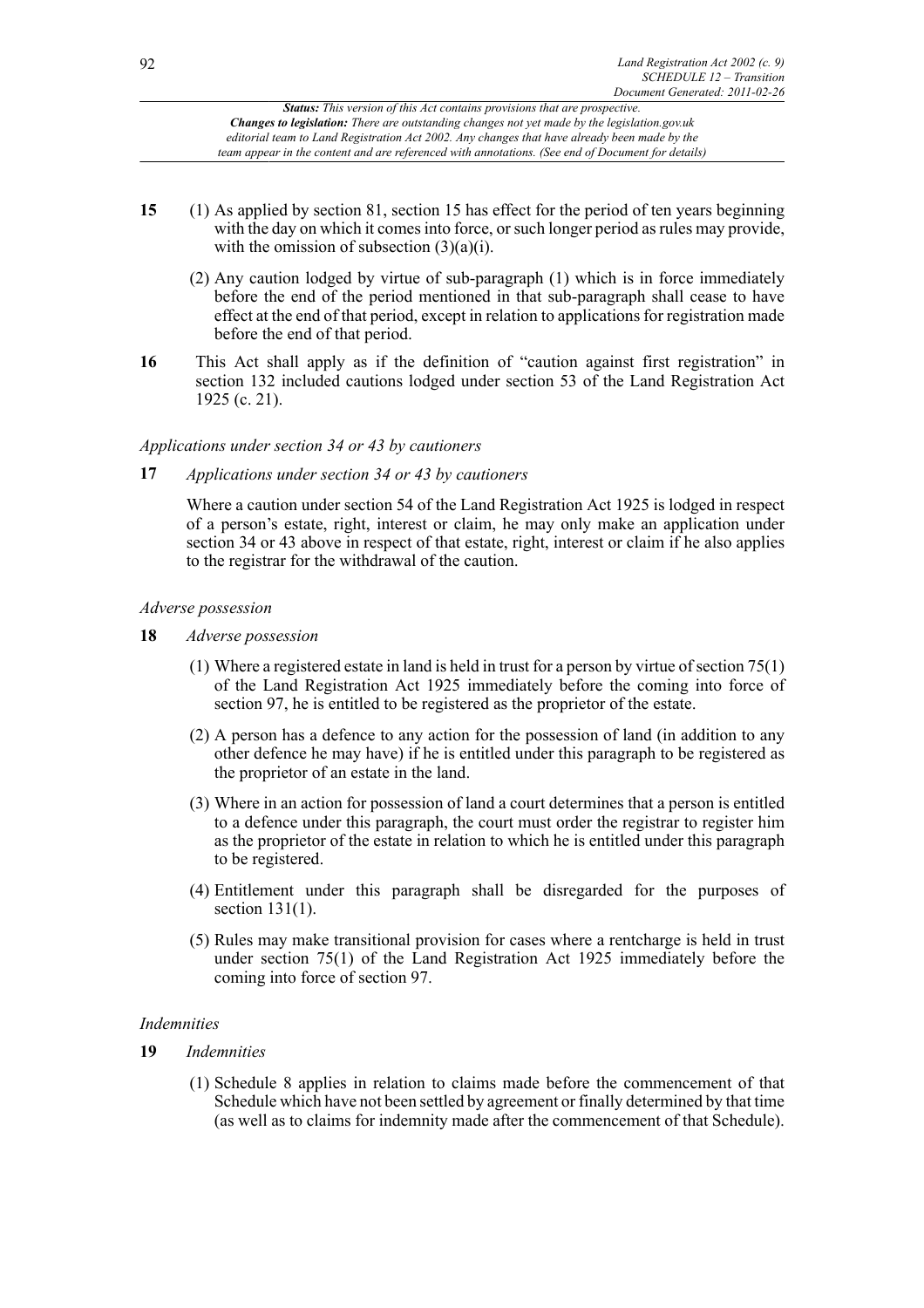(2) But paragraph 3(1) of that Schedule does not apply in relation to costs and expenses incurred in respect of proceedings, negotiations or other matters begun before 27 April 1997.

## *Implied indemnity covenants on transfers of pre-1996 leases*

- **20** *Implied indemnity covenants on transfers of pre-1996 leases*
	- (1) On a disposition of a registered leasehold estate by way of transfer, the following covenants are implied in the instrument effecting the disposition, unless the contrary intention is expressed—
		- (a) in the case of a transfer of the whole of the land comprised in the registered lease, the covenant in sub-paragraph (2), and
		- (b) in the case of a transfer of part of the land comprised in the lease—
			- (i) the covenant in sub-paragraph (3), and
			- (ii) where the transferor continues to hold land under the lease, the covenant in sub-paragraph (4).
	- (2) The transferee covenants with the transferor that during the residue of the term granted by the registered lease the transferee and the persons deriving title under him will—
		- (a) pay the rent reserved by the lease,
		- (b) comply with the covenants and conditions contained in the lease, and
		- (c) keep the transferor and the persons deriving title under him indemnified against all actions, expenses and claims on account of any failure to comply with paragraphs (a) and (b).
	- (3) The transferee covenants with the transferor that during the residue of the term granted by the registered lease the transferee and the persons deriving title under him will—
		- (a) where the rent reserved by the lease is apportioned, pay the rent apportioned to the part transferred,
		- (b) comply with the covenants and conditions contained in the lease so far as affecting the part transferred, and
		- (c) keep the transferor and the persons deriving title under him indemnified against all actions, expenses and claims on account of any failure to comply with paragraphs (a) and (b).
	- (4) The transferor covenants with the transferee that during the residue of the term granted by the registered lease the transferor and the persons deriving title under him will—
		- (a) where the rent reserved by the lease is apportioned, pay the rent apportioned to the part retained,
		- (b) comply with the covenants and conditions contained in the lease so far as affecting the part retained, and
		- (c) keep the transferee and the persons deriving title under him indemnified against all actions, expenses and claims on account of any failure to comply with paragraphs (a) and (b).
	- (5) This paragraph does not apply to a lease which is a new tenancy for the purposes of section 1 of the Landlord and Tenant (Covenants) Act 1995 (c. 30).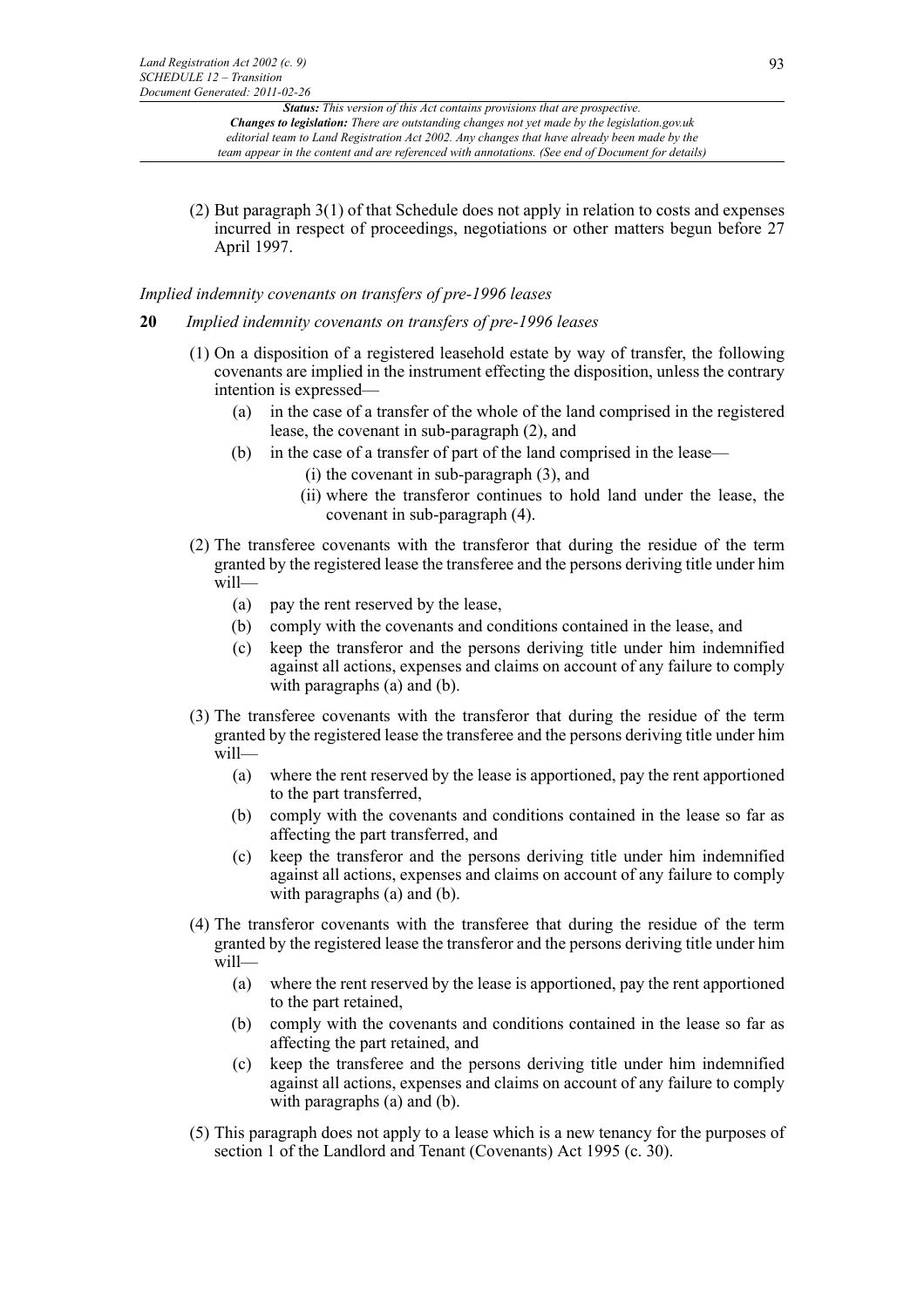# SCHEDULE 13 Section 135

## REPEALS

| <b>Annotations:</b><br><b>Extent Information</b><br>Repeals in this Sch. have the same extent as the enactments repealed except as mentioned in s. 136(4)<br>-E1 |  |  |  |  |  |
|------------------------------------------------------------------------------------------------------------------------------------------------------------------|--|--|--|--|--|
|                                                                                                                                                                  |  |  |  |  |  |

| Land Registry Act 1862 (c. 53).                         | The whole Act.                                                                                                               |
|---------------------------------------------------------|------------------------------------------------------------------------------------------------------------------------------|
| Settled Land Act 1925 (c. 18).                          | Section 119(3).                                                                                                              |
| Law of Property Act 1925 (c. 20).                       | In section $84(8)$ , the words from ", but" to<br>the end.<br>In section 205(1)(xxii), the words from ",<br>and" to the end. |
| Land Registration Act 1925 (c. 21).                     | The whole Act.                                                                                                               |
| Law of Property (Amendment) Act 1926<br>(c. 11).        | Section 5.                                                                                                                   |
| Land Registration Act 1936 (c. 26).                     | The whole Act.                                                                                                               |
| Requisitioned Land and War Works Act 1945<br>(c. 43).   | Section $37(3)$ .                                                                                                            |
| Mental Health Act 1959 (c. 72).                         | In Schedule 7, the entry relating to the Land<br>Registration Act 1925.                                                      |
| Charities Act 1960 (c. 58).                             | In Schedule 6, the entry relating to the Land<br>Registration Act 1925.                                                      |
| Civil Evidence Act 1968 (c. 64).                        | In the Schedule, the entry relating to the<br>Land Registration Act 1925.                                                    |
| Post Office Act 1969 (c. 48).                           | In Schedule 4, paragraph 27.                                                                                                 |
| Law of Property Act 1969 (c. 59).                       | Section $28(7)$ .                                                                                                            |
| Land Registration and Land Charges Act<br>1971 (c. 54). | The whole Act.                                                                                                               |
| Superannuation Act 1972 (c. 11).                        | In Schedule 6, paragraph 16.                                                                                                 |
| Local Government Act 1972 (c. 70).                      | In Schedule 29, paragraph 26.                                                                                                |
| Solicitors Act 1974 (c. 47).                            | Section $75(b)$ .                                                                                                            |
| Finance Act 1975 (c. 7).                                | In Schedule 12, paragraph 5.                                                                                                 |
| Local Land Charges Act 1975 (c. 76).                    | Section $19(3)$ .<br>In Schedule 1, the entry relating to the Land<br>Registration Act 1925.                                 |
| Endowments and Glebe Measure 1976 (No.<br>4).           | In Schedule 5, paragraph 1.                                                                                                  |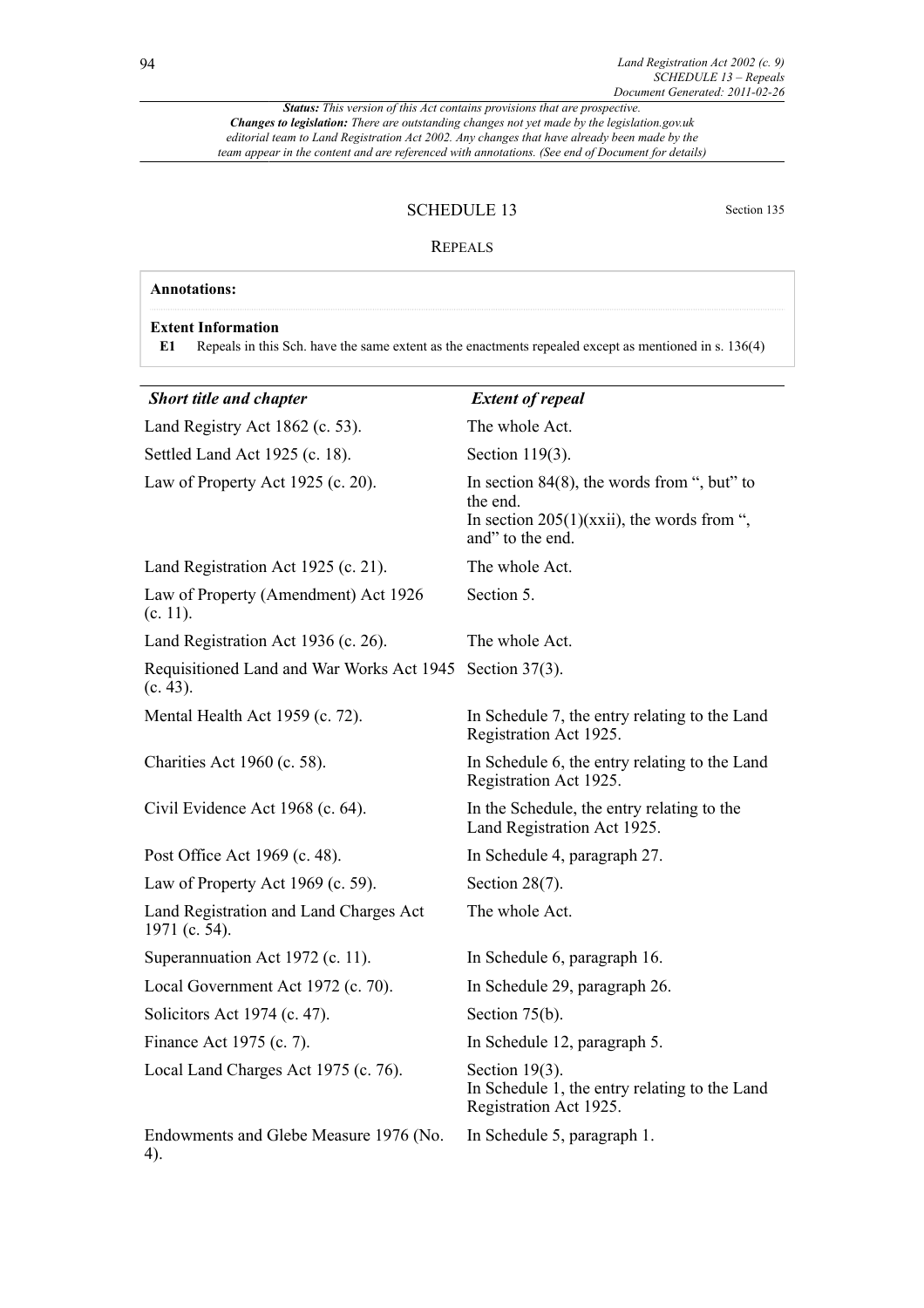| Administration of Justice Act 1977 (c. 38).            | Sections 24 and 26.                                                                                                                                                                                                         |
|--------------------------------------------------------|-----------------------------------------------------------------------------------------------------------------------------------------------------------------------------------------------------------------------------|
| Charging Orders Act 1979 (c. 53).                      | Section $3(3)$ .<br>Section $7(4)$ .                                                                                                                                                                                        |
| Limitation Act 1980 (c. 58).                           | In section 17, paragraph $(b)$ and the<br>preceding "and".                                                                                                                                                                  |
| Highways Act 1980 (c. 66).                             | Section $251(5)$ .                                                                                                                                                                                                          |
| Matrimonial Homes and Property Act 1981<br>(c. 24).    | Section 4.                                                                                                                                                                                                                  |
| Administration of Justice Act 1982 (c. 53).            | Sections 66 and 67 and Schedule 5.                                                                                                                                                                                          |
| Mental Health Act 1983 (c. 20).                        | In Schedule 4, paragraph 6.                                                                                                                                                                                                 |
| Capital Transfer Tax Act 1984 (c. 51).                 | In Schedule 8, paragraph 1.                                                                                                                                                                                                 |
| Administration of Justice Act 1985 (c. 61).            | In section 34, in subsection $(1)$ , paragraph $(b)$<br>and the preceding "and" and, in<br>subsection $(2)$ , paragraph $(b)$ .<br>In Schedule 2, paragraph 37(b).                                                          |
| Insolvency Act $1985$ (c. 65).                         | In Schedule 8, paragraph 5.                                                                                                                                                                                                 |
| Housing Act 1985 (c. 68).                              | Section $36(3)$ .<br>Section 154(1), (6) and (7).<br>Section $156(3)$ .<br>Section $168(5)$ .<br>In Schedule 9A, paragraphs $2(1)$ , 3 and $5(3)$ .                                                                         |
| Land Registration Act 1986 (c. 26).                    | Sections 1 to 4.                                                                                                                                                                                                            |
| Insolvency Act $1986$ (c. 45).                         | In Schedule 14, the entry relating to the Land<br>Registration Act 1925.                                                                                                                                                    |
| Building Societies Act 1986 (c. 53).                   | In Schedule 2A, in paragraph 1, sub-<br>paragraph $(4)$ and, in sub-paragraph $(5)$ ,<br>the definition of "registered land" and the<br>preceding "and".<br>In Schedule 18, paragraph 2.<br>In Schedule 21, paragraph 9(b). |
| Patronage (Benefices) Measure 1986 (No. 3). Section 6. |                                                                                                                                                                                                                             |
| Landlord and Tenant Act 1987 (c. 31).                  | Section $28(6)$ .<br>In Schedule 4, paragraphs 1 and 2.                                                                                                                                                                     |
| Diplomatic and Consular Premises Act 1987<br>(c. 46).  | In Schedule 1, in paragraph 1, the words<br>from "and expressions" to the end.                                                                                                                                              |
| Land Registration Act 1988 (c. 3).                     | The whole Act.                                                                                                                                                                                                              |
| Criminal Justice Act 1988 (c. 33).                     | Section 77(13).<br>In Schedule 15, paragraphs 6 and 7.                                                                                                                                                                      |
| Housing Act 1988 (c. 50).                              | In Schedule 11, paragraph $2(3)$ .                                                                                                                                                                                          |
| Finance Act 1989 (c. 26).                              | Sections $178(2)$ (e) and $179(1)$ (a)(iv).                                                                                                                                                                                 |
| Courts and Legal Services Act 1990 (c. 41).            | In Schedule 10, paragraph 3.<br>In Schedule 17, paragraph 2.                                                                                                                                                                |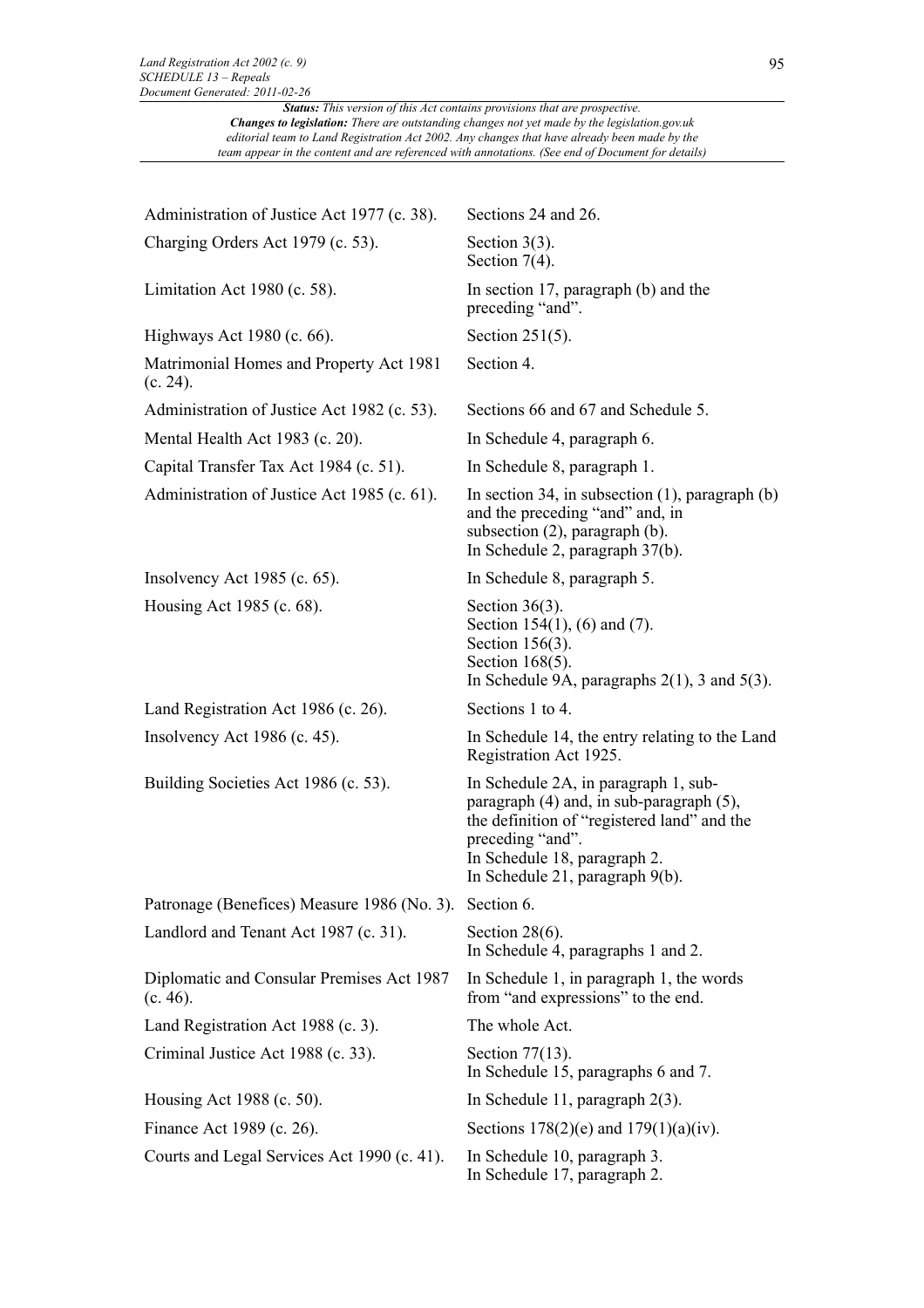| Access to Neighbouring Land Act 1992<br>$(c. 23)$ .                  | Section $5(2)$ and $(3)$ .                                                  |
|----------------------------------------------------------------------|-----------------------------------------------------------------------------|
| Leasehold Reform, Housing and Urban<br>Development Act 1993 (c. 28). | Section $97(3)$ .<br>In Schedule 21, paragraph 1.                           |
| Coal Industry Act 1994 (c. 21).                                      | In Schedule 9, paragraph 1.                                                 |
| Law of Property (Miscellaneous Provisions)<br>Act 1994 (c. 36).      | In Schedule 1, paragraph 2.                                                 |
| Drug Trafficking Act 1994 (c. 37).                                   | Section $26(13)$ .<br>In Schedule 1, paragraph 1.                           |
| Family Law Act 1996 (c. 27).                                         | Section $31(11)$ .<br>In Schedule 8, paragraph 45.                          |
| Trusts of Land and Appointment of Trustees<br>Act 1996 (c. 47).      | In Schedule 3, paragraph 5.                                                 |
| Housing Act 1996 (c. 52).                                            | Section $11(4)$ .                                                           |
| Housing Grants, Construction and<br>Regeneration Act 1996 (c. 53).   | Section 138(3).                                                             |
| Land Registration Act 1997 (c. 2).                                   | Sections 1 to 3 and $5(4)$ and $(5)$ .<br>In Schedule 1, paragraphs 1 to 6. |
| Greater London Authority Act 1999 (c. 29).                           | Section 219.                                                                |
| Terrorism Act 2000 (c. 11).                                          | In Schedule 4, paragraph $8(2)$ and (3).                                    |
| Trustee Act 2000 (c. 29).                                            | In Schedule 2, paragraph 26.                                                |
| International Criminal Court Act 2001<br>(c. 17).                    | In Schedule 6, paragraph $7(2)$ .                                           |